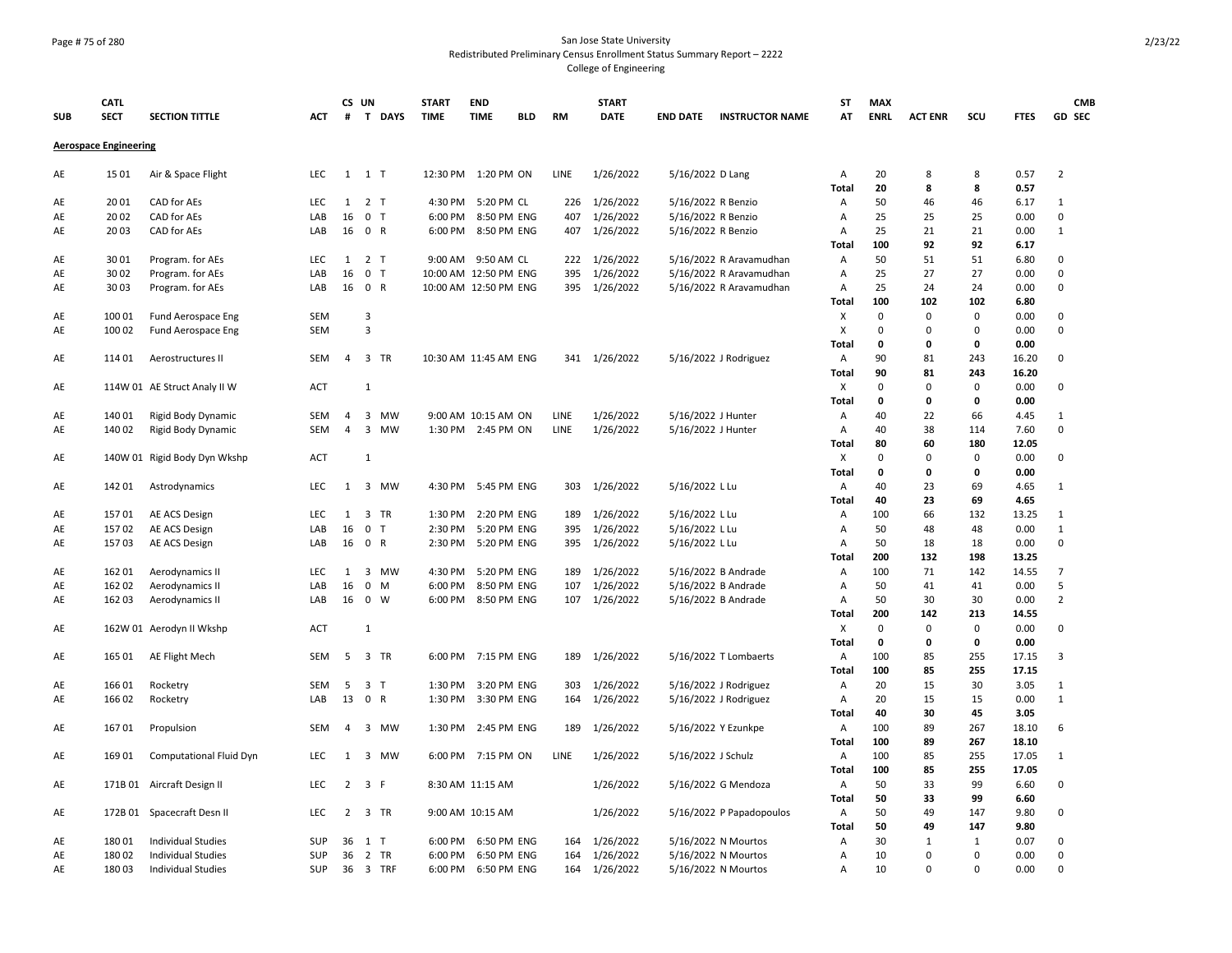## Page # 76 of 280 San Jose State University Redistributed Preliminary Census Enrollment Status Summary Report – 2222 College of Engineering

| <b>SUB</b> | <b>CATL</b><br><b>SECT</b> | <b>SECTION TITTLE</b>       | <b>ACT</b> | #  | CS UN | <b>DAYS</b> | <b>START</b><br><b>TIME</b> | <b>END</b><br><b>TIME</b> | <b>BLD</b> | RM          | <b>START</b><br><b>DATE</b> | <b>END DATE</b> | <b>INSTRUCTOR NAME</b>             | <b>ST</b><br>AT | <b>MAX</b><br><b>ENRL</b> | <b>ACT ENR</b> | scu      | <b>FTES</b>  | <b>CMB</b><br><b>GD SEC</b> |
|------------|----------------------------|-----------------------------|------------|----|-------|-------------|-----------------------------|---------------------------|------------|-------------|-----------------------------|-----------------|------------------------------------|-----------------|---------------------------|----------------|----------|--------------|-----------------------------|
|            |                            |                             |            |    |       |             |                             |                           |            |             |                             |                 |                                    | Total           | 50                        | 1              | 1        | 0.07         |                             |
| AE         | 24201                      | Orb Mech Miss Des           | LEC        | Δ  | 3     | <b>MW</b>   | 4:30 PM                     | 5:45 PM ON                |            | LINE        | 1/26/2022                   |                 | 5/16/2022 J Hunter                 | A               | 30                        | 24             | 72       | 5.75         | 19                          |
|            |                            |                             |            |    |       |             |                             |                           |            |             |                             |                 |                                    | Total           | 30                        | 24             | 72       | 5.75         |                             |
| AE         | 24601                      | Ad Adrft Stab Con           | LEC        |    | 3     |             |                             |                           |            |             |                             |                 |                                    | X               | $\Omega$<br>O             | 0              | 0        | 0.00         | 0                           |
| AE         | 25101                      | Struc Vibr for AE Apps      | <b>SEM</b> | -5 | 3     | TR          | 7:30 AM 8:45 AM ON          |                           |            | <b>LINE</b> | 1/26/2022                   |                 | 5/16/2022 M Chierichetti           | Total<br>A      | 50                        | 0<br>31        | 0<br>93  | 0.00<br>7.65 | 29                          |
|            |                            |                             |            |    |       |             |                             |                           |            |             |                             |                 |                                    | Total           | 50                        | 31             | 93       | 7.65         |                             |
| AE         | 264 01                     | Gas Dynamics                | <b>SEM</b> | 5  | 3     | <b>TR</b>   |                             | 4:30 PM 5:45 PM ENG       |            | 232         | 1/26/2022                   |                 | 5/16/2022 Y Pedram Razi            | A               | 30                        | 11             | 33       | 2.60         | 8                           |
|            |                            |                             |            |    |       |             |                             |                           |            |             |                             |                 |                                    | Total           | 30                        | 11             | 33       | 2.60         |                             |
| AE         | 26701                      | Space Propulsion            | <b>SEM</b> | -5 | 3     | <b>TR</b>   |                             | 7:30 PM 8:45 PM ON        |            | <b>LINE</b> | 1/26/2022                   |                 | 5/16/2022 P Papadopoulos           | A               | 50                        | 22             | 66       | 5.50         | 22                          |
|            |                            |                             |            |    |       |             |                             |                           |            |             |                             |                 |                                    | Total           | 50                        | 22             | 66       | 5.50         |                             |
| AE         | 27301                      | Aircraft Subsyst.           | LEC        | 1  |       | 3 TR        | 6:00 PM 7:15 PM ON          |                           |            | LINE        | 1/26/2022                   |                 | 5/16/2022 S Montgomery             | A               | 25                        | 16             | 48       | 3.85         | 13                          |
|            |                            |                             |            |    |       |             |                             |                           |            |             |                             |                 |                                    | Total           | 25                        | 16             | 48       | 3.85         |                             |
| AE         |                            | 295A 01 Project I           | <b>SUP</b> | 25 | 3 F   |             | 4:30 PM 7:15 PM ENG         |                           |            | 164         | 1/26/2022                   |                 | 5/16/2022 N Mourtos                | A               | 20                        |                | 21       | 1.75         |                             |
|            |                            |                             |            |    |       |             |                             |                           |            |             |                             |                 |                                    | Total           | 20                        | 7              | 21       | 1.75         |                             |
| AE         |                            | 295B 01 Project II          | <b>SUP</b> | 25 | 3 F   |             |                             | 4:30 PM 7:15 PM ENG       |            | 164         | 1/26/2022                   |                 | 5/16/2022 N Mourtos                | A<br>Total      | 20<br>20                  | 12<br>12       | 36<br>36 | 3.00<br>3.00 | 12                          |
| AE         | 298 01                     | Spec Proj in Aerospace Engr | SUP        | 25 |       | 1 F         | 12:00 PM 12:50 PM ENG       |                           |            | 335         | 1/26/2022                   |                 | 5/16/2022 N Mourtos                | A               | 10                        | 0              | 0        | 0.00         | 0                           |
| AE         | 29802                      | Spec Proj in Aerospace Engr | <b>SUP</b> | 25 | 2     | WF          | 12:00 PM 12:50 PM ENG       |                           |            | 335         | 1/26/2022                   |                 | 5/16/2022 N Mourtos                | A               | 10                        | 0              | 0        | 0.00         | 0                           |
| AE         | 298 03                     | Spec Proj in Aerospace Engr | <b>SUP</b> | 25 | 3     | <b>MWF</b>  | 12:00 PM 12:50 PM ENG       |                           |            | 164         | 1/26/2022                   |                 | 5/16/2022 N Mourtos                | А               | 10                        | 0              | 0        | 0.00         | 0                           |
|            |                            |                             |            |    |       |             |                             |                           |            |             |                             |                 |                                    | Total           | 30                        | 0              | 0        | 0.00         |                             |
|            |                            |                             |            |    |       |             |                             |                           |            |             |                             |                 | <b>Aerospace Engineering Total</b> |                 | 1575                      | 1135           | 2543     | 176.15       |                             |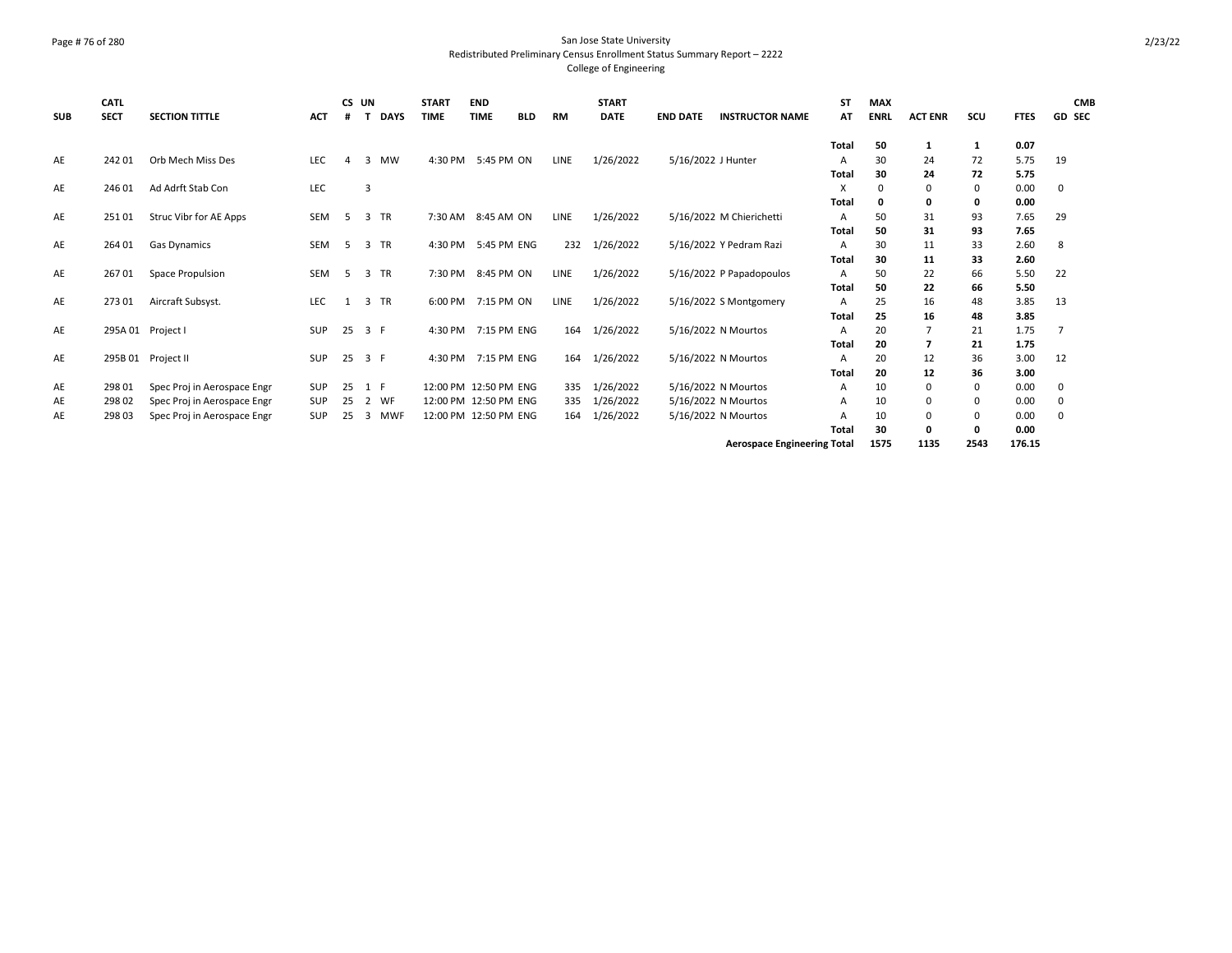# Page # 77 of 280 San Jose State University Redistributed Preliminary Census Enrollment Status Summary Report – 2222 College of Engineering

| <b>SUB</b>  | <b>CATL</b><br><b>SECT</b> | <b>SECTION TITTLE</b>      | ACT        | #              | CS UN<br>T              | <b>DAYS</b> | <b>START</b><br><b>TIME</b> | <b>END</b><br><b>TIME</b> | <b>BLD</b> | <b>RM</b> | <b>START</b><br><b>DATE</b> | <b>END DATE</b>     | <b>INSTRUCTOR NAME</b>   | <b>ST</b><br>AT   | <b>MAX</b><br><b>ENRL</b> | <b>ACT ENR</b>             | SCU                        | <b>FTES</b>  | <b>CMB</b><br>GD SEC       |
|-------------|----------------------------|----------------------------|------------|----------------|-------------------------|-------------|-----------------------------|---------------------------|------------|-----------|-----------------------------|---------------------|--------------------------|-------------------|---------------------------|----------------------------|----------------------------|--------------|----------------------------|
| Aviation    |                            |                            |            |                |                         |             |                             |                           |            |           |                             |                     |                          |                   |                           |                            |                            |              |                            |
| AVIA        | 101                        | Intro Avia Indus           | LEC        | $\overline{2}$ |                         | 3 MW        |                             | 9:00 AM 10:15 AM ON       |            | LINE      | 1/26/2022                   |                     | 5/16/2022 V Wawrzynski   | Α                 | 25                        | 24                         | 72                         | 4.80         | $\mathbf 0$                |
|             |                            |                            |            |                |                         |             |                             |                           |            |           |                             |                     |                          | Total             | 25                        | 24                         | 72                         | 4.80         |                            |
| AVIA        | 201                        | <b>Private Ground</b>      | <b>SEM</b> | $\overline{4}$ |                         | 3 MW        |                             | 12:00 PM 1:15 PM IS       |            | 216       | 1/26/2022                   | 5/16/2022 E Hudson  |                          | Α<br>Total        | 35<br>35                  | 36<br>36                   | 108<br>108                 | 7.25<br>7.25 | 1                          |
| AVIA        | 301                        | Intro Private Flt          | <b>SUP</b> |                |                         | 23 2 TBA    |                             |                           | ON         | LINE      | 1/26/2022                   |                     | 5/16/2022 W Hales Mora   | Α                 | 30                        | 18                         | 36                         | 2.40         | 0                          |
|             |                            |                            |            |                |                         |             |                             |                           |            |           |                             |                     |                          | Total             | 30                        | 18                         | 36                         | 2.40         |                            |
| AVIA        | 3101                       | Aircrft Theor & Dsgn       | LEC        | 2              | 3 <sub>T</sub>          |             | 12:00 PM                    | 1:45 PM RHV               |            | 135       | 1/26/2022                   |                     | 5/16/2022 D Romano       | Α                 | 20                        | 34                         | 68                         | 6.80         | 0                          |
| AVIA        | 31 11                      | Aircrft Theor & Dsgn       | LAB        | 16             | 0 <sub>T</sub>          |             | 3:00 PM                     | 5:45 PM RHV               |            | 120       | 1/26/2022                   |                     | 5/16/2022 D Romano       | A                 | 20                        | 21                         | 21                         | 0.00         | 0                          |
| AVIA        | 31 12                      | Aircrft Theor & Dsgn       | LAB        | 16             | 0 R                     |             | 12:00 PM                    | 2:45 PM RHV               |            | 120       | 1/26/2022                   |                     | 5/16/2022 D Romano       | Α                 | 20                        | 13                         | 13                         | 0.00         | $\mathbf 0$                |
|             |                            |                            |            |                |                         |             |                             |                           |            |           |                             |                     |                          | Total             | 60                        | 68                         | 102                        | 6.80         |                            |
| AVIA        | 43 01                      | Propulsion Theory          | LEC        | $\overline{2}$ | 3 M                     |             |                             | 4:00 PM 5:45 PM RHV       |            | 135       | 1/26/2022                   | 5/16/2022 D Neal    |                          | Α                 | 40                        | 47                         | 94                         | 9.40         | 0                          |
| AVIA        | 43 11                      | <b>Propulsion Theory</b>   | LAB        |                | $\mathbf 0$             |             |                             |                           |            |           |                             |                     |                          | X                 | $\Omega$                  | 0                          | $\mathbf 0$                | 0.00         | $\mathbf 0$                |
| AVIA        | 43 12                      | <b>Propulsion Theory</b>   | LAB        | 16             | $0$ M                   |             | 6:00 PM                     | 8:45 PM RHV               |            | 120       | 1/26/2022                   | 5/16/2022 D Neal    |                          | A                 | 20                        | 25                         | 25                         | 0.00         | 0                          |
| AVIA        | 43 13                      | Propulsion Theory          | LAB        | 16             | 0 <sub>T</sub>          |             |                             | 6:00 PM 8:45 PM RHV       |            | 120       | 1/26/2022                   | 5/16/2022 D Neal    |                          | Α                 | 20                        | 22                         | 22                         | 0.00         | $\mathbf 0$                |
|             |                            |                            |            |                |                         |             |                             |                           |            |           |                             |                     |                          | Total             | 80                        | 94                         | 141                        | 9.40         |                            |
| AVIA        | 6201                       | Instru Pilot Ground        | LEC        | $\overline{2}$ |                         | 3 MW        |                             | 9:00 AM 10:15 AM          |            |           | 1/26/2022                   | 5/16/2022 C Conrad  |                          | Α                 | 30<br>30                  | 19<br>19                   | 57<br>57                   | 3.80         | $\mathbf 0$                |
|             | 6301                       |                            | <b>SUP</b> |                |                         | 23 2 TBA    |                             |                           | ON         | LINE      |                             |                     |                          | Total             | 30                        | 8                          | 16                         | 3.80<br>1.07 | 0                          |
| AVIA        |                            | Instrument Flight          |            |                |                         |             |                             |                           |            |           | 1/26/2022                   |                     | 5/16/2022 W Hales Mora   | Α<br><b>Total</b> | 30                        | 8                          | 16                         | 1.07         |                            |
| AVIA        | 6801                       | Avionics/Airb Comm         | LEC        | $\overline{2}$ | 3 W                     |             | 4:00 PM                     | 5:45 PM RHV               |            | 135       | 1/26/2022                   | 5/16/2022 D Neal    |                          | Α                 | 30                        | 22                         | 44                         | 4.40         | 0                          |
| AVIA        | 68 11                      | Avionics/Airb Comm         | LAB        | 16             | $\overline{0}$          | W           |                             | 6:00 PM 8:45 PM RHV       |            | 120       | 1/26/2022                   | 5/16/2022 D Neal    |                          | A                 | 30                        | 22                         | 22                         | 0.00         | $\mathbf 0$                |
|             |                            |                            |            |                |                         |             |                             |                           |            |           |                             |                     |                          | Total             | 60                        | 44                         | 66                         | 4.40         |                            |
| AVIA        | 7301                       | Air Traffic Control        | LEC        |                | $\overline{3}$          |             |                             |                           |            |           |                             |                     |                          | X                 | $\Omega$                  | $\mathbf 0$                | $\mathbf 0$                | 0.00         | $\mathbf 0$                |
| AVIA        | 7302                       | Air Traffic Control        | LEC        | $\overline{2}$ |                         | 3 MW        |                             | 6:00 PM 7:15 PM BBC       |            | 322       | 1/26/2022                   |                     | 5/16/2022 J Acuna-Zamora | A                 | 50                        | 33                         | 99                         | 6.60         | 0                          |
|             |                            |                            |            |                |                         |             |                             |                           |            |           |                             |                     |                          | Total             | 50                        | 33                         | 99                         | 6.60         |                            |
| AVIA        | 7801                       | <b>Intro Aviation Mgmt</b> | LEC        |                | 3                       |             |                             |                           |            |           |                             |                     |                          | X                 | $\mathbf 0$               | 0                          | $\mathbf 0$                | 0.00         | $\mathbf 0$                |
| AVIA        | 7802                       | <b>Intro Aviation Mgmt</b> | LEC        | $\overline{2}$ | 3 TR                    |             |                             | 4:30 PM 5:45 PM BBC       |            | 221       | 1/26/2022                   | 5/16/2022 S Samotis |                          | A                 | 30                        | 30                         | 90                         | 6.00         | $\mathbf 0$                |
|             |                            |                            |            |                |                         |             |                             |                           |            |           |                             |                     |                          | Total             | 30                        | 30                         | 90                         | 6.00         |                            |
| AVIA        | 9101                       | Air Turbine Engnes         | LEC        | 2              |                         | 3 TR        |                             | 9:00 AM 10:15 AM RHV      |            | 135       | 1/26/2022                   |                     | 5/16/2022 D Romano       | A                 | 40                        | 8                          | 24                         | 1.60         | 0                          |
|             |                            |                            |            |                |                         |             |                             |                           |            |           |                             |                     |                          | Total             | 40                        | 8                          | 24                         | 1.60         |                            |
| AVIA        | 11001                      | Avia Meteorology           | LEC        |                | 3                       |             |                             |                           |            |           |                             |                     |                          | X                 | 0                         | 0                          | $\mathbf 0$                | 0.00         | 0                          |
| AVIA        | 11002                      | Avia Meteorology           | <b>LEC</b> |                | 3                       |             |                             |                           |            |           |                             |                     |                          | X                 | 0                         | 0                          | $\mathbf 0$                | 0.00         | $\mathbf 0$                |
| AVIA        | 11003                      | Avia Meteorology           | <b>LEC</b> |                | $2 \quad 3 \quad T$     |             |                             | 1:30 PM 4:15 PM IS        |            | 216       | 1/26/2022                   |                     | 5/16/2022 R Van Wagenen  | $\overline{A}$    | 50                        | 46                         | 138                        | 9.20         | $\mathbf 0$                |
| AVIA        | 11201                      | Comm Pilot Ground          | LEC        | 2              | $\overline{\mathbf{3}}$ | MW          |                             | 9:00 AM 10:15 AM IS       |            | 216       | 1/26/2022                   | 5/16/2022 E Hudson  |                          | Total<br>Α        | 50<br>40                  | 46<br>41                   | 138<br>123                 | 9.20<br>8.20 | 0                          |
|             |                            |                            |            |                |                         |             |                             |                           |            |           |                             |                     |                          | <b>Total</b>      | 40                        | 41                         | 123                        | 8.20         |                            |
| AVIA        | 11301                      | Comm Prof Flight           | <b>SUP</b> |                |                         | 23 2 TBA    |                             |                           | ON         | LINE      | 1/26/2022                   |                     | 5/16/2022 W Hales Mora   | A                 | 30                        | 8                          | 16                         | 1.07         | 0                          |
|             |                            |                            |            |                |                         |             |                             |                           |            |           |                             |                     |                          | Total             | 30                        | 8                          | 16                         | 1.07         |                            |
| <b>AVIA</b> | 12801                      | Avia Safe & Security       | LEC        | $\overline{2}$ |                         | 3 MW        | 10:30 AM 11:45 AM IS        |                           |            | 216       | 1/26/2022                   | 5/16/2022 E Hudson  |                          | Α                 | 40                        | 35                         | 105                        | 7.00         | 0                          |
|             |                            |                            |            |                |                         |             |                             |                           |            |           |                             |                     |                          | <b>Total</b>      | 40                        | 35                         | 105                        | 7.00         |                            |
| AVIA        | 14101                      | Hum Fact Avia Envirn       | <b>LEC</b> | $\overline{2}$ | 3 TR                    |             |                             | 6:00 PM 7:15 PM IS        |            | 117       | 1/26/2022                   |                     | 5/16/2022 W Hales Mora   | Α                 | 40                        | 29                         | 87                         | 5.80         | $\mathbf 0$                |
|             |                            |                            |            |                |                         |             |                             |                           |            |           |                             |                     |                          | Total             | 40                        | 29                         | 87                         | 5.80         |                            |
| AVIA        | 17301                      | <b>Aviation Law</b>        | LEC        | 2              | 3 M                     |             |                             | 4:30 PM 7:15 PM IS        |            | 133       | 1/26/2022                   | 5/16/2022 B Klein   |                          | Α                 | 50                        | 40                         | 120                        | 8.00         | 0                          |
|             |                            |                            |            |                |                         |             |                             |                           |            |           |                             |                     |                          | Total             | 50                        | 40                         | 120                        | 8.00         |                            |
| AVIA        | 17601                      | Airline Ops & Mgmt         | <b>LEC</b> | $\overline{2}$ |                         | 3 MW        |                             | 4:30 PM 5:45 PM ON        |            | LINE      | 1/26/2022                   | 5/16/2022 M Kiehl   |                          | A                 | 40                        | 24                         | 72                         | 4.80         | 0                          |
|             |                            |                            |            |                |                         |             |                             |                           |            |           |                             |                     |                          | <b>Total</b>      | 40                        | 24                         | 72                         | 4.80         |                            |
| AVIA        | 17801                      | Airport Plan & Mgmt        | LEC        | $\overline{2}$ | 3 W                     |             | 4:30 PM                     | 7:15 PM IS                |            | 133       | 1/26/2022                   |                     | 5/16/2022 S Samotis      | Α                 | 25                        | 25                         | 75                         | 5.00         | 0                          |
|             |                            |                            |            |                |                         |             |                             |                           |            |           |                             |                     |                          | Total             | 25                        | 25                         | 75                         | 5.00         |                            |
| AVIA        | 17901                      | Adv Airport Plnng          | LEC        |                | 3<br>3                  |             |                             |                           |            |           |                             |                     |                          | X                 | $\Omega$<br>$\Omega$      | $\mathbf 0$<br>$\mathbf 0$ | $\mathbf 0$<br>$\mathbf 0$ | 0.00         | $\mathbf 0$<br>$\mathbf 0$ |
| <b>AVIA</b> | 17902                      | Adv Airport Plnng          | LEC        |                |                         |             |                             |                           |            |           |                             |                     |                          | X                 |                           |                            |                            | 0.00         |                            |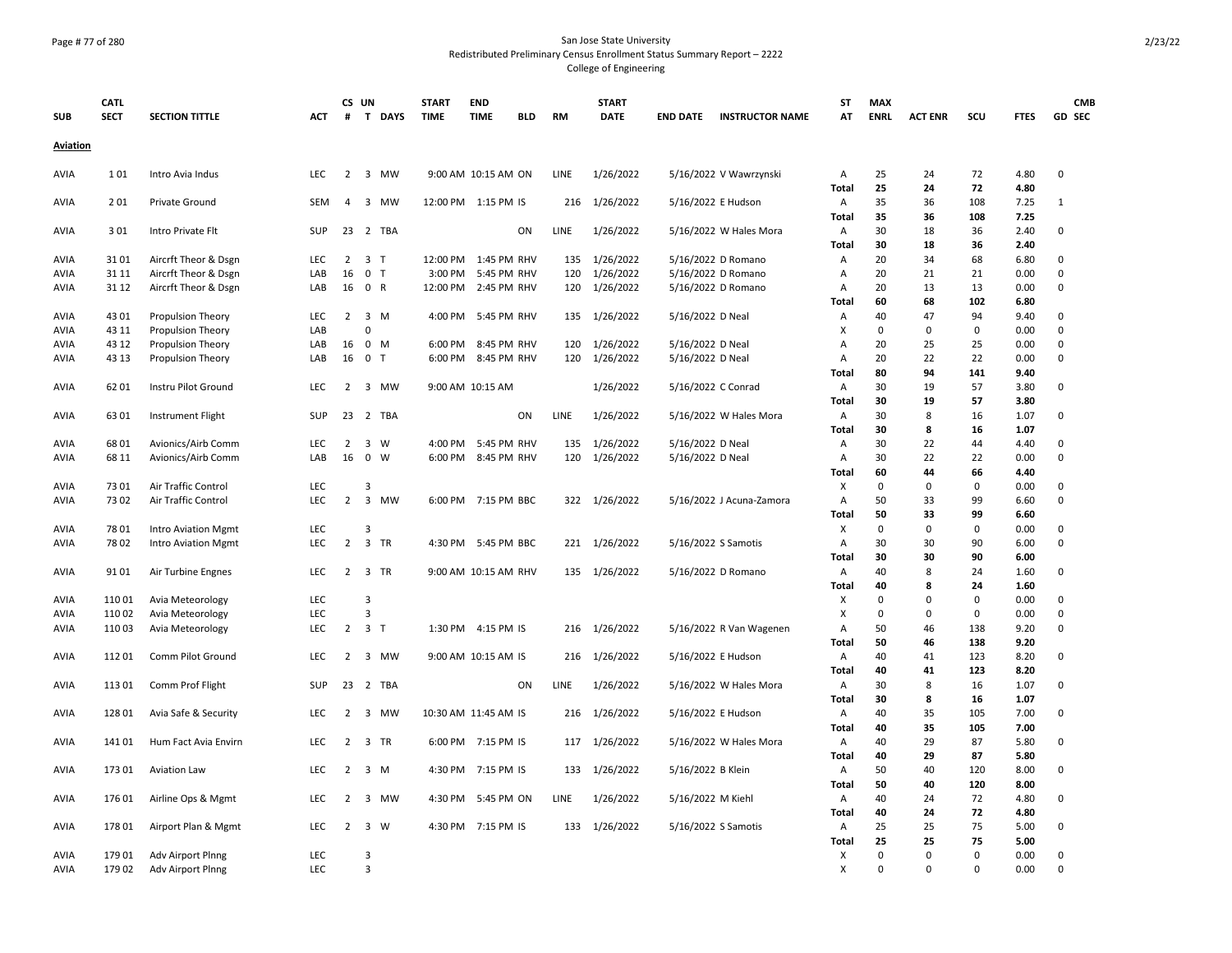## Page # 78 of 280 San Jose State University Redistributed Preliminary Census Enrollment Status Summary Report – 2222 College of Engineering

| <b>SUB</b>  | <b>CATL</b><br><b>SECT</b> | <b>SECTION TITTLE</b>          | <b>ACT</b> | CS UN<br>#     |              | <b>DAYS</b> | <b>START</b><br><b>TIME</b> | <b>END</b><br><b>TIME</b> | <b>BLD</b> | RM          | <b>START</b><br><b>DATE</b> | <b>END DATE</b>    | <b>INSTRUCTOR NAME</b> | ST<br>AT              | <b>MAX</b><br><b>ENRL</b> | <b>ACT ENR</b> | SCU         | <b>FTES</b> | <b>CMB</b><br>GD SEC |
|-------------|----------------------------|--------------------------------|------------|----------------|--------------|-------------|-----------------------------|---------------------------|------------|-------------|-----------------------------|--------------------|------------------------|-----------------------|---------------------------|----------------|-------------|-------------|----------------------|
|             |                            |                                |            |                |              |             |                             |                           |            |             |                             |                    |                        | Total                 | 0                         | 0              | 0           | 0.00        |                      |
| AVIA        | 18001                      | <b>Individual Studies</b>      | <b>SUP</b> | 36             | 3            | <b>TBA</b>  |                             |                           | ON         | LINE        | 1/26/2022                   | 5/16/2022 F Barez  |                        | A                     | 20                        | 2              | 6           | 0.40        | 0                    |
| AVIA        | 18003                      | <b>Individual Studies</b>      | <b>SUP</b> | 36             | $\mathbf{1}$ | <b>TBA</b>  |                             |                           | ON         | <b>LINE</b> | 1/26/2022                   | 5/16/2022 F Barez  |                        | A                     | 20                        | 3              | 3           | 0.20        | 0                    |
| <b>AVIA</b> | 180H 01                    | <b>Individual Studies</b>      | <b>SUP</b> | 36             | 1            | TBA         |                             |                           | ON         | LINE        | 1/26/2022                   | 5/16/2022 F Barez  |                        | A                     | 20                        | $\mathbf{1}$   |             | 0.07        | 0                    |
| AVIA        | 180H 02                    | <b>Individual Studies</b>      | <b>SUP</b> | 36             |              | 2 TBA       |                             |                           | ON         | LINE        | 1/26/2022                   | 5/16/2022 F Barez  |                        | A                     | 20                        | 3              | 6           | 0.40        | 0                    |
|             |                            |                                |            |                |              |             |                             |                           |            |             |                             |                    |                        | Total                 | 80                        | 9              | 16          | 1.07        |                      |
| AVIA        | 19001                      | Senior Capstone                | LEC        | $\mathcal{P}$  | 3            | <b>MW</b>   | 1:30 PM                     | 2:45 PM ON                |            | LINE        | 1/26/2022                   | 5/16/2022 W Wei    |                        | A                     | 30                        | 33             | 99          | 6.60        | 0                    |
|             |                            |                                |            |                |              |             |                             |                           |            |             |                             |                    |                        | Total                 | 30                        | 33             | 99          | 6.60        |                      |
| AVIA        | 19301                      | Aerodynamics                   | <b>LEC</b> | $\overline{2}$ |              | 3 TR        | 9:00 AM                     | 9:50 AM IS                |            | 133         | 1/26/2022                   | 5/16/2022 P Kutler |                        | A                     | 30                        | 31             | 62          | 6.20        | 0                    |
| AVIA        | 193 11                     | Aerodynamics                   | LAB        | 16             |              | 0 R         | 10:30 AM                    | 1:15 PM IS                |            | 133         | 1/26/2022                   | 5/16/2022 P Kutler |                        | A                     | 30                        | 31             | 31          | 0.00        | 0                    |
|             |                            |                                |            |                |              |             |                             |                           |            |             |                             |                    |                        | Total                 | 60                        | 62             | 93          | 6.20        |                      |
| <b>AVIA</b> | 19401                      | Pilot Avion & GA Systems       | <b>LEC</b> | 2              | 3            | <b>MW</b>   | 7:30 AM                     | 8:45 AM ON                |            | LINE        | 1/26/2022                   | 5/16/2022 S Miller |                        | $\overline{A}$        | 40                        | 30             | 90          | 6.00        | 0                    |
|             |                            |                                |            |                |              |             |                             |                           |            |             |                             |                    |                        | Total                 | 40                        | 30             | 90          | 6.00        |                      |
| <b>AVIA</b> | 195 01                     | Intern Avia Indust             | <b>SUP</b> | 36             | 3            | <b>TBA</b>  |                             |                           | ON         | LINE        | 1/26/2022                   | 5/16/2022 F Barez  |                        | A                     | 20                        | 6              | 18          | 1.20        | 0                    |
| AVIA        | 195 02                     | Intern Avia Indust             | SUP        | 36             |              | 2 TBA       |                             |                           | ON         | LINE        | 1/26/2022                   | 5/16/2022          |                        | A                     | 20                        | 0              | 0           | 0.00        | $\mathbf 0$          |
|             |                            |                                |            |                |              |             |                             |                           |            |             |                             |                    |                        | Total                 | 40                        | 6              | 18          | 1.20        |                      |
| <b>AVIA</b> | 199A 01                    | Special Topic Avia Mgmt        | <b>SEM</b> |                | 3            |             |                             |                           |            |             |                             |                    |                        | X                     | $\Omega$                  | 0              | $\mathbf 0$ | 0.00        | 0                    |
|             |                            |                                |            |                |              |             |                             |                           |            |             |                             |                    |                        | Total                 | O                         | 0              | 0           | 0.00        |                      |
| AVIA        | 199B 01                    | Special Topic Avia Ops         | <b>SEM</b> | -5             |              | 3 W         | 6:00 PM                     | 8:45 PM                   |            |             | 1/26/2022                   |                    | 5/16/2022 W Hales Mora | $\overline{A}$        | 30                        | 14             | 42          | 2.80        | 0                    |
|             |                            |                                |            |                |              |             |                             |                           |            |             |                             |                    |                        | Total                 | 30                        | 14             | 42          | 2.80        |                      |
| AVIA        | 199C 01                    | <b>Special Topics Avionics</b> | <b>SEM</b> | -5             |              | 3 W         | 3:00 PM                     | 5:45 PM                   |            |             | 1/26/2022                   |                    | 5/16/2022 W Hales Mora | $\overline{A}$        | 20                        | 4              | 12          | 0.80        | 0                    |
|             |                            |                                |            |                |              |             |                             |                           |            |             |                             |                    |                        | Total                 | 20                        | 4              | 12          | 0.80        |                      |
|             |                            |                                |            |                |              |             |                             |                           |            |             |                             |                    |                        | <b>Aviation Total</b> | 1085                      | 788            | 1917        | 127.85      |                      |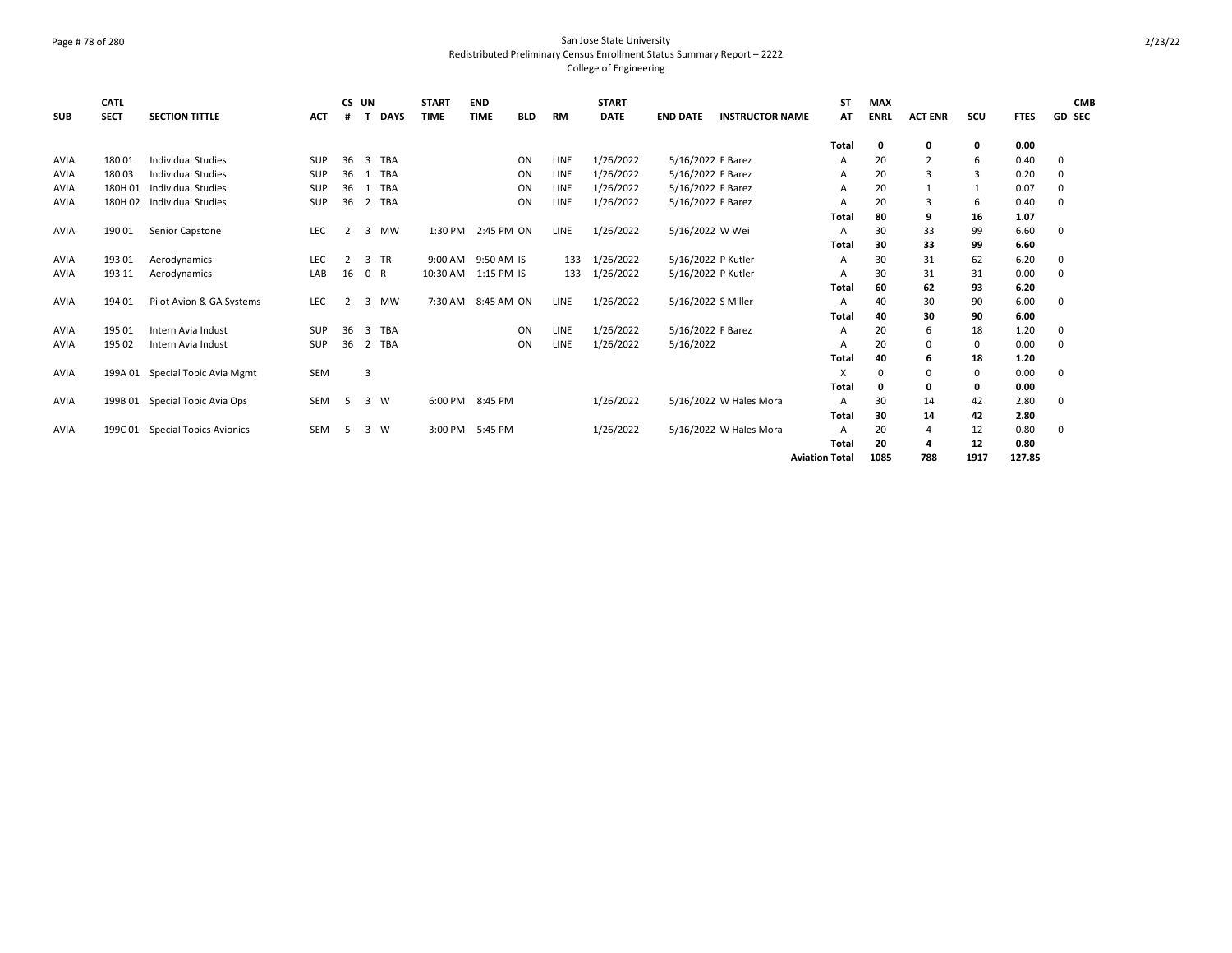## Page # 79 of 280 San Jose State University Redistributed Preliminary Census Enrollment Status Summary Report – 2222 College of Engineering

| <b>CATL</b><br>CS UN<br><b>START</b><br><b>END</b><br><b>START</b><br><b>ST</b><br><b>MAX</b><br><b>SECT</b><br><b>ENRL</b><br><b>SECTION TITTLE</b><br># T DAYS<br><b>TIME</b><br><b>TIME</b><br><b>RM</b><br><b>DATE</b><br><b>INSTRUCTOR NAME</b><br>AT<br><b>ACT ENR</b><br>SCU<br><b>SUB</b><br>ACT<br><b>BLD</b><br><b>END DATE</b><br><b>Biomedical Engineering</b><br><b>Biomed Appl Statics</b><br>1 3 TR<br>12:00 PM 12:50 PM ON<br>1/26/2022<br><b>BME</b><br>65 01<br>LEC<br>LINE<br>5/16/2022 A Bellofiore<br>80<br>44<br>88<br>Α<br>X<br>65 02<br><b>Biomed Appl Statics</b><br>LAB<br>0<br>$\Omega$<br>0<br>BME<br>n<br>65 03<br>16 0 F<br>1:30 PM 4:15 PM ON<br>LINE<br>1/26/2022<br>5/16/2022 A Bellofiore<br>$\overline{A}$<br>80<br>44<br><b>BME</b><br><b>Biomed Appl Statics</b><br>LAB<br>44<br>160<br>88<br>132<br>Total<br>115 01<br><b>LEC</b><br>$\overline{4}$<br>4 TR<br>4:15 PM ENG<br>1/26/2022<br>5/16/2022 P Jurney<br>45<br>28<br>84<br><b>BME</b><br><b>Fndtns Biomed Engr</b><br>3:00 PM<br>189<br>Α<br>115 02<br>LAB<br>16<br>$\mathbf 0$<br>F.<br>4:30 PM ENG<br>233C<br>1/26/2022<br>5/16/2022 S Moradi Khalaj<br>15<br>5<br>5<br><b>Fndtns Biomed Engr</b><br>1:30 PM<br>$\overline{A}$<br>BME<br>1/26/2022<br>115 04<br>LAB<br>16<br>$\mathbf{0}$<br>-F<br>9:00 AM 12:00 PM ENG<br>233C<br>5/16/2022 G Acevedo Munares<br>A<br>15<br>9<br>9<br><b>BME</b><br><b>Fndtns Biomed Engr</b><br>115 05<br>16 0 T<br>9:00 AM 12:00 PM ENG<br>233C<br>1/26/2022<br>5/16/2022 C Leycam<br>A<br>15<br>14<br>14<br>BME<br><b>Fndtns Biomed Engr</b><br>LAB<br>90<br>56<br>Total<br>112<br>11601<br>Biosensor/Bioinstrum<br><b>LEC</b><br>3<br><b>MW</b><br>10:30 AM 11:20 AM ENG<br>331 1/26/2022<br>5/16/2022 Y Wang<br>45<br>43<br>86<br><b>BME</b><br>1<br>Α<br>16<br>221 1/26/2022<br>116 02<br>Biosensor/Bioinstrum<br>LAB<br>$\mathbf 0$<br>M<br>11:30 AM 2:15 PM ENG<br>5/16/2022 S Lee<br>A<br>15<br>15<br>15<br><b>BME</b><br>221 1/26/2022<br>15<br>15<br><b>BME</b><br>11603<br>Biosensor/Bioinstrum<br>LAB<br>16<br>$0$ M<br>6:00 PM<br>8:45 PM ENG<br>5/16/2022 S Nachane<br>$\overline{A}$<br>15<br>221 1/26/2022<br>15<br>13<br>116 04<br>16<br>0<br>W<br>3:00 PM<br>5:45 PM ENG<br>5/16/2022 H Nguyen<br>$\overline{A}$<br>13<br>BME<br>Biosensor/Bioinstrum<br>LAB<br>90<br>86<br>Total<br>129<br>11701<br>LEC<br>3 TR<br>45<br>44<br><b>BME</b><br><b>Biotransport Phen</b><br>$\overline{2}$<br>1:30 PM 2:45 PM ENG<br>331 1/26/2022<br>5/16/2022 M Simon<br>Α<br>132<br>45<br>44<br>132<br>Total<br>13001<br>LEC<br>$\Omega$<br><b>BME</b><br>Num. Methods BME<br>3<br>X<br>0<br>0<br>16<br>1/26/2022<br>5/16/2022<br>X<br>13002<br>Num. Methods BME<br>LAB<br>0<br>$\Omega$<br>$\Omega$<br>0<br>BME<br>13003<br>LEC<br>1<br>3<br>MW<br>1:30 PM 2:20 PM ON<br><b>LINE</b><br>1/26/2022<br>5/16/2022 L Tran<br>45<br>22<br>BME<br>Num. Methods BME<br>A<br>44<br>13004<br>16<br>$\mathbf 0$<br>$\mathsf{R}$<br>LINE<br>1/26/2022<br>5/16/2022 L Tran<br>45<br>22<br>22<br><b>BME</b><br>Num. Methods BME<br>LAB<br>9:00 AM 11:45 AM ON<br>Α<br><b>Total</b><br>90<br>44<br>66<br>13301<br>16 1 F<br>8:45 PM ON<br>LINE<br>1/26/2022<br>5/16/2022 D Lopez<br>80<br>65<br>65<br>BME<br>Prog Appl Biomed Eng<br>LAB<br>6:00 PM<br>Α<br>80<br>65<br>65<br>Total<br><b>BME</b><br>14701<br><b>LEC</b><br>$\overline{2}$<br>3 TR<br>4:30 PM<br>5:45 PM ENG<br>189<br>1/26/2022<br>5/16/2022 J Ginestet Araki<br>Α<br>45<br>31<br>93<br>Stat BioMed Engr<br>45<br>31<br>93<br>Total<br>45<br>52<br>165 01<br>Appl Eng Biomech<br>LEC<br>3 MW<br>3:00 PM<br>4:15 PM ENG<br>343<br>1/26/2022<br>5/16/2022 J Lance<br>Α<br>156<br>BME<br>1<br>52<br>45<br>156<br>Total<br>1/26/2022<br>80<br>70<br><b>BME</b><br>174 01<br><b>Biomed Regs</b><br>LEC<br>$\overline{2}$<br>3 MW<br>4:30 PM<br>5:45 PM ON<br>LINE<br>5/16/2022 P Coronado<br>Α<br>210<br>80<br>70<br><b>Total</b><br>210<br>4:15 PM ENG<br>341 1/26/2022<br>5/16/2022 F Erogbogbo<br>45<br>40<br>BME<br>17701<br>Physiol for Engr<br>LEC<br>1<br>3<br>MW<br>3:00 PM<br>Α<br>80<br>LEC<br>$\mathbf{1}$<br>3<br><b>MW</b><br>4:15 PM ENG<br>341 1/26/2022<br>5/16/2022 F Erogbogbo<br>$\Omega$<br><b>BIOL</b><br>17701<br>Physiol for Engr<br>3:00 PM<br>$\overline{A}$<br>0<br>$\mathbf 0$<br>221 1/26/2022<br>5/16/2022 M Ho<br>17703<br>Physiol for Engr<br>LAB<br>16<br>$\mathbf 0$<br>R<br>1:30 PM<br>4:15 PM ENG<br>$\overline{A}$<br>15<br>13<br>13<br>BME | <b>CMB</b><br>GD SEC<br><b>FTES</b><br>9.00<br>$\overline{4}$<br>0.00<br>$\Omega$<br>0.00<br>$\overline{4}$<br>9.00<br>7.73<br>4<br>0.00<br>$\overline{2}$<br>$\overline{2}$<br>0.00<br>0.00<br>$\Omega$ |
|---------------------------------------------------------------------------------------------------------------------------------------------------------------------------------------------------------------------------------------------------------------------------------------------------------------------------------------------------------------------------------------------------------------------------------------------------------------------------------------------------------------------------------------------------------------------------------------------------------------------------------------------------------------------------------------------------------------------------------------------------------------------------------------------------------------------------------------------------------------------------------------------------------------------------------------------------------------------------------------------------------------------------------------------------------------------------------------------------------------------------------------------------------------------------------------------------------------------------------------------------------------------------------------------------------------------------------------------------------------------------------------------------------------------------------------------------------------------------------------------------------------------------------------------------------------------------------------------------------------------------------------------------------------------------------------------------------------------------------------------------------------------------------------------------------------------------------------------------------------------------------------------------------------------------------------------------------------------------------------------------------------------------------------------------------------------------------------------------------------------------------------------------------------------------------------------------------------------------------------------------------------------------------------------------------------------------------------------------------------------------------------------------------------------------------------------------------------------------------------------------------------------------------------------------------------------------------------------------------------------------------------------------------------------------------------------------------------------------------------------------------------------------------------------------------------------------------------------------------------------------------------------------------------------------------------------------------------------------------------------------------------------------------------------------------------------------------------------------------------------------------------------------------------------------------------------------------------------------------------------------------------------------------------------------------------------------------------------------------------------------------------------------------------------------------------------------------------------------------------------------------------------------------------------------------------------------------------------------------------------------------------------------------------------------------------------------------------------------------------------------------------------------------------------------------------------------------------------------------------------------------------------------------------------------------------------------------------------------------------------------------------------------------------------------------------------------------------------------------------------------------------------------------------------------------------------------------------------------------------------------------------------------------------------------------------------------------------------------------------------------------------------------------------------------------------------------------------------|----------------------------------------------------------------------------------------------------------------------------------------------------------------------------------------------------------|
|                                                                                                                                                                                                                                                                                                                                                                                                                                                                                                                                                                                                                                                                                                                                                                                                                                                                                                                                                                                                                                                                                                                                                                                                                                                                                                                                                                                                                                                                                                                                                                                                                                                                                                                                                                                                                                                                                                                                                                                                                                                                                                                                                                                                                                                                                                                                                                                                                                                                                                                                                                                                                                                                                                                                                                                                                                                                                                                                                                                                                                                                                                                                                                                                                                                                                                                                                                                                                                                                                                                                                                                                                                                                                                                                                                                                                                                                                                                                                                                                                                                                                                                                                                                                                                                                                                                                                                                                                                                                     |                                                                                                                                                                                                          |
|                                                                                                                                                                                                                                                                                                                                                                                                                                                                                                                                                                                                                                                                                                                                                                                                                                                                                                                                                                                                                                                                                                                                                                                                                                                                                                                                                                                                                                                                                                                                                                                                                                                                                                                                                                                                                                                                                                                                                                                                                                                                                                                                                                                                                                                                                                                                                                                                                                                                                                                                                                                                                                                                                                                                                                                                                                                                                                                                                                                                                                                                                                                                                                                                                                                                                                                                                                                                                                                                                                                                                                                                                                                                                                                                                                                                                                                                                                                                                                                                                                                                                                                                                                                                                                                                                                                                                                                                                                                                     |                                                                                                                                                                                                          |
|                                                                                                                                                                                                                                                                                                                                                                                                                                                                                                                                                                                                                                                                                                                                                                                                                                                                                                                                                                                                                                                                                                                                                                                                                                                                                                                                                                                                                                                                                                                                                                                                                                                                                                                                                                                                                                                                                                                                                                                                                                                                                                                                                                                                                                                                                                                                                                                                                                                                                                                                                                                                                                                                                                                                                                                                                                                                                                                                                                                                                                                                                                                                                                                                                                                                                                                                                                                                                                                                                                                                                                                                                                                                                                                                                                                                                                                                                                                                                                                                                                                                                                                                                                                                                                                                                                                                                                                                                                                                     |                                                                                                                                                                                                          |
|                                                                                                                                                                                                                                                                                                                                                                                                                                                                                                                                                                                                                                                                                                                                                                                                                                                                                                                                                                                                                                                                                                                                                                                                                                                                                                                                                                                                                                                                                                                                                                                                                                                                                                                                                                                                                                                                                                                                                                                                                                                                                                                                                                                                                                                                                                                                                                                                                                                                                                                                                                                                                                                                                                                                                                                                                                                                                                                                                                                                                                                                                                                                                                                                                                                                                                                                                                                                                                                                                                                                                                                                                                                                                                                                                                                                                                                                                                                                                                                                                                                                                                                                                                                                                                                                                                                                                                                                                                                                     |                                                                                                                                                                                                          |
|                                                                                                                                                                                                                                                                                                                                                                                                                                                                                                                                                                                                                                                                                                                                                                                                                                                                                                                                                                                                                                                                                                                                                                                                                                                                                                                                                                                                                                                                                                                                                                                                                                                                                                                                                                                                                                                                                                                                                                                                                                                                                                                                                                                                                                                                                                                                                                                                                                                                                                                                                                                                                                                                                                                                                                                                                                                                                                                                                                                                                                                                                                                                                                                                                                                                                                                                                                                                                                                                                                                                                                                                                                                                                                                                                                                                                                                                                                                                                                                                                                                                                                                                                                                                                                                                                                                                                                                                                                                                     |                                                                                                                                                                                                          |
|                                                                                                                                                                                                                                                                                                                                                                                                                                                                                                                                                                                                                                                                                                                                                                                                                                                                                                                                                                                                                                                                                                                                                                                                                                                                                                                                                                                                                                                                                                                                                                                                                                                                                                                                                                                                                                                                                                                                                                                                                                                                                                                                                                                                                                                                                                                                                                                                                                                                                                                                                                                                                                                                                                                                                                                                                                                                                                                                                                                                                                                                                                                                                                                                                                                                                                                                                                                                                                                                                                                                                                                                                                                                                                                                                                                                                                                                                                                                                                                                                                                                                                                                                                                                                                                                                                                                                                                                                                                                     |                                                                                                                                                                                                          |
|                                                                                                                                                                                                                                                                                                                                                                                                                                                                                                                                                                                                                                                                                                                                                                                                                                                                                                                                                                                                                                                                                                                                                                                                                                                                                                                                                                                                                                                                                                                                                                                                                                                                                                                                                                                                                                                                                                                                                                                                                                                                                                                                                                                                                                                                                                                                                                                                                                                                                                                                                                                                                                                                                                                                                                                                                                                                                                                                                                                                                                                                                                                                                                                                                                                                                                                                                                                                                                                                                                                                                                                                                                                                                                                                                                                                                                                                                                                                                                                                                                                                                                                                                                                                                                                                                                                                                                                                                                                                     |                                                                                                                                                                                                          |
|                                                                                                                                                                                                                                                                                                                                                                                                                                                                                                                                                                                                                                                                                                                                                                                                                                                                                                                                                                                                                                                                                                                                                                                                                                                                                                                                                                                                                                                                                                                                                                                                                                                                                                                                                                                                                                                                                                                                                                                                                                                                                                                                                                                                                                                                                                                                                                                                                                                                                                                                                                                                                                                                                                                                                                                                                                                                                                                                                                                                                                                                                                                                                                                                                                                                                                                                                                                                                                                                                                                                                                                                                                                                                                                                                                                                                                                                                                                                                                                                                                                                                                                                                                                                                                                                                                                                                                                                                                                                     |                                                                                                                                                                                                          |
|                                                                                                                                                                                                                                                                                                                                                                                                                                                                                                                                                                                                                                                                                                                                                                                                                                                                                                                                                                                                                                                                                                                                                                                                                                                                                                                                                                                                                                                                                                                                                                                                                                                                                                                                                                                                                                                                                                                                                                                                                                                                                                                                                                                                                                                                                                                                                                                                                                                                                                                                                                                                                                                                                                                                                                                                                                                                                                                                                                                                                                                                                                                                                                                                                                                                                                                                                                                                                                                                                                                                                                                                                                                                                                                                                                                                                                                                                                                                                                                                                                                                                                                                                                                                                                                                                                                                                                                                                                                                     |                                                                                                                                                                                                          |
|                                                                                                                                                                                                                                                                                                                                                                                                                                                                                                                                                                                                                                                                                                                                                                                                                                                                                                                                                                                                                                                                                                                                                                                                                                                                                                                                                                                                                                                                                                                                                                                                                                                                                                                                                                                                                                                                                                                                                                                                                                                                                                                                                                                                                                                                                                                                                                                                                                                                                                                                                                                                                                                                                                                                                                                                                                                                                                                                                                                                                                                                                                                                                                                                                                                                                                                                                                                                                                                                                                                                                                                                                                                                                                                                                                                                                                                                                                                                                                                                                                                                                                                                                                                                                                                                                                                                                                                                                                                                     |                                                                                                                                                                                                          |
|                                                                                                                                                                                                                                                                                                                                                                                                                                                                                                                                                                                                                                                                                                                                                                                                                                                                                                                                                                                                                                                                                                                                                                                                                                                                                                                                                                                                                                                                                                                                                                                                                                                                                                                                                                                                                                                                                                                                                                                                                                                                                                                                                                                                                                                                                                                                                                                                                                                                                                                                                                                                                                                                                                                                                                                                                                                                                                                                                                                                                                                                                                                                                                                                                                                                                                                                                                                                                                                                                                                                                                                                                                                                                                                                                                                                                                                                                                                                                                                                                                                                                                                                                                                                                                                                                                                                                                                                                                                                     | 7.73                                                                                                                                                                                                     |
|                                                                                                                                                                                                                                                                                                                                                                                                                                                                                                                                                                                                                                                                                                                                                                                                                                                                                                                                                                                                                                                                                                                                                                                                                                                                                                                                                                                                                                                                                                                                                                                                                                                                                                                                                                                                                                                                                                                                                                                                                                                                                                                                                                                                                                                                                                                                                                                                                                                                                                                                                                                                                                                                                                                                                                                                                                                                                                                                                                                                                                                                                                                                                                                                                                                                                                                                                                                                                                                                                                                                                                                                                                                                                                                                                                                                                                                                                                                                                                                                                                                                                                                                                                                                                                                                                                                                                                                                                                                                     | 8.60<br>$\Omega$                                                                                                                                                                                         |
|                                                                                                                                                                                                                                                                                                                                                                                                                                                                                                                                                                                                                                                                                                                                                                                                                                                                                                                                                                                                                                                                                                                                                                                                                                                                                                                                                                                                                                                                                                                                                                                                                                                                                                                                                                                                                                                                                                                                                                                                                                                                                                                                                                                                                                                                                                                                                                                                                                                                                                                                                                                                                                                                                                                                                                                                                                                                                                                                                                                                                                                                                                                                                                                                                                                                                                                                                                                                                                                                                                                                                                                                                                                                                                                                                                                                                                                                                                                                                                                                                                                                                                                                                                                                                                                                                                                                                                                                                                                                     | 0.00<br>$\Omega$                                                                                                                                                                                         |
|                                                                                                                                                                                                                                                                                                                                                                                                                                                                                                                                                                                                                                                                                                                                                                                                                                                                                                                                                                                                                                                                                                                                                                                                                                                                                                                                                                                                                                                                                                                                                                                                                                                                                                                                                                                                                                                                                                                                                                                                                                                                                                                                                                                                                                                                                                                                                                                                                                                                                                                                                                                                                                                                                                                                                                                                                                                                                                                                                                                                                                                                                                                                                                                                                                                                                                                                                                                                                                                                                                                                                                                                                                                                                                                                                                                                                                                                                                                                                                                                                                                                                                                                                                                                                                                                                                                                                                                                                                                                     | 0.00<br>$\Omega$                                                                                                                                                                                         |
|                                                                                                                                                                                                                                                                                                                                                                                                                                                                                                                                                                                                                                                                                                                                                                                                                                                                                                                                                                                                                                                                                                                                                                                                                                                                                                                                                                                                                                                                                                                                                                                                                                                                                                                                                                                                                                                                                                                                                                                                                                                                                                                                                                                                                                                                                                                                                                                                                                                                                                                                                                                                                                                                                                                                                                                                                                                                                                                                                                                                                                                                                                                                                                                                                                                                                                                                                                                                                                                                                                                                                                                                                                                                                                                                                                                                                                                                                                                                                                                                                                                                                                                                                                                                                                                                                                                                                                                                                                                                     | 0.00<br>$\mathbf 0$                                                                                                                                                                                      |
|                                                                                                                                                                                                                                                                                                                                                                                                                                                                                                                                                                                                                                                                                                                                                                                                                                                                                                                                                                                                                                                                                                                                                                                                                                                                                                                                                                                                                                                                                                                                                                                                                                                                                                                                                                                                                                                                                                                                                                                                                                                                                                                                                                                                                                                                                                                                                                                                                                                                                                                                                                                                                                                                                                                                                                                                                                                                                                                                                                                                                                                                                                                                                                                                                                                                                                                                                                                                                                                                                                                                                                                                                                                                                                                                                                                                                                                                                                                                                                                                                                                                                                                                                                                                                                                                                                                                                                                                                                                                     | 8.60                                                                                                                                                                                                     |
|                                                                                                                                                                                                                                                                                                                                                                                                                                                                                                                                                                                                                                                                                                                                                                                                                                                                                                                                                                                                                                                                                                                                                                                                                                                                                                                                                                                                                                                                                                                                                                                                                                                                                                                                                                                                                                                                                                                                                                                                                                                                                                                                                                                                                                                                                                                                                                                                                                                                                                                                                                                                                                                                                                                                                                                                                                                                                                                                                                                                                                                                                                                                                                                                                                                                                                                                                                                                                                                                                                                                                                                                                                                                                                                                                                                                                                                                                                                                                                                                                                                                                                                                                                                                                                                                                                                                                                                                                                                                     | 8.85<br>$\mathbf{1}$                                                                                                                                                                                     |
|                                                                                                                                                                                                                                                                                                                                                                                                                                                                                                                                                                                                                                                                                                                                                                                                                                                                                                                                                                                                                                                                                                                                                                                                                                                                                                                                                                                                                                                                                                                                                                                                                                                                                                                                                                                                                                                                                                                                                                                                                                                                                                                                                                                                                                                                                                                                                                                                                                                                                                                                                                                                                                                                                                                                                                                                                                                                                                                                                                                                                                                                                                                                                                                                                                                                                                                                                                                                                                                                                                                                                                                                                                                                                                                                                                                                                                                                                                                                                                                                                                                                                                                                                                                                                                                                                                                                                                                                                                                                     | 8.85                                                                                                                                                                                                     |
|                                                                                                                                                                                                                                                                                                                                                                                                                                                                                                                                                                                                                                                                                                                                                                                                                                                                                                                                                                                                                                                                                                                                                                                                                                                                                                                                                                                                                                                                                                                                                                                                                                                                                                                                                                                                                                                                                                                                                                                                                                                                                                                                                                                                                                                                                                                                                                                                                                                                                                                                                                                                                                                                                                                                                                                                                                                                                                                                                                                                                                                                                                                                                                                                                                                                                                                                                                                                                                                                                                                                                                                                                                                                                                                                                                                                                                                                                                                                                                                                                                                                                                                                                                                                                                                                                                                                                                                                                                                                     | 0.00<br>$\Omega$                                                                                                                                                                                         |
|                                                                                                                                                                                                                                                                                                                                                                                                                                                                                                                                                                                                                                                                                                                                                                                                                                                                                                                                                                                                                                                                                                                                                                                                                                                                                                                                                                                                                                                                                                                                                                                                                                                                                                                                                                                                                                                                                                                                                                                                                                                                                                                                                                                                                                                                                                                                                                                                                                                                                                                                                                                                                                                                                                                                                                                                                                                                                                                                                                                                                                                                                                                                                                                                                                                                                                                                                                                                                                                                                                                                                                                                                                                                                                                                                                                                                                                                                                                                                                                                                                                                                                                                                                                                                                                                                                                                                                                                                                                                     | 0.00<br>$\Omega$                                                                                                                                                                                         |
|                                                                                                                                                                                                                                                                                                                                                                                                                                                                                                                                                                                                                                                                                                                                                                                                                                                                                                                                                                                                                                                                                                                                                                                                                                                                                                                                                                                                                                                                                                                                                                                                                                                                                                                                                                                                                                                                                                                                                                                                                                                                                                                                                                                                                                                                                                                                                                                                                                                                                                                                                                                                                                                                                                                                                                                                                                                                                                                                                                                                                                                                                                                                                                                                                                                                                                                                                                                                                                                                                                                                                                                                                                                                                                                                                                                                                                                                                                                                                                                                                                                                                                                                                                                                                                                                                                                                                                                                                                                                     | 4.40<br>$\Omega$                                                                                                                                                                                         |
|                                                                                                                                                                                                                                                                                                                                                                                                                                                                                                                                                                                                                                                                                                                                                                                                                                                                                                                                                                                                                                                                                                                                                                                                                                                                                                                                                                                                                                                                                                                                                                                                                                                                                                                                                                                                                                                                                                                                                                                                                                                                                                                                                                                                                                                                                                                                                                                                                                                                                                                                                                                                                                                                                                                                                                                                                                                                                                                                                                                                                                                                                                                                                                                                                                                                                                                                                                                                                                                                                                                                                                                                                                                                                                                                                                                                                                                                                                                                                                                                                                                                                                                                                                                                                                                                                                                                                                                                                                                                     | 0.00<br>$\Omega$                                                                                                                                                                                         |
|                                                                                                                                                                                                                                                                                                                                                                                                                                                                                                                                                                                                                                                                                                                                                                                                                                                                                                                                                                                                                                                                                                                                                                                                                                                                                                                                                                                                                                                                                                                                                                                                                                                                                                                                                                                                                                                                                                                                                                                                                                                                                                                                                                                                                                                                                                                                                                                                                                                                                                                                                                                                                                                                                                                                                                                                                                                                                                                                                                                                                                                                                                                                                                                                                                                                                                                                                                                                                                                                                                                                                                                                                                                                                                                                                                                                                                                                                                                                                                                                                                                                                                                                                                                                                                                                                                                                                                                                                                                                     | 4.40                                                                                                                                                                                                     |
|                                                                                                                                                                                                                                                                                                                                                                                                                                                                                                                                                                                                                                                                                                                                                                                                                                                                                                                                                                                                                                                                                                                                                                                                                                                                                                                                                                                                                                                                                                                                                                                                                                                                                                                                                                                                                                                                                                                                                                                                                                                                                                                                                                                                                                                                                                                                                                                                                                                                                                                                                                                                                                                                                                                                                                                                                                                                                                                                                                                                                                                                                                                                                                                                                                                                                                                                                                                                                                                                                                                                                                                                                                                                                                                                                                                                                                                                                                                                                                                                                                                                                                                                                                                                                                                                                                                                                                                                                                                                     | 4.35<br>$\mathbf{1}$                                                                                                                                                                                     |
|                                                                                                                                                                                                                                                                                                                                                                                                                                                                                                                                                                                                                                                                                                                                                                                                                                                                                                                                                                                                                                                                                                                                                                                                                                                                                                                                                                                                                                                                                                                                                                                                                                                                                                                                                                                                                                                                                                                                                                                                                                                                                                                                                                                                                                                                                                                                                                                                                                                                                                                                                                                                                                                                                                                                                                                                                                                                                                                                                                                                                                                                                                                                                                                                                                                                                                                                                                                                                                                                                                                                                                                                                                                                                                                                                                                                                                                                                                                                                                                                                                                                                                                                                                                                                                                                                                                                                                                                                                                                     | 4.35                                                                                                                                                                                                     |
|                                                                                                                                                                                                                                                                                                                                                                                                                                                                                                                                                                                                                                                                                                                                                                                                                                                                                                                                                                                                                                                                                                                                                                                                                                                                                                                                                                                                                                                                                                                                                                                                                                                                                                                                                                                                                                                                                                                                                                                                                                                                                                                                                                                                                                                                                                                                                                                                                                                                                                                                                                                                                                                                                                                                                                                                                                                                                                                                                                                                                                                                                                                                                                                                                                                                                                                                                                                                                                                                                                                                                                                                                                                                                                                                                                                                                                                                                                                                                                                                                                                                                                                                                                                                                                                                                                                                                                                                                                                                     | 6.45<br>5                                                                                                                                                                                                |
|                                                                                                                                                                                                                                                                                                                                                                                                                                                                                                                                                                                                                                                                                                                                                                                                                                                                                                                                                                                                                                                                                                                                                                                                                                                                                                                                                                                                                                                                                                                                                                                                                                                                                                                                                                                                                                                                                                                                                                                                                                                                                                                                                                                                                                                                                                                                                                                                                                                                                                                                                                                                                                                                                                                                                                                                                                                                                                                                                                                                                                                                                                                                                                                                                                                                                                                                                                                                                                                                                                                                                                                                                                                                                                                                                                                                                                                                                                                                                                                                                                                                                                                                                                                                                                                                                                                                                                                                                                                                     | 6.45                                                                                                                                                                                                     |
|                                                                                                                                                                                                                                                                                                                                                                                                                                                                                                                                                                                                                                                                                                                                                                                                                                                                                                                                                                                                                                                                                                                                                                                                                                                                                                                                                                                                                                                                                                                                                                                                                                                                                                                                                                                                                                                                                                                                                                                                                                                                                                                                                                                                                                                                                                                                                                                                                                                                                                                                                                                                                                                                                                                                                                                                                                                                                                                                                                                                                                                                                                                                                                                                                                                                                                                                                                                                                                                                                                                                                                                                                                                                                                                                                                                                                                                                                                                                                                                                                                                                                                                                                                                                                                                                                                                                                                                                                                                                     | 10.60<br>4                                                                                                                                                                                               |
|                                                                                                                                                                                                                                                                                                                                                                                                                                                                                                                                                                                                                                                                                                                                                                                                                                                                                                                                                                                                                                                                                                                                                                                                                                                                                                                                                                                                                                                                                                                                                                                                                                                                                                                                                                                                                                                                                                                                                                                                                                                                                                                                                                                                                                                                                                                                                                                                                                                                                                                                                                                                                                                                                                                                                                                                                                                                                                                                                                                                                                                                                                                                                                                                                                                                                                                                                                                                                                                                                                                                                                                                                                                                                                                                                                                                                                                                                                                                                                                                                                                                                                                                                                                                                                                                                                                                                                                                                                                                     | 10.60                                                                                                                                                                                                    |
|                                                                                                                                                                                                                                                                                                                                                                                                                                                                                                                                                                                                                                                                                                                                                                                                                                                                                                                                                                                                                                                                                                                                                                                                                                                                                                                                                                                                                                                                                                                                                                                                                                                                                                                                                                                                                                                                                                                                                                                                                                                                                                                                                                                                                                                                                                                                                                                                                                                                                                                                                                                                                                                                                                                                                                                                                                                                                                                                                                                                                                                                                                                                                                                                                                                                                                                                                                                                                                                                                                                                                                                                                                                                                                                                                                                                                                                                                                                                                                                                                                                                                                                                                                                                                                                                                                                                                                                                                                                                     | 14.05<br>$\mathbf{1}$                                                                                                                                                                                    |
|                                                                                                                                                                                                                                                                                                                                                                                                                                                                                                                                                                                                                                                                                                                                                                                                                                                                                                                                                                                                                                                                                                                                                                                                                                                                                                                                                                                                                                                                                                                                                                                                                                                                                                                                                                                                                                                                                                                                                                                                                                                                                                                                                                                                                                                                                                                                                                                                                                                                                                                                                                                                                                                                                                                                                                                                                                                                                                                                                                                                                                                                                                                                                                                                                                                                                                                                                                                                                                                                                                                                                                                                                                                                                                                                                                                                                                                                                                                                                                                                                                                                                                                                                                                                                                                                                                                                                                                                                                                                     | 14.05                                                                                                                                                                                                    |
|                                                                                                                                                                                                                                                                                                                                                                                                                                                                                                                                                                                                                                                                                                                                                                                                                                                                                                                                                                                                                                                                                                                                                                                                                                                                                                                                                                                                                                                                                                                                                                                                                                                                                                                                                                                                                                                                                                                                                                                                                                                                                                                                                                                                                                                                                                                                                                                                                                                                                                                                                                                                                                                                                                                                                                                                                                                                                                                                                                                                                                                                                                                                                                                                                                                                                                                                                                                                                                                                                                                                                                                                                                                                                                                                                                                                                                                                                                                                                                                                                                                                                                                                                                                                                                                                                                                                                                                                                                                                     | 8.05<br>$1\quad C$<br>$\mathbf{0}$<br>C <sub>1</sub>                                                                                                                                                     |
|                                                                                                                                                                                                                                                                                                                                                                                                                                                                                                                                                                                                                                                                                                                                                                                                                                                                                                                                                                                                                                                                                                                                                                                                                                                                                                                                                                                                                                                                                                                                                                                                                                                                                                                                                                                                                                                                                                                                                                                                                                                                                                                                                                                                                                                                                                                                                                                                                                                                                                                                                                                                                                                                                                                                                                                                                                                                                                                                                                                                                                                                                                                                                                                                                                                                                                                                                                                                                                                                                                                                                                                                                                                                                                                                                                                                                                                                                                                                                                                                                                                                                                                                                                                                                                                                                                                                                                                                                                                                     | 0.00<br>0.00<br>$\mathbf{0}$<br>C                                                                                                                                                                        |
| $\mathsf{R}$<br>1:30 PM<br>0<br>$\Omega$<br>0<br>A                                                                                                                                                                                                                                                                                                                                                                                                                                                                                                                                                                                                                                                                                                                                                                                                                                                                                                                                                                                                                                                                                                                                                                                                                                                                                                                                                                                                                                                                                                                                                                                                                                                                                                                                                                                                                                                                                                                                                                                                                                                                                                                                                                                                                                                                                                                                                                                                                                                                                                                                                                                                                                                                                                                                                                                                                                                                                                                                                                                                                                                                                                                                                                                                                                                                                                                                                                                                                                                                                                                                                                                                                                                                                                                                                                                                                                                                                                                                                                                                                                                                                                                                                                                                                                                                                                                                                                                                                  | 0 <sup>o</sup>                                                                                                                                                                                           |
| 17703<br>Physiol for Engr<br>16 0<br>4:15 PM ENG<br>221 1/26/2022<br>5/16/2022 M Ho<br><b>BIOL</b><br>LAB<br>17704<br>16 0 R<br>4:30 PM<br>7:15 PM ENG<br>221 1/26/2022<br>15<br>13<br>13<br><b>BME</b><br>LAB<br>5/16/2022 M Awan<br>$\overline{A}$                                                                                                                                                                                                                                                                                                                                                                                                                                                                                                                                                                                                                                                                                                                                                                                                                                                                                                                                                                                                                                                                                                                                                                                                                                                                                                                                                                                                                                                                                                                                                                                                                                                                                                                                                                                                                                                                                                                                                                                                                                                                                                                                                                                                                                                                                                                                                                                                                                                                                                                                                                                                                                                                                                                                                                                                                                                                                                                                                                                                                                                                                                                                                                                                                                                                                                                                                                                                                                                                                                                                                                                                                                                                                                                                                                                                                                                                                                                                                                                                                                                                                                                                                                                                                | 0.00<br>0 <sup>o</sup><br>0.00                                                                                                                                                                           |
| Physiol for Engr<br>221 1/26/2022<br>$\Omega$<br>17704<br>16<br>4:30 PM<br>7:15 PM ENG<br>5/16/2022 M Awan<br>0<br>0<br><b>BIOL</b><br>Physiol for Engr<br>LAB<br>0 R<br>A                                                                                                                                                                                                                                                                                                                                                                                                                                                                                                                                                                                                                                                                                                                                                                                                                                                                                                                                                                                                                                                                                                                                                                                                                                                                                                                                                                                                                                                                                                                                                                                                                                                                                                                                                                                                                                                                                                                                                                                                                                                                                                                                                                                                                                                                                                                                                                                                                                                                                                                                                                                                                                                                                                                                                                                                                                                                                                                                                                                                                                                                                                                                                                                                                                                                                                                                                                                                                                                                                                                                                                                                                                                                                                                                                                                                                                                                                                                                                                                                                                                                                                                                                                                                                                                                                          | $\mathbf{0}$<br>C<br>0.00                                                                                                                                                                                |
| 17705<br>16<br>0 <sub>T</sub><br>3:00 PM<br>5:45 PM ENG<br>221 1/26/2022<br>5/16/2022<br>15<br>14<br>14<br>BME<br>Physiol for Engr<br>LAB<br>A                                                                                                                                                                                                                                                                                                                                                                                                                                                                                                                                                                                                                                                                                                                                                                                                                                                                                                                                                                                                                                                                                                                                                                                                                                                                                                                                                                                                                                                                                                                                                                                                                                                                                                                                                                                                                                                                                                                                                                                                                                                                                                                                                                                                                                                                                                                                                                                                                                                                                                                                                                                                                                                                                                                                                                                                                                                                                                                                                                                                                                                                                                                                                                                                                                                                                                                                                                                                                                                                                                                                                                                                                                                                                                                                                                                                                                                                                                                                                                                                                                                                                                                                                                                                                                                                                                                      | 0.00<br>$1\quad C$                                                                                                                                                                                       |
| 221 1/26/2022<br>0<br>$\Omega$<br>17705<br>16<br>0 <sub>T</sub><br>3:00 PM<br>5:45 PM ENG<br>5/16/2022<br>$\mathbf 0$<br><b>BIOL</b><br>Physiol for Engr<br>LAB<br>A                                                                                                                                                                                                                                                                                                                                                                                                                                                                                                                                                                                                                                                                                                                                                                                                                                                                                                                                                                                                                                                                                                                                                                                                                                                                                                                                                                                                                                                                                                                                                                                                                                                                                                                                                                                                                                                                                                                                                                                                                                                                                                                                                                                                                                                                                                                                                                                                                                                                                                                                                                                                                                                                                                                                                                                                                                                                                                                                                                                                                                                                                                                                                                                                                                                                                                                                                                                                                                                                                                                                                                                                                                                                                                                                                                                                                                                                                                                                                                                                                                                                                                                                                                                                                                                                                                | 0 <sup>o</sup><br>0.00                                                                                                                                                                                   |
| <b>Total</b><br>90<br>80<br>120                                                                                                                                                                                                                                                                                                                                                                                                                                                                                                                                                                                                                                                                                                                                                                                                                                                                                                                                                                                                                                                                                                                                                                                                                                                                                                                                                                                                                                                                                                                                                                                                                                                                                                                                                                                                                                                                                                                                                                                                                                                                                                                                                                                                                                                                                                                                                                                                                                                                                                                                                                                                                                                                                                                                                                                                                                                                                                                                                                                                                                                                                                                                                                                                                                                                                                                                                                                                                                                                                                                                                                                                                                                                                                                                                                                                                                                                                                                                                                                                                                                                                                                                                                                                                                                                                                                                                                                                                                     | 8.05                                                                                                                                                                                                     |
| 17801<br>LEC<br>2 3 MW<br>1:30 PM 2:45 PM ON<br>LINE<br>1/26/2022<br>80<br>81<br>243<br><b>BME</b><br><b>Biomedical Product Realization</b><br>5/16/2022 F Erogbogbo<br>Α                                                                                                                                                                                                                                                                                                                                                                                                                                                                                                                                                                                                                                                                                                                                                                                                                                                                                                                                                                                                                                                                                                                                                                                                                                                                                                                                                                                                                                                                                                                                                                                                                                                                                                                                                                                                                                                                                                                                                                                                                                                                                                                                                                                                                                                                                                                                                                                                                                                                                                                                                                                                                                                                                                                                                                                                                                                                                                                                                                                                                                                                                                                                                                                                                                                                                                                                                                                                                                                                                                                                                                                                                                                                                                                                                                                                                                                                                                                                                                                                                                                                                                                                                                                                                                                                                           | 16.25<br>1                                                                                                                                                                                               |
| 81<br>Total<br>80<br>243                                                                                                                                                                                                                                                                                                                                                                                                                                                                                                                                                                                                                                                                                                                                                                                                                                                                                                                                                                                                                                                                                                                                                                                                                                                                                                                                                                                                                                                                                                                                                                                                                                                                                                                                                                                                                                                                                                                                                                                                                                                                                                                                                                                                                                                                                                                                                                                                                                                                                                                                                                                                                                                                                                                                                                                                                                                                                                                                                                                                                                                                                                                                                                                                                                                                                                                                                                                                                                                                                                                                                                                                                                                                                                                                                                                                                                                                                                                                                                                                                                                                                                                                                                                                                                                                                                                                                                                                                                            | 16.25                                                                                                                                                                                                    |
| 18001<br><b>Individual Studies</b><br><b>SUP</b><br>36 1 TBA<br>ON<br>LINE<br>1/26/2022<br>5/16/2022 G Selvaduray<br>30<br>$\overline{4}$<br>4<br>BME<br>Α                                                                                                                                                                                                                                                                                                                                                                                                                                                                                                                                                                                                                                                                                                                                                                                                                                                                                                                                                                                                                                                                                                                                                                                                                                                                                                                                                                                                                                                                                                                                                                                                                                                                                                                                                                                                                                                                                                                                                                                                                                                                                                                                                                                                                                                                                                                                                                                                                                                                                                                                                                                                                                                                                                                                                                                                                                                                                                                                                                                                                                                                                                                                                                                                                                                                                                                                                                                                                                                                                                                                                                                                                                                                                                                                                                                                                                                                                                                                                                                                                                                                                                                                                                                                                                                                                                          | 0.28<br>$\mathbf{1}$                                                                                                                                                                                     |
| $\overline{2}$<br>36<br>$\overline{2}$<br>1/26/2022<br><b>BME</b><br>18002<br><b>Individual Studies</b><br><b>SUP</b><br>TBA<br>ON<br>LINE<br>5/16/2022 G Selvaduray<br>Α<br>30<br>$\mathbf{1}$                                                                                                                                                                                                                                                                                                                                                                                                                                                                                                                                                                                                                                                                                                                                                                                                                                                                                                                                                                                                                                                                                                                                                                                                                                                                                                                                                                                                                                                                                                                                                                                                                                                                                                                                                                                                                                                                                                                                                                                                                                                                                                                                                                                                                                                                                                                                                                                                                                                                                                                                                                                                                                                                                                                                                                                                                                                                                                                                                                                                                                                                                                                                                                                                                                                                                                                                                                                                                                                                                                                                                                                                                                                                                                                                                                                                                                                                                                                                                                                                                                                                                                                                                                                                                                                                     | $\Omega$<br>0.13                                                                                                                                                                                         |
| 36 3 TBA<br>18003<br><b>Individual Studies</b><br><b>SUP</b><br>ON<br><b>LINE</b><br>1/26/2022<br>5/16/2022 G Selvaduray<br>Α<br>30<br>$\Omega$<br>$\Omega$<br>BME                                                                                                                                                                                                                                                                                                                                                                                                                                                                                                                                                                                                                                                                                                                                                                                                                                                                                                                                                                                                                                                                                                                                                                                                                                                                                                                                                                                                                                                                                                                                                                                                                                                                                                                                                                                                                                                                                                                                                                                                                                                                                                                                                                                                                                                                                                                                                                                                                                                                                                                                                                                                                                                                                                                                                                                                                                                                                                                                                                                                                                                                                                                                                                                                                                                                                                                                                                                                                                                                                                                                                                                                                                                                                                                                                                                                                                                                                                                                                                                                                                                                                                                                                                                                                                                                                                  | 0.00<br>$\Omega$                                                                                                                                                                                         |
| 5<br>6<br>90<br>Total                                                                                                                                                                                                                                                                                                                                                                                                                                                                                                                                                                                                                                                                                                                                                                                                                                                                                                                                                                                                                                                                                                                                                                                                                                                                                                                                                                                                                                                                                                                                                                                                                                                                                                                                                                                                                                                                                                                                                                                                                                                                                                                                                                                                                                                                                                                                                                                                                                                                                                                                                                                                                                                                                                                                                                                                                                                                                                                                                                                                                                                                                                                                                                                                                                                                                                                                                                                                                                                                                                                                                                                                                                                                                                                                                                                                                                                                                                                                                                                                                                                                                                                                                                                                                                                                                                                                                                                                                                               | 0.42                                                                                                                                                                                                     |
| 5 3 R<br>6:00 PM 8:45 PM ON<br>1/26/2022<br>80<br>76<br>228<br><b>BME</b><br>18201<br>Prosthetics<br>SEM<br>LINE<br>5/16/2022 H Rodriguez Casanova<br>A                                                                                                                                                                                                                                                                                                                                                                                                                                                                                                                                                                                                                                                                                                                                                                                                                                                                                                                                                                                                                                                                                                                                                                                                                                                                                                                                                                                                                                                                                                                                                                                                                                                                                                                                                                                                                                                                                                                                                                                                                                                                                                                                                                                                                                                                                                                                                                                                                                                                                                                                                                                                                                                                                                                                                                                                                                                                                                                                                                                                                                                                                                                                                                                                                                                                                                                                                                                                                                                                                                                                                                                                                                                                                                                                                                                                                                                                                                                                                                                                                                                                                                                                                                                                                                                                                                             | 15.60<br>8                                                                                                                                                                                               |
| 76<br>80<br>228<br>Total                                                                                                                                                                                                                                                                                                                                                                                                                                                                                                                                                                                                                                                                                                                                                                                                                                                                                                                                                                                                                                                                                                                                                                                                                                                                                                                                                                                                                                                                                                                                                                                                                                                                                                                                                                                                                                                                                                                                                                                                                                                                                                                                                                                                                                                                                                                                                                                                                                                                                                                                                                                                                                                                                                                                                                                                                                                                                                                                                                                                                                                                                                                                                                                                                                                                                                                                                                                                                                                                                                                                                                                                                                                                                                                                                                                                                                                                                                                                                                                                                                                                                                                                                                                                                                                                                                                                                                                                                                            | 15.60                                                                                                                                                                                                    |
| 41<br>BME<br>198B 01 Senior Project II<br>LEC<br>$\overline{2}$<br>2 F<br>9:30 AM 10:20 AM ENG<br>331 1/26/2022<br>5/16/2022 M Leineweber<br>Α<br>45<br>41                                                                                                                                                                                                                                                                                                                                                                                                                                                                                                                                                                                                                                                                                                                                                                                                                                                                                                                                                                                                                                                                                                                                                                                                                                                                                                                                                                                                                                                                                                                                                                                                                                                                                                                                                                                                                                                                                                                                                                                                                                                                                                                                                                                                                                                                                                                                                                                                                                                                                                                                                                                                                                                                                                                                                                                                                                                                                                                                                                                                                                                                                                                                                                                                                                                                                                                                                                                                                                                                                                                                                                                                                                                                                                                                                                                                                                                                                                                                                                                                                                                                                                                                                                                                                                                                                                          | 5.47<br>$\Omega$                                                                                                                                                                                         |
| 16 0 F<br>10:30 AM 1:15 PM<br>1/26/2022<br>5/16/2022 M Leineweber<br>41<br><b>BME</b><br>198B 02 Senior Project II<br>LAB<br>$\overline{A}$<br>45<br>41                                                                                                                                                                                                                                                                                                                                                                                                                                                                                                                                                                                                                                                                                                                                                                                                                                                                                                                                                                                                                                                                                                                                                                                                                                                                                                                                                                                                                                                                                                                                                                                                                                                                                                                                                                                                                                                                                                                                                                                                                                                                                                                                                                                                                                                                                                                                                                                                                                                                                                                                                                                                                                                                                                                                                                                                                                                                                                                                                                                                                                                                                                                                                                                                                                                                                                                                                                                                                                                                                                                                                                                                                                                                                                                                                                                                                                                                                                                                                                                                                                                                                                                                                                                                                                                                                                             | 0.00<br>$\Omega$                                                                                                                                                                                         |
| LEC<br>2 F<br>9:30 AM 10:20 AM ENG<br>1/26/2022<br>5/16/2022 F Erogbogbo<br>45<br>40<br>40<br>BME<br>198B 03 Senior Project II<br>$\overline{2}$<br>329<br>Α                                                                                                                                                                                                                                                                                                                                                                                                                                                                                                                                                                                                                                                                                                                                                                                                                                                                                                                                                                                                                                                                                                                                                                                                                                                                                                                                                                                                                                                                                                                                                                                                                                                                                                                                                                                                                                                                                                                                                                                                                                                                                                                                                                                                                                                                                                                                                                                                                                                                                                                                                                                                                                                                                                                                                                                                                                                                                                                                                                                                                                                                                                                                                                                                                                                                                                                                                                                                                                                                                                                                                                                                                                                                                                                                                                                                                                                                                                                                                                                                                                                                                                                                                                                                                                                                                                        | $\Omega$<br>5.33                                                                                                                                                                                         |
| 16 0 F<br>329<br>1/26/2022<br>5/16/2022 F Erogbogbo<br>45<br>40<br>40<br><b>BME</b><br>198B 04 Senior Project II<br>LAB<br>10:30 AM  1:15 PM ENG<br>A                                                                                                                                                                                                                                                                                                                                                                                                                                                                                                                                                                                                                                                                                                                                                                                                                                                                                                                                                                                                                                                                                                                                                                                                                                                                                                                                                                                                                                                                                                                                                                                                                                                                                                                                                                                                                                                                                                                                                                                                                                                                                                                                                                                                                                                                                                                                                                                                                                                                                                                                                                                                                                                                                                                                                                                                                                                                                                                                                                                                                                                                                                                                                                                                                                                                                                                                                                                                                                                                                                                                                                                                                                                                                                                                                                                                                                                                                                                                                                                                                                                                                                                                                                                                                                                                                                               |                                                                                                                                                                                                          |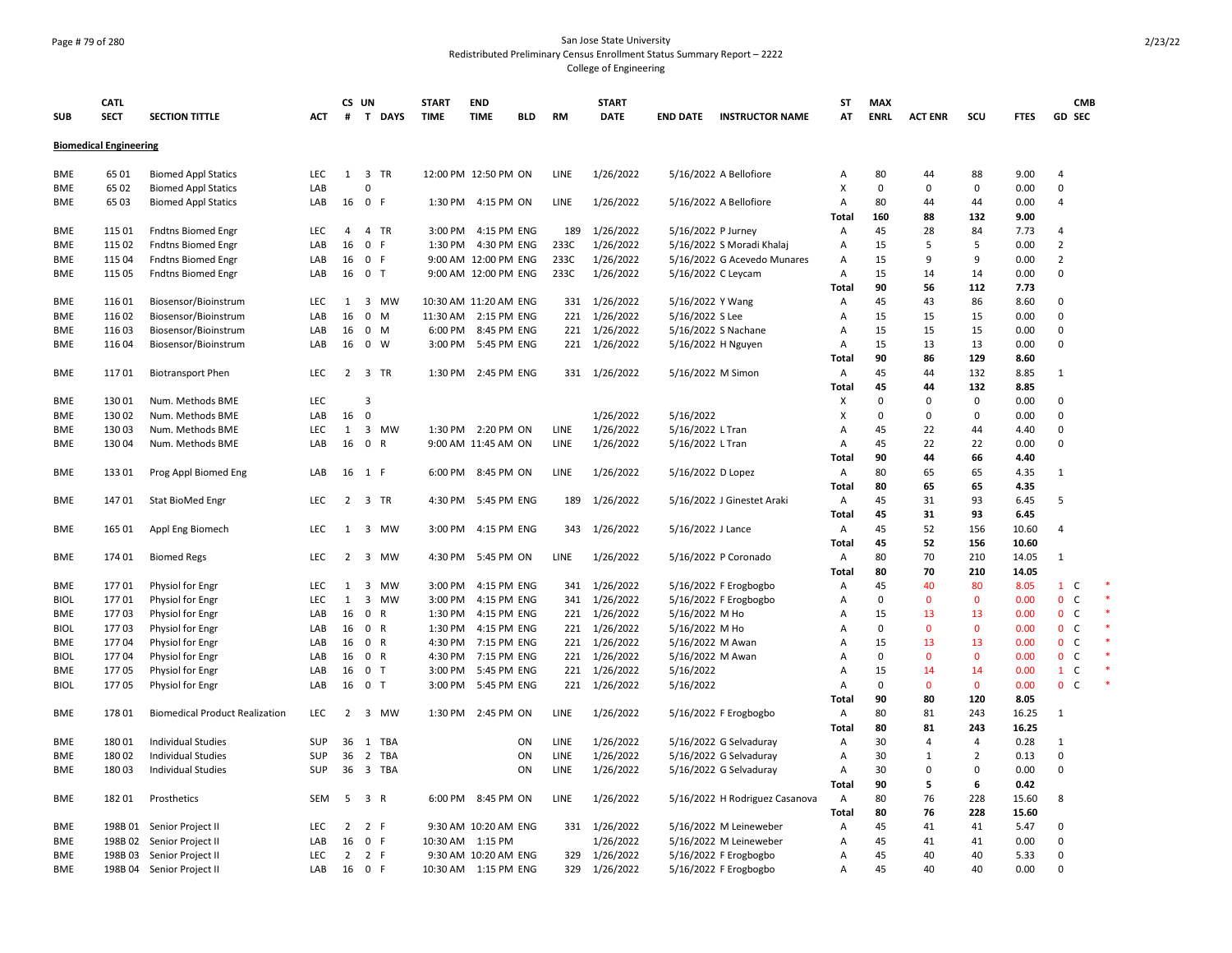## Page # 80 of 280 San Jose State University Redistributed Preliminary Census Enrollment Status Summary Report – 2222 College of Engineering

| <b>SUB</b> | <b>CATL</b><br><b>SECT</b> | <b>SECTION TITTLE</b>     | <b>ACT</b> | #              | CS UN<br>T     | <b>DAYS</b> | <b>START</b><br><b>TIME</b> | <b>END</b><br><b>TIME</b> | <b>BLD</b> | <b>RM</b> | <b>START</b><br><b>DATE</b> | <b>END DATE</b>    | <b>INSTRUCTOR NAME</b>              | <b>ST</b><br>AT | <b>MAX</b><br><b>ENRL</b> | <b>ACT ENR</b> | SCU            | <b>FTES</b> | <b>CMB</b><br>GD SEC |
|------------|----------------------------|---------------------------|------------|----------------|----------------|-------------|-----------------------------|---------------------------|------------|-----------|-----------------------------|--------------------|-------------------------------------|-----------------|---------------------------|----------------|----------------|-------------|----------------------|
|            |                            |                           |            |                |                |             |                             |                           |            |           |                             |                    |                                     | <b>Total</b>    | 180                       | 162            | 162            | 10.80       |                      |
| <b>BME</b> | 21001                      | <b>Mathematics in BME</b> | <b>LEC</b> |                | 3              |             |                             |                           |            |           |                             |                    |                                     | X               | $\mathbf 0$               | 0              | $\mathbf 0$    | 0.00        | 0                    |
| BME        | 210 02                     | Mathematics in BME        | LEC        | $\overline{2}$ | 3              | MW          | 4:30 PM                     | 5:45 PM ENG               |            | 331       | 1/26/2022                   |                    | 5/16/2022 E Bellegarda              | Α               | 45                        | 27             | 81             | 6.70        | 26                   |
|            |                            |                           |            |                |                |             |                             |                           |            |           |                             |                    |                                     | Total           | 45                        | 27             | 81             | 6.70        |                      |
| <b>BME</b> | 254 01                     | <b>BME Microsystems</b>   | <b>LEC</b> | $\overline{2}$ | 3 <sub>1</sub> |             | 6:00 PM                     | 8:45 PM CL                |            | 324       | 1/26/2022                   | 5/16/2022 M Simon  |                                     | $\overline{A}$  | 45                        | 9              | 27             | 2.25        | 9                    |
|            |                            |                           |            |                |                |             |                             |                           |            |           |                             |                    |                                     | Total           | 45                        | 9              | 27             | 2.25        |                      |
| <b>BME</b> | 25801                      | <b>Medical Imaging</b>    | <b>LEC</b> |                | $\overline{3}$ |             |                             |                           |            |           |                             |                    |                                     | X               | $\Omega$                  | 0              | $\mathbf 0$    | 0.00        | 0                    |
| <b>BME</b> | 258 02                     | <b>Medical Imaging</b>    | LAB        |                | 0              |             |                             |                           |            |           |                             |                    |                                     | X               | $\Omega$                  | 0              | 0              | 0.00        | 0                    |
| <b>BME</b> | 25803                      | <b>Medical Imaging</b>    | <b>LEC</b> | $\overline{2}$ | 3 R            |             | 4:30 PM                     | 6:10 PM ENG               |            | 333       | 1/26/2022                   |                    | 5/16/2022 E Bellegarda              | A               | 45                        | 10             | 20             | 2.50        | 10                   |
| <b>BME</b> | 258 04                     | <b>Medical Imaging</b>    | LAB        |                | 0              |             |                             |                           |            |           |                             |                    |                                     | x               | $\Omega$                  | 0              | $\mathbf 0$    | 0.00        | $\mathbf 0$          |
| <b>BME</b> | 258 05                     | <b>Medical Imaging</b>    | LAB        | 16             | 0 R            |             | 6:15 PM                     | 9:00 PM                   |            |           | 1/26/2022                   |                    | 5/16/2022 E Bellegarda              | A               | 45                        | 10             | 10             | 0.00        | 10                   |
|            |                            |                           |            |                |                |             |                             |                           |            |           |                             |                    |                                     | Total           | 90                        | 20             | 30             | 2.50        |                      |
| <b>BME</b> | 27201                      | Med Dev Desg & Prncp      | <b>SEM</b> |                | $\overline{3}$ |             |                             |                           |            |           |                             |                    |                                     | $\times$        | $\mathbf 0$               | $\mathbf 0$    | $\mathbf 0$    | 0.00        | $\mathsf 0$          |
| <b>BME</b> | 27202                      | Med Dev Desg & Prncp      | <b>SEM</b> | $\overline{4}$ |                | 3 MW        | 7:45 PM                     | 9:00 PM                   |            |           | 1/26/2022                   | 5/16/2022 M Flora  |                                     | $\overline{A}$  | 45                        | 17             | 51             | 4.20        | 16                   |
|            |                            |                           |            |                |                |             |                             |                           |            |           |                             |                    |                                     | Total           | 45                        | 17             | 51             | 4.20        |                      |
| <b>BME</b> | 28001                      | <b>Research Studies</b>   | <b>SEM</b> |                | 1              |             |                             |                           |            |           |                             |                    |                                     | X               | $\mathbf 0$               | 0              | $\mathbf 0$    | 0.00        | 0                    |
| <b>BME</b> | 28002                      | <b>Research Studies</b>   | <b>SEM</b> |                | $\overline{2}$ |             |                             |                           |            |           |                             |                    |                                     | X               | $\Omega$                  | 0              | 0              | 0.00        | 0                    |
| <b>BME</b> | 28003                      | <b>Research Studies</b>   | <b>SEM</b> |                | $\overline{3}$ |             |                             |                           |            |           |                             |                    |                                     | X               | $\Omega$                  | $\Omega$       | $\Omega$       | 0.00        | 0                    |
| <b>BME</b> | 28004                      | <b>Research Studies</b>   | <b>SEM</b> | 48             | 1              | <b>TBA</b>  |                             |                           |            |           | 1/26/2022                   |                    | 5/16/2022 G Selvaduray              | A               | 30                        | $\overline{2}$ | $\overline{2}$ | 0.17        | $\overline{2}$       |
| <b>BME</b> | 28005                      | <b>Research Studies</b>   | <b>SEM</b> | 48             | 2              | <b>TBA</b>  |                             |                           |            |           | 1/26/2022                   |                    | 5/16/2022 G Selvaduray              | A               | 30                        | 0              | 0              | 0.00        | 0                    |
| <b>BME</b> | 28006                      | <b>Research Studies</b>   | <b>SEM</b> | 48             | 3              | <b>TBA</b>  |                             |                           |            |           | 1/26/2022                   |                    | 5/16/2022 G Selvaduray              | $\overline{A}$  | 30                        | 0              | $\mathbf 0$    | 0.00        | $\mathbf 0$          |
|            |                            |                           |            |                |                |             |                             |                           |            |           |                             |                    |                                     | Total           | 90                        | 2              | $\overline{2}$ | 0.17        |                      |
| <b>BME</b> | 29101                      | Thesis Proj Prep          | LAB        | 16             | 1 F            |             |                             | 3:00 PM 5:45 PM ENG       |            | 335       | 1/26/2022                   | 5/16/2022 M Simon  |                                     | $\overline{A}$  | 30                        | 12             | 12             | 1.00        | 12                   |
|            |                            |                           |            |                |                |             |                             |                           |            |           |                             |                    |                                     | Total           | 30                        | 12             | 12             | 1.00        |                      |
| <b>BME</b> | 298 01                     | <b>MS Project</b>         | <b>LEC</b> | 2              | 2 F            |             | 6:00 PM                     | 7:40 PM ENG               |            | 327       | 1/26/2022                   | 5/16/2022 A Aryaei |                                     | A               | 30                        | 15             | 30             | 2.50        | 15                   |
| <b>BME</b> | 298 02                     | <b>MS Project</b>         | <b>LEC</b> | $\overline{2}$ | 2 F            |             |                             | 6:00 PM 7:40 PM           |            |           | 1/26/2022                   | 5/16/2022 A Aryaei |                                     | $\overline{A}$  | 30                        | 0              | $\mathbf 0$    | 0.00        | $\mathbf 0$          |
|            |                            |                           |            |                |                |             |                             |                           |            |           |                             |                    |                                     | Total           | 60                        | 15             | 30             | 2.50        |                      |
| <b>BME</b> | 299 01                     | <b>MS Thesis</b>          | <b>LEC</b> | 2              | 3 F            |             | 6:00 PM                     | 8:45 PM                   |            |           | 1/26/2022                   | 5/16/2022 A Aryaei |                                     | $\overline{A}$  | 30                        | 0              | $\mathbf 0$    | 0.00        | 0                    |
| <b>BME</b> | 299 02                     | <b>MS Thesis</b>          | <b>LEC</b> | 2              | 3 F            |             | 6:00 PM                     | 8:45 PM                   |            |           | 1/26/2022                   | 5/16/2022          |                                     | $\overline{A}$  | 30                        | 0              | 0              | 0.00        | 0                    |
| <b>BME</b> | 299 03                     | <b>MS Thesis</b>          | <b>LEC</b> | 2              | 3 F            |             | 6:00 PM                     | 8:45 PM ENG               |            | 301       | 1/26/2022                   | 5/16/2022          |                                     | A               | 30                        | 1              | 3              | 0.25        | 1                    |
|            |                            |                           |            |                |                |             |                             |                           |            |           |                             |                    |                                     | Total           | 90                        | $\mathbf{1}$   | 3              | 0.25        |                      |
|            |                            |                           |            |                |                |             |                             |                           |            |           |                             |                    | <b>Biomedical Engineering Total</b> |                 | 1740                      | 1043           | 2090           | 144.72      |                      |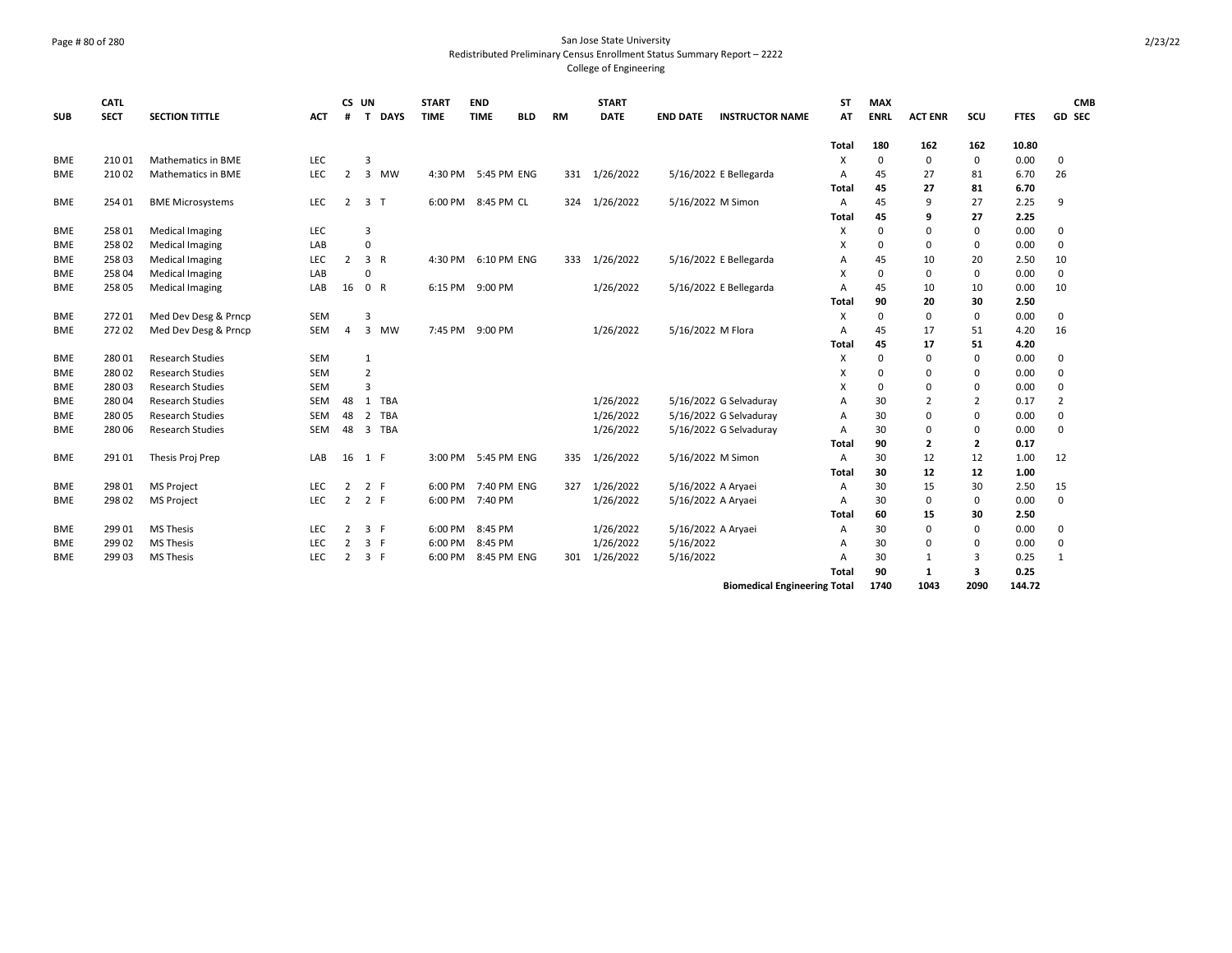## Page # 81 of 280 San Jose State University Redistributed Preliminary Census Enrollment Status Summary Report – 2222 College of Engineering

|            | <b>CATL</b>                 |                                                        |            | CS UN          |                |                | <b>START</b>          | <b>END</b>          |            |           | <b>START</b>  |                     |                             | ST           | <b>MAX</b>  |                                  |                                  |              | CMB                     |
|------------|-----------------------------|--------------------------------------------------------|------------|----------------|----------------|----------------|-----------------------|---------------------|------------|-----------|---------------|---------------------|-----------------------------|--------------|-------------|----------------------------------|----------------------------------|--------------|-------------------------|
| <b>SUB</b> | <b>SECT</b>                 | <b>SECTION TITTLE</b>                                  | ACT        | #              |                | T DAYS         | <b>TIME</b>           | <b>TIME</b>         | <b>BLD</b> | <b>RM</b> | <b>DATE</b>   | <b>END DATE</b>     | <b>INSTRUCTOR NAME</b>      | AT           | <b>ENRL</b> | <b>ACT ENR</b>                   | scu                              | <b>FTES</b>  | GD SEC                  |
|            |                             |                                                        |            |                |                |                |                       |                     |            |           |               |                     |                             |              |             |                                  |                                  |              |                         |
|            | <b>Chemical Engineering</b> |                                                        |            |                |                |                |                       |                     |            |           |               |                     |                             |              |             |                                  |                                  |              |                         |
| <b>CHE</b> |                             | 110A 01 Math Method ChemE                              | LEC        | 2              | 2 M            |                | 3:00 PM               | 3:50 PM ENG         |            | 333       | 1/26/2022     |                     | 5/16/2022 L Rosenfeld       | Α            | 50          | 14                               | 14                               | 1.90         | 1                       |
| <b>CHE</b> |                             | 110A 02 Math Method ChemE                              | LAB        | 16             | $0 \quad W$    |                | 3:00 PM               | 5:45 PM ENG         |            | 333       | 1/26/2022     |                     | 5/16/2022 L Rosenfeld       | Α            | 50          | 14                               | 14                               | 0.00         | $\mathbf{1}$            |
|            |                             |                                                        |            |                |                |                |                       |                     |            |           |               |                     |                             | Total        | 100         | 28                               | 28                               | 1.90         |                         |
| CHE        | 115 01                      | Indus Chem Calc                                        | LEC        | 2              | 3              | <b>MW</b>      | 1:30 PM               | 2:45 PM ENG         |            | 329       | 1/26/2022     | 5/16/2022 C Komives |                             | Α            | 50          | 12                               | 36                               | 2.45         | 1                       |
|            |                             |                                                        |            |                |                |                |                       |                     |            |           |               |                     |                             | <b>Total</b> | 50          | 12                               | 36                               | 2.45         |                         |
| CHE        | 14201                       | <b>Princ Thermal Analys</b>                            | LAB        |                | $\mathbf{1}$   |                |                       |                     |            |           |               |                     |                             | Х            | 0           | 0                                | $\Omega$                         | 0.00         | 0                       |
|            |                             |                                                        |            |                |                |                |                       |                     |            |           |               |                     |                             | Total        | 0           | $\mathbf 0$                      | 0                                | 0.00         |                         |
| <b>CHE</b> | 15101                       | Proc Engr Thermo                                       | SEM        | 4              |                | 4 MW           | 12:00 PM              | 1:15 PM             |            |           | 1/26/2022     | 5/16/2022 C Komives |                             | Α            | 40          | 32                               | 96                               | 8.60         | $\mathbf{1}$            |
| CHE        | 15102                       | Proc Engr Thermo                                       | LAB        | 16             | $\mathbf 0$    | $\mathsf{T}$   | 10:30 AM              | 1:15 PM             |            |           | 1/26/2022     | 5/16/2022 A Vazquez |                             | Α            | 20          | 17                               | 17                               | 0.00         | $\mathbf 0$             |
| CHE        | 15103                       | Proc Engr Thermo                                       | LAB        | 16             | 0 <sub>T</sub> |                | 1:30 PM               | 4:15 PM             |            |           | 1/26/2022     | 5/16/2022 A Vazquez |                             | Α            | 20          | 15                               | 15                               | 0.00         | $\mathbf{1}$            |
|            |                             |                                                        |            |                |                |                |                       |                     |            |           |               |                     |                             | Total        | 80          | 64                               | 128                              | 8.60         |                         |
| <b>CHE</b> |                             | 160A 01 Unit Oper I                                    | <b>SEM</b> | 4              |                | 4 MW           | 10:30 AM 11:45 AM ENG |                     |            | 341       | 1/26/2022     |                     | 5/16/2022 L Rosenfeld       | Α            | 40          | 36                               | 108                              | 9.87         | 4                       |
| <b>CHE</b> |                             | 160A 02 Unit Oper I                                    | LAB        | 16             | 0 R            |                | 10:30 AM              | 1:15 PM ENG         |            | 333       | 1/26/2022     | 5/16/2022 D Wagner  |                             | Α            | 20          | 20                               | 20                               | 0.00         | $\mathbf{1}$            |
| CHE        |                             | 160A 03 Unit Oper I                                    | LAB        | 16             | 0 R            |                | 1:30 PM               | 4:15 PM ENG         |            | 333       | 1/26/2022     | 5/16/2022 D Wagner  |                             | Α            | 20          | 16                               | 16                               | 0.00         | 3                       |
|            |                             |                                                        |            |                |                |                |                       |                     |            |           |               |                     |                             | Total        | 80          | 72                               | 144                              | 9.87         |                         |
| CHE        | 163L 01                     | UG Chem Eng Lab II                                     | LEC        | $\overline{2}$ | $2 \mathsf{M}$ |                | 1:30 PM               | 2:20 PM ENG         |            | 341       | 1/26/2022     | 5/16/2022 G Kumar   |                             | A            | 40          | 35                               | 35                               | 4.67         | $\mathbf 0$             |
| CHE        | 163L02                      | UG Chem Eng Lab II                                     | LAB        | 16             | $0 \t M$       |                | 3:00 PM               | 5:45 PM ENG         |            | 205       | 1/26/2022     | 5/16/2022 G Kumar   |                             | Α            | 12          | 12                               | 12                               | 0.00         | $\mathbf 0$             |
| <b>CHE</b> | 163L03                      | UG Chem Eng Lab II                                     | LAB        | 16             | 0 <sub>T</sub> |                | 1:30 PM               | 4:15 PM ENG         |            | 205       | 1/26/2022     | 5/16/2022 G Kumar   |                             | Α            | 12          | 11                               | 11                               | 0.00         | $\Omega$                |
| <b>CHE</b> | 163L04                      | UG Chem Eng Lab II                                     | LAB        | 16             | 0 R            |                | 1:30 PM               | 4:15 PM ENG         |            | 205       | 1/26/2022     | 5/16/2022 M Abriam  |                             | Α            | 12          | 12                               | 12                               | 0.00         | 0                       |
| <b>CHE</b> | 163L05                      | UG Chem Eng Lab II                                     | LAB        | 16             | $\mathbf 0$    |                |                       |                     |            |           | 1/26/2022     | 5/16/2022           |                             | X            | 0           | 0                                | 0                                | 0.00         | 0                       |
|            |                             |                                                        |            |                |                |                |                       |                     |            |           |               |                     |                             | Total        | 76          | 70                               | 70                               | 4.67         |                         |
| <b>CHE</b> |                             | 165B 01 Plant Design II                                | <b>LEC</b> | 2              | 2 W            |                | $9:00$ AM             | 9:50 AM             |            |           | 1/26/2022     | 5/16/2022 D Wagner  |                             | Α            | 40          | 35                               | 35                               | 4.67         | 0                       |
| CHE        | 165B 02                     | Plant Design II                                        | LAB        | 16             | 0 F            |                | 12:00 PM              | 2:45 PM ENG         |            | 333       | 1/26/2022     | 5/16/2022 D Wagner  |                             | Α            | 20          | 21                               | 21                               | 0.00         | $\mathbf 0$             |
| CHE        |                             | 165B 03 Plant Design II                                | LAB        | 16             | 0 F            |                | 12:00 PM              | 2:45 PM ENG         |            | 333       | 1/26/2022     | 5/16/2022 X Sinha   |                             | Α            | 20          | 14                               | 14                               | 0.00         | $\Omega$                |
|            |                             |                                                        |            |                |                |                |                       |                     |            |           |               |                     |                             | Total        | 80          | 70                               | 70                               | 4.67         |                         |
| CHE        | 17201                       | <b>Biofuels Proc Engr</b>                              | LEC        | 2              | 3 R            |                | 6:00 PM               | 8:45 PM CL          |            | 202       | 1/26/2022     | 5/16/2022 F Rongere |                             | Α            | 30          | 11                               | 33                               | 2.50         | 6                       |
|            |                             |                                                        |            |                |                |                |                       |                     |            |           |               |                     |                             | Total        | 30          | 11                               | 33                               | 2.50         |                         |
| <b>CHE</b> | 18001<br>18002              | <b>Individual Studies</b><br><b>Individual Studies</b> | SUP<br>SUP | 36<br>36       |                | 1 TBA<br>2 TBA |                       |                     |            |           | 1/26/2022     |                     | 5/16/2022 L Rosenfeld       | Α            | 20<br>20    | $\overline{2}$<br>$\overline{2}$ | $\overline{2}$<br>$\overline{a}$ | 0.13<br>0.27 | $\mathbf 0$<br>$\Omega$ |
| <b>CHE</b> |                             |                                                        |            |                |                |                |                       |                     |            |           | 1/26/2022     |                     | 5/16/2022 L Rosenfeld       | Α            | 40          | 4                                | 6                                | 0.40         |                         |
| <b>CHE</b> |                             | 180R 01 UG Res & Projects                              | <b>SUP</b> | 36             |                | 1 TBA          |                       |                     |            |           | 1/26/2022     |                     | 5/16/2022 L Rosenfeld       | Total<br>Α   | 20          | 5                                | 5                                | 0.33         | 0                       |
| CHE        | 180R02                      | UG Res & Projects                                      | <b>SUP</b> | 36             | 1              | TBA            |                       |                     |            |           | 1/26/2022     | 5/16/2022 D Wagner  |                             | Α            | 20          | 5                                | 5                                | 0.35         | $\mathbf{1}$            |
|            |                             |                                                        |            |                |                |                |                       |                     |            |           |               |                     |                             | <b>Total</b> | 40          | 10                               | 10                               | 0.68         |                         |
| <b>CHE</b> | 185 01                      | Chem Pro Dyn & Cont                                    | <b>SEM</b> | $\overline{4}$ | 2 <sub>T</sub> |                | 4:30 PM               | 5:20 PM ENG         |            | 333       | 1/26/2022     |                     | 5/16/2022 A Ramasubramanian | Α            | 40          | 34                               | 34                               | 4.53         | 0                       |
| <b>CHE</b> | 185 02                      | Chem Pro Dyn & Cont                                    | LAB        | 16             | $0 \quad W$    |                | 2:30 PM               | 5:20 PM ENG         |            | 339       | 1/26/2022     |                     | 5/16/2022 A Ramasubramanian | A            | 20          | 21                               | 21                               | 0.00         | $\mathbf 0$             |
| CHE        | 18503                       | Chem Pro Dyn & Cont                                    | LAB        | 16             | 0 W            |                | 6:00 PM               | 8:50 PM ENG         |            | 333       | 1/26/2022     |                     | 5/16/2022 A Ramasubramanian | Α            | 20          | 13                               | 13                               | 0.00         | $\Omega$                |
|            |                             |                                                        |            |                |                |                |                       |                     |            |           |               |                     |                             | Total        | 80          | 68                               | 68                               | 4.53         |                         |
| <b>CHE</b> | 194 01                      | Bio Chem Engr Lab                                      | <b>SEM</b> | $\overline{4}$ | 3 R            |                | 4:30 PM               | 6:20 PM CL          |            | 226       | 1/26/2022     | 5/16/2022 K Kao     |                             | Α            | 16          | 14                               | 28                               | 2.90         | 2                       |
| <b>CHE</b> | 194 02                      | Bio Chem Engr Lab                                      | LAB        | 16             | 0 R            |                | 6:30 PM               | 9:15 PM ENG         |            | 109       | 1/26/2022     | 5/16/2022 K Kao     |                             | Α            | 16          | 14                               | 14                               | 0.00         | $\overline{2}$          |
|            |                             |                                                        |            |                |                |                |                       |                     |            |           |               |                     |                             | Total        | 32          | 28                               | 42                               | 2.90         |                         |
| <b>CHE</b> | 200 01                      | <b>Research Methods</b>                                | <b>LEC</b> | $\overline{2}$ | 3 F            |                | 3:00 PM               | 4:50 PM             |            |           | 1/26/2022     |                     | 5/16/2022 Y Schneider       | Α            | 25          | 19                               | 38                               | 4.35         | 11                      |
| <b>CHE</b> | 200 02                      | <b>Research Methods</b>                                | LAB        |                | $\Omega$       |                |                       |                     |            |           |               |                     |                             | X            | 0           | $\mathbf 0$                      | $\Omega$                         | 0.00         | $\mathbf 0$             |
| CHE        | 200 03                      | Research Methods                                       | LAB        | 16             | 0 F            |                | 5:00 PM               | 7:45 PM ENG         |            | 340       | 1/26/2022     |                     | 5/16/2022 Y Schneider       | A            | 30          | 19                               | 19                               | 0.00         | 11                      |
| CHE        | 200 04                      | Research Methods                                       | LAB        | 16             | 0 F            |                | 5:00 PM               | 7:45 PM             |            |           | 1/26/2022     | 5/16/2022 X Sinha   |                             | Α            | 30          | $\mathbf 0$                      | $\mathbf 0$                      | 0.00         | $\mathsf 0$             |
|            |                             |                                                        |            |                |                |                |                       |                     |            |           |               |                     |                             | Total        | 85          | 38                               | 57                               | 4.35         |                         |
| <b>CHE</b> | 21101                       | Adv Ch Engr Thermo                                     | <b>SEM</b> | 5              | 3 M            |                | 6:00 PM               | 8:45 PM             |            |           | 1/26/2022     |                     | 5/16/2022 M Pirmoradi       | Α            | 40          | 9                                | 27                               | 2.25         | 9                       |
|            |                             |                                                        |            |                |                |                |                       |                     |            |           |               |                     |                             | <b>Total</b> | 40          | 9                                | 27                               | 2.25         |                         |
| <b>CHE</b> | 21801                       | Adv Ch E Kinetics                                      | <b>SEM</b> | 5              | 3              |                |                       |                     |            |           | 1/26/2022     | 5/16/2022           |                             | X            | 0           | 0                                | $\Omega$                         | 0.00         | $\mathbf 0$             |
| <b>CHE</b> | 21802                       | Adv Ch E Kinetics                                      | <b>SEM</b> | 5              | 3 W            |                |                       | 6:00 PM 8:45 PM ENG |            |           | 329 1/26/2022 | 5/16/2022 G Kumar   |                             | Α            | 40          | 15                               | 45                               | 3.75         | 15                      |
|            |                             |                                                        |            |                |                |                |                       |                     |            |           |               |                     |                             | Total        | 40          | 15                               | 45                               | 3.75         |                         |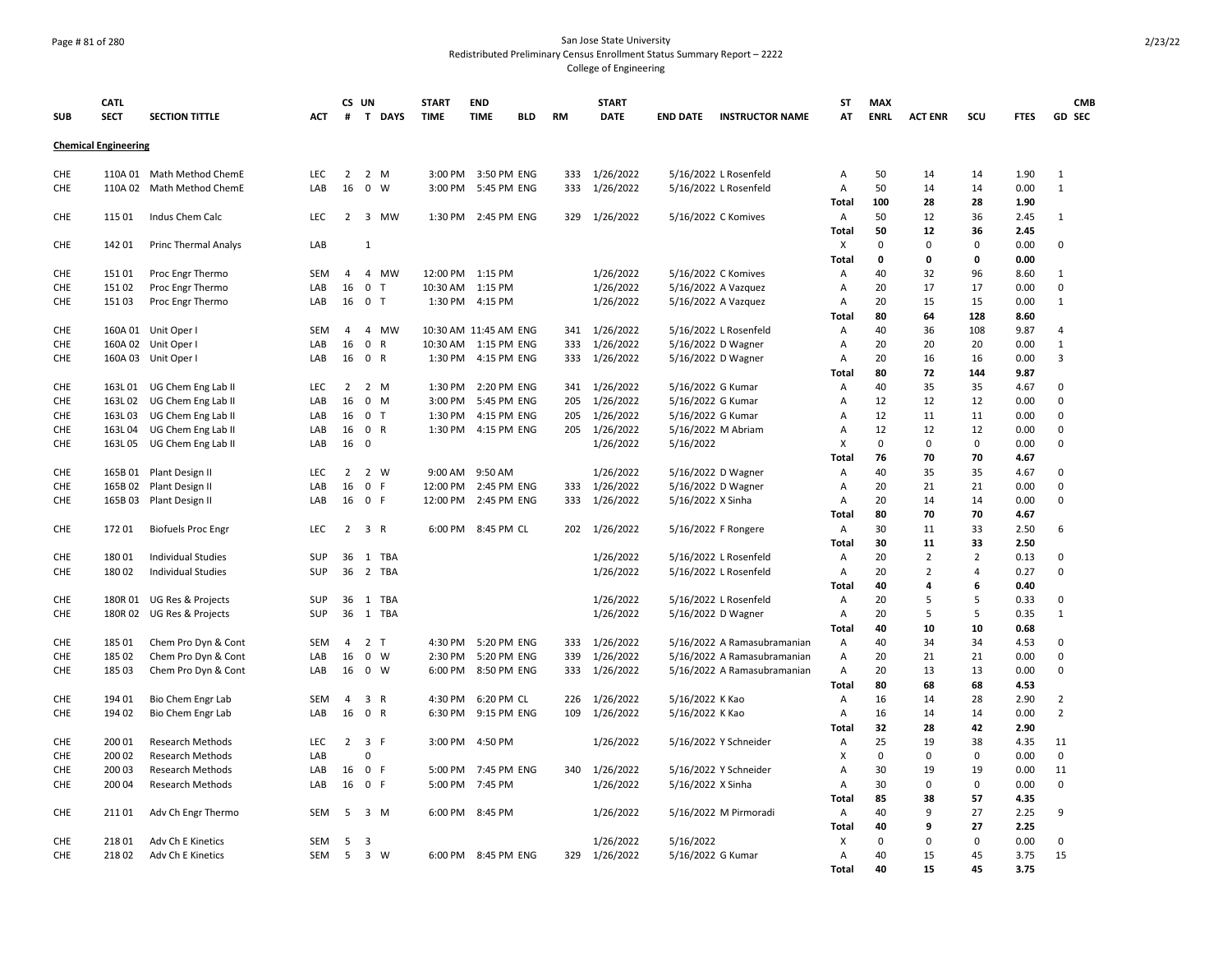## Page # 82 of 280 San Jose State University Redistributed Preliminary Census Enrollment Status Summary Report – 2222 College of Engineering

|            | <b>CATL</b> |                       |            | CS UN        |                         |             | <b>START</b> | <b>END</b>      |            |             | <b>START</b> |                 |                             | ST    | <b>MAX</b>  |                |                |             | <b>CMB</b>     |
|------------|-------------|-----------------------|------------|--------------|-------------------------|-------------|--------------|-----------------|------------|-------------|--------------|-----------------|-----------------------------|-------|-------------|----------------|----------------|-------------|----------------|
| <b>SUB</b> | <b>SECT</b> | <b>SECTION TITTLE</b> | <b>ACT</b> | #            | $\mathbf{T}$            | <b>DAYS</b> | <b>TIME</b>  | <b>TIME</b>     | <b>BLD</b> | <b>RM</b>   | <b>DATE</b>  | <b>END DATE</b> | <b>INSTRUCTOR NAME</b>      | AT    | <b>ENRL</b> | <b>ACT ENR</b> | SCU            | <b>FTES</b> | <b>GD SEC</b>  |
| CHE        | 28001       | Graduate Research     | SUP        |              | 3                       |             |              |                 |            |             |              |                 |                             | X     | $\Omega$    | 0              | $\Omega$       | 0.00        | $\Omega$       |
| <b>CHE</b> | 28002       | Graduate Research     | SUP        | $25 \quad 3$ |                         | F           | 3:00 PM      | 5:45 PM         |            |             | 1/26/2022    |                 | 5/16/2022 A Ramasubramanian | Α     | 15          | $\overline{2}$ | 6              | 0.50        | $\overline{2}$ |
|            |             |                       |            |              |                         |             |              |                 |            |             |              |                 |                             | Total | 15          | $\overline{2}$ | 6              | 0.50        |                |
| CHE        | 280101      | Graduate Research I   | SUP        |              | $1\,$                   |             |              |                 |            |             |              |                 |                             | X     | 0           | $\mathbf 0$    | $\Omega$       | 0.00        | $\mathbf 0$    |
| <b>CHE</b> | 280102      | Graduate Research I   | <b>SUP</b> |              | $\overline{2}$          |             |              |                 |            |             |              |                 |                             | X     | 0           | $\Omega$       | $\Omega$       | 0.00        | 0              |
| <b>CHE</b> | 280103      | Graduate Research I   | SUP        |              | 3                       |             |              |                 |            |             |              |                 |                             | X     | 0           | $\mathbf 0$    | $\Omega$       | 0.00        | $\mathbf 0$    |
| <b>CHE</b> | 280104      | Graduate Research I   | <b>SUP</b> |              | $\overline{2}$          |             |              |                 |            |             |              |                 |                             | X     | 0           | $\mathbf 0$    | $\Omega$       | 0.00        | $\mathbf 0$    |
| <b>CHE</b> | 280105      | Graduate Research I   | <b>SUP</b> | 25           | 1 F                     |             | 3:00 PM      | 5:45 PM         |            |             | 1/26/2022    |                 | 5/16/2022 A Ramasubramanian | Α     | 15          | 0              | $\Omega$       | 0.00        | 0              |
| <b>CHE</b> | 280106      | Graduate Research I   | SUP        | 25           | $\overline{2}$          | F           | 3:00 PM      | 5:45 PM         |            |             | 1/26/2022    |                 | 5/16/2022 A Ramasubramanian | Α     | 15          | $\mathbf{1}$   | $\overline{2}$ | 0.17        | $\mathbf{1}$   |
| <b>CHE</b> | 280107      | Graduate Research I   | <b>SUP</b> | 25           | $\overline{3}$          | - F         | 3:00 PM      | 5:45 PM         |            |             | 1/26/2022    |                 | 5/16/2022 A Ramasubramanian | A     | 15          | $\mathbf{1}$   | 3              | 0.25        | $\mathbf{1}$   |
| <b>CHE</b> | 280108      | Graduate Research I   | <b>SUP</b> | 25           |                         | 2 TBA       |              |                 |            |             | 1/26/2022    |                 | 5/16/2022 A Ramasubramanian | Α     | 15          | $\overline{7}$ | 14             | 1.17        | $\overline{7}$ |
| <b>CHE</b> | 280109      | Graduate Research I   | <b>SUP</b> | 25           |                         | 1 TBA       |              |                 |            |             | 1/26/2022    |                 | 5/16/2022 A Ramasubramanian | Α     | 15          | 0              | 0              | 0.00        | $\mathbf 0$    |
|            |             |                       |            |              |                         |             |              |                 |            |             |              |                 |                             | Total | 75          | 9              | 19             | 1.58        |                |
| CHE        | 29101       | Indust. Biosepar.     | LEC        |              | 3                       |             |              |                 |            |             |              |                 |                             | X     | 0           | $\Omega$       | $\Omega$       | 0.00        | $\mathbf 0$    |
| CHE        | 291 02      | Indust. Biosepar.     | LEC        |              | 3                       |             |              |                 |            |             |              |                 |                             | X     | $\Omega$    | $\Omega$       | $\Omega$       | 0.00        | $\Omega$       |
|            |             |                       |            |              |                         |             |              |                 |            |             |              |                 |                             | Total | 0           | 0              | $\mathbf 0$    | 0.00        |                |
| CHE        | 298 01      | MS Res Project        | SUP        |              | $\mathbf{1}$            |             |              |                 |            |             |              |                 |                             | Х     | $\Omega$    | $\Omega$       | $\Omega$       | 0.00        | $\mathbf 0$    |
| CHE        | 298 02      | MS Res Project        | SUP        |              | $\overline{2}$          |             |              |                 |            |             |              |                 |                             | X     | 0           | $\mathbf 0$    | $\Omega$       | 0.00        | $\mathbf 0$    |
| CHE        | 298 03      | <b>MS Res Project</b> | <b>SUP</b> |              | $\mathbf 1$             |             |              |                 |            |             |              |                 |                             | X     | 0           | $\Omega$       | $\Omega$       | 0.00        | $\mathbf 0$    |
| <b>CHE</b> | 298 04      | MS Res Project        | SUP        |              | $\overline{2}$          |             |              |                 |            |             |              |                 |                             | X     | 0           | $\mathbf 0$    | $\Omega$       | 0.00        | $\mathbf 0$    |
| CHE        | 298 05      | <b>MS Res Project</b> | SUP        | 25           | 1 F                     |             | 3:00 PM      | 5:45 PM         |            |             | 1/26/2022    | 5/16/2022 D Oh  |                             | A     | 15          | $\overline{3}$ | 3              | 0.25        | 3              |
| <b>CHE</b> | 298 06      | MS Res Project        | SUP        | 25           | 2 F                     |             | 3:00 PM      | 5:45 PM         |            |             | 1/26/2022    | 5/16/2022 D Oh  |                             | A     | 15          | 3              | 6              | 0.50        | 3              |
| <b>CHE</b> | 298 07      | MS Res Project        | <b>SUP</b> | 25           |                         | 1 TBA       |              |                 |            |             | 1/26/2022    | 5/16/2022 D Oh  |                             | А     | 15          | $\mathbf{1}$   | $\mathbf{1}$   | 0.08        | $\mathbf{1}$   |
| <b>CHE</b> | 298 08      | MS Res Project        | <b>SUP</b> | 25           |                         | 2 TBA       |              |                 |            |             | 1/26/2022    | 5/16/2022 D Oh  |                             | A     | 15          | $\overline{2}$ | $\overline{4}$ | 0.33        | $\overline{2}$ |
|            |             |                       |            |              |                         |             |              |                 |            |             |              |                 |                             | Total | 60          | 9              | 14             | 1.17        |                |
| CHE        | 298101      | MS Res/Pro Intern     | <b>SUP</b> | 25           | 1 F                     |             | 3:00 PM      | 5:45 PM ON      |            | LINE        | 1/26/2022    | 5/16/2022       |                             | Α     | 15          | $\mathbf 0$    | $\mathbf 0$    | 0.00        | 0              |
| CHE        | 298102      | MS Res/Pro Intern     | <b>SUP</b> | 25           | $\overline{2}$          | F           | 3:00 PM      | 5:45 PM ON      |            | <b>LINE</b> | 1/26/2022    | 5/16/2022       |                             | А     | 15          | 0              | $\Omega$       | 0.00        | 0              |
| CHE        | 298103      | MS Res/Pro Intern     | SUP        | 25           |                         | 1 TBA       |              |                 | ON         | LINE        | 1/26/2022    | 5/16/2022       |                             | Α     | 15          | 0              | $\mathbf 0$    | 0.00        | 0              |
| CHE        | 298104      | MS Res/Pro Intern     | <b>SUP</b> | 25           |                         | 2 TBA       |              |                 | ON         | LINE        | 1/26/2022    | 5/16/2022       |                             | A     | 15          | 0              | $\Omega$       | 0.00        | 0              |
| <b>CHE</b> | 298105      | MS Res/Pro Intern     | <b>SUP</b> | 25           | 1                       | F           | 3:00 PM      | 5:45 PM         |            |             | 1/26/2022    | 5/16/2022 D Oh  |                             | A     | 15          | 0              | $\Omega$       | 0.00        | $\mathbf 0$    |
| <b>CHE</b> | 298106      | MS Res/Pro Intern     | <b>SUP</b> | 25           | $\overline{2}$          | F           | 3:00 PM      | 5:45 PM         |            |             | 1/26/2022    | 5/16/2022 D Oh  |                             | Α     | 15          | 0              | 0              | 0.00        | 0              |
| <b>CHE</b> | 298107      | MS Res/Pro Intern     | SUP        | 25           |                         | 1 TBA       |              |                 |            |             | 1/26/2022    | 5/16/2022 D Oh  |                             | A     | 15          | $\mathbf 0$    | $\Omega$       | 0.00        | $\mathbf 0$    |
| CHE        | 298108      | MS Res/Pro Intern     | SUP        | 25           |                         | 2 TBA       |              |                 |            |             | 1/26/2022    | 5/16/2022 D Oh  |                             | Α     | 15          | 0              | $\Omega$       | 0.00        | 0              |
|            |             |                       |            |              |                         |             |              |                 |            |             |              |                 |                             | Total | 120         | 0              | $\Omega$       | 0.00        |                |
| <b>CHE</b> | 29901       | Master's Thesis       | SUP        |              | $\mathbf{1}$            |             |              |                 |            |             |              |                 |                             | X     | 0           | $\mathbf 0$    | $\Omega$       | 0.00        | 0              |
| <b>CHE</b> | 299 02      | Master's Thesis       | SUP        |              | 3                       |             |              |                 |            |             |              |                 |                             | X     | 0           | $\Omega$       | $\Omega$       | 0.00        | $\Omega$       |
| <b>CHE</b> | 299 03      | Master's Thesis       | SUP        |              | $1\,$                   |             |              |                 |            |             |              |                 |                             | X     | $\Omega$    | $\Omega$       | $\Omega$       | 0.00        | $\Omega$       |
| <b>CHE</b> | 299 04      | Master's Thesis       | <b>SUP</b> |              | 3                       |             |              |                 |            |             |              |                 |                             | x     | 0           | $\Omega$       | $\Omega$       | 0.00        | 0              |
| CHE        | 299 05      | Master's Thesis       | SUP        | 25           | 1 F                     |             | 3:00 PM      | 5:45 PM         |            |             | 1/26/2022    | 5/16/2022 D Oh  |                             | A     | 15          | $\mathbf 0$    | $\Omega$       | 0.00        | 0              |
| CHE        | 299 06      | Master's Thesis       | <b>SUP</b> | 25           | $\overline{\mathbf{3}}$ | F           | 3:00 PM      | 5:45 PM         |            |             | 1/26/2022    | 5/16/2022 D Oh  |                             | Α     | 15          | 0              | $\Omega$       | 0.00        | 0              |
| <b>CHE</b> | 299 07      | Master's Thesis       | <b>SUP</b> | 25           |                         | 1 TBA       |              |                 |            |             | 1/26/2022    | 5/16/2022 D Oh  |                             | A     | 15          | 0              | $\Omega$       | 0.00        | $\mathbf 0$    |
| CHE        | 299 08      | Master's Thesis       | SUP        | 25           |                         | 3 TBA       |              |                 |            |             | 1/26/2022    | 5/16/2022 D Oh  |                             | Α     | 15          | $\mathbf 0$    | $\mathbf 0$    | 0.00        | 0              |
|            |             |                       |            |              |                         |             |              |                 |            |             |              |                 |                             | Total | 60          | 0              | 0              | 0.00        |                |
| CHE        | 299101      | MS Thesis Intern.     | SUP        |              | $\mathbf{1}$            |             |              |                 |            |             |              |                 |                             | Х     | 0           | 0              | $\Omega$       | 0.00        | 0              |
| <b>CHE</b> | 299102      | MS Thesis Intern.     | <b>SUP</b> |              | 3                       |             |              |                 |            |             |              |                 |                             | X     | 0           | $\mathbf 0$    | $\Omega$       | 0.00        | 0              |
| CHE        | 299103      | MS Thesis Intern.     | <b>SUP</b> |              | $\mathbf{1}$            |             |              |                 |            |             |              |                 |                             | X     | 0           | 0              | $\Omega$       | 0.00        | 0              |
| <b>CHE</b> | 299104      | MS Thesis Intern.     | <b>SUP</b> |              | 3                       |             |              |                 |            |             |              |                 |                             | x     | 0           | 0              | $\Omega$       | 0.00        | $\mathbf 0$    |
| CHE        | 299105      | MS Thesis Intern.     | <b>SUP</b> | 25           | 1 F                     |             | 3:00 PM      | 5:45 PM         |            |             | 1/26/2022    | 5/16/2022 D Oh  |                             | Α     | 15          | 0              | $\Omega$       | 0.00        | $\mathbf 0$    |
| CHE        | 299106      | MS Thesis Intern.     | <b>SUP</b> | 25           | $\overline{\mathbf{3}}$ | F           |              | 3:00 PM 5:45 PM |            |             | 1/26/2022    | 5/16/2022 D Oh  |                             | A     | 15          | 0              | $\Omega$       | 0.00        | 0              |
| <b>CHE</b> | 299107      | MS Thesis Intern.     | SUP        | 25           |                         | 1 TBA       |              |                 |            |             | 1/26/2022    | 5/16/2022 D Oh  |                             | A     | 15          | $\Omega$       | $\Omega$       | 0.00        | $\Omega$       |
| CHE        | 299108      | MS Thesis Intern.     | SUP        | 25           |                         | 3 TBA       |              |                 |            |             | 1/26/2022    | 5/16/2022 D Oh  |                             | Α     | 15          | $\Omega$       | $\Omega$       | 0.00        | $\Omega$       |
|            |             |                       |            |              |                         |             |              |                 |            |             |              |                 |                             | Total | 60          | $\Omega$       | $\Omega$       | 0.00        |                |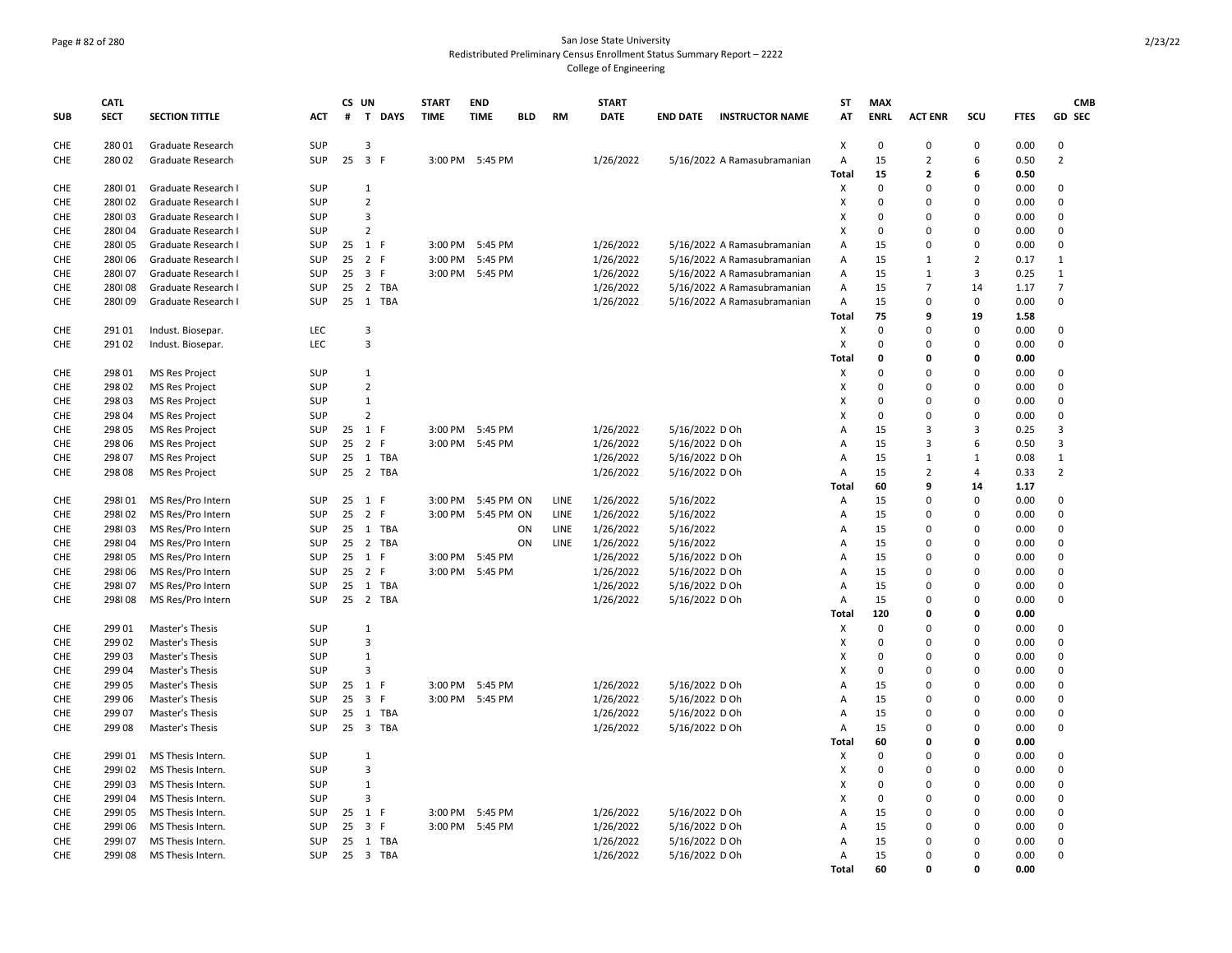## Page # 83 of 280 San Jose State University Redistributed Preliminary Census Enrollment Status Summary Report – 2222 College of Engineering

|            | <b>CATL</b> |                       |     | CS UN       | <b>START</b> | <b>END</b>  |            |           | <b>START</b> |                 |                                        |    | MAX         |                |     |             | <b>CMB</b>    |
|------------|-------------|-----------------------|-----|-------------|--------------|-------------|------------|-----------|--------------|-----------------|----------------------------------------|----|-------------|----------------|-----|-------------|---------------|
| <b>SUB</b> | <b>SECT</b> | <b>SECTION TITTLE</b> | АСТ | <b>DAYS</b> | <b>TIME</b>  | <b>TIME</b> | <b>BLD</b> | <b>RM</b> | <b>DATE</b>  | <b>END DATE</b> | <b>INSTRUCTOR NAME</b>                 | AT | <b>ENRI</b> | <b>ACT ENR</b> | scu | <b>FTES</b> | <b>GD SEC</b> |
|            |             |                       |     |             |              |             |            |           |              |                 | <b>Chemical Engineering Total 1243</b> |    |             | 519            | 803 | 56.77       |               |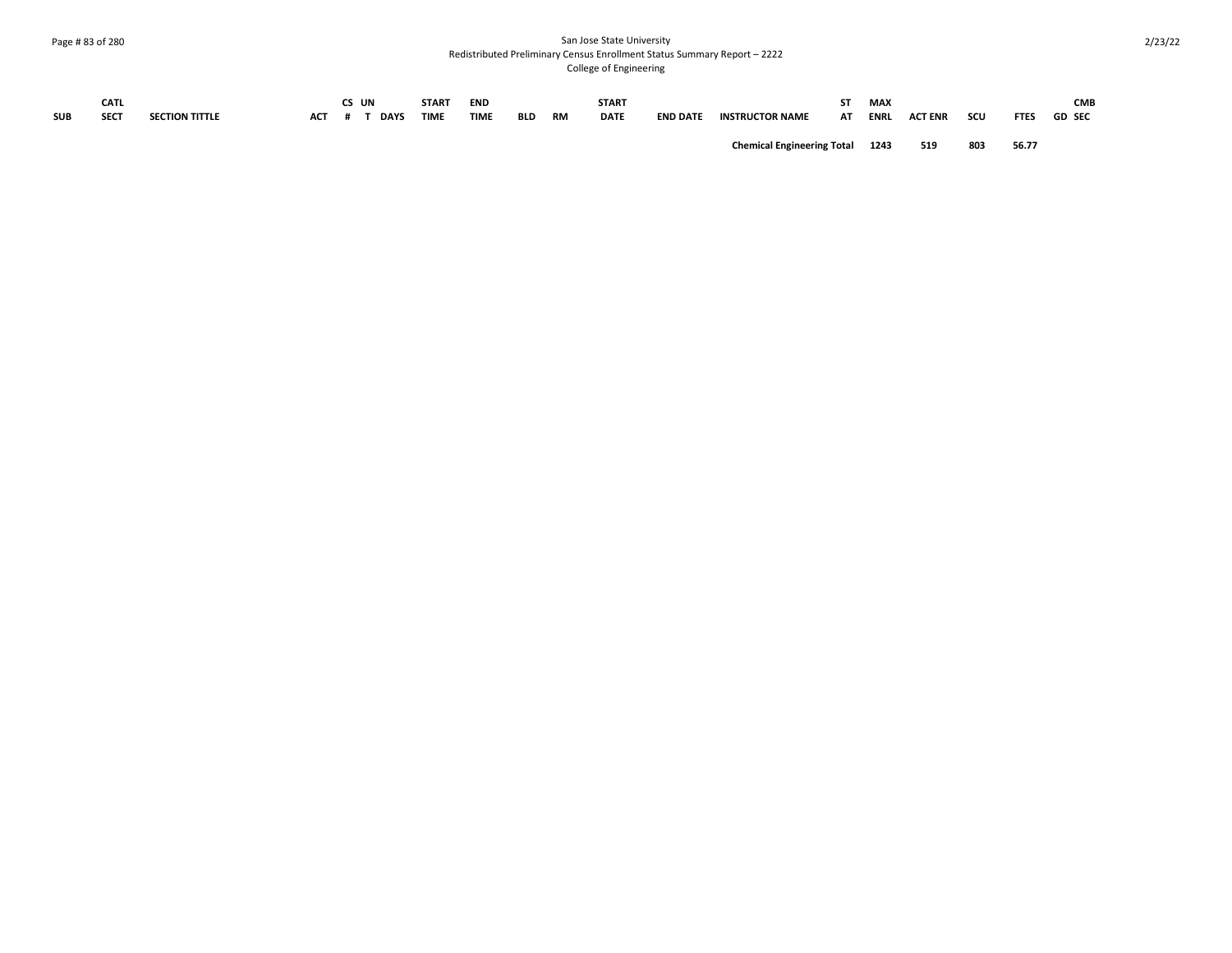## Page # 84 of 280 San Jose State University Redistributed Preliminary Census Enrollment Status Summary Report – 2222 College of Engineering

|            | <b>CATL</b> |                                   |            |                | CS UN          |                | <b>START</b>          | <b>END</b>           |            |             | <b>START</b>  |                    |                           | <b>ST</b>    | <b>MAX</b>  |                |     |             | <b>CMB</b>     |
|------------|-------------|-----------------------------------|------------|----------------|----------------|----------------|-----------------------|----------------------|------------|-------------|---------------|--------------------|---------------------------|--------------|-------------|----------------|-----|-------------|----------------|
| <b>SUB</b> | <b>SECT</b> | <b>SECTION TITTLE</b>             | ACT        | #              |                | T DAYS         | <b>TIME</b>           | <b>TIME</b>          | <b>BLD</b> | <b>RM</b>   | <b>DATE</b>   | <b>END DATE</b>    | <b>INSTRUCTOR NAME</b>    | AT           | <b>ENRL</b> | <b>ACT ENR</b> | scu | <b>FTES</b> | GD SEC         |
|            |             | Civil & Environmental Engineering |            |                |                |                |                       |                      |            |             |               |                    |                           |              |             |                |     |             |                |
| CE         | 801         | <b>Plane Surveying</b>            | <b>SEM</b> | $\overline{2}$ |                | 3 TR           |                       | 8:00 AM 8:50 AM ENG  |            | 341         | 1/26/2022     |                    | 5/16/2022 S Bahrami       | Α            | 64          | 66             | 132 | 13.25       | $\mathbf{1}$   |
| CE         | 802         | <b>Plane Surveying</b>            | LAB        | 16             | 0 <sub>T</sub> |                |                       | 9:00 AM 11:45 AM ENG |            | 132         | 1/26/2022     | 5/16/2022          |                           | Α            | 14          | 16             | 16  | 0.00        | $\mathsf 0$    |
| СE         | 803         | <b>Plane Surveying</b>            | LAB        | 16             | 0 <sub>T</sub> |                |                       | 1:30 PM 4:15 PM ENG  |            | 132         | 1/26/2022     | 5/16/2022 M Jogal  |                           | А            | 14          | 18             | 18  | 0.00        | 0              |
| CE         | 804         | <b>Plane Surveying</b>            | LAB        | 16             | 0 R            |                |                       | 9:00 AM 11:45 AM ENG |            | 132         | 1/26/2022     | 5/16/2022 M Jogal  |                           | А            | 14          | 15             | 15  | 0.00        | 0              |
| CE         | 805         | <b>Plane Surveying</b>            | LAB        | 16             | 0 R            |                |                       | 1:30 PM 4:15 PM ENG  |            |             | 132 1/26/2022 | 5/16/2022 M Jogal  |                           | Α            | 14          | 17             | 17  | 0.00        | $\mathbf{1}$   |
|            |             |                                   |            |                |                |                |                       |                      |            |             |               |                    |                           | Total        | 120         | 132            | 198 | 13.25       |                |
| CE         | 2001        | Graphics/CAD/Prog                 | <b>SEM</b> |                | 3              |                |                       |                      |            |             |               |                    |                           | X            | $\mathbf 0$ | $\mathbf 0$    | 0   | 0.00        | 0              |
| CE         | 20 02       | Graphics/CAD/Prog                 | LAB        | 16             | 0 <sub>T</sub> |                |                       | 9:00 AM 11:45 AM ENG |            | 407         | 1/26/2022     | 5/16/2022 A Wong   |                           | Α            | 14          | 13             | 13  | 0.00        | 0              |
| CE         | 2003        | Graphics/CAD/Prog                 | LAB        | 16             | 0 <sub>T</sub> |                |                       | 1:30 PM 4:15 PM ENG  |            | 333         | 1/26/2022     | 5/16/2022 A Wong   |                           | A            | 14          | 14             | 14  | 0.00        | 0              |
| СE         | 20 04       | Graphics/CAD/Prog                 | LAB        | 16             | 0 R            |                |                       | 9:00 AM 11:45 AM ENG |            | 407         | 1/26/2022     | 5/16/2022 A Wong   |                           | Α            | 14          | 15             | 15  | 0.00        | 0              |
| CE         | 20 05       | Graphics/CAD/Prog                 | LAB        |                | $\Omega$       |                |                       |                      |            |             |               |                    |                           | X            | 0           | 0              | 0   | 0.00        | $\mathbf 0$    |
| CE         | 20 06       | Graphics/CAD/Prog                 | SEM        | 2              |                | 3 TR           | 12:00 PM 12:50 PM ENG |                      |            | 341         | 1/26/2022     | 5/16/2022 A Wong   |                           | Α            | 64          | 42             | 84  | 8.40        | 0              |
|            |             |                                   |            |                |                |                |                       |                      |            |             |               |                    |                           | <b>Total</b> | 106         | 84             | 126 | 8.40        |                |
| CE         | 95 01       | <b>Theory App Statics</b>         | <b>LEC</b> | $2^{\circ}$    |                | 3 TR           |                       | 9:00 AM 10:15 AM ENG |            | 339         | 1/26/2022     |                    | 5/16/2022 S Vukazich      | Α            | 45          | 42             | 126 | 8.55        | 3              |
| CE         | 95 02       | Theory App Statics                | <b>LEC</b> | $\overline{2}$ |                | 3 MW           |                       | 9:00 AM 10:15 AM ENG |            | 339         | 1/26/2022     | 5/16/2022 M Gunay  |                           | Α            | 45          | 41             | 123 | 8.20        | 0              |
| CE         | 95 03       | <b>Theory App Statics</b>         | <b>LEC</b> | $\overline{2}$ |                | 3 TR           | 10:30 AM 11:45 AM ENG |                      |            | 339         | 1/26/2022     |                    | 5/16/2022 A Ghafooripour  | Α            | 45          | 46             | 138 | 9.20        | 0              |
| CE         | 95 04       | <b>Theory App Statics</b>         | LEC        |                | $\overline{3}$ |                |                       |                      |            |             |               |                    |                           | X            | $\mathbf 0$ | $\pmb{0}$      | 0   | 0.00        | $\mathsf 0$    |
|            |             |                                   |            |                |                |                |                       |                      |            |             |               |                    |                           | Total        | 135         | 129            | 387 | 25.95       |                |
| CE         | 99 01       | <b>Intro Statics</b>              | <b>LEC</b> | $\overline{2}$ |                | 2 MW           |                       | 8:00 AM 8:50 AM ENG  |            | 339         | 1/26/2022     | 5/16/2022 M Maaz   |                           | Α            | 45          | 8              | 16  | 1.07        | 0              |
|            |             |                                   |            |                |                |                |                       |                      |            |             |               |                    |                           | Total        | 45          | 8              | 16  | 1.07        |                |
| CE         | 11201       | Mech of Matls                     | <b>LEC</b> | $\overline{2}$ |                | 3 MW           | 10:30 AM 11:45 AM ENG |                      |            | 339         | 1/26/2022     | 5/16/2022 H Habib  |                           | Α            | 45          | 42             | 126 | 8.40        | 0              |
| CE         | 11202       | Mech of Matls                     | <b>LEC</b> | $\overline{2}$ | $\mathbf{3}$   | TR             | 12:00 PM 1:15 PM ENG  |                      |            | 339         | 1/26/2022     |                    | 5/16/2022 M Soliman       | Α            | 45          | 42             | 126 | 8.45        | $\mathbf{1}$   |
| CE         | 11203       | Mech of Matls                     | <b>LEC</b> | $\overline{2}$ |                | 3 MW           |                       | 9:00 AM 10:15 AM ENG |            | 329         | 1/26/2022     | 5/16/2022 H Habib  |                           | A            | 45          | 22             | 66  | 4.40        | 0              |
| CE         | 11204       | Mech of Matls                     | <b>LEC</b> | $\overline{2}$ |                | 3 TR           |                       | 4:30 PM 5:45 PM ENG  |            | 339         | 1/26/2022     |                    | 5/16/2022 A Ghafooripour  | Α            | 45          | 32             | 96  | 6.45        | $\mathbf{1}$   |
|            |             |                                   |            |                |                |                |                       |                      |            |             |               |                    |                           | Total        | 180         | 138            | 414 | 27.70       |                |
| CE         | 12001       | Construc Matl Lab                 | LAB        | 16             |                | 1 M            | 6:00 PM               | 8:45 PM ENG          |            | 134         | 1/26/2022     | 5/16/2022 M Maaz   |                           | Α            | 14          | 15             | 15  | 1.00        | 0              |
| CE         | 120 02      | Construc Matl Lab                 | LAB        | 16             | $1$ T          |                | 6:00 PM               | 8:45 PM ENG          |            | 134         | 1/26/2022     | 5/16/2022 M Maaz   |                           | A            | 14          | 15             | 15  | 1.00        | 0              |
| СE         | 12003       | Construc Matl Lab                 | LAB        | 16             | 1 W            |                | 6:00 PM               | 8:45 PM ENG          |            | 134         | 1/26/2022     | 5/16/2022 M Maaz   |                           | A            | 14          | 15             | 15  | 1.00        | $\mathbf 0$    |
| CE         | 12004       | Construc Matl Lab                 | LAB        | 16             | 1 R            |                | 6:00 PM               | 8:45 PM ENG          |            | 134         | 1/26/2022     | 5/16/2022 M Maaz   |                           | Α            | 14          | 17             | 17  | 1.13        | $\mathbf 0$    |
| CE         | 12005       | Construc Matl Lab                 | LAB        |                | 16 1 F         |                | 1:30 PM               | 4:15 PM ENG          |            | 134         | 1/26/2022     | 5/16/2022          |                           | A            | 14          | $\pmb{0}$      | 0   | 0.00        | 0              |
|            |             |                                   |            |                |                |                |                       |                      |            |             |               |                    |                           | Total        | 70          | 62             | 62  | 4.13        |                |
| CE         | 12101       | <b>Transp Engrg</b>               | LEC        | $\overline{2}$ |                | 3 MW           | 10:30 AM 11:20 AM ON  |                      |            | LINE        | 1/26/2022     | 5/16/2022 S Koosha |                           | Α            | 32          | 32             | 64  | 6.40        | 0              |
| CE         | 12102       | <b>Transp Engrg</b>               | LAB        | 16             |                | $0 \quad M$    | 1:30 PM               | 4:15 PM ON           |            | <b>LINE</b> | 1/26/2022     | 5/16/2022 L Huynh  |                           | Α            | 14          | 17             | 17  | 0.00        | 0              |
| CE         | 12103       | <b>Transp Engrg</b>               | LAB        | 16             |                | $0 \quad W$    | 1:30 PM               | 4:15 PM ON           |            | LINE        | 1/26/2022     | 5/16/2022 S Koosha |                           | А            | 14          | 15             | 15  | 0.00        | 0              |
| CE         | 12104       | <b>Transp Engrg</b>               | LEC        | $\overline{2}$ |                | 3 TR           | 8:00 AM               | 8:50 AM ENG          |            | 401         | 1/26/2022     | 5/16/2022 S Koosha |                           | Α            | 32          | 32             | 64  | 6.40        | 0              |
| CE         | 12105       | <b>Transp Engrg</b>               | LAB        | 16             | 0 <sub>T</sub> |                | 1:30 PM               | 4:15 PM ENG          |            | 335         | 1/26/2022     | 5/16/2022 S Koosha |                           | Α            | 14          | 18             | 18  | 0.00        | $\mathbf 0$    |
| CE         | 12106       | <b>Transp Engrg</b>               | LAB        | 16             | 0 R            |                | 1:30 PM               | 4:15 PM ENG          |            | 335         | 1/26/2022     | 5/16/2022 S Koosha |                           | Α            | 14          | 14             | 14  | 0.00        | 0              |
|            |             |                                   |            |                |                |                |                       |                      |            |             |               |                    |                           | Total        | 120         | 128            | 192 | 12.80       |                |
| CE         | 123 01      | Highway & Stree Des               | SEM        | 4              |                | $3 \, M$       | 1:30 PM               | 4:15 PM ON           |            | LINE        | 1/26/2022     | 5/16/2022 S Koosha |                           | A            | 32          | 32             | 96  | 6.45        | 1              |
|            |             |                                   |            |                |                |                |                       |                      |            |             |               |                    |                           | <b>Total</b> | 32          | 32             | 96  | 6.45        |                |
| CE         | 13001       | <b>CE Econ Analysis</b>           | <b>LEC</b> | 2              |                | $2 \mathsf{M}$ | 6:00 PM               | 7:50 PM ON           |            | LINE        | 1/26/2022     | 5/16/2022 J Tang   |                           | Α            | 38          | 37             | 74  | 4.93        | 0              |
| CE         | 13002       | <b>CE Econ Analysis</b>           | LEC        | $\overline{2}$ |                | 2 M            | 8:00 PM               | 9:50 PM ON           |            | LINE        | 1/26/2022     | 5/16/2022 J Tang   |                           | Α            | 40          | 23             | 46  | 3.10        | $\mathbf{1}$   |
|            |             |                                   |            |                |                |                |                       |                      |            |             |               |                    |                           | Total        | 78          | 60             | 120 | 8.03        |                |
| CE         | 13101       | Intr to Const Engr                | LEC        | 2              |                | 3 MW           | 6:00 PM               | 7:15 PM ENG          |            | 403         | 1/26/2022     |                    | 5/16/2022 A Agharahmanian | Α            | 35          | 35             | 105 | 7.00        | 0              |
| CE         | 13102       | Intr to Const Engr                | LEC.       | $\overline{2}$ |                | 3 MW           | 7:30 PM               | 8:45 PM ENG          |            | 403         | 1/26/2022     |                    | 5/16/2022 L Battersby     | Α            | 35          | 31             | 93  | 6.20        | 0              |
|            |             |                                   |            |                |                |                |                       |                      |            |             |               |                    |                           | Total        | 70          | 66             | 198 | 13.20       |                |
| CE         | 13201       | Constr Meth & Equip               | SEM        | 4              | 3 <sub>T</sub> |                | 1:30 PM               | 4:15 PM ON           |            | LINE        | 1/26/2022     |                    | 5/16/2022 L Battersby     | Α            | 30          | 24             | 72  | 5.45        | 13             |
|            |             |                                   |            |                |                |                |                       |                      |            |             |               |                    |                           | Total        | 30          | 24             | 72  | 5.45        |                |
| CE         | 134 01      | Proj Mgt Const                    | SEM        | 4              | 3 F            |                |                       | 1:30 PM 4:15 PM ON   |            | LINE        | 1/26/2022     |                    | 5/16/2022 H Tooryani      | Α            | 30          | 32             | 96  | 6.75        | $\overline{7}$ |
|            |             |                                   |            |                |                |                |                       |                      |            |             |               |                    |                           | Total        | 30          | 32             | 96  | 6.75        |                |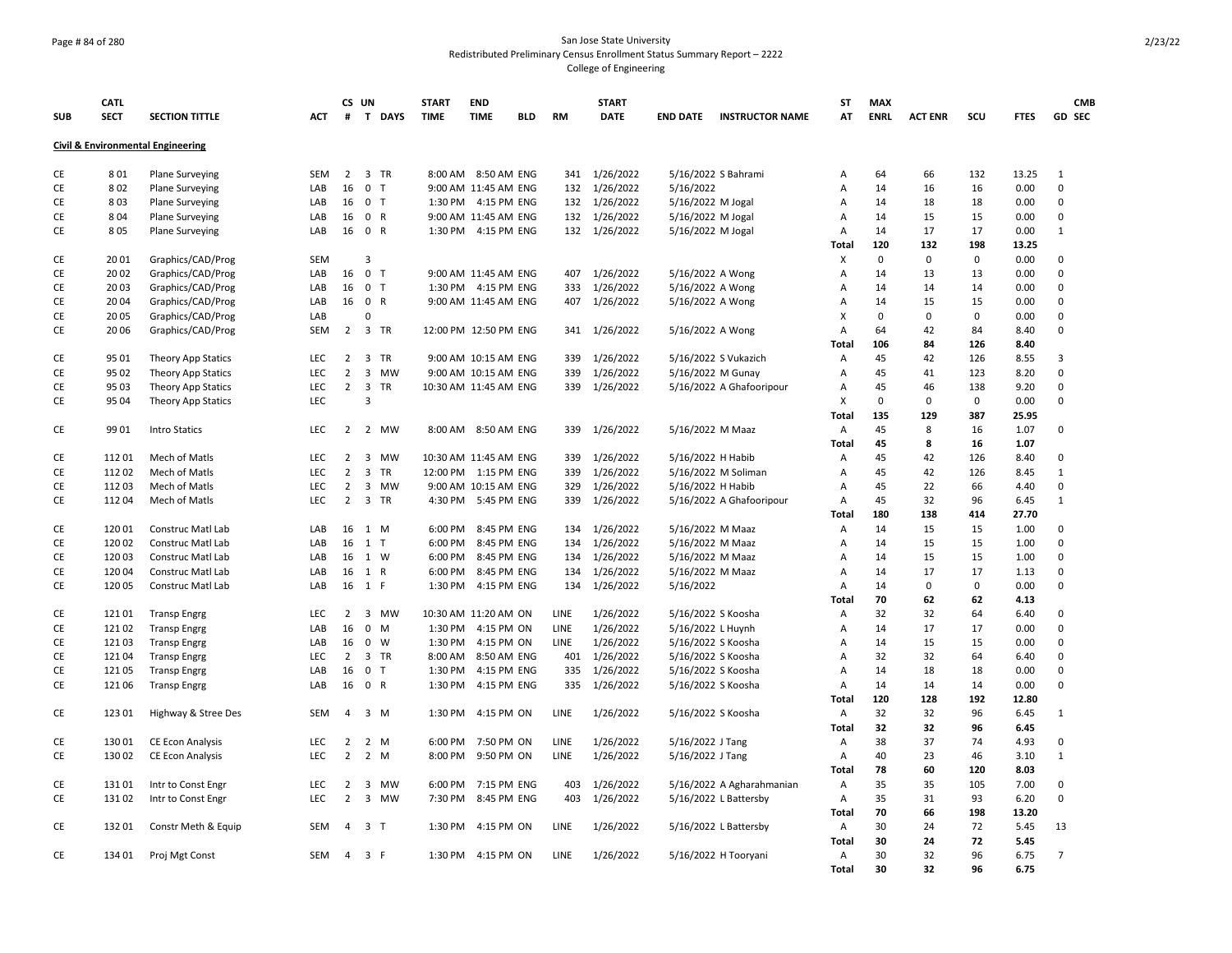## Page # 85 of 280 San Jose State University Redistributed Preliminary Census Enrollment Status Summary Report – 2222 College of Engineering

|            | <b>CATL</b> |                         |            |                      | CS UN             | <b>START</b>          | <b>END</b>          |            |             | <b>START</b>           |                     |                               | <b>ST</b>    | <b>MAX</b>  |                |          |             | <b>CMB</b>     |
|------------|-------------|-------------------------|------------|----------------------|-------------------|-----------------------|---------------------|------------|-------------|------------------------|---------------------|-------------------------------|--------------|-------------|----------------|----------|-------------|----------------|
| <b>SUB</b> | <b>SECT</b> | <b>SECTION TITTLE</b>   | ACT        | #                    | T DAYS            | <b>TIME</b>           | <b>TIME</b>         | <b>BLD</b> | <b>RM</b>   | <b>DATE</b>            | <b>END DATE</b>     | <b>INSTRUCTOR NAME</b>        | AT           | <b>ENRL</b> | <b>ACT ENR</b> | SCU      | <b>FTES</b> | GD SEC         |
| CE         | 140 01      | Geotech Engr            | <b>SEM</b> | $\overline{2}$       | 3 TR              | 9:00 AM               | 9:50 AM ENG         |            | 401         | 1/26/2022              | 5/16/2022 R Lukkoor |                               | Α            | 32          | 32             | 64       | 6.40        | 0              |
| CE         | 140 02      | Geotech Engr            | LAB        | 16                   | 0 <sub>T</sub>    | 1:30 PM               | 4:15 PM ENG         |            | 209         | 1/26/2022              | 5/16/2022 R Lukkoor |                               | A            | 14          | 16             | 16       | 0.00        | 0              |
| CE         | 140 03      | Geotech Engr            | LAB        | 16                   | 0 R               | 1:30 PM               | 4:15 PM ENG         |            | 209         | 1/26/2022              | 5/16/2022 R Lukkoor |                               | A            | 14          | 16             | 16       | 0.00        | $\mathsf 0$    |
| CE         | 14004       | Geotech Engr            | <b>SEM</b> | 2                    | 3 MW              | 8:00 AM               | 8:50 AM ENG         |            | 401         | 1/26/2022              |                     | 5/16/2022 M Thummaluru        | Α            | 32          | 29             | 58       | 5.80        | 0              |
| CE         | 140 05      | Geotech Engr            | LAB        | 16                   | $0$ M             | 1:30 PM               | 4:15 PM ENG         |            | 209         | 1/26/2022              | 5/16/2022 R Lukkoor |                               | A            | 14          | 15             | 15       | 0.00        | $\mathbf 0$    |
| CE         | 140 06      | Geotech Engr            | LAB        | 16                   | $0 \quad W$       | 1:30 PM               | 4:15 PM ENG         |            | 209         | 1/26/2022              | 5/16/2022 R Lukkoor |                               | Α            | 14          | 14             | 14       | 0.00        | $\mathbf 0$    |
|            |             |                         |            |                      |                   |                       |                     |            |             |                        |                     |                               | Total        | 120         | 122            | 183      | 12.20       |                |
| CE         | 144 01      | Groundwater             | <b>LEC</b> | $2^{\circ}$          | 3 <sub>7</sub>    | 6:00 PM               | 8:45 PM ON          |            | LINE        | 1/26/2022              | 5/16/2022 O Yip     |                               | Α            | 30          | 26             | 78       | 5.70        | 10             |
|            |             |                         |            |                      |                   |                       |                     |            |             |                        |                     |                               | <b>Total</b> | 30          | 26             | 78       | 5.70        |                |
| CE         | 145 01      | <b>Foundation Engr</b>  | LEC        | $\overline{2}$       | 3 W               |                       | 6:00 PM 8:45 PM ON  |            | LINE        | 1/26/2022              |                     | 5/16/2022 M Thummaluru        | A            | 32          | 32             | 96       | 6.40        | 0              |
|            |             |                         |            |                      |                   |                       |                     |            |             |                        |                     |                               | Total        | 32          | 32             | 96       | 6.40        |                |
| CE         | 15001       | Hydro and Hydrau        | <b>SEM</b> | $\overline{2}$       | 3 MW              | 12:00 PM 12:50 PM ENG |                     |            | 301         | 1/26/2022              | 5/16/2022 O Yip     |                               | Α            | 32          | 31             | 62       | 6.20        | 0              |
| CE         | 15002       | Hydro and Hydrau        | LAB        | 16                   | 0 M               | 1:30 PM               | 4:15 PM ENG         |            | 150         | 1/26/2022              | 5/16/2022 O Yip     |                               | A            | 14          | 15             | 15       | 0.00        | $\mathsf 0$    |
|            |             |                         |            |                      | $0 \quad W$       |                       | 4:15 PM ENG         |            |             |                        |                     |                               |              | 14          | 16             |          |             | 0              |
| CE         | 15003       | Hydro and Hydrau        | LAB        | 16<br>$\overline{2}$ | 3 TR              | 1:30 PM               |                     |            | 150         | 1/26/2022<br>1/26/2022 | 5/16/2022 O Yip     |                               | A<br>A       | 48          | 47             | 16<br>94 | 0.00        | $\mathbf 0$    |
| CE         | 15004       | Hydro and Hydrau        | <b>SEM</b> |                      |                   | 12:00 PM 12:50 PM ENG |                     |            | 329         |                        | 5/16/2022 W Wang    |                               |              |             |                |          | 9.40        | $\mathsf 0$    |
| CE         | 15005       | Hydro and Hydrau        | LAB        | 16                   | 0 <sub>T</sub>    | 1:30 PM               | 4:15 PM ENG         |            | 150         | 1/26/2022              | 5/16/2022 W Wang    |                               | Α            | 14          | 16             | 16       | 0.00        |                |
| CE         | 15006       | Hydro and Hydrau        | LAB        | 16                   | 0 R               | 1:30 PM               | 4:15 PM ENG         |            | 150         | 1/26/2022              | 5/16/2022 W Wang    |                               | Α            | 14          | 16             | 16       | 0.00        | 0              |
| CE         | 15007       | Hydro and Hydrau        | LAB        | 16                   | 0 <sub>T</sub>    | 6:00 PM               | 8:45 PM ENG         |            | 150         | 1/26/2022              | 5/16/2022 W Wang    |                               | Α            | 14          | 15             | 15       | 0.00        | $\mathbf 0$    |
|            |             |                         |            |                      |                   |                       |                     |            |             |                        |                     |                               | Total        | 150         | 156            | 234      | 15.60       |                |
| CE         | 154 01      | <b>Hydraulic Design</b> | <b>SEM</b> | 4                    | 3 R               | 6:00 PM               | 8:45 PM ON          |            | LINE        | 1/26/2022              | 5/16/2022 B Kassab  |                               | A            | 32          | 26             | 78       | 5.30        | $\overline{2}$ |
|            |             |                         |            |                      |                   |                       |                     |            |             |                        |                     |                               | <b>Total</b> | 32          | 26             | 78       | 5.30        |                |
| CE         | 16001       | <b>Struc Anlys</b>      | <b>SEM</b> | $\overline{2}$       | 3 TR              | 10:30 AM 11:20 AM ENG |                     |            | 401         | 1/26/2022              |                     | 5/16/2022 S Vukazich          | Α            | 32          | 34             | 68       | 6.80        | $\mathbf 0$    |
| CE         | 160 02      | <b>Struc Anlys</b>      | LAB        | 16                   | $\mathsf{O}$<br>T | 1:30 PM               | 4:15 PM ENG         |            | 329         | 1/26/2022              |                     | 5/16/2022 S Vukazich          | Α            | 14          | 17             | 17       | 0.00        | $\mathsf 0$    |
| CE         | 16003       | <b>Struc Anlys</b>      | LAB        | 16                   | 0 R               | 1:30 PM               | 4:15 PM ENG         |            | 329         | 1/26/2022              |                     | 5/16/2022 S Vukazich          | Α            | 14          | 17             | 17       | 0.00        | $\mathbf 0$    |
| CE         | 16004       | <b>Struc Anlys</b>      | <b>SEM</b> | $\overline{2}$       | 3 MW              | 4:30 PM               | 5:20 PM ENG         |            | 301         | 1/26/2022              | 5/16/2022 H Park    |                               | A            | 32          | 34             | 68       | 6.80        | $\mathbf 0$    |
| CE         | 160 05      | <b>Struc Anlys</b>      | LAB        | 16                   | 0 M               | 1:30 PM               | 4:15 PM ENG         |            | 335         | 1/26/2022              | 5/16/2022 H Park    |                               | A            | 14          | 17             | 17       | 0.00        | $\mathbf 0$    |
| CE         | 160 06      | <b>Struc Anlys</b>      | LAB        | 16                   | $0 \quad W$       | 1:30 PM               | 4:15 PM ENG         |            | 335         | 1/26/2022              |                     | 5/16/2022 A Ghafooripour      | A            | 14          | 17             | 17       | 0.00        | $\mathbf 0$    |
|            |             |                         |            |                      |                   |                       |                     |            |             |                        |                     |                               | Total        | 120         | 136            | 204      | 13.60       |                |
| CE         | 162 01      | Concrete Design         | LEC        | $\overline{2}$       | 3 TR              | 10:30 AM 11:20 AM ENG |                     |            | 303         | 1/26/2022              |                     | 5/16/2022 A Al-Manaseer       | Α            | 32          | 23             | 46       | 4.60        | $\mathbf 0$    |
| CE         | 162 02      | Concrete Design         | LAB        | 16                   | 0 <sub>T</sub>    | 1:30 PM               | 4:15 PM ENG         |            | 134         | 1/26/2022              |                     | 5/16/2022 A Al-Manaseer       | Α            | 14          | 11             | 11       | 0.00        | 0              |
| CE         | 162 03      | Concrete Design         | LAB        | 16                   | 0 R               | 1:30 PM               | 4:15 PM ENG         |            | 134         | 1/26/2022              |                     | 5/16/2022 M Soliman           | A            | 14          | 12             | 12       | 0.00        | 0              |
| CE         | 162 04      | <b>Concrete Design</b>  | LEC        | $\overline{2}$       | 3 MW              | 10:30 AM 11:20 AM ENG |                     |            | 303         | 1/26/2022              |                     | 5/16/2022 M Soliman           | Α            | 32          | 29             | 58       | 5.85        | $\mathbf 1$    |
| CE         | 162 05      | Concrete Design         | LAB        | 16                   | $0$ M             |                       | 1:30 PM 4:15 PM ENG |            | 134         | 1/26/2022              |                     | 5/16/2022 M Soliman           | Α            | 14          | 14             | 14       | 0.00        | $\mathbf{1}$   |
| CE         | 162 06      | Concrete Design         | LAB        | 16                   | $0 \quad W$       | 1:30 PM               | 4:15 PM ENG         |            | 134         | 1/26/2022              |                     | 5/16/2022 M Soliman           | Α            | 14          | 15             | 15       | 0.00        | 0              |
|            |             |                         |            |                      |                   |                       |                     |            |             |                        |                     |                               | Total        | 120         | 104            | 156      | 10.45       |                |
| CE         | 163 01      | Design Steel Struc      | SEM        | $\overline{4}$       | 3 W               | 1:30 PM               | 4:15 PM ENG         |            | 303         | 1/26/2022              |                     | 5/16/2022 K McMullin          | Α            | 32          | 24             | 72       | 4.85        | $\mathbf{1}$   |
|            |             |                         |            |                      |                   |                       |                     |            |             |                        |                     |                               | <b>Total</b> | 32          | 24             | 72       | 4.85        |                |
| CE         | 17001       | Prin Environ Engr       | <b>LEC</b> | 2                    | 3 MW              | 9:00 AM               | 9:50 AM ENG         |            | 401         | 1/26/2022              | 5/16/2022 U Ndon    |                               | Α            | 32          | 30             | 60       | 6.00        | 0              |
| CE         | 17002       | Prin Environ Engr       | LAB        | 16                   | 0 M               | 1:30 PM               | 4:15 PM ENG         |            | 395         | 1/26/2022              | 5/16/2022 U Ndon    |                               | A            | 14          | 15             | 15       | 0.00        | $\mathbf 0$    |
| CE         | 17003       | Prin Environ Engr       | LAB        | 16                   | 0 W               | 1:30 PM               | 4:15 PM ENG         |            | 395         | 1/26/2022              | 5/16/2022 U Ndon    |                               | Α            | 14          | 15             | 15       | 0.00        | $\mathbf 0$    |
| CE         | 17004       | Prin Environ Engr       | LEC        | $\overline{2}$       | 3 TR              | 10:30 AM 11:20 AM ENG |                     |            | 340         | 1/26/2022              | 5/16/2022 U Ndon    |                               | Α            | 32          | 27             | 54       | 5.40        | $\mathsf 0$    |
| CE         | 17005       | Prin Environ Engr       | LAB        | 16                   | 0 <sub>T</sub>    | 1:30 PM               | 4:15 PM ENG         |            | 339         | 1/26/2022              | 5/16/2022 U Ndon    |                               | A            | 14          | 13             | 13       | 0.00        | $\mathsf 0$    |
| CE         | 17006       | Prin Environ Engr       | LAB        | 16                   | 0 R               | 1:30 PM               | 4:15 PM ENG         |            | 339         | 1/26/2022              | 5/16/2022 U Ndon    |                               | Α            | 14          | 14             | 14       | 0.00        | 0              |
|            |             |                         |            |                      |                   |                       |                     |            |             |                        |                     |                               | Total        | 120         | 114            | 171      | 11.40       |                |
| CE         | 17201       | Solid Waste Mgt Engr    | SEM        | 5                    | 3 R               | 1:30 PM               | 4:15 PM ON          |            | LINE        | 1/26/2022              |                     | 5/16/2022 U Mandlekar         | Α            | 30          | $\overline{7}$ | 21       | 1.60        | 4              |
|            |             |                         |            |                      |                   |                       |                     |            |             |                        |                     |                               | <b>Total</b> | 30          | $\overline{7}$ | 21       | 1.60        |                |
| CE         | 174 01      | Wtr Dist WW Coll        | <b>SEM</b> | -5                   | 3 M               |                       | 6:00 PM 8:45 PM ON  |            | LINE        | 1/26/2022              | 5/16/2022 B Kassab  |                               | Α            | 32          | 24             | 72       | 4.90        | $\overline{2}$ |
|            |             |                         |            |                      |                   |                       |                     |            |             |                        |                     |                               | <b>Total</b> | 32          | 24             | 72       | 4.90        |                |
| СE         | 18101       | Civ Eng Systems         | <b>SEM</b> | 5                    | 3 MW              |                       | 9:00 AM 10:15 AM ON |            | LINE        | 1/26/2022              |                     | 5/16/2022   Jeyachandran      | А            | 18          | 19             | 57       | 3.80        | 0              |
| CE         | 18102       | Civ Eng Systems         | <b>SEM</b> | 5                    | $3 \, M$          | 6:00 PM               | 8:45 PM ON          |            | <b>LINE</b> | 1/26/2022              |                     | 5/16/2022   Jeyachandran      | Α            | 18          | 18             | 54       | 3.60        | 0              |
| CE         | 18103       | Civ Eng Systems         | SEM        | 5                    | 3 W               |                       | 6:00 PM 8:45 PM ON  |            | <b>LINE</b> | 1/26/2022              |                     | 5/16/2022 V De Loza Hernandez | А            | 18          | 19             | 57       | 3.80        | 0              |
| CE         | 18104       | Civ Eng Systems         | <b>SEM</b> |                      | 3                 |                       |                     |            |             |                        |                     |                               | X            | $\mathbf 0$ | $\mathbf 0$    | 0        | 0.00        | $\mathbf 0$    |
|            |             |                         |            |                      |                   |                       |                     |            |             |                        |                     |                               |              |             |                |          |             |                |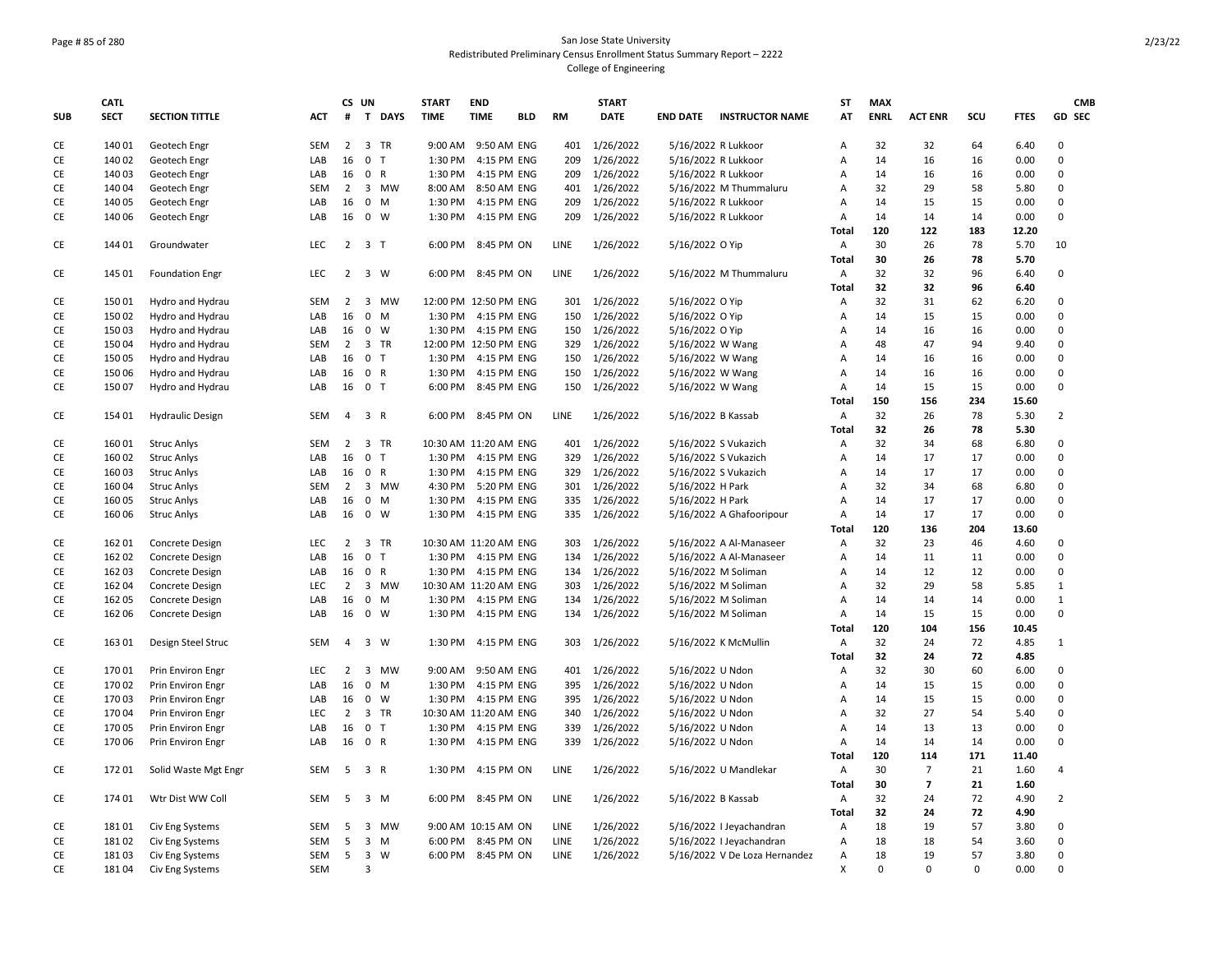## Page # 86 of 280 San Jose State University Redistributed Preliminary Census Enrollment Status Summary Report – 2222 College of Engineering

| <b>SUB</b> | <b>CATL</b><br><b>SECT</b> | <b>SECTION TITTLE</b>        | <b>ACT</b> | #              | CS UN                   | T DAYS     | <b>START</b><br><b>TIME</b> | <b>END</b><br><b>TIME</b> | <b>BLD</b> | <b>RM</b>   | <b>START</b><br><b>DATE</b> | <b>END DATE</b>   | <b>INSTRUCTOR NAME</b>                  | ST<br>AT     | <b>MAX</b><br><b>ENRL</b> | <b>ACT ENR</b> | SCU         | <b>FTES</b>  | <b>CMB</b><br>GD SEC |
|------------|----------------------------|------------------------------|------------|----------------|-------------------------|------------|-----------------------------|---------------------------|------------|-------------|-----------------------------|-------------------|-----------------------------------------|--------------|---------------------------|----------------|-------------|--------------|----------------------|
|            |                            |                              |            |                |                         |            |                             |                           |            |             |                             |                   |                                         | <b>Total</b> | 54                        | 56             | 168         | 11.20        |                      |
| CE         | 185 01                     | <b>CE Practical Training</b> | SUP        |                |                         | 36 1 TBA   |                             |                           | ON         | LINE        | 1/26/2022                   |                   | 5/16/2022 K McMullin                    | A            | 10                        | 0              | $\mathbf 0$ | 0.00         | 0                    |
|            |                            |                              |            |                |                         |            |                             |                           |            |             |                             |                   |                                         | Total        | 10                        | 0              | 0           | 0.00         |                      |
| CE         | 19001                      | Numer Solu CE Prob           | <b>LEC</b> | $\overline{2}$ | 2 <sub>T</sub>          |            |                             | 6:00 PM 7:50 PM ON        |            | LINE        | 1/26/2022                   | 5/16/2022 A Wong  |                                         | A            | 40                        | 33             | 66          | 4.47         | $\overline{2}$       |
| CE         | 190 02                     | Numer Solu CE Prob           | <b>LEC</b> | 2              | 2 F                     |            | 10:00 AM 11:50 AM ON        |                           |            | LINE        | 1/26/2022                   | 5/16/2022 A Wong  |                                         | A            | 40<br>80                  | 23<br>56       | 46<br>112   | 3.07<br>7.53 | $\mathbf 0$          |
| CE         | 19201                      | Prob Models for CE           | <b>SEM</b> | 2              |                         | 2 R        |                             | 6:00 PM 7:50 PM ON        |            | <b>LINE</b> | 1/26/2022                   | 5/16/2022 M Gunay |                                         | Total<br>A   | 40                        | 37             | 74          | 4.93         | $\mathbf 0$          |
| CE         | 192 02                     | Prob Models for CE           | <b>SEM</b> | 2              | 2 F                     |            | 8:00 AM                     | 9:50 AM ON                |            | LINE        | 1/26/2022                   | 5/16/2022 A Wong  |                                         | A            | 40                        | 19             | 38          | 2.57         | 1                    |
|            |                            |                              |            |                |                         |            |                             |                           |            |             |                             |                   |                                         | Total        | 80                        | 56             | 112         | 7.50         |                      |
| CE         | 21201                      | <b>Struct Dynamics</b>       | <b>SEM</b> | 5              |                         | 3 R        |                             | 6:00 PM 8:45 PM ON        |            | <b>LINE</b> | 1/26/2022                   |                   | 5/16/2022 A Singhal                     | A            | 35                        | 14             | 42          | 3.50         | 14                   |
|            |                            |                              |            |                |                         |            |                             |                           |            |             |                             |                   |                                         | Total        | 35                        | 14             | 42          | 3.50         |                      |
| CE         | 22101                      | ADV HWY DESIGN               | SEM        | 5              |                         | 3 M        | 6:00 PM                     | 8:45 PM ENG               |            | 401         | 1/26/2022                   |                   | 5/16/2022 S Koosha                      | Α            | 35                        | 13             | 39          | 3.25         | 13                   |
|            |                            |                              |            |                |                         |            |                             |                           |            |             |                             |                   |                                         | Total        | 35                        | 13             | 39          | 3.25         |                      |
| CE         | 224 01                     | <b>Traffic Operations</b>    | SEM        | 5              |                         | 3 W        |                             | 6:00 PM 8:45 PM ON        |            | LINE        | 1/26/2022                   |                   | 5/16/2022 J Bhattacharya                | A            | 30                        | 30             | 90          | 7.50         | 30                   |
|            |                            |                              |            |                |                         |            |                             |                           |            |             |                             |                   |                                         | Total        | 30                        | 30             | 90          | 7.50         |                      |
| CE         | 23601                      | Constr Op Analysis           | SEM        | -5             | 3 T                     |            | 6:00 PM                     | 8:45 PM ON                |            | LINE        | 1/26/2022                   |                   | 5/16/2022 H Tooryani                    | A            | 35                        | 26             | 78          | 6.50         | 26                   |
|            |                            |                              |            |                |                         |            |                             |                           |            |             |                             |                   |                                         | Total        | 35                        | 26             | 78          | 6.50         |                      |
| CE         | 23701                      | Sustainable Constr           | <b>SEM</b> | 5              |                         | 3 R        | 6:00 PM                     | 8:45 PM ENG               |            | 403         | 1/26/2022                   |                   | 5/16/2022 H Tooryani                    | A            | 35                        | 33             | 99          | 8.25         | 33                   |
|            |                            |                              |            |                |                         |            |                             |                           |            |             |                             |                   |                                         | Total        | 35                        | 33             | 99          | 8.25         |                      |
| CE         | 240 01                     | Adv Soil Mech                | LEC        | 2              |                         | 3 M        |                             | 6:00 PM 8:45 PM ENG       |            | 343         | 1/26/2022                   | 5/16/2022 S Huang |                                         | Α            | 35                        | 9              | 27          | 2.25         | 9                    |
|            |                            |                              |            |                |                         |            |                             |                           |            |             |                             |                   |                                         | Total        | 35                        | 9              | 27          | 2.25         |                      |
| CE         | 25001                      | Model Water Res Engr         | <b>SEM</b> | -5             |                         | 3 W        |                             | 6:00 PM 8:45 PM ENG       |            | 401         | 1/26/2022                   | 5/16/2022 W Wang  |                                         | Α            | 35                        | 19             | 57          | 4.70         | 18                   |
|            |                            |                              |            |                |                         |            |                             |                           |            |             |                             |                   |                                         | <b>Total</b> | 35                        | 19             | 57          | 4.70         |                      |
| CE         | 265 01                     | Adv Seismic Design           | <b>SEM</b> | 5              | 3 T                     |            | 6:00 PM                     | 8:45 PM ENG               |            | 403         | 1/26/2022                   |                   | 5/16/2022 K McMullin                    | Α            | 35                        | 12             | 36          | 3.00         | 12                   |
|            |                            |                              |            |                |                         |            |                             |                           |            |             |                             |                   |                                         | Total        | 35                        | 12             | 36          | 3.00         |                      |
| CE         | 27001                      | <b>Envr Pro Kinetics</b>     | SEM        | 5              |                         | 3 R        | 6:00 PM                     | 8:45 PM ENG               |            | 401         | 1/26/2022                   |                   | 5/16/2022 S Bahrami                     | Α            | 35                        | $\overline{7}$ | 21          | 1.75         | $\overline{7}$       |
|            |                            |                              |            |                |                         |            |                             |                           |            |             |                             |                   |                                         | <b>Total</b> | 35                        | $\overline{7}$ | 21          | 1.75         |                      |
| CE         | 285 01                     | <b>CE Practical Training</b> | SUP        |                |                         | 36 1 TBA   |                             |                           | ON         | LINE        | 1/26/2022                   |                   | 5/16/2022 K McMullin                    | Α            | 10                        | $\mathbf{1}$   | 1           | 0.08         | 1                    |
|            |                            |                              |            |                |                         |            |                             |                           |            |             |                             |                   |                                         | Total        | 10                        | 1              | 1           | 0.08         |                      |
| CE         | 298 01                     | Special Problems             | <b>SUP</b> |                | 3                       |            |                             |                           |            |             |                             |                   |                                         | X            | $\Omega$                  | 0              | $\Omega$    | 0.00         | $\mathbf 0$          |
| CE         | 298 02                     | Special Problems             | SUP        | 25             | $\overline{\mathbf{3}}$ | <b>TBA</b> |                             |                           | ON         | LINE        | 1/26/2022                   |                   | 5/16/2022 A Al-Manaseer                 | Α            | 3                         | $\mathbf{1}$   | 3           | 0.25         | $\mathbf{1}$         |
| CE         | 298 03                     | Special Problems             | <b>SUP</b> |                | $25 \quad 3$            | TBA        |                             |                           | ON         | LINE        | 1/26/2022                   | 5/16/2022         |                                         | Α            | 3                         | 0              | 0           | 0.00         | 0                    |
| CE         | 298 04                     | Special Problems             | SUP        | 25             | $\overline{\mathbf{3}}$ | <b>TBA</b> |                             |                           | ON         | LINE        | 1/26/2022                   | 5/16/2022         |                                         | A            | 3                         | $\Omega$       | 0           | 0.00         | $\mathbf 0$          |
| CE         | 298 05                     | Special Problems             | SUP        | 25             | 3                       | TBA        |                             |                           | ON         | LINE        | 1/26/2022                   | 5/16/2022         |                                         | A            | 3                         | 0              | $\Omega$    | 0.00         | 0                    |
| CE         | 298 06                     | Special Problems             | SUP        |                | 25 3 F                  |            |                             | 9:00 AM 12:00 PM ENG      |            | 131         | 1/26/2022                   |                   | 5/16/2022 K McMullin                    | Α            | 3                         | $\mathbf{1}$   | 3           | 0.25         | 1                    |
|            |                            |                              |            |                |                         |            |                             |                           |            |             |                             |                   |                                         | Total        | 15                        | 2              | 6           | 0.50         |                      |
| CE         | 299 01                     | <b>Masters Thesis</b>        | <b>SUP</b> | 25             | 3                       | TBA        |                             |                           | ON         | LINE        | 1/26/2022                   | 5/16/2022         |                                         | A            | 3                         | 0              | 0           | 0.00         | 0                    |
| CE         | 299 02                     | <b>Masters Thesis</b>        | <b>SUP</b> | 25             | $\overline{\mathbf{3}}$ | <b>TBA</b> |                             |                           | ON         | LINE        | 1/26/2022                   | 5/16/2022         |                                         | A            | 3                         | 0              | 0           | 0.00         | $\mathbf 0$          |
|            |                            |                              |            |                |                         |            |                             |                           |            |             |                             |                   |                                         | Total        | 6<br>2399                 | 0<br>2000      | 0<br>4230   | 0.00         |                      |
|            |                            |                              |            |                |                         |            |                             |                           |            |             |                             |                   | Civil & Environmental Engineering Total |              |                           |                |             | 292.70       |                      |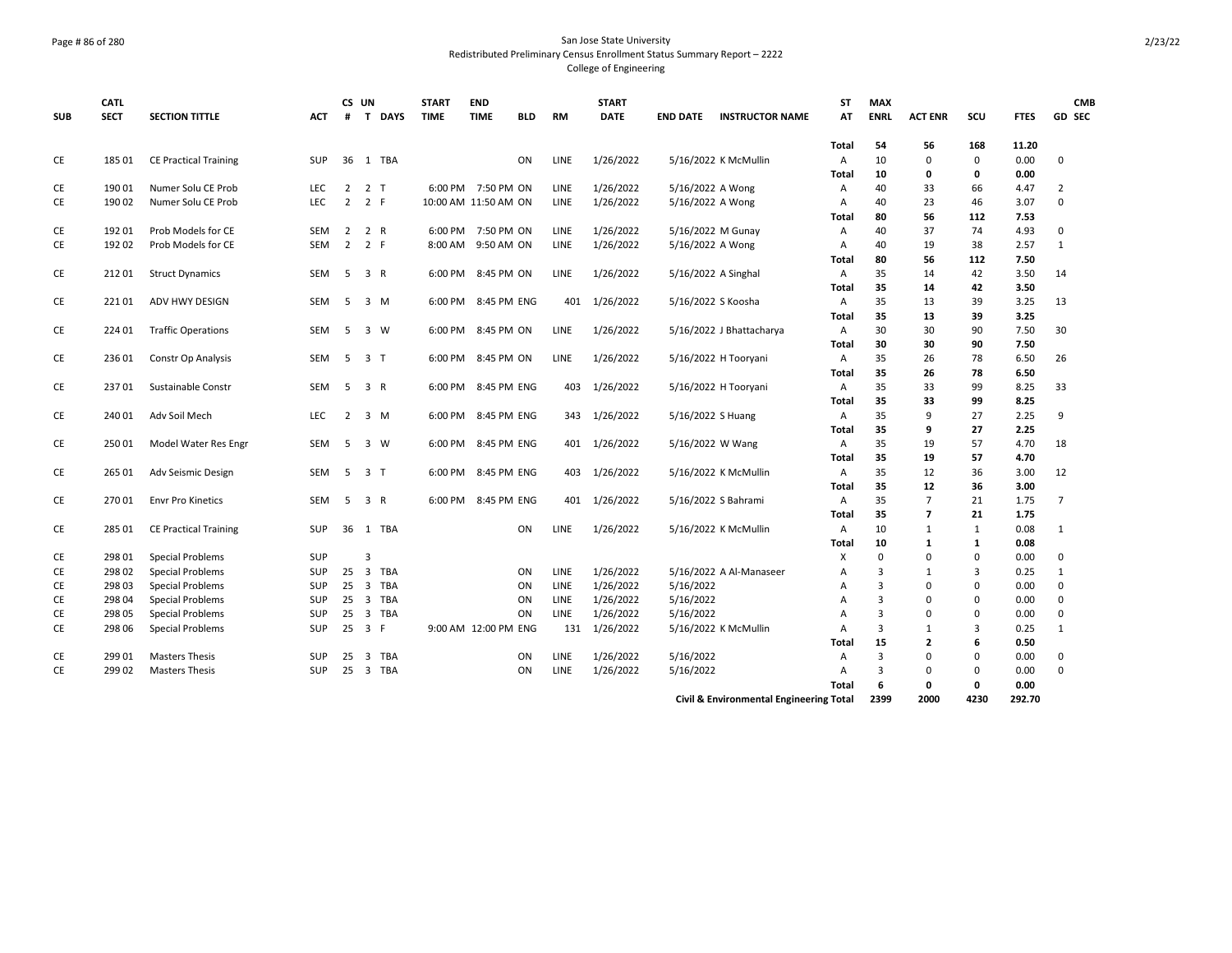## Page # 87 of 280 San Jose State University Redistributed Preliminary Census Enrollment Status Summary Report – 2222 College of Engineering

|             | <b>CATL</b>                 |                                   |            | CS UN          |                |        | <b>START</b> | <b>END</b>            |            |           | <b>START</b>  |                      |                        | <b>ST</b>      | <b>MAX</b>  |                |             |                | <b>CMB</b>     |
|-------------|-----------------------------|-----------------------------------|------------|----------------|----------------|--------|--------------|-----------------------|------------|-----------|---------------|----------------------|------------------------|----------------|-------------|----------------|-------------|----------------|----------------|
| <b>SUB</b>  | <b>SECT</b>                 | <b>SECTION TITTLE</b>             | ACT        | #              |                | T DAYS | <b>TIME</b>  | <b>TIME</b>           | <b>BLD</b> | <b>RM</b> | <b>DATE</b>   | <b>END DATE</b>      | <b>INSTRUCTOR NAME</b> | AT             | <b>ENRL</b> | <b>ACT ENR</b> | SCU         | <b>FTES</b>    | GD SEC         |
|             | <b>Computer Engineering</b> |                                   |            |                |                |        |              |                       |            |           |               |                      |                        |                |             |                |             |                |                |
| <b>CMPE</b> | 3001                        | Programming Concept & Meth        | <b>LEC</b> | 1              |                | 3 MW   |              | 12:00 PM 12:50 PM ENG |            | 337       | 1/26/2022     |                      | 5/16/2022 F Mortezaie  | Α              | 60          | 59             | 118         | 11.80          | $\mathbf 0$    |
| <b>CMPE</b> | 30 02                       | Programming Concept & Meth        | LAB        | 16             | 0 R            |        | 5:45 PM      | 8:35 PM ENG           |            | 489       | 1/26/2022     |                      | 5/16/2022 A Nareddy    | Α              | 30          | 29             | 29          | 0.00           | 0              |
| <b>CMPE</b> | 3003                        | Programming Concept & Meth        | LAB        |                | 16 0 T         |        | 5:45 PM      | 8:35 PM ENG           |            | 489       | 1/26/2022     |                      | 5/16/2022 A Nareddy    | Α              | 30          | 30             | 30          | 0.00           | 0              |
| <b>CMPE</b> | 3004                        | Programming Concept & Meth        | LEC        |                | 3              |        |              |                       |            |           |               |                      |                        | X              | $\Omega$    | 0              | 0           | 0.00           | 0              |
| <b>CMPE</b> | 30 05                       | Programming Concept & Meth        | LAB        | 16             | 0 <sub>T</sub> |        |              | 4:30 PM 7:20 PM ENG   |            | 268       | 1/26/2022     | 5/16/2022 Z Soni     |                        | Α              | 35          | 33             | 33          | 0.00           | $\Omega$       |
| CMPE        | 30 06                       | Programming Concept & Meth        | <b>LEC</b> | $\mathbf{1}$   | 3 TR           |        |              | 10:30 AM 11:20 AM ENG |            | 343       | 1/26/2022     | 5/16/2022 L Lam      |                        | A              | 35          | 33             | 66          | 6.60           | 0              |
|             |                             |                                   |            |                |                |        |              |                       |            |           |               |                      |                        | Total          | 190         | 184            | 276         | 18.40          |                |
| <b>CMPE</b> | 5001                        | Object Orient Concept Meth        | <b>LEC</b> | 1              | 3 TR           |        | 4:30 PM      | 5:20 PM ENG           |            | 337       | 1/26/2022     | 5/16/2022 C Tarng    |                        | Α              | 60          | 36             | 72          | 7.20           | 0              |
| CMPE        | 5002                        | <b>Object Orient Concept Meth</b> | LAB        | 16             | 0 <sub>T</sub> |        | 1:30 PM      | 4:20 PM ENG           |            | 489       | 1/26/2022     | 5/16/2022 S Kulkarni |                        | Α              | 30          | 23             | 23          | 0.00           | $\Omega$       |
| <b>CMPE</b> | 5003                        | <b>Object Orient Concept Meth</b> | LAB        | 16             | 0 R            |        | 1:30 PM      | 4:20 PM ENG           |            | 489       | 1/26/2022     | 5/16/2022 S Kulkarni |                        | A              | 30          | 13             | 13          | 0.00           | $\mathbf 0$    |
|             |                             |                                   |            |                |                |        |              |                       |            |           |               |                      |                        | Total          | 120         | 72             | 108         | 7.20           |                |
| <b>CMPE</b> | 102 01                      | Assembly Language Programming     | SEM        | $\overline{4}$ | 3 TR           |        |              | 9:00 AM 10:15 AM ENG  |            | 325       | 1/26/2022     |                      | 5/16/2022 F Mortezaie  | Α              | 50          | 51             | 153         | 10.20          | 0              |
| <b>CMPE</b> | 102 02                      | Assembly Language Programming     | <b>SEM</b> |                | 3              |        |              |                       |            |           |               |                      |                        | X              | 0           | 0              | $\mathbf 0$ | 0.00           | $\mathsf 0$    |
| CMPE        | 102 03                      | Assembly Language Programming     | <b>SEM</b> | 4              | 3 F            |        |              | 4:30 PM 7:15 PM ENG   |            | 325       | 1/26/2022     | 5/16/2022 F Butt     |                        | Α              | 50          | 48             | 144         | 9.60           | $\Omega$       |
|             |                             |                                   |            | 4              |                |        |              |                       |            | 324       |               |                      |                        |                | 50          |                |             |                | 0              |
| <b>CMPE</b> | 102 04                      | Assembly Language Programming     | <b>SEM</b> |                | $\overline{3}$ | MW     |              | 10:30 AM 11:45 AM BBC |            |           | 1/26/2022     | 5/16/2022 L Lam      |                        | Α              | 150         | 51<br>150      | 153<br>450  | 10.20<br>30.00 |                |
|             |                             |                                   |            |                |                | 3 MW   |              |                       |            |           |               |                      |                        | Total          | 50          | 45             | 90          |                |                |
| <b>CMPE</b> | 11001                       | <b>Electronics Comp</b>           | <b>LEC</b> | 1              |                |        |              | 12:00 PM 12:50 PM ENG |            | 341       | 1/26/2022     | 5/16/2022 A Bindal   |                        | Α              |             |                |             | 9.00           | 0              |
| CMPE        | 11002                       | <b>Electronics Comp</b>           | LAB        | 16             | 0 <sub>T</sub> |        | 1:30 PM      | 4:20 PM ENG           |            | 286       | 1/26/2022     | 5/16/2022 A Bindal   |                        | Α              | 25          | 21             | 21          | 0.00           | $\mathbf 0$    |
| <b>CMPE</b> | 11003                       | <b>Electronics Comp</b>           | LAB        | 16             | 0 <sub>T</sub> |        | 4:40 PM      | 7:20 PM ENG           |            | 286       | 1/26/2022     | 5/16/2022 A Bindal   |                        | A              | 25          | 24             | 24          | 0.00           | $\Omega$       |
|             |                             |                                   |            |                |                |        |              |                       |            |           |               |                      |                        | Total          | 100         | 90             | 135         | 9.00           |                |
| <b>CMPE</b> | 12001                       | Computer Org & Arch               | <b>SEM</b> | $\overline{4}$ | 3              | MW     | 1:30 PM      | 2:45 PM ENG           |            | 337       | 1/26/2022     |                      | 5/16/2022 J Ghofraniha | Α              | 50          | 34             | 102         | 6.80           | $\Omega$       |
| <b>CMPE</b> | 120 02                      | Computer Org & Arch               | <b>SEM</b> |                | 3              |        |              |                       |            |           |               |                      |                        | X              | 0           | 0              | $\mathbf 0$ | 0.00           | $\mathsf 0$    |
| <b>CMPE</b> | 12003                       | Computer Org & Arch               | <b>SEM</b> | 4              | 3              | MW     | 3:00 PM      | 4:15 PM CL            |            | 310       | 1/26/2022     | 5/16/2022 K Li       |                        | $\overline{A}$ | 50          | 30             | 90          | 6.00           | 0              |
|             |                             |                                   |            |                |                |        |              |                       |            |           |               |                      |                        | Total          | 100         | 64             | 192         | 12.80          |                |
| <b>CMPE</b> | 124 01                      | Digital Design I                  | <b>SEM</b> | 1              |                | 3 MW   | 8:00 AM      | 8:50 AM ENG           |            | 325       | 1/26/2022     |                      | 5/16/2022 H Ozemek     | Α              | 40          | 17             | 34          | 3.40           | 0              |
| <b>CMPE</b> | 124 02                      | Digital Design I                  | LAB        | 16             | $0 \quad M$    |        | 1:30 PM      | 4:20 PM ENG           |            | 278       | 1/26/2022     |                      | 5/16/2022 H Ozemek     | Α              | 20          | 8              | 8           | 0.00           | 0              |
| <b>CMPE</b> | 124 03                      | Digital Design I                  | LAB        | 16             | $0 \quad W$    |        | 1:30 PM      | 4:20 PM ENG           |            | 278       | 1/26/2022     |                      | 5/16/2022 H Ozemek     | Α              | 20          | 9              | 9           | 0.00           | 0              |
| CMPE        | 124 04                      | Digital Design I                  | SEM        | 1              |                | 3 MW   | 1:30 PM      | 2:20 PM ENG           |            | 325       | 1/26/2022     | 5/16/2022 A Bindal   |                        | Α              | 40          | 22             | 44          | 4.40           | 0              |
| CMPE        | 124 05                      | Digital Design I                  | LAB        | 16             | $\mathbf 0$    | M      | 2:30 PM      | 5:20 PM ENG           |            | 286       | 1/26/2022     |                      | 5/16/2022 R Kuruvatti  | Α              | 20          | 22             | 22          | 0.00           | 0              |
| <b>CMPE</b> | 124 06                      | Digital Design I                  | LAB        | 16             | $0 \quad W$    |        | 2:30 PM      | 5:20 PM ENG           |            | 286       | 1/26/2022     | 5/16/2022            |                        | $\overline{A}$ | 20          | 0              | $\mathbf 0$ | 0.00           | 0              |
|             |                             |                                   |            |                |                |        |              |                       |            |           |               |                      |                        | Total          | 160         | 78             | 117         | 7.80           |                |
| <b>CMPE</b> | 125 01                      | Digital Design 2                  | <b>SEM</b> | 4              |                | 3 MW   |              | 10:30 AM 11:20 AM ENG |            | 337       | 1/26/2022     |                      | 5/16/2022 J Ghofraniha | Α              | 75          | 48             | 96          | 9.60           | 0              |
| <b>CMPE</b> | 125 02                      | Digital Design 2                  | LAB        | 16             | $0$ M          |        | 2:30 PM      | 5:20 PM ENG           |            | 288       | 1/26/2022     |                      | 5/16/2022 S Degloorkar | Α              | 35          | 35             | 35          | 0.00           | $\Omega$       |
| <b>CMPE</b> | 125 03                      | Digital Design 2                  | LAB        | 16             | $0$ M          |        |              | 6:00 PM 8:50 PM ENG   |            | 288       | 1/26/2022     |                      | 5/16/2022 S Degloorkar | A              | 35          | 13             | 13          | 0.00           | 0              |
|             |                             |                                   |            |                |                |        |              |                       |            |           |               |                      |                        | Total          | 145         | 96             | 144         | 9.60           |                |
| <b>CMPE</b> | 126 01                      | Alg & Data Str Des                | <b>LEC</b> | $\mathbf{1}$   | 3 TR           |        |              | 10:30 AM 11:20 AM ENG |            | 325       | 1/26/2022     |                      | 5/16/2022 G Saldamli   | Α              | 50          | 26             | 52          | 5.20           | $\Omega$       |
| <b>CMPE</b> | 126 02                      | Alg & Data Str Des                | LAB        | 16             | 0 <sub>T</sub> |        | 2:30 PM      | 5:20 PM ENG           |            | 206       | 1/26/2022     |                      | 5/16/2022 S Lakkakula  | Α              | 25          | 26             | 26          | 0.00           | $\mathbf 0$    |
| <b>CMPE</b> | 126 03                      | Alg & Data Str Des                | LAB        | 16             | 0 R            |        | 2:30 PM      | 5:20 PM ENG           |            | 206       | 1/26/2022     | 5/16/2022            |                        | Α              | 25          | 0              | 0           | 0.00           | 0              |
| <b>CMPE</b> | 126 04                      | Alg & Data Str Des                | LEC        | $\mathbf{1}$   |                | 3 MW   | 1:30 PM      | 2:20 PM ENG           |            | 340       | 1/26/2022     |                      | 5/16/2022 F Mortezaie  | Α              | 40          | 29             | 58          | 5.80           | 0              |
| CMPE        | 126 05                      | Alg & Data Str Des                | LAB        | 16             | $0 \t M$       |        |              | 10:00 AM 12:50 PM ENG |            | 206       | 1/26/2022     | 5/16/2022 V Shah     |                        | Α              | 20          | 12             | 12          | 0.00           | $\Omega$       |
| <b>CMPE</b> | 126 06                      | Alg & Data Str Des                | LAB        | 16             | $0 \quad W$    |        |              | 10:00 AM 12:45 PM ENG |            | 206       | 1/26/2022     | 5/16/2022 V Shah     |                        | Α              | 20          | 17             | 17          | 0.00           | $\Omega$       |
|             |                             |                                   |            |                |                |        |              |                       |            |           |               |                      |                        | Total          | 180         | 110            | 165         | 11.00          |                |
| <b>CMPE</b> | 12701                       | Microproc Design 1                | <b>SEM</b> | 4              |                | 3 MW   | 9:00 AM      | 9:50 AM ENG           |            | 325       | 1/26/2022     |                      | 5/16/2022 H Ozemek     | Α              | 48          | 48             | 96          | 9.90           | 6              |
| <b>CMPE</b> | 12702                       | Microproc Design 1                | LAB        | 16             | 0 <sub>T</sub> |        |              | 9:00 AM 11:45 AM ENG  |            | 268       | 1/26/2022     |                      | 5/16/2022 H Ozemek     | Α              | 24          | 24             | 24          | 0.00           | 0              |
| <b>CMPE</b> | 12703                       | Microproc Design 1                | LAB        | 16             | 0 <sub>T</sub> |        | 1:30 PM      | 4:20 PM ENG           |            | 268       | 1/26/2022     |                      | 5/16/2022 H Ozemek     | $\overline{A}$ | 24          | 24             | 24          | 0.00           | 6              |
| <b>CMPE</b> | 12704                       | Microproc Design 1                | <b>SEM</b> | 4              | 3              | MW     | 8:00 AM      | 8:50 AM ENG           |            | 337       | 1/26/2022     | 5/16/2022 V Bhaskar  |                        | Α              | 48          | 23             | 46          | 4.80           | $\overline{4}$ |
| <b>CMPE</b> | 12705                       | Microproc Design 1                | LAB        |                | $\mathbf 0$    |        |              |                       |            |           |               |                      |                        | X              | 0           | 0              | $\mathbf 0$ | 0.00           | $\mathsf 0$    |
| <b>CMPE</b> | 12706                       | Microproc Design 1                | LAB        |                | 16 0 W         |        | 2:30 PM      | 5:20 PM ENG           |            | 268       | 1/26/2022     | 5/16/2022 Z Soni     |                        | $\overline{A}$ | 24          | 23             | 23          | 0.00           | $\overline{a}$ |
|             |                             |                                   |            |                |                |        |              |                       |            |           |               |                      |                        | Total          | 168         | 142            | 213         | 14.70          |                |
| <b>CMPE</b> | 13001                       | Adv Alg Des                       | <b>LEC</b> | 2              | 3 TR           |        | 1:30 PM      | 2:45 PM CL            |            |           | 222 1/26/2022 | 5/16/2022 G Guzun    |                        | Α              | 50          | 49             | 147         | 9.80           | $\Omega$       |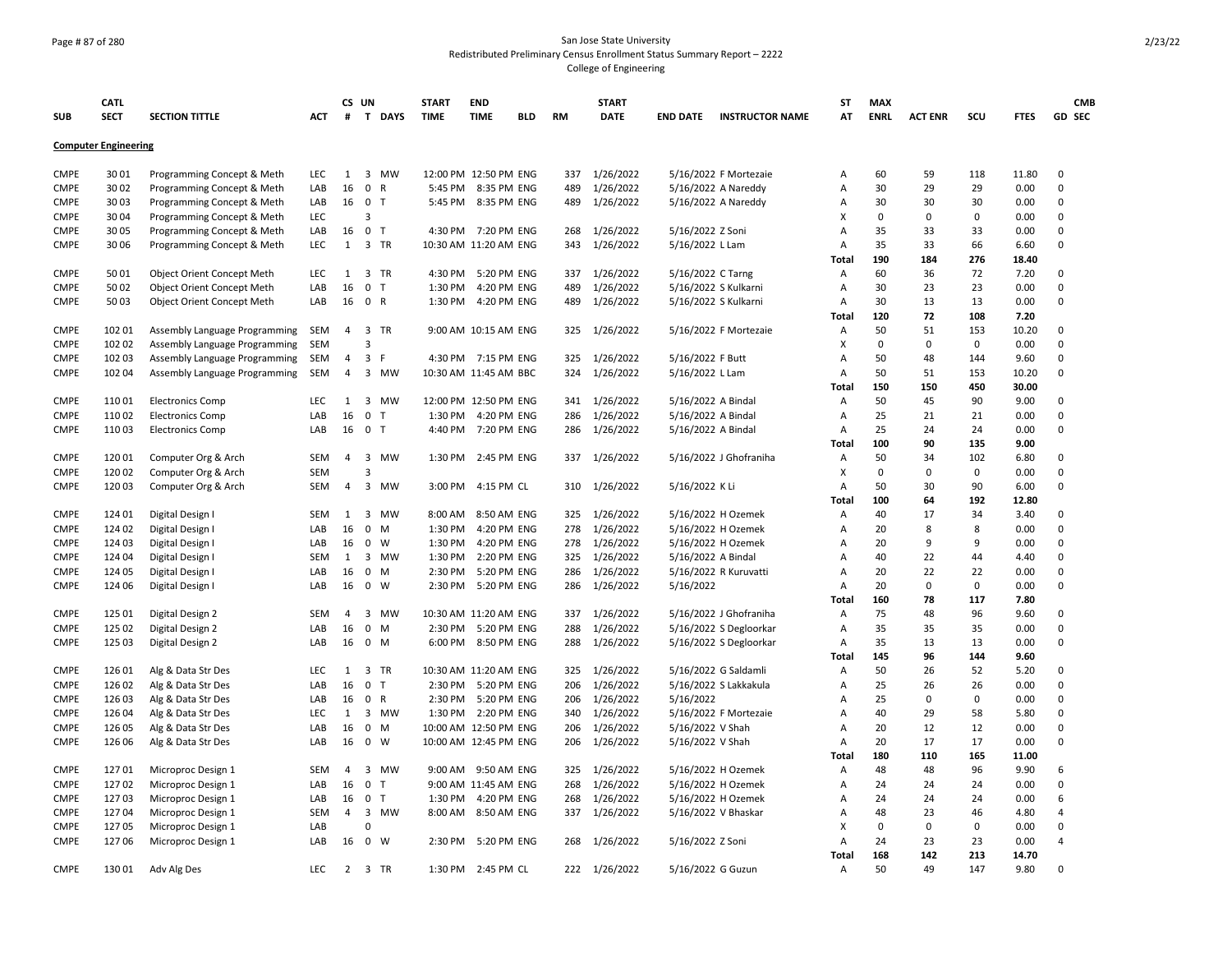## Page # 88 of 280 San Jose State University Redistributed Preliminary Census Enrollment Status Summary Report – 2222 College of Engineering

|                              | <b>CATL</b> |                            |            | CS UN          |                                | <b>START</b> | <b>END</b>            |            |             | <b>START</b>  |                     |                           | <b>ST</b>               | <b>MAX</b>  |                |                |             | <b>CMB</b>                   |  |
|------------------------------|-------------|----------------------------|------------|----------------|--------------------------------|--------------|-----------------------|------------|-------------|---------------|---------------------|---------------------------|-------------------------|-------------|----------------|----------------|-------------|------------------------------|--|
| <b>SUB</b>                   | <b>SECT</b> | <b>SECTION TITTLE</b>      | <b>ACT</b> | #              | T DAYS                         | <b>TIME</b>  | <b>TIME</b>           | <b>BLD</b> | <b>RM</b>   | <b>DATE</b>   | <b>END DATE</b>     | <b>INSTRUCTOR NAME</b>    | AT                      | <b>ENRL</b> | <b>ACT ENR</b> | SCU            | <b>FTES</b> | GD SEC                       |  |
|                              |             |                            |            |                |                                |              |                       |            |             |               |                     |                           |                         |             |                |                |             |                              |  |
|                              |             |                            |            |                |                                |              |                       |            |             |               |                     |                           | Total                   | 50          | 49             | 147            | 9.80        |                              |  |
| <b>CMPE</b>                  | 13101       | Software Engr I            | SEM        | $\overline{4}$ | 3 TR                           |              | 4:30 PM 5:45 PM ENG   |            | 331         | 1/26/2022     | 5/16/2022 C Rojas   |                           | $\overline{A}$          | 60          | 34             | 102            | 6.80        | 0                            |  |
| <b>CMPE</b>                  | 13102       | Software Engr I            | <b>SEM</b> | $\overline{4}$ | 3 TR                           | 1:30 PM      | 2:45 PM ENG           |            | 337         | 1/26/2022     | 5/16/2022 C Rojas   |                           | A                       | 50          | 49             | 147            | 9.80        | 0                            |  |
| <b>CMPE</b>                  | 13103       | Software Engr I            | SEM        | $\overline{4}$ | 3 R                            |              | 6:00 PM 8:45 PM ENG   |            | 325         | 1/26/2022     | 5/16/2022 F Butt    |                           | Α                       | 50          | 20             | 60             | 4.00        | $\Omega$                     |  |
| <b>CMPE</b>                  | 13104       | Software Engr I            | SEM        | 4              | 3 W                            |              | 6:00 PM 8:45 PM ENG   |            | 325         | 1/26/2022     | 5/16/2022 A Bond    |                           | Α                       | 50          | 50             | 150            | 10.00       | 0                            |  |
|                              |             |                            |            |                |                                |              |                       |            |             |               |                     |                           | Total                   | 210         | 153            | 459            | 30.60       |                              |  |
| <b>CMPE</b>                  | 13201       | Inf Security               | <b>SEM</b> | $\overline{4}$ | 3 TR                           |              | 9:00 AM 10:15 AM ON   |            | LINE        | 1/26/2022     | 5/16/2022 Y Park    |                           | Α                       | 50          | 43             | 129            | 8.60        | 0                            |  |
|                              |             |                            |            |                |                                |              |                       |            |             |               |                     |                           | Total                   | 50          | 43             | 129            | 8.60        |                              |  |
| $\ensuremath{\mathsf{CMPE}}$ | 13301       | Soft Eng II                | LEC        | 1              | $3 \, M$                       |              | 3:00 PM 5:45 PM ON    |            | LINE        | 1/26/2022     | 5/16/2022 B Eswar   |                           | Α                       | 50          | 51             | 153            | 10.20       | 0                            |  |
| <b>CMPE</b>                  | 13302       | Soft Eng II                | LEC        | $\mathbf{1}$   | 3 <sub>1</sub>                 |              | 6:00 PM 8:45 PM ON    |            | LINE        | 1/26/2022     | 5/16/2022 B Eswar   |                           | Α                       | 50          | 49             | 147            | 9.80        | 0                            |  |
|                              |             |                            |            |                |                                |              |                       |            |             |               |                     |                           | Total                   | 100         | 100            | 300            | 20.00       |                              |  |
| <b>CMPE</b>                  | 135 01      | Obj Orient Anl Des         | SEM        | 4              | 3 TR                           | 1:30 PM      | 2:45 PM ON            |            | LINE        | 1/26/2022     |                     | 5/16/2022 R Nicholson     | Α                       | 50          | 13             | 39             | 2.60        | 0                            |  |
|                              |             |                            |            |                |                                |              |                       |            |             |               |                     |                           | Total                   | 50          | 13             | 39             | 2.60        |                              |  |
| <b>CMPE</b>                  | 13701       | Mobile Softwr Engr         | SEM        | 5              | 3 W                            | 3:00 PM      | 5:45 PM ON            |            | LINE        | 1/26/2022     | 5/16/2022 B Eswar   |                           | Α                       | 50          | 40             | 120            | 8.00        | 0                            |  |
|                              |             |                            |            |                |                                |              |                       |            |             |               |                     |                           | Total                   | 50          | 40             | 120            | 8.00        |                              |  |
| <b>CMPE</b>                  | 13801       | Database Systems I         | SEM        | $\overline{4}$ | 3 TR                           |              | 4:30 PM 5:45 PM ON    |            | LINE        | 1/26/2022     | 5/16/2022 K Li      |                           | Α                       | 50          | 44             | 132            | 8.80        | 0                            |  |
|                              |             |                            |            |                |                                |              |                       |            |             |               |                     |                           | Total                   | 50          | 44             | 132            | 8.80        |                              |  |
| <b>CMPE</b>                  | 140 01      | Comp Arch & Design         | SEM        | 4              | 3 MW                           |              | 3:00 PM 3:50 PM ENG   |            | 337         | 1/26/2022     | 5/16/2022 H Wang    |                           | Α                       | 78          | 42             | 84             | 8.40        | 0                            |  |
| <b>CMPE</b>                  | 140 02      | Comp Arch & Design         | LAB        | 16             | $\mathbf 0$<br>$\top$          |              | 3:00 PM 5:45 PM ENG   |            | 288         | 1/26/2022     | 5/16/2022 H Wang    |                           | Α                       | 28          | 13             | 13             | 0.00        | 0                            |  |
| <b>CMPE</b>                  | 14003       | Comp Arch & Design         | LAB        | 16             | 0 <sub>T</sub>                 |              | 8:30 AM 11:20 AM ENG  |            | 288         | 1/26/2022     | 5/16/2022 H Wang    |                           | Α                       | 28          | 29             | 29             | 0.00        | 0                            |  |
|                              |             |                            |            |                |                                |              |                       |            |             |               |                     |                           | Total                   | 134         | 84             | 126            | 8.40        |                              |  |
| <b>CMPE</b>                  | 142 01      | <b>Operating Systems</b>   | <b>SEM</b> | $\overline{4}$ | 3 F                            |              | 12:00 PM 2:45 PM ON   |            | LINE        | 1/26/2022     | 5/16/2022 H Wang    |                           | Α                       | 50          | 27             | 81             | 5.40        | 0                            |  |
| <b>CMPE</b>                  | 142 02      | <b>Operating Systems</b>   | <b>SEM</b> | $\overline{4}$ | $\overline{3}$<br>MW           | 1:30 PM      | 2:45 PM ON            |            | <b>LINE</b> | 1/26/2022     | 5/16/2022 J Gomez   |                           | A                       | 50          | 13             | 39             | 2.60        | 0                            |  |
|                              |             |                            |            |                |                                |              |                       |            |             |               |                     |                           | Total                   | 100         | 40             | 120            | 8.00        |                              |  |
| <b>CMPE</b>                  | 146 01      | RT Embedded CoDes          | SEM        | 4              | 3 F                            | 8:00 AM      | 9:40 AM ENG           |            | 325         | 1/26/2022     | 5/16/2022 P Kang    |                           | $\overline{A}$          | 30          | 21             | 42             | 4.20        | 0                            |  |
| <b>CMPE</b>                  | 146 02      | RT Embedded CoDes          | LAB        | 16             | $\mathbf 0$<br>M               | 6:00 PM      | 8:45 PM ENG           |            | 405         | 1/26/2022     | 5/16/2022 P Kang    |                           | A                       | 30          | 21             | 21             | 0.00        | $\Omega$                     |  |
| <b>CMPE</b>                  | 146 03      | <b>RT Embedded CoDes</b>   | SEM        | 4              | 3 MW                           | 1:30 PM      | 2:20 PM ENG           |            | 339         | 1/26/2022     | 5/16/2022 W Wu      |                           | Α                       | 48          | 30             | 60             | 6.00        | 0                            |  |
| <b>CMPE</b>                  | 146 04      | <b>RT Embedded CoDes</b>   | LAB        | 16             | $\mathbf 0$<br>M               | 3:00 PM      | 5:50 PM ENG           |            | 405         | 1/26/2022     | 5/16/2022 W Wu      |                           | $\overline{A}$          | 24          | 18             | 18             | 0.00        | $\Omega$                     |  |
| <b>CMPE</b>                  | 146 05      | <b>RT Embedded CoDes</b>   | LAB        | 16             | $0 \quad W$                    |              | 3:00 PM 5:50 PM ENG   |            | 405         | 1/26/2022     | 5/16/2022 W Wu      |                           | Α                       | 24          | 12             | 12             | 0.00        | 0                            |  |
|                              |             |                            |            |                |                                |              |                       |            |             |               |                     |                           | Total                   | 156         | 102            | 153            | 10.20       |                              |  |
| <b>CMPE</b>                  | 148 01      | <b>Computer Networks I</b> | SEM        | $\overline{4}$ | 3 TR                           |              | 10:30 AM 11:45 AM ENG |            | 337         | 1/26/2022     |                     | 5/16/2022 M Agumbe Suresh | Α                       | 50          | 54             | 162            | 10.80       | 0                            |  |
| <b>CMPE</b>                  | 148 02      | Computer Networks          | <b>SEM</b> | 4              | 3 MW                           |              | 4:30 PM 5:45 PM ENG   |            | 337         | 1/26/2022     |                     | 5/16/2022 S Silberman     | A                       | 50          | 49             | 147            | 9.80        | 0                            |  |
| <b>CMPE</b>                  | 14803       |                            | SEM        | $\overline{4}$ | 3 R                            |              | 6:00 PM 8:45 PM ENG   |            | 337         |               | 5/16/2022 A Bond    |                           | Α                       | 50          | 37             | 111            | 7.40        | 0                            |  |
|                              |             | Computer Networks I        |            |                |                                |              |                       |            |             | 1/26/2022     |                     |                           | Total                   | 150         | 140            | 420            | 28.00       |                              |  |
| <b>CMPE</b>                  | 15201       |                            | LEC        | 1              | 3 TR                           | 3:00 PM      | 4:15 PM ON            |            | LINE        | 1/26/2022     |                     | 5/16/2022 R Nicholson     | Α                       | 60          | 44             | 132            | 8.80        | 0                            |  |
|                              |             | <b>Compiler Design</b>     |            |                |                                |              |                       |            |             |               |                     |                           | Total                   | 60          | 44             | 132            | 8.80        |                              |  |
| <b>CMPE</b>                  | 165 01      |                            | <b>SEM</b> | 5              | $3 \, M$                       | 6:00 PM      | 8:45 PM ON            |            | LINE        | 1/26/2022     | 5/16/2022 B Eswar   |                           | Α                       | 50          | 55             | 165            | 11.00       | 0                            |  |
|                              |             | SW Eng Process Mng         | <b>SEM</b> | 5              |                                |              | 8:45 PM ON            |            |             |               |                     |                           | A                       | 50          | 48             | 144            | 9.60        | 0                            |  |
| <b>CMPE</b>                  | 165 02      | SW Eng Process Mng         |            |                | 3 <sub>T</sub>                 | 6:00 PM      |                       |            | LINE        | 1/26/2022     | 5/16/2022 H Meng    |                           |                         | 100         | 103            | 309            | 20.60       |                              |  |
|                              |             |                            |            |                |                                |              |                       |            |             |               |                     |                           | Total<br>$\overline{A}$ | 50          | 52             |                |             |                              |  |
| <b>CMPE</b>                  | 17201       | <b>Enterprise Software</b> | LEC        | $\overline{2}$ | $3 \, M$                       | 6:00 PM      | 8:45 PM ON            |            | LINE        | 1/26/2022     | 5/16/2022 P Nguyen  |                           |                         |             |                | 156            | 10.40       | 0                            |  |
| <b>CMPE</b>                  | 17202       | <b>Enterprise Software</b> | <b>LEC</b> | $\overline{2}$ | 3 R                            |              | 6:00 PM 8:45 PM ON    |            | LINE        | 1/26/2022     | 5/16/2022 V Bhaskar |                           | $\mathsf{A}$            | 50          | 20<br>72       | 60             | 4.00        | $\Omega$                     |  |
|                              |             |                            |            |                |                                |              |                       |            |             |               |                     |                           | Total                   | 100         | $\overline{7}$ | 216            | 14.40       |                              |  |
| <b>CMPE</b>                  | 18001       | <b>Individual Studies</b>  | <b>SUP</b> | 36             | 3<br>TBA                       |              |                       |            |             | 1/26/2022     | 5/16/2022 B Eswar   |                           | $\overline{A}$          | 15          |                | 21             | 1.40        | $\mathbf 0$<br>C             |  |
| SE                           | 18001       | <b>Individual Studies</b>  | <b>SUP</b> | 36             | $\overline{\mathbf{3}}$<br>TBA |              |                       |            |             | 1/26/2022     | 5/16/2022 B Eswar   |                           | Α                       | 0           | $\mathbf 0$    | $\mathbf 0$    | 0.00        | $\mathbf{0}$<br>$\mathsf{C}$ |  |
| <b>CMPE</b>                  | 18002       | <b>Individual Studies</b>  | <b>SUP</b> | 36             | 1 TBA                          |              |                       | ON         | LINE        | 1/26/2022     | 5/16/2022 R Fatoohi |                           | Α                       | 15          | $\overline{2}$ | $\overline{2}$ | 0.13        | $\mathbf{0}$<br>C            |  |
| SE                           | 18002       | <b>Individual Studies</b>  | SUP        | 36             | 1 TBA                          |              |                       | ON         | LINE        | 1/26/2022     | 5/16/2022 R Fatoohi |                           | A                       | 0           | $\Omega$       | $\Omega$       | 0.00        | $\mathbf 0$<br>C             |  |
|                              |             |                            |            |                |                                |              |                       |            |             |               |                     |                           | Total                   | 30          | 9              | 23             | 1.53        |                              |  |
| <b>CMPE</b>                  |             | 180A 01 Data Struc/Alg C++ | LEC        | 1              | 3 <sub>T</sub>                 | 6:00 PM      | 8:45 PM ENG           |            | 337         | 1/26/2022     | 5/16/2022 J Gomez   |                           | Α                       | 60          | 38             | 114            | 9.50        | 38                           |  |
|                              |             |                            |            |                |                                |              |                       |            |             |               |                     |                           | Total                   | 60          | 38             | 114            | 9.50        |                              |  |
| <b>CMPE</b>                  |             | 180B 01 Database Systems   | LEC        | 1              | 3 TR                           |              | 4:30 PM 5:45 PM ON    |            | LINE        | 1/26/2022     | 5/16/2022 K Li      |                           | Α                       | 50          | 31             | 93             | 7.75        | 31                           |  |
|                              |             |                            |            |                |                                |              |                       |            |             |               |                     |                           | Total                   | 50          | 31             | 93             | 7.75        |                              |  |
| <b>CMPE</b>                  |             | 180C 01 Operating Systems  | <b>LEC</b> |                | 1 3 F                          |              | 1:00 PM 3:45 PM ENG   |            |             | 337 1/26/2022 |                     | 5/16/2022 J Ghofraniha    | A                       | 70          | 43             | 129            | 10.75       | 43                           |  |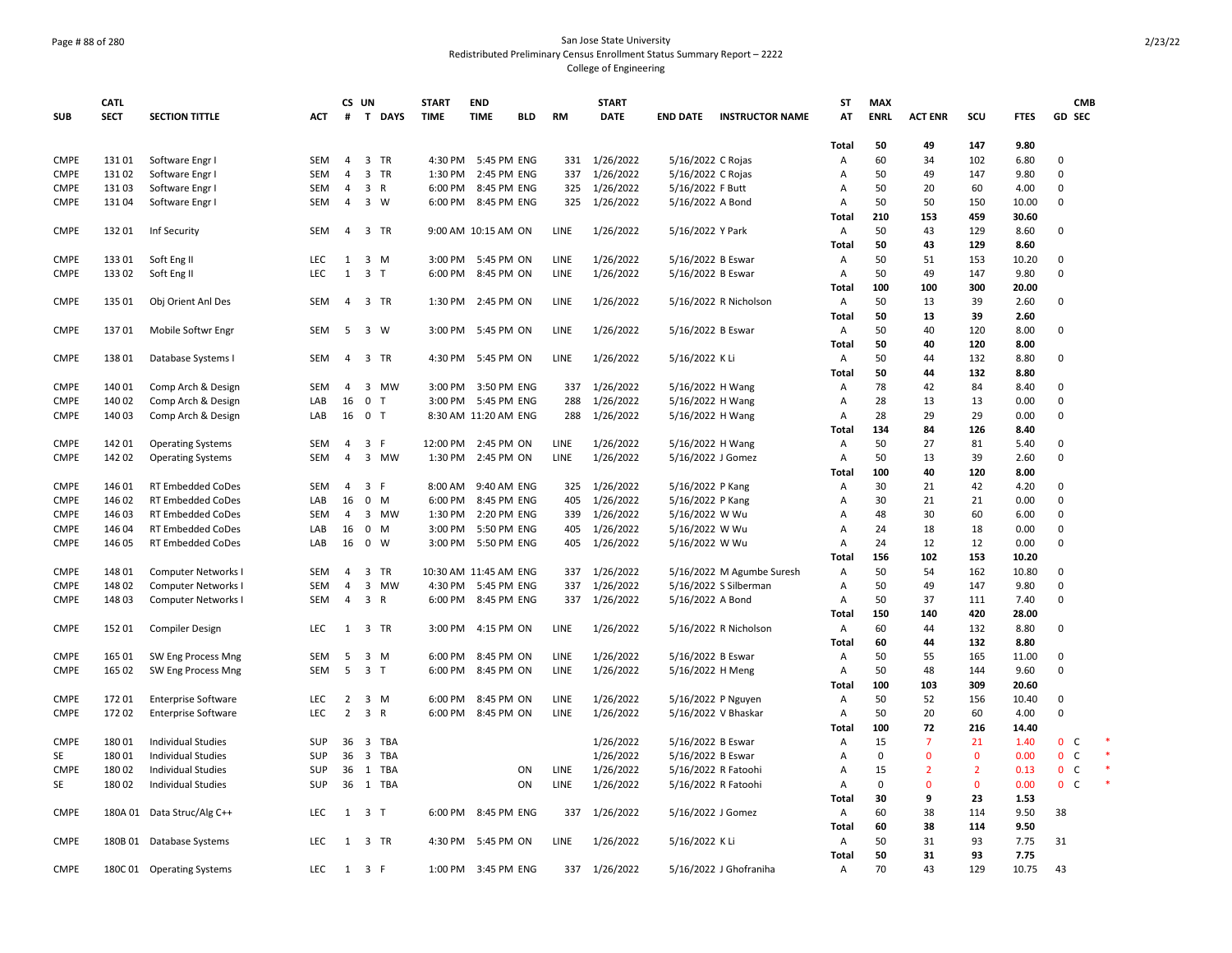## Page # 89 of 280 San Jose State University Redistributed Preliminary Census Enrollment Status Summary Report – 2222 College of Engineering

|             | <b>CATL</b> |                              |            |                | CS UN               |        | <b>START</b> | <b>END</b>           |            |             | <b>START</b>  |                    |                           | ST                | <b>MAX</b>  |                |             |              | <b>CMB</b>  |
|-------------|-------------|------------------------------|------------|----------------|---------------------|--------|--------------|----------------------|------------|-------------|---------------|--------------------|---------------------------|-------------------|-------------|----------------|-------------|--------------|-------------|
| <b>SUB</b>  | <b>SECT</b> | <b>SECTION TITTLE</b>        | ACT        | #              |                     | T DAYS | <b>TIME</b>  | <b>TIME</b>          | <b>BLD</b> | <b>RM</b>   | <b>DATE</b>   | <b>END DATE</b>    | <b>INSTRUCTOR NAME</b>    | AT                | <b>ENRL</b> | <b>ACT ENR</b> | SCU         | <b>FTES</b>  | GD SEC      |
|             |             |                              |            |                |                     |        |              |                      |            |             |               |                    |                           |                   |             |                |             |              |             |
|             |             |                              |            |                |                     |        |              |                      |            |             |               |                    |                           | Total             | 70          | 43             | 129         | 10.75        |             |
| <b>CMPE</b> |             | 180D 01 Digital Design       | LEC        |                | 3                   |        |              |                      |            |             |               |                    |                           | X                 | $\mathbf 0$ | $\mathbf 0$    | 0<br>0      | 0.00         | 0           |
| <b>CMPE</b> |             |                              | <b>LEC</b> | $2^{\circ}$    | 3 R                 |        |              | 6:00 PM 8:45 PM ON   |            | LINE        | 1/26/2022     |                    | 5/16/2022 G Saldamli      | Total             | 0<br>40     | 0<br>40        | 120         | 0.00<br>8.00 | 0           |
|             | 183 01      | Crypto & Blockchain          |            |                |                     |        |              |                      |            |             |               |                    |                           | Α                 | 40          | 40             | 120         | 8.00         |             |
| <b>CMPE</b> | 18701       | Soft Quality Engr            | <b>SEM</b> | 4              | 3 R                 |        | 6:00 PM      | 8:45 PM ON           |            | LINE        | 1/26/2022     | 5/16/2022 Z Gao    |                           | Total<br>Α        | 90          | 89             | 267         | 17.80        | 0           |
| <b>CMPE</b> | 18702       | Soft Quality Engr            | <b>SEM</b> | $\overline{a}$ | 3 W                 |        | 3:00 PM      | 5:45 PM ON           |            | <b>LINE</b> | 1/26/2022     | 5/16/2022 Z Gao    |                           | А                 | 30          | 39             | 117         | 7.80         | 0           |
|             |             |                              |            |                |                     |        |              |                      |            |             |               |                    |                           | Total             | 120         | 128            | 384         | 25.60        |             |
| CMPE        | 18801       | Machine Learn/BD             | <b>LEC</b> | 2              | 3 TR                |        | 1:30 PM      | 2:45 PM ENG          |            | 325         | 1/26/2022     |                    | 5/16/2022 J Jetcheva      | Α                 | 40          | 39             | 117         | 7.80         | 0           |
|             |             |                              |            |                |                     |        |              |                      |            |             |               |                    |                           | <b>Total</b>      | 40          | 39             | 117         | 7.80         |             |
| <b>CMPE</b> |             | 195A 01 Sr Design Project    | LAB        | 16             | 2 W                 |        | 6:00 PM      | 8:45 PM ENG          |            | 337         | 1/26/2022     | 5/16/2022 W Wu     |                           | Α                 | 70          | 63             | 126         | 8.40         | 0           |
|             |             |                              |            |                |                     |        |              |                      |            |             |               |                    |                           | <b>Total</b>      | 70          | 63             | 126         | 8.40         |             |
| <b>CMPE</b> |             | 195B 01 Sr Design Project II | LAB        |                | 16 3 W              |        | 6:00 PM      | 8:45 PM ENG          |            | 337         | 1/26/2022     | 5/16/2022 W Wu     |                           | Α                 | 70          | 64             | 192         | 12.80        | $\mathbf 0$ |
|             |             |                              |            |                |                     |        |              |                      |            |             |               |                    |                           | Total             | 70          | 64             | 192         | 12.80        |             |
| <b>CMPE</b> |             | 195E 01 Sr Design Project    | LAB        | 16             | 1 W                 |        | 6:00 PM      | 8:45 PM ENG          |            | 337         | 1/26/2022     | 5/16/2022 W Wu     |                           | Α                 | 90          | 53             | 53          | 3.53         | 0           |
|             |             |                              |            |                |                     |        |              |                      |            |             |               |                    |                           | Total             | 90          | 53             | 53          | 3.53         |             |
| <b>CMPE</b> |             | 195F 01 Snr Design Proj II   | LAB        | 16             | 3 W                 |        | 6:00 PM      | 8:45 PM ENG          |            | 337         | 1/26/2022     | 5/16/2022 W Wu     |                           | Α                 | 75          | 53             | 159         | 10.60        | $\Omega$    |
|             |             |                              |            |                |                     |        |              |                      |            |             |               |                    |                           | <b>Total</b>      | 75          | 53             | 159         | 10.60        |             |
| <b>CMPE</b> | 200 01      | Comp Architecture            | LEC        | $\mathbf{1}$   | $3 \, M$            |        | 6:30 PM      | 9:15 PM ENG          |            | 337         | 1/26/2022     | 5/16/2022 B Yu     |                           | Α                 | 50          | 35             | 105         | 8.75         | 35          |
| <b>CMPE</b> | 200 02      | Comp Architecture            | LEC        |                | $\overline{3}$      |        |              |                      |            |             |               |                    |                           | Χ                 | $\mathbf 0$ | $\mathbf 0$    | 0           | 0.00         | $\mathbf 0$ |
|             |             |                              |            |                |                     |        |              |                      |            |             |               |                    |                           | Total             | 50          | 35             | 105         | 8.75         |             |
| <b>CMPE</b> | 20201       | SW Systems Engr              | <b>LEC</b> | 1              | 3 <sub>5</sub>      |        |              | 12:00 PM 2:45 PM ENG |            | 337         | 1/26/2022     |                    | 5/16/2022 P Nguyen        | Α                 | 60          | 32             | 96          | 8.00         | 32          |
| <b>CMPE</b> | 202 02      | SW Systems Engr              | <b>LEC</b> | $\mathbf{1}$   | 3 <sub>5</sub>      |        |              | 9:00 AM 11:45 AM ENG |            | 189         | 1/26/2022     |                    | 5/16/2022 G Vinodh        | Α                 | 75          | 75             | 225         | 18.75        | 75          |
| <b>CMPE</b> | 202 03      | <b>SW Systems Engr</b>       | <b>LEC</b> | 1              | 3 R                 |        |              | 6:00 PM 8:45 PM ENG  |            | 331         | 1/26/2022     |                    | 5/16/2022 G Vinodh        | Α                 | 75          | 75             | 225         | 18.75        | 75          |
|             |             |                              |            |                |                     |        |              |                      |            |             |               |                    |                           | <b>Total</b>      | 210         | 182            | 546         | 45.50        |             |
| <b>CMPE</b> | 206 01      | Comp Netwk Design            | LEC        | $\mathbf{1}$   | 3 TR                |        | 3:00 PM      | 4:15 PM ON           |            | LINE        | 1/26/2022     | 5/16/2022 Y Edalat |                           | Α                 | 50          | 25             | 75          | 6.25         | 25          |
|             |             |                              |            |                |                     |        |              |                      |            |             |               |                    |                           | Total             | 50          | 25             | 75          | 6.25         |             |
| <b>CMPE</b> | 20701       | Net Prog & Appl              | <b>LEC</b> | 4              | 3 W                 |        | 6:00 PM      | 8:45 PM ON           |            | <b>LINE</b> | 1/26/2022     | 5/16/2022 Y Edalat |                           | Α                 | 50          | 19             | 57          | 4.75         | 19          |
| <b>CMPE</b> | 209 01      |                              | <b>LEC</b> |                | $1 \quad 3 \quad T$ |        | 3:00 PM      | 5:45 PM ENG          |            |             |               |                    |                           | Total             | 50<br>50    | 19<br>38       | 57<br>114   | 4.75<br>9.50 | 38          |
|             |             | Network Security & Apps      |            |                |                     |        |              |                      |            | 343         | 1/26/2022     |                    | 5/16/2022 G Saldamli      | Α<br><b>Total</b> | 50          | 38             | 114         | 9.50         |             |
| <b>CMPE</b> | 22001       | System Software              | LEC        | 1              | 3 W                 |        | 3:00 PM      | 5:45 PM ON           |            | LINE        | 1/26/2022     | 5/16/2022 W Yu     |                           | Α                 | 50          | 53             | 159         | 13.25        | 53          |
| <b>CMPE</b> | 22002       | System Software              | LEC.       |                | $\overline{3}$      |        |              |                      |            |             |               |                    |                           | Χ                 | $\mathbf 0$ | 0              | 0           | 0.00         | 0           |
|             |             |                              |            |                |                     |        |              |                      |            |             |               |                    |                           | Total             | 50          | 53             | 159         | 13.25        |             |
| <b>CMPE</b> | 226 01      | Database Design              | <b>LEC</b> | 1              | 3 <sub>T</sub>      |        | 3:00 PM      | 5:45 PM ON           |            | LINE        | 1/26/2022     | 5/16/2022 S Shim   |                           | Α                 | 40          | 11             | 33          | 2.75         | 11          |
|             |             |                              |            |                |                     |        |              |                      |            |             |               |                    |                           | Total             | 40          | 11             | 33          | 2.75         |             |
| <b>CMPE</b> | 240 01      | Adv Comp Design              | LEC        |                | 3                   |        |              |                      |            |             |               |                    |                           | X                 | 0           | $\mathbf 0$    | 0           | 0.00         | $\mathbf 0$ |
| <b>CMPE</b> | 240 02      | Adv Comp Design              | LEC        | 1              |                     | 3 MW   | 1:30 PM      | 2:45 PM ENG          |            |             | 301 1/26/2022 | 5/16/2022 H Li     |                           | Α                 | 40          | 38             | 114         | 9.50         | 38          |
| <b>CMPE</b> | 240 03      | Adv Comp Design              | <b>LEC</b> | 1              | 3 <sub>T</sub>      |        | 3:00 PM      | 5:45 PM              |            |             | 1/26/2022     | 5/16/2022          |                           | Α                 | 40          | $\mathbf 0$    | 0           | 0.00         | $\mathsf 0$ |
|             |             |                              |            |                |                     |        |              |                      |            |             |               |                    |                           | <b>Total</b>      | 80          | 38             | 114         | 9.50         |             |
| <b>CMPE</b> | 242 01      | <b>Embedded HW Design</b>    | LEC        | 1              |                     | 3 MW   | 3:00 PM      | 4:15 PM ENG          |            | 325         | 1/26/2022     | 5/16/2022 H Li     |                           | Α                 | 40          | 12             | 36          | 3.00         | 12          |
|             |             |                              |            |                |                     |        |              |                      |            |             |               |                    |                           | Total             | 40          | 12             | 36          | 3.00         |             |
| CMPE        | 24301       | <b>Embedded Syst Apps</b>    | <b>LEC</b> | $\mathbf{1}$   | 3 <sub>1</sub>      |        | 6:00 PM      | 8:45 PM ENG          |            | 329         | 1/26/2022     | 5/16/2022 P Kang   |                           | Α                 | 45          | 27             | 81          | 6.75         | 27          |
|             |             |                              |            |                |                     |        |              |                      |            |             |               |                    |                           | Total             | 45          | 27             | 81          | 6.75         |             |
| <b>CMPE</b> | 249 01      | IA Systems                   | <b>SEM</b> |                | $\overline{3}$      |        |              |                      |            |             |               |                    |                           | X                 | $\Omega$    | $\mathbf 0$    | $\mathbf 0$ | 0.00         | 0           |
|             |             |                              |            |                |                     |        |              |                      |            |             |               |                    |                           | <b>Total</b>      | 0           | 0              | 0           | 0.00         |             |
| <b>CMPE</b> | 25201       | Art Intl & Data Engr         | LEC        | 2              | 3 TR                |        |              | 10:30 AM 11:45 AM ON |            | LINE        | 1/26/2022     |                    | 5/16/2022 J Jetcheva      | Α                 | 50          | 45             | 135         | 11.25        | 45          |
| <b>CMPE</b> | 25202       | Art Intl & Data Engr         | <b>LEC</b> | $\overline{2}$ | $\overline{3}$      | $\top$ |              | 6:00 PM 8:45 PM ON   |            | <b>LINE</b> | 1/26/2022     |                    | 5/16/2022 S Tiomkin       | Α                 | 50          | 37             | 111         | 9.25         | 37          |
|             |             |                              |            |                |                     |        |              |                      |            |             |               |                    |                           | Total             | 100         | 82             | 246         | 20.50        |             |
| <b>CMPE</b> | 255 01      | Data Mining                  | LEC        | 2              | 3 TR                |        |              | 9:00 AM 10:15 AM ENG |            | 337         | 1/26/2022     | 5/16/2022 C Rojas  |                           | Α                 | 50          | 50             | 150         | 12.50        | 50          |
| <b>CMPE</b> | 255 02      | Data Mining                  | <b>LEC</b> | 2              |                     | 3 MW   |              | 10:30 AM 11:45 AM CL |            | 222         | 1/26/2022     |                    | 5/16/2022 M Agumbe Suresh | Α                 | 50          | 60             | 180         | 15.00        | 60          |
| <b>CMPE</b> | 255 03      | Data Mining                  | <b>LEC</b> | $\overline{2}$ | 3 <sub>7</sub>      |        |              | 6:00 PM 8:45 PM ENG  |            | 333         | 1/26/2022     | 5/16/2022 S Aung   |                           | Α                 | 50          | 60             | 180         | 15.00        | 60          |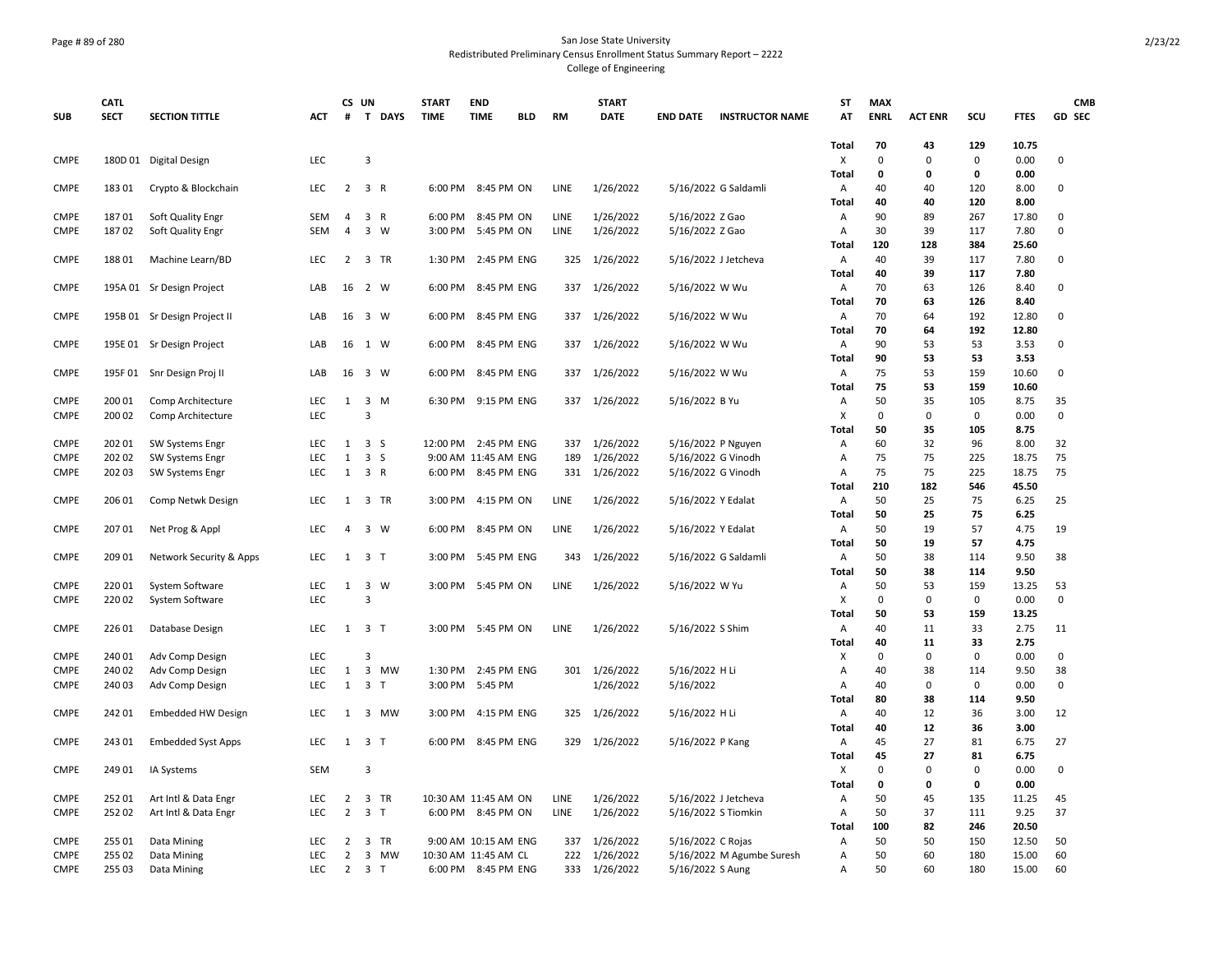## Page # 90 of 280 San Jose State University Redistributed Preliminary Census Enrollment Status Summary Report – 2222 College of Engineering

|                            | <b>CATL</b>      |                                            |                          |                   | CS UN                   | <b>START</b>       | <b>END</b>                 |            |            | <b>START</b>           |                                       |                         | <b>ST</b>  | <b>MAX</b>       |                |                  |                | <b>CMB</b>                 |
|----------------------------|------------------|--------------------------------------------|--------------------------|-------------------|-------------------------|--------------------|----------------------------|------------|------------|------------------------|---------------------------------------|-------------------------|------------|------------------|----------------|------------------|----------------|----------------------------|
| <b>SUB</b>                 | <b>SECT</b>      | <b>SECTION TITTLE</b>                      | ACT                      | #                 | T DAYS                  | <b>TIME</b>        | <b>TIME</b>                | <b>BLD</b> | <b>RM</b>  | <b>DATE</b>            | <b>END DATE</b>                       | <b>INSTRUCTOR NAME</b>  | AT         | <b>ENRL</b>      | <b>ACT ENR</b> | SCU              | <b>FTES</b>    | <b>GD SEC</b>              |
| <b>CMPE</b>                | 255 04           | Data Mining                                | LEC                      | $2^{\circ}$       | 3 TR                    |                    | 1:30 PM 2:45 PM ENG        |            | 341        | 1/26/2022              | 5/16/2022 K Liu                       |                         | Α          | 50               | 42             | 126              | 10.50          | 42                         |
|                            |                  |                                            |                          |                   |                         |                    |                            |            |            |                        |                                       |                         | Total      | 200              | 212            | 636              | 53.00          |                            |
| <b>CMPE</b>                | 25601            | <b>Adv Data Mining</b>                     | <b>LEC</b>               | $\mathbf{1}$      | 3 TR                    |                    | 10:30 AM 11:45 AM ON       |            | LINE       | 1/26/2022              | 5/16/2022 G Guzun                     |                         | Α<br>Total | 40<br>40         | 33<br>33       | 99<br>99         | 8.25<br>8.25   | 33                         |
| <b>CMPE</b>                | 25701            | Machine Learning                           | LEC                      | 1                 | 3 R                     | 3:00 PM            | 5:45 PM ENG                |            | 343        | 1/26/2022              | 5/16/2022 S Shim                      |                         | Α          | 60               | 58             | 174              | 14.50          | 58                         |
| <b>CMPE</b>                | 25702            | Machine Learning                           | <b>LEC</b>               | $\mathbf{1}$      | $3 \quad W$             | 6:00 PM            | 8:45 PM ENG                |            | 301        | 1/26/2022              |                                       | 5/16/2022 C Mukherjee   | Α          | 40               | 37             | 111              | 9.25           | 37                         |
|                            |                  |                                            |                          |                   |                         |                    |                            |            |            |                        |                                       |                         | Total      | 100              | 95             | 285              | 23.75          |                            |
| <b>CMPE</b>                | 258 01           | Deep Learning                              | LEC                      |                   | $\overline{3}$          |                    |                            |            |            |                        |                                       |                         | X          | 0                | 0              | $\pmb{0}$        | 0.00           | $\pmb{0}$                  |
| <b>CMPE</b>                | 25802            | Deep Learning                              | LEC                      | $\mathbf{1}$      | 3 <sub>T</sub>          | 3:00 PM            | 5:45 PM ON                 |            | LINE       | 1/26/2022              | 5/16/2022 H Li                        |                         | Α          | 50               | 52             | 156              | 13.00          | 52                         |
|                            |                  |                                            |                          |                   |                         |                    |                            |            |            |                        |                                       |                         | Total      | 50               | 52             | 156              | 13.00          |                            |
| <b>CMPE</b>                | 26001            | Reinforcmnt Learning                       | <b>LEC</b>               | $\overline{2}$    | 3 R                     | 6:00 PM            | 8:45 PM ENG                |            | 339        | 1/26/2022              | 5/16/2022 S Tiomkin                   |                         | Α          | 50               | 19             | 57               | 4.75           | 19                         |
|                            |                  |                                            |                          |                   |                         |                    |                            |            |            |                        |                                       |                         | Total      | 50               | 19             | 57               | 4.75           |                            |
| <b>CMPE</b>                | 26601            | Big Data Eng/Analyt                        | <b>LEC</b>               | 1                 | 3 R                     | 3:00 PM            | 5:45 PM ON                 |            | LINE       | 1/26/2022              | 5/16/2022 W Yu                        |                         | Α          | 60               | 50             | 150              | 12.50          | 50                         |
|                            |                  |                                            |                          |                   |                         |                    |                            |            |            |                        |                                       |                         | Total      | 60               | 50             | 150              | 12.50          |                            |
| CMPE                       | 27201            | <b>Enterprise SW Plat</b>                  | LEC                      | $\mathbf{1}$      | 3 W                     | 6:00 PM            | 8:45 PM ON                 |            | LINE       | 1/26/2022              | 5/16/2022 R Ranjan                    |                         | Α          | 90               | 117            | 351              | 29.25          | 117                        |
| <b>CMPE</b>                | 27202            | <b>Enterprise SW Plat</b>                  | <b>LEC</b>               | $\mathbf{1}$      | 3S                      |                    | 9:15 AM 12:00 PM ON        |            | LINE       | 1/26/2022              | 5/16/2022 R Sinn                      |                         | Α          | 60               | 41             | 123              | 10.25          | 41                         |
| <b>CMPE</b>                | 27203            | <b>Enterprise SW Plat</b>                  | <b>LEC</b>               |                   | 3                       |                    |                            |            |            |                        |                                       |                         | х          | 0                | 0              | 0                | 0.00           | 0                          |
|                            |                  |                                            |                          |                   |                         |                    |                            |            |            |                        |                                       |                         | Total      | 150              | 158            | 474              | 39.50          |                            |
| <b>CMPE</b>                | 27301            | <b>Ent Dist Systems</b>                    | <b>LEC</b>               | 1                 | 3 F                     |                    | 3:00 PM 5:45 PM ON         |            | LINE       | 1/26/2022              | 5/16/2022 S Shim                      |                         | Α          | 90               | 85             | 255              | 21.25          | 85                         |
|                            |                  |                                            |                          |                   |                         |                    |                            |            |            |                        |                                       |                         | Total      | 90               | 85             | 255              | 21.25          |                            |
| <b>CMPE</b>                | 274 01           | <b>Bus Intel Tech</b>                      | <b>LEC</b>               | 4                 | 3 <sub>7</sub>          | 3:00 PM            | 5:45 PM ON                 |            | LINE       | 1/26/2022              | 5/16/2022 W Yu                        |                         | Α          | 75               | 73             | 219              | 18.25          | 73                         |
|                            |                  |                                            |                          |                   |                         |                    |                            |            |            |                        |                                       |                         | Total      | 75               | 73             | 219              | 18.25          |                            |
| <b>CMPE</b><br><b>CMPE</b> | 275 01<br>275 02 | Enterprise App Dev                         | <b>LEC</b><br><b>LEC</b> | 1<br>$\mathbf{1}$ | 3 R<br>$3 \quad W$      | 6:00 PM<br>6:00 PM | 8:45 PM ENG<br>8:45 PM ENG |            | 329<br>343 | 1/26/2022<br>1/26/2022 | 5/16/2022 C Zhang<br>5/16/2022 J Gash |                         | Α<br>Α     | 40<br>40         | 43<br>40       | 129<br>120       | 10.75<br>10.00 | 43<br>40                   |
|                            |                  | <b>Enterprise App Dev</b>                  |                          |                   |                         |                    |                            |            |            |                        |                                       |                         | Total      | 80               | 83             | 249              | 20.75          |                            |
| <b>CMPE</b>                | 27701            | Smartphone App Dev                         | <b>LEC</b>               | 1                 | 3 R                     | 6:00 PM            | 8:45 PM ON                 |            | LINE       | 1/26/2022              | 5/16/2022 A Rayes                     |                         | Α          | 60               | 25             | 75               | 6.25           | 25                         |
|                            |                  |                                            |                          |                   |                         |                    |                            |            |            |                        |                                       |                         | Total      | 60               | 25             | 75               | 6.25           |                            |
| <b>CMPE</b>                | 279 01           | <b>SW Security Techs</b>                   | <b>LEC</b>               | 1                 | 3 W                     | 6:00 PM            | 8:45 PM ON                 |            | LINE       | 1/26/2022              | 5/16/2022 M Larkin                    |                         | Α          | 65               | 65             | 195              | 16.25          | 65                         |
|                            |                  |                                            |                          |                   |                         |                    |                            |            |            |                        |                                       |                         | Total      | 65               | 65             | 195              | 16.25          |                            |
| <b>CMPE</b>                | 28001            | Web UI Design                              | LEC                      |                   | 1 3 R                   | 6:00 PM            | 8:45 PM ON                 |            | LINE       | 1/26/2022              |                                       | 5/16/2022 C Vuppalapati | Α          | 50               | 47             | 141              | 11.75          | 47                         |
|                            |                  |                                            |                          |                   |                         |                    |                            |            |            |                        |                                       |                         | Total      | 50               | 47             | 141              | 11.75          |                            |
| <b>CMPE</b>                | 28102            | <b>Cloud Technologies</b>                  | <b>LEC</b>               | 1                 | 3 <sub>T</sub>          | 6:00 PM            | 8:45 PM ON                 |            | LINE       | 1/26/2022              | 5/16/2022 Z Gao                       |                         | Α          | 60               | 81             | 243              | 20.25          | 81                         |
|                            |                  |                                            |                          |                   |                         |                    |                            |            |            |                        |                                       |                         | Total      | 60               | 81             | 243              | 20.25          |                            |
| <b>CMPE</b>                | 28301            | Virtual Technologies                       | <b>LEC</b>               | 1                 | 3 R                     | 6:00 PM            | 8:45 PM ON                 |            | LINE       | 1/26/2022              | 5/16/2022 M Larkin                    |                         | Α          | 50               | 48             | 144              | 12.00          | 48                         |
|                            |                  |                                            |                          |                   |                         |                    |                            |            |            |                        |                                       |                         | Total      | 50               | 48             | 144              | 12.00          |                            |
| <b>CMPE</b>                | 285 01           | Sw Engr Processes                          | <b>LEC</b>               | 1                 | 3 M                     | 6:00 PM            | 8:45 PM ON                 |            | LINE       | 1/26/2022              | 5/16/2022 R Sinn                      |                         | Α          | 60               | 63             | 189              | 15.75          | 63                         |
|                            |                  |                                            |                          |                   |                         |                    |                            |            |            |                        |                                       |                         | Total      | 60               | 63             | 189              | 15.75          |                            |
| <b>CMPE</b>                | 28601            | Internet of Things                         | <b>LEC</b>               | $\overline{2}$    | 3 M                     | 6:00 PM            | 8:45 PM ON                 |            | LINE       | 1/26/2022              | 5/16/2022 A Rayes                     |                         | Α          | 50               | 45             | 135              | 11.25          | 45                         |
|                            |                  |                                            |                          |                   |                         |                    |                            |            |            |                        |                                       |                         | Total      | 50               | 45             | 135              | 11.25          |                            |
| <b>CMPE</b>                | 28701            | SW Qual Assur Test                         | <b>LEC</b>               | 1                 | 3 R                     | 6:00 PM            | 8:45 PM ON                 |            | LINE       | 1/26/2022              | 5/16/2022 Z Gao                       |                         | Α          | 60               | 57             | 171              | 14.25          | 57                         |
| <b>CMPE</b>                | 28702            | SW Qual Assur Test                         | LEC.                     | $\mathbf{1}$      | 3 W                     | 3:00 PM            | 5:45 PM ON                 |            | LINE       | 1/26/2022              | 5/16/2022 Z Gao                       |                         | Α          | 30               | 32             | 96               | 8.00           | 32                         |
|                            |                  |                                            |                          |                   |                         |                    |                            |            |            |                        |                                       |                         | Total      | 90<br>$\Omega$   | 89             | 267              | 22.25          |                            |
| <b>CMPE</b>                | 294 01           | <b>CMPE Seminar</b>                        | SEM                      |                   | 3                       |                    |                            |            |            |                        |                                       |                         | X          |                  | 0<br>$\Omega$  | $\mathbf 0$      | 0.00           | 0                          |
| CMPE                       | 294 02           | <b>CMPE Seminar</b>                        | <b>SEM</b>               |                   | $\overline{\mathbf{3}}$ |                    |                            |            |            |                        |                                       |                         | X          | 0<br>$\mathbf 0$ | $\Omega$       | $\mathbf 0$      | 0.00           | $\mathbf 0$<br>$\mathbf 0$ |
| <b>CMPE</b><br><b>CMPE</b> | 294 03<br>294 04 | <b>CMPE Seminar</b><br><b>CMPE Seminar</b> | SEM<br>SEM               |                   | 3<br>$\overline{3}$     |                    |                            |            |            |                        |                                       |                         | X<br>X     | $\Omega$         | 0              | 0<br>$\mathbf 0$ | 0.00<br>0.00   | $\pmb{0}$                  |
| <b>CMPE</b>                | 294 05           | <b>CMPE Seminar</b>                        | <b>SEM</b>               |                   | $\overline{\mathbf{3}}$ |                    |                            |            |            |                        |                                       |                         | х          | 0                | 0              | $\mathbf 0$      | 0.00           | $\pmb{0}$                  |
| <b>CMPE</b>                | 294 06           | <b>CMPE Seminar</b>                        | <b>SEM</b>               |                   | $\overline{3}$          |                    |                            |            |            |                        |                                       |                         | X          | 0                | $\Omega$       | 0                | 0.00           | 0                          |
| <b>CMPE</b>                | 294 07           | <b>CMPE Seminar</b>                        | <b>SEM</b>               |                   | $\overline{3}$          |                    |                            |            |            |                        |                                       |                         | X          | 0                | 0              | $\mathbf 0$      | 0.00           | $\pmb{0}$                  |
| <b>CMPE</b>                | 294 08           | <b>CMPE Seminar</b>                        | <b>SEM</b>               | 4                 | $\mathbf{3}$<br>W       |                    | 12:00 PM 2:45 PM ENG       |            | 405        | 1/26/2022              |                                       | 5/16/2022 T Chatterjee  | Α          | 25               | 23             | 69               | 5.75           | 23                         |
| <b>CMPE</b>                | 294 09           | <b>CMPE Seminar</b>                        | <b>SEM</b>               | $\overline{4}$    | 3 R                     |                    | 12:00 PM 2:45 PM ENG       |            |            | 405 1/26/2022          | 5/16/2022 R Bruce                     |                         | Α          | 25               | 21             | 63               | 5.25           | 21                         |
| <b>CMPE</b>                | 294 10           | <b>CMPE Seminar</b>                        | SEM                      |                   | 3                       |                    |                            |            |            |                        |                                       |                         | X          | $\Omega$         | $\Omega$       | $\Omega$         | 0.00           | $\Omega$                   |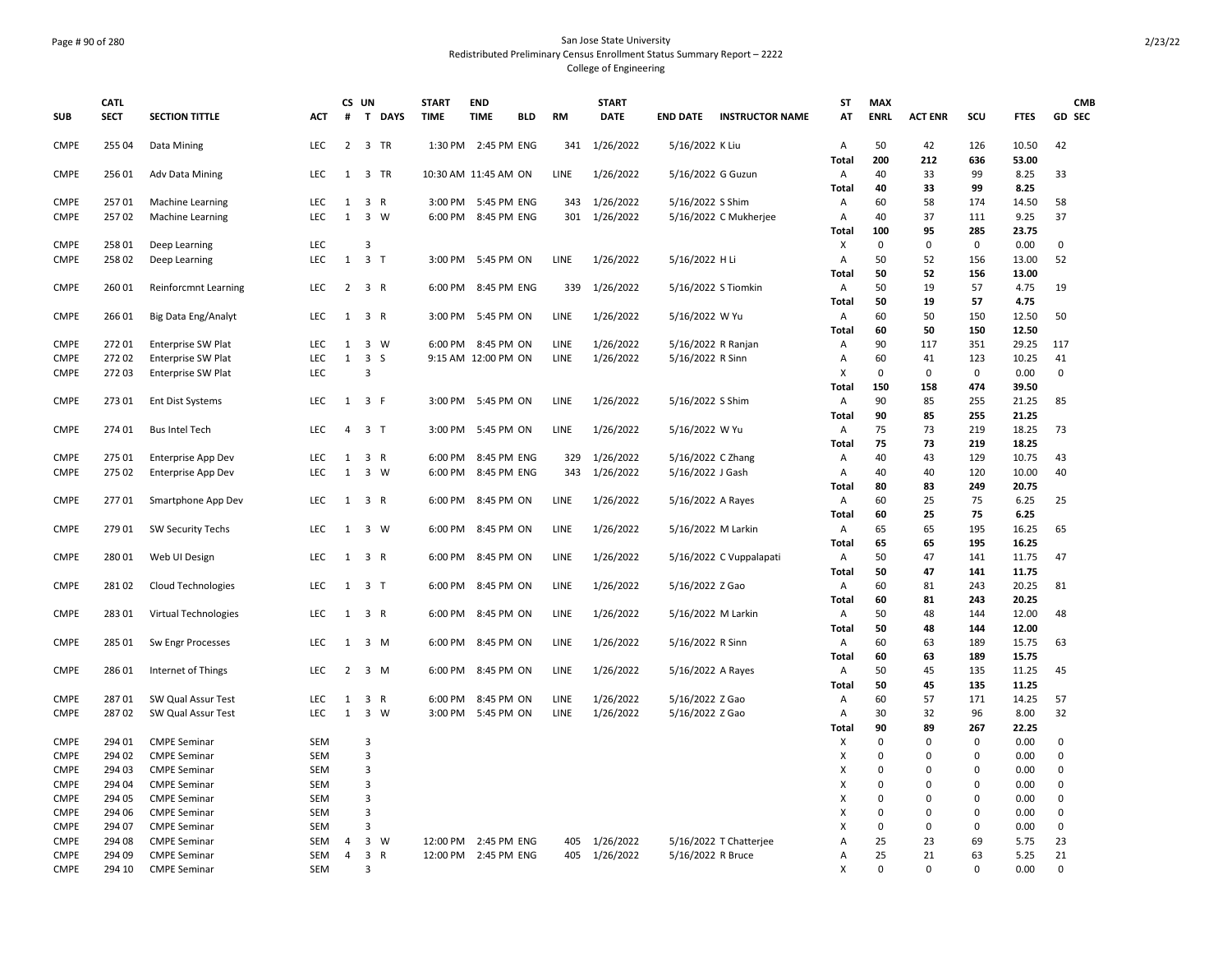## Page # 91 of 280 San Jose State University Redistributed Preliminary Census Enrollment Status Summary Report – 2222 College of Engineering

|             | CATL        |                           |            | CS UN          |                |            | <b>START</b> | <b>END</b>  |            |           | <b>START</b> |                 |                                   | <b>ST</b> | <b>MAX</b>  |                |             |             | <b>CMB</b>     |
|-------------|-------------|---------------------------|------------|----------------|----------------|------------|--------------|-------------|------------|-----------|--------------|-----------------|-----------------------------------|-----------|-------------|----------------|-------------|-------------|----------------|
| <b>SUB</b>  | <b>SECT</b> | <b>SECTION TITTLE</b>     | <b>ACT</b> | #              |                | T DAYS     | <b>TIME</b>  | <b>TIME</b> | <b>BLD</b> | <b>RM</b> | <b>DATE</b>  | <b>END DATE</b> | <b>INSTRUCTOR NAME</b>            | AT        | <b>ENRL</b> | <b>ACT ENR</b> | SCU         | <b>FTES</b> | GD SEC         |
| <b>CMPE</b> | 294 11      | <b>CMPE Seminar</b>       | <b>SEM</b> |                | $\overline{3}$ |            |              |             |            |           |              |                 |                                   | х         | 0           | 0              | 0           | 0.00        | 0              |
| <b>CMPE</b> | 294 12      | <b>CMPE Seminar</b>       | <b>SEM</b> | $\overline{a}$ | $3 \quad W$    |            | 6:00 PM      | 8:45 PM ENG |            | 405       | 1/26/2022    |                 | 5/16/2022 R Bruce                 | A         | 25          | 21             | 63          | 5.25        | 21             |
| <b>CMPE</b> | 294 13      | <b>CMPE Seminar</b>       | <b>SEM</b> | $\overline{4}$ | $3 \, M$       |            | 12:00 PM     | 2:45 PM ENG |            | 489       | 1/26/2022    |                 | 5/16/2022 T Chatterjee            | A         | 25          | 22             | 66          | 5.50        | 22             |
| <b>CMPE</b> | 294 14      | <b>CMPE Seminar</b>       | <b>SEM</b> | $\overline{4}$ | 3 W            |            | 12:00 PM     | 2:45 PM ENG |            | 489       | 1/26/2022    |                 | 5/16/2022 R Bruce                 | A         | 25          | 24             | 72          | 6.00        | 24             |
| <b>CMPE</b> | 294 15      | <b>CMPE Seminar</b>       | <b>SEM</b> | $\overline{a}$ | 3 R            |            | 6:00 PM      | 8:45 PM ENG |            | 288       | 1/26/2022    | 5/16/2022 S De  |                                   | A         | 25          | 25             | 75          | 6.25        | 25             |
| <b>CMPE</b> | 294 16      | <b>CMPE Seminar</b>       | <b>SEM</b> | 4              | 3 R            |            | 6:00 PM      | 8:45 PM ENG |            | 405       | 1/26/2022    |                 | 5/16/2022 R Bruce                 | A         | 25          | 21             | 63          | 5.25        | 21             |
|             |             |                           |            |                |                |            |              |             |            |           |              |                 |                                   | Total     | 175         | 157            | 471         | 39.25       |                |
| <b>CMPE</b> |             | 295A 01 Master Project I  | LAB        |                | 3              |            |              |             |            |           |              |                 |                                   | х         | 0           | 0              | 0           | 0.00        | 0              |
| <b>CMPE</b> |             | 295A 02 Master Project I  | LAB        |                | 3              |            |              |             |            |           |              |                 |                                   | х         | 0           | 0              | 0           | 0.00        | 0              |
| <b>CMPE</b> | 295A 03     | Master Project I          | LAB        | 16             | 3 F            |            | 6:00 PM      | 8:45 PM ENG |            | 337       | 1/26/2022    | 5/16/2022 K Liu |                                   | A         | 30          | 90             | 270         | 22.50       | 90             |
| <b>CMPE</b> |             | 295A 04 Master Project I  | LAB        | 16             | 3 F            |            | 6:00 PM      | 8:45 PM ENG |            | 337       | 1/26/2022    | 5/16/2022 K Liu |                                   | A         | 30          | 86             | 258         | 21.50       | 86             |
|             |             |                           |            |                |                |            |              |             |            |           |              |                 |                                   | Total     | 60          | 176            | 528         | 44.00       |                |
| <b>CMPE</b> |             | 295B 01 Master Project II | LAB        |                | $\overline{3}$ |            |              |             |            |           |              |                 |                                   | X         | 0           | 0              | $\mathbf 0$ | 0.00        | 0              |
| <b>CMPE</b> | 295B 02     | Master Project II         | LAB        |                | $\overline{3}$ |            |              |             |            |           |              |                 |                                   | X         | 0           | 0              | 0           | 0.00        | 0              |
| <b>CMPE</b> | 295B03      | Master Project II         | LAB        | 16             | 3 F            |            | 6:00 PM      | 8:45 PM ENG |            | 337       | 1/26/2022    | 5/16/2022 K Liu |                                   | Α         | 30          | 30             | 90          | 7.50        | 30             |
| <b>CMPE</b> | 295B 04     | Master Project II         | LAB        | 16             | 3 F            |            | 6:00 PM      | 8:45 PM ENG |            | 337       | 1/26/2022    | 5/16/2022 K Liu |                                   | A         | 30          | 29             | 87          | 7.25        | 29             |
|             |             |                           |            |                |                |            |              |             |            |           |              |                 |                                   | Total     | 60          | 59             | 177         | 14.75       |                |
| <b>CMPE</b> | 298 01      | <b>Special Problems</b>   | <b>SUP</b> | 25             | 1              | <b>TBA</b> |              |             | ON         | LINE      | 1/26/2022    | 5/16/2022       |                                   | A         | 20          | $\mathbf{1}$   | 1           | 0.08        | 1              |
| <b>CMPE</b> | 298 02      | <b>Special Problems</b>   | SUP        | 25             | $\overline{3}$ | <b>TBA</b> |              |             | ON         | LINE      | 1/26/2022    |                 | 5/16/2022 M Eirinaki              | A         | 20          | 5              | 15          | 1.25        | 5              |
|             |             |                           |            |                |                |            |              |             |            |           |              |                 |                                   | Total     | 40          | 6              | 16          | 1.33        |                |
| <b>CMPE</b> | 298131      | <b>CMPE/SE Internship</b> | <b>SUP</b> | 48             | 3              | TBA        |              |             | ON         | LINE      | 1/26/2022    |                 | 5/16/2022 B Eswar                 | A         | 25          | 26             | 78          | 6.50        | 26             |
| <b>CMPE</b> | 298132      | <b>CMPE/SE Internship</b> | <b>SUP</b> | 48             | 3              | <b>TBA</b> |              |             | ON         | LINE      | 1/26/2022    |                 | 5/16/2022 B Eswar                 | A         | 25          | 0              | $\mathbf 0$ | 0.00        | $\mathbf 0$    |
|             |             |                           |            |                |                |            |              |             |            |           |              |                 |                                   | Total     | 50          | 26             | 78          | 6.50        |                |
| <b>CMPE</b> |             | 299A 01 Master Thesis I   | <b>SUP</b> |                | 3              |            |              |             |            |           |              |                 |                                   | X         | $\Omega$    | $\Omega$       | $\mathbf 0$ | 0.00        | 0              |
| <b>CMPE</b> |             | 299A 02 Master Thesis I   | SUP        | 25             |                | 3 TBA      |              |             |            |           | 1/26/2022    |                 | 5/16/2022 Y Park                  | A         | 15          | $\overline{2}$ | 6           | 0.50        | $\overline{2}$ |
|             |             |                           |            |                |                |            |              |             |            |           |              |                 |                                   | Total     | 15          | 2              | 6           | 0.50        |                |
| <b>CMPE</b> |             | 299B 01 Master Thesis II  | <b>SUP</b> |                | 3              |            |              |             |            |           |              |                 |                                   | X         | $\Omega$    | $\Omega$       | 0           | 0.00        | 0              |
| <b>CMPE</b> |             | 299B 02 Master Thesis II  | <b>SUP</b> | 25             |                | 3 TBA      |              |             |            |           | 1/26/2022    |                 | 5/16/2022 Y Park                  | Α         | 15          | 9              | 27          | 2.25        | 9              |
|             |             |                           |            |                |                |            |              |             |            |           |              |                 |                                   | Total     | 15          | 9              | 27          | 2.25        |                |
|             |             |                           |            |                |                |            |              |             |            |           |              |                 | <b>Computer Engineering Total</b> |           | 5948        | 4854           | 12950       | 983.40      |                |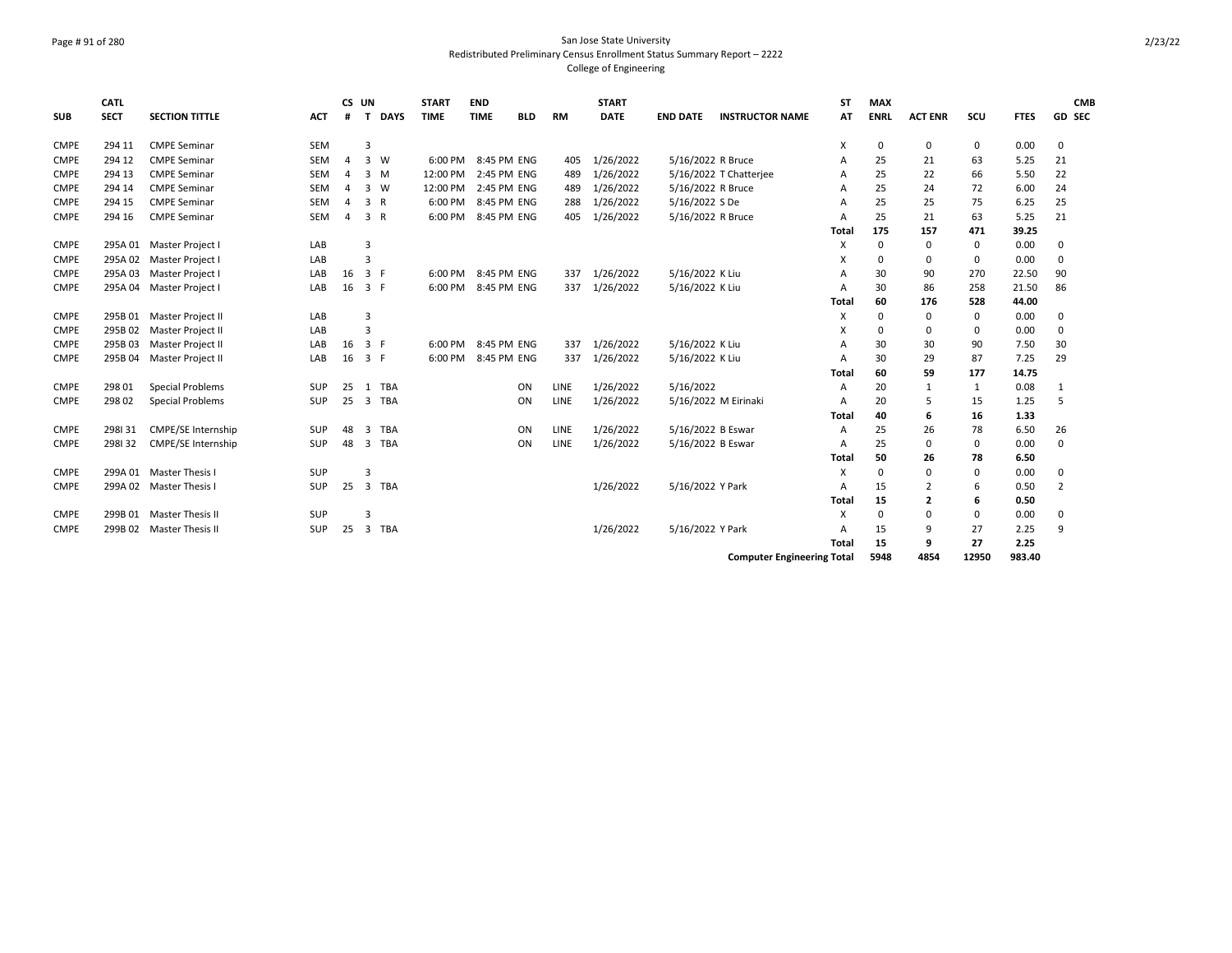## Page # 92 of 280 San Jose State University Redistributed Preliminary Census Enrollment Status Summary Report – 2222 College of Engineering

|            | <b>CATL</b>                   |                             |            | CS UN          |                |        | <b>START</b> | <b>END</b>            |            |             | <b>START</b>  |                     |                              | ST           | <b>MAX</b>  |                |             |             | <b>CMB</b>     |
|------------|-------------------------------|-----------------------------|------------|----------------|----------------|--------|--------------|-----------------------|------------|-------------|---------------|---------------------|------------------------------|--------------|-------------|----------------|-------------|-------------|----------------|
| <b>SUB</b> | <b>SECT</b>                   | <b>SECTION TITTLE</b>       | ACT        | #              |                | T DAYS | <b>TIME</b>  | <b>TIME</b>           | <b>BLD</b> | <b>RM</b>   | <b>DATE</b>   | <b>END DATE</b>     | <b>INSTRUCTOR NAME</b>       | АТ           | <b>ENRL</b> | <b>ACT ENR</b> | scu         | <b>FTES</b> | <b>GD SEC</b>  |
|            | <b>Electrical Engineering</b> |                             |            |                |                |        |              |                       |            |             |               |                     |                              |              |             |                |             |             |                |
| EE         | 3001                          | Intr Prgm MC EE             | <b>LEC</b> | 1              |                | 3 MW   |              | 12:00 PM 12:50 PM ENG |            | 343         | 1/26/2022     | 5/16/2022 C Tarng   |                              | Α            | 50          | 48             | 96          | 9.60        | 0              |
| EE         | 30 02                         | Intr Prgm MC EE             | LAB        | 16             | 0 <sub>T</sub> |        | 6:00 PM      | 8:45 PM ENG           |            | 307         | 1/26/2022     | 5/16/2022 B Harsh   |                              | A            | 25          | 24             | 24          | 0.00        | $\mathbf 0$    |
| EE         | 3003                          | Intr Prgm MC EE             | LAB        | 16             | $0 \quad W$    |        |              | 6:00 PM 8:45 PM ENG   |            | 307         | 1/26/2022     | 5/16/2022 B Harsh   |                              | Α            | 25          | 24             | 24          | 0.00        | $\mathbf 0$    |
|            |                               |                             |            |                |                |        |              |                       |            |             |               |                     |                              | Total        | 100         | 96             | 144         | 9.60        |                |
| EE         | 9701                          | Intro EE Lab                | LAB        |                | 17 1 T         |        |              | 10:30 AM  1:15 PM ENG |            | 249         | 1/26/2022     | 5/16/2022 K Ghadiri |                              | Α            | 18          | 17             | 17          | 1.13        | 0              |
| EE         | 9702                          | Intro EE Lab                | LAB        |                | 17 1 T         |        | 3:00 PM      | 5:45 PM ENG           |            | 249         | 1/26/2022     | 5/16/2022 K Ghadiri |                              | Α            | 18          | 16             | 16          | 1.07        | $\Omega$       |
| EE         | 9703                          | Intro EE Lab                | LAB        |                | 17 1 R         |        | 10:30 AM     | 1:15 PM ENG           |            | 249         | 1/26/2022     | 5/16/2022 K Ghadiri |                              | A            | 18          | 10             | 10          | 0.67        | $\Omega$       |
| EE         | 9704                          | Intro EE Lab                | LAB        |                | 17 1 R         |        | 3:00 PM      | 5:45 PM ENG           |            | 249         | 1/26/2022     | 5/16/2022 K Ghadiri |                              | Α            | 18          | 16             | 16          | 1.07        | 0              |
| EE         | 9705                          | Intro EE Lab                | LAB        |                | 17 1 F         |        |              | 9:00 AM 11:45 AM ENG  |            | 249         | 1/26/2022     | 5/16/2022 K Ghadiri |                              | A            | 18          | 17             | 17          | 1.13        | $\Omega$       |
| EE         | 9706                          | Intro EE Lab                | LAB        | 17             | 1 F            |        | 1:30 PM      | 4:15 PM ENG           |            | 249         | 1/26/2022     | 5/16/2022 K Ghadiri |                              | A            | 18          | 16             | 16          | 1.07        | $\mathbf 0$    |
|            |                               |                             |            |                |                |        |              |                       |            |             |               |                     |                              | Total        | 108         | 92             | 92          | 6.13        |                |
| EE         | 98 01                         | Intro Ckt Analysis          | <b>SEM</b> | 4              |                | 3 MW   |              | 9:00 AM 10:15 AM ON   |            | <b>LINE</b> | 1/26/2022     | 5/16/2022 B Mantha  |                              | Α            | 70          | 71             | 213         | 14.20       | 0              |
| EE         | 9802                          | Intro Ckt Analysis          | SEM        | $\overline{4}$ | 3 TR           |        |              | 9:00 AM 10:15 AM ON   |            | LINE        | 1/26/2022     |                     | 5/16/2022 R Morelos-Zaragoza | Α            | 70          | 77             | 231         | 15.45       | $\mathbf{1}$   |
| EE         | 9803                          | Intro Ckt Analysis          | <b>SEM</b> |                | $\overline{3}$ |        |              |                       |            |             |               |                     |                              | X            | 0           | $\mathbf 0$    | $\mathbf 0$ | 0.00        | 0              |
| EE         | 98 04                         | Intro Ckt Analysis          | SEM        | $\overline{4}$ | 3 TR           |        |              | 10:30 AM 11:45 AM ON  |            | LINE        | 1/26/2022     |                     | 5/16/2022 S Hamedi-Hagh      | Α            | 35          | 35             | 105         | 7.00        | 0              |
| EE         | 98 05                         | Intro Ckt Analysis          | SEM        | $\overline{4}$ | 3 TR           |        | 1:30 PM      | 2:45 PM               |            |             | 1/26/2022     | 5/16/2022 T Nguyen  |                              | Α            | 70          | 60             | 180         | 12.05       | $\mathbf{1}$   |
|            |                               |                             |            |                |                |        |              |                       |            |             |               |                     |                              | <b>Total</b> | 245         | 243            | 729         | 48.70       |                |
| EE         | 102 01                        | Prob/Stat in EE             | <b>LEC</b> | $\overline{4}$ |                | 3 MW   |              | 9:00 AM 10:15 AM      |            |             | 1/26/2022     | 5/16/2022 N Mir     |                              | Α            | 80          | 70             | 210         | 14.00       | 0              |
|            |                               |                             |            |                |                |        |              |                       |            |             |               |                     |                              | <b>Total</b> | 80          | 70             | 210         | 14.00       |                |
| EE         | 104 01                        | Appl Programming EE         | LEC        | $\overline{2}$ |                | 3 MW   |              | 7:30 PM 8:45 PM CL    |            | 310         | 1/26/2022     | 5/16/2022 C Pham    |                              | Α            | 35          | 32             | 96          | 6.40        | $\Omega$       |
|            |                               |                             |            |                |                |        |              |                       |            |             |               |                     |                              | Total        | 35          | 32             | 96          | 6.40        |                |
| EE         | 11001                         | <b>Circuits and Systems</b> | <b>SEM</b> |                | 3              |        |              |                       |            |             |               |                     |                              | X            | 0           | $\mathbf 0$    | 0           | 0.00        | 0              |
| EE         | 11002                         | <b>Circuits and Systems</b> | <b>SEM</b> | $\overline{4}$ |                | 3 MW   |              | 3:00 PM 4:15 PM       |            |             | 1/26/2022     | 5/16/2022 D Parent  |                              | Α            | 90          | 66             | 198         | 13.25       | $\mathbf{1}$   |
|            |                               |                             |            |                |                |        |              |                       |            |             |               |                     |                              | <b>Total</b> | 90          | 66             | 198         | 13.25       |                |
| EE         |                               | 110L01 C and D Sys Lab      | LAB        |                | 16 1 F         |        |              | 9:00 AM 11:45 AM ENG  |            | 258         | 1/26/2022     |                     | 5/16/2022 M Pavthawala       | Α            | 18          | 10             | 10          | 0.67        | $\mathbf 0$    |
| EE         |                               | 110L02 C and D Sys Lab      | LAB        |                | 16 1 F         |        |              | 9:00 AM 11:45 AM ENG  |            | 290         | 1/26/2022     | 5/16/2022 H Ravish  |                              | Α            | 18          | 8              | 8           | 0.53        | $\mathbf 0$    |
| EE         |                               | 110L03 C and D Sys Lab      | LAB        | 16             | 1 F            |        |              | 1:30 PM 4:15 PM ENG   |            | 258         | 1/26/2022     | 5/16/2022 P Gandhi  |                              | Α            | 18          | 8              | 8           | 0.55        | $\mathbf{1}$   |
| EE         |                               | 110L04 C and D Sys Lab      | LAB        |                | 16 1 F         |        |              | 1:30 PM 4:15 PM ENG   |            | 290         | 1/26/2022     | 5/16/2022 V Shah    |                              | Α            | 18          | 10             | 10          | 0.67        | $\mathbf 0$    |
|            |                               |                             |            |                |                |        |              |                       |            |             |               |                     |                              | Total        | 72          | 36             | 36          | 2.42        |                |
| EE         | 11201                         | <b>Signal Processing</b>    | <b>SEM</b> | $\overline{4}$ |                | 3 MW   | 4:30 PM      | 5:45 PM ON            |            | LINE        | 1/26/2022     | 5/16/2022 J Ponniah |                              | Α            | 80          | 68             | 204         | 13.70       | $\overline{2}$ |
|            |                               |                             |            |                |                |        |              |                       |            |             |               |                     |                              | Total        | 80          | 68             | 204         | 13.70       |                |
| EE         | 11801                         | Dig Lgc Crt Dsgn            | SEM        | $\overline{4}$ |                | 4 MW   |              | 10:30 AM 11:45 AM ENG |            | 343         | 1/26/2022     | 5/16/2022 T Caohuu  |                              | Α            | 80          | 57             | 171         | 15.27       | 1              |
| EE         | 11802                         | Dig Lgc Crt Dsgn            | LAB        | 16             | $0 \quad M$    |        | 12:00 PM     | 2:45 PM ENG           |            | 305         | 1/26/2022     | 5/16/2022 T Caohuu  |                              | A            | 18          | 14             | 14          | 0.00        | $\mathbf 0$    |
| EE         | 11803                         | Dig Lgc Crt Dsgn            | LAB        | 16             | $0 \quad W$    |        | 12:00 PM     | 2:45 PM ENG           |            | 305         | 1/26/2022     | 5/16/2022 T Caohuu  |                              | А            | 18          | 9              | 9           | 0.00        | $\mathbf{1}$   |
| EE         | 11804                         | Dig Lgc Crt Dsgn            | LAB        | 16             | 0 <sub>T</sub> |        | 1:30 PM      | 4:15 PM ENG           |            | 305         | 1/26/2022     | 5/16/2022 L Thakkar |                              | Α            | 18          | 16             | 16          | 0.00        | 0              |
| EE         | 11805                         | Dig Lgc Crt Dsgn            | LAB        | 16             | 0 R            |        | 1:30 PM      | 4:15 PM ENG           |            | 305         | 1/26/2022     |                     | 5/16/2022 S Ambrose          | Α            | 18          | 18             | 18          | 0.00        | $\Omega$       |
|            |                               |                             |            |                |                |        |              |                       |            |             |               |                     |                              | Total        | 152         | 114            | 228         | 15.27       |                |
| EE         | 12001                         | Microp Sys Design           | SEM        | $\overline{4}$ |                | 4 MW   | 1:30 PM      | 2:45 PM ENG           |            | 345         | 1/26/2022     | 5/16/2022 B Le      |                              | Α            | 80          | 63             | 189         | 16.80       | 0              |
| EE         | 12003                         | Microp Sys Design           | LAB        | 16             | $0 \quad M$    |        | 10:30 AM     | 1:15 PM ENG           |            | 307         | 1/26/2022     | 5/16/2022 M Gundu   |                              | Α            | 18          | 14             | 14          | 0.00        | 0              |
| EE         | 12004                         | Microp Sys Design           | LAB        | 16             | $0 \quad W$    |        | 10:30 AM     | 1:15 PM ENG           |            | 307         | 1/26/2022     |                     | 5/16/2022 P Mathew           | Α            | 18          | 15             | 15          | 0.00        | 0              |
| EE         | 12005                         | Microp Sys Design           | LAB        | 16             | 0 R            |        | 12:00 PM     | 2:45 PM ENG           |            | 307         | 1/26/2022     | 5/16/2022 Z Chokshi |                              | Α            | 18          | 17             | 17          | 0.00        | 0              |
| EE         | 120 06                        | Microp Sys Design           | LAB        | 16             | $0 \quad M$    |        | 3:00 PM      | 5:45 PM ENG           |            | 307         | 1/26/2022     |                     | 5/16/2022 V Vellanki         | Α            | 18          | 17             | 17          | 0.00        | $\mathbf 0$    |
|            |                               |                             |            |                |                |        |              |                       |            |             |               |                     |                              | Total        | 152         | 126            | 252         | 16.80       |                |
| EE         | 122 01                        | Electr Design I             | SEM        | 4              | 4 TR           |        |              | 9:00 AM 10:15 AM ENG  |            | 345         | 1/26/2022     |                     | 5/16/2022 S Hamedi-Hagh      | Α            | 80          | 57             | 171         | 15.27       | $\mathbf{1}$   |
| EE         | 12202                         | Electr Design I             | LAB        | 16             | 0 <sub>T</sub> |        | 12:00 PM     | 2:45 PM ENG           |            | 290         | 1/26/2022     | 5/16/2022 Z Wu      |                              | A            | 18          | 18             | 18          | 0.00        | $\mathbf{1}$   |
| EE         | 12203                         | Electr Design I             | LAB        | 16             | 0 <sub>T</sub> |        | 3:00 PM      | 5:45 PM ENG           |            | 290         | 1/26/2022     | 5/16/2022 A Kiasat  |                              | Α            | 18          | 16             | 16          | 0.00        | 0              |
| EE         | 12204                         | Electr Design I             | LAB        | 16             | $0 \quad W$    |        | 3:00 PM      | 5:45 PM ENG           |            | 290         | 1/26/2022     | 5/16/2022 K Shah    |                              | Α            | 18          | 14             | 14          | 0.00        | 0              |
| EE         | 12205                         | Electr Design I             | LAB        |                | 16 0 R         |        |              | 3:00 PM 5:45 PM ENG   |            | 290         | 1/26/2022     |                     | 5/16/2022 P Gopinath         | A            | 18          | 9              | 9           | 0.00        | $\Omega$       |
|            |                               |                             |            |                |                |        |              |                       |            |             |               |                     |                              | Total        | 152         | 114            | 228         | 15.27       |                |
| EE         | 124 01                        | Electr Design II            | SEM        | $\overline{4}$ |                | 4 MW   |              | 10:30 AM 11:45 AM ENG |            |             | 345 1/26/2022 | 5/16/2022 H Wong    |                              | Α            | 60          | 51             | 153         | 13.60       | 0              |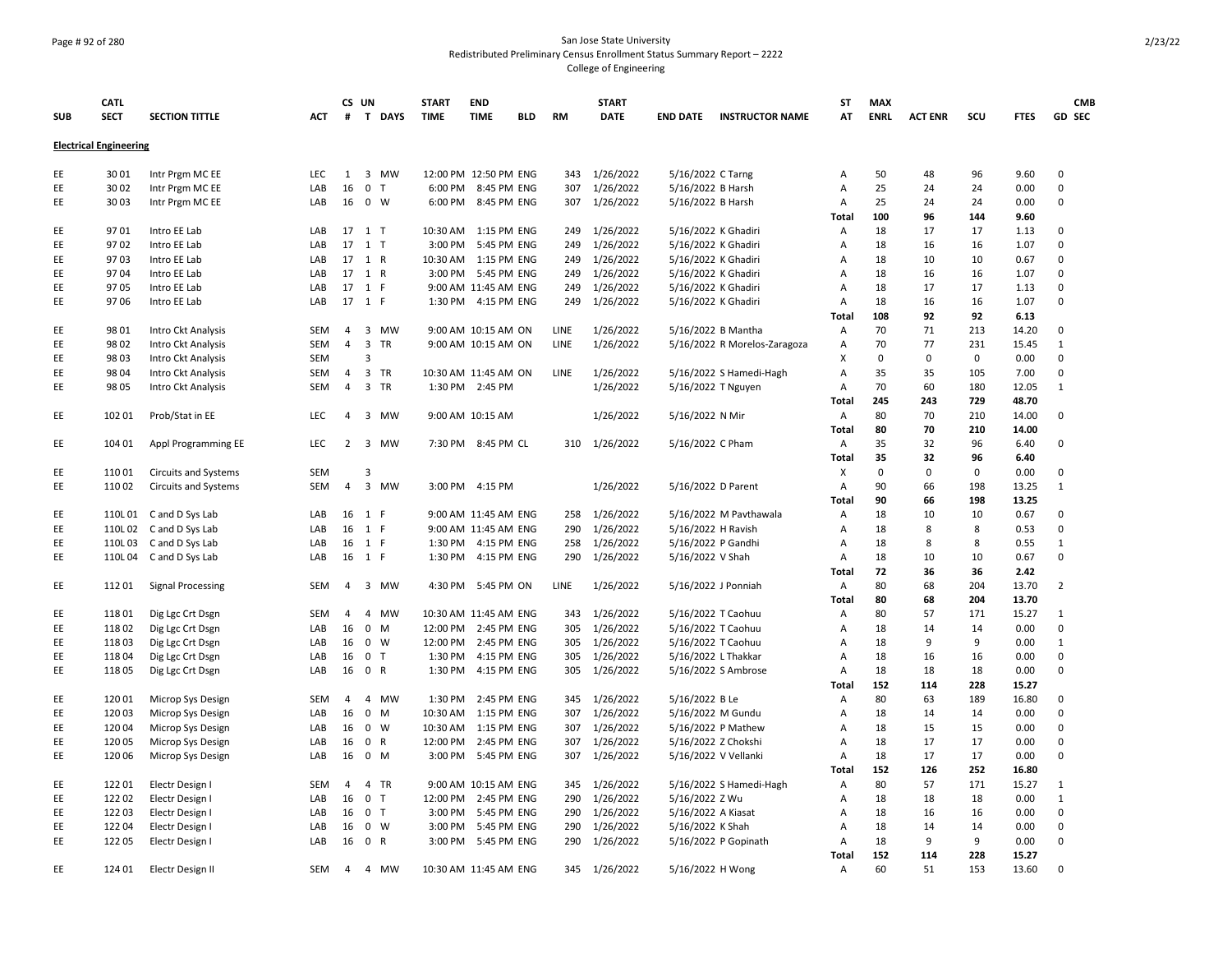## Page # 93 of 280 San Jose State University Redistributed Preliminary Census Enrollment Status Summary Report – 2222 College of Engineering

|            | <b>CATL</b> |                                                          |                  |                | CS UN                    |        | <b>START</b>          | <b>END</b>                 |            |            | <b>START</b>           |                     |                                                    | <b>ST</b>      | <b>MAX</b>  |                |             |              | <b>CMB</b>       |
|------------|-------------|----------------------------------------------------------|------------------|----------------|--------------------------|--------|-----------------------|----------------------------|------------|------------|------------------------|---------------------|----------------------------------------------------|----------------|-------------|----------------|-------------|--------------|------------------|
| <b>SUB</b> | <b>SECT</b> | <b>SECTION TITTLE</b>                                    | <b>ACT</b>       | #              |                          | T DAYS | <b>TIME</b>           | <b>TIME</b>                | <b>BLD</b> | <b>RM</b>  | <b>DATE</b>            | <b>END DATE</b>     | <b>INSTRUCTOR NAME</b>                             | AT             | <b>ENRL</b> | <b>ACT ENR</b> | SCU         | <b>FTES</b>  | GD SEC           |
| EE         | 124 02      | Electr Design II                                         | LAB              | 16             | 0 <sub>T</sub>           |        | 10:30 AM  1:15 PM ENG |                            |            | 258        | 1/26/2022              |                     | 5/16/2022 S Chilukuri                              | A              | 18          | 18             | 18          | 0.00         | 0                |
| EE         | 124 03      | Electr Design II                                         | LAB              | 16             | 0 R                      |        | 10:30 AM  1:15 PM ENG |                            |            | 258        | 1/26/2022              |                     | 5/16/2022 R Balasubramaniam                        | Α              | 18          | 15             | 15          | 0.00         | $\mathbf 0$      |
| EE         | 124 04      | Electr Design II                                         | LAB              | 16             | 0 <sub>T</sub>           |        | 3:00 PM               | 5:45 PM ENG                |            | 258        | 1/26/2022              |                     | 5/16/2022 A Mutalik Desai                          | Α              | 18          | 18             | 18          | 0.00         | $\mathbf 0$      |
|            |             |                                                          |                  |                |                          |        |                       |                            |            |            |                        |                     |                                                    | Total          | 114         | 102            | 204         | 13.60        |                  |
| EE         | 12701       | Elec Biomed Appl                                         | <b>LEC</b>       |                | 2 3 TR                   |        |                       | 1:30 PM 2:45 PM ENG        |            | 401        | 1/26/2022              | 5/16/2022 J Kim     |                                                    | A              | 35          | 8              | 24          | 1.60         | 0                |
|            |             |                                                          |                  |                |                          |        |                       |                            |            |            |                        |                     |                                                    | Total          | 35          | 8              | 24          | 1.60         |                  |
| EE         | 12801       | <b>Phys Electronics</b>                                  | <b>SEM</b>       | $\overline{4}$ | 3 TR                     |        | 10:30 AM 11:45 AM ON  |                            |            | LINE       | 1/26/2022              | 5/16/2022 L He      |                                                    | Α              | 80          | 76             | 228         | 15.20        | $\mathbf 0$      |
|            | 13001       |                                                          | <b>SEM</b>       |                |                          |        |                       |                            |            |            |                        |                     |                                                    | Total          | 80<br>40    | 76<br>27       | 228         | 15.20        |                  |
| EE         |             | Elec. Mach. Drv.                                         |                  | $\overline{4}$ | 3 TR                     |        |                       | 3:00 PM 4:15 PM ON         |            | LINE       | 1/26/2022              | 5/16/2022 P Hsu     |                                                    | A              | 40          | 27             | 81<br>81    | 5.45<br>5.45 | 1                |
|            | 13202       | Theo Auto Controls                                       | SEM              | 4              | 3 TR                     |        | 6:00 PM               | 7:15 PM ON                 |            | LINE       |                        |                     |                                                    | <b>Total</b>   | 65          | 60             | 180         | 12.05        | 1                |
| EE         |             |                                                          |                  |                |                          |        |                       |                            |            |            | 1/26/2022              |                     | 5/16/2022 A Bhattacharya                           | Α<br>Total     | 65          | 60             | 180         | 12.05        |                  |
| EE         | 136 01      | <b>Power Electronics</b>                                 | LEC              | $\overline{a}$ |                          | 3 MW   |                       | 3:00 PM 4:15 PM ON         |            | LINE       | 1/26/2022              |                     | 5/16/2022 M Badawy                                 | Α              | 40          | 33             | 99          | 6.70         | $\overline{2}$   |
|            |             |                                                          |                  |                |                          |        |                       |                            |            |            |                        |                     |                                                    | <b>Total</b>   | 40          | 33             | 99          | 6.70         |                  |
| EE         | 13801       | Embd Cntrl Sys Des                                       | <b>SEM</b>       | 5              |                          | 3 MW   |                       | 1:30 PM 2:45 PM ENG        |            | 327        | 1/26/2022              | 5/16/2022 P Hsu     |                                                    | Α              | 25          | 29             | 87          | 5.85         | 1                |
|            |             |                                                          |                  |                |                          |        |                       |                            |            |            |                        |                     |                                                    | Total          | 25          | 29             | 87          | 5.85         |                  |
| EE         | 140 01      | Prin E & M Fields                                        | LEC              |                | 3                        |        |                       |                            |            |            |                        |                     |                                                    | X              | $\mathbf 0$ | 0              | $\mathbf 0$ | 0.00         | $\mathbf 0$      |
| EE         | 140 02      | Prin E & M Fields                                        | LEC              | 4              | 3 TR                     |        |                       | 9:00 AM 10:15 AM           |            |            | 1/26/2022              | 5/16/2022 R Kwok    |                                                    | Α              | 90          | 67             | 201         | 13.40        | $\mathsf 0$      |
|            |             |                                                          |                  |                |                          |        |                       |                            |            |            |                        |                     |                                                    | Total          | 90          | 67             | 201         | 13.40        |                  |
| EE         | 16101       | Digital Comm Sys                                         | <b>LEC</b>       | 2              | 3 TR                     |        |                       | 1:30 PM 2:45 PM ENG        |            | 345        | 1/26/2022              |                     | 5/16/2022 R Morelos-Zaragoza                       | Α              | 35          | 26             | 78          | 5.20         | 0                |
|            |             |                                                          |                  |                |                          |        |                       |                            |            |            |                        |                     |                                                    | Total          | 35          | 26             | 78          | 5.20         |                  |
| EE         | 17201       | Intr Microwave Eng                                       | <b>LEC</b>       | $\overline{4}$ |                          | 3 MW   |                       | 9:00 AM 10:15 AM ENG       |            | 345        | 1/26/2022              | 5/16/2022 R Kwok    |                                                    | Α              | 35          | 9              | 27          | 1.80         | 0                |
|            |             |                                                          |                  |                |                          |        |                       |                            |            |            |                        |                     |                                                    | Total          | 35          | 9              | 27          | 1.80         |                  |
| EE         | 174 01      | Int Alg PR Ebd Sys                                       | <b>SEM</b>       | $\overline{4}$ |                          | 3 MW   |                       | 6:00 PM 7:15 PM CL         |            | 234        | 1/26/2022              |                     | 5/16/2022 T Nguyen                                 | Α              | 35          | 25             | 75          | 5.00         | $\mathbf 0$      |
|            |             |                                                          |                  |                |                          |        |                       |                            |            |            |                        |                     |                                                    | Total          | 35          | 25             | 75          | 5.00         |                  |
| EE         | 17801       | Dig Design w FPGAS                                       | SEM              | $\overline{4}$ |                          | 3 MW   | 12:00 PM              | 1:15 PM ENG                |            | 345        | 1/26/2022              | 5/16/2022 S Jadhav  |                                                    | Α              | 35          | 34             | 102         | 6.80         | 0                |
|            |             |                                                          |                  |                |                          |        |                       |                            |            |            |                        |                     |                                                    | Total          | 35          | 34             | 102         | 6.80         |                  |
| EE         | 18201       | IC Test Development                                      | SEM              | 5              | 3 TR                     |        | 12:00 PM 1:15 PM ENG  |                            |            | 345        | 1/26/2022              | 5/16/2022 J Kim     |                                                    | Α              | 25          | 19             | 57          | 3.80         | 0                |
|            |             |                                                          |                  |                |                          |        |                       |                            |            |            |                        |                     |                                                    | Total          | 25          | 19             | 57          | 3.80         |                  |
| EE         |             | 198A 01 EE Sr Dsgn Proj I                                | LAB              |                | 16 1 F                   |        | 10:00 AM 12:45 PM ENG |                            |            | 244        | 1/26/2022              |                     | 5/16/2022 T Caohuu                                 | Α              | 11          | 12             | 12          | 0.80         | 0                |
| EE         |             | 198A 02 EE Sr Dsgn Proj I                                | LAB              |                | 16 1 F                   |        | 10:00 AM 12:45 PM ENG |                            |            | 386        | 1/26/2022              |                     | 5/16/2022 R Morelos-Zaragoza                       | Α              | 11          | 12             | 12          | 0.80         | $\mathbf 0$      |
| EE         |             | 198A 03 EE Sr Dsgn Proj I                                | LAB              |                | 16 1 F                   |        | 10:00 AM 12:45 PM ENG |                            |            | 387        | 1/26/2022              |                     | 5/16/2022 R Morelos-Zaragoza                       | A              | 11          | 9              | 9           | 0.60         | $\mathbf 0$      |
| EE         |             | 198A 04 EE Sr Dsgn Proj I                                | LAB              |                | 16 1 F                   |        | 10:00 AM 12:45 PM ENG |                            |            | 389        | 1/26/2022              |                     | 5/16/2022 R Morelos-Zaragoza                       | Α              | 11          | 12             | 12          | 0.80         | $\mathbf 0$      |
|            |             |                                                          |                  |                |                          |        |                       |                            |            |            |                        |                     |                                                    | Total          | 44          | 45             | 45          | 3.00         |                  |
| EE         |             | 198B 01 EE Sr Dsgn Proj II                               | LAB              | 16             | 3 <sub>5</sub>           |        | 9:00 AM               | 6:00 PM ENG                |            | 238        | 1/26/2022              |                     | 5/16/2022 M Badawy                                 | Α              | 11          | 11             | 33          | 2.20         | 0                |
| EE<br>EE   |             | 198B 02 EE Sr Dsgn Proj II<br>198B 03 EE Sr Dsgn Proj II | LAB              | 16             | 3 <sub>5</sub><br>16 3 S |        | 9:00 AM<br>9:00 AM    | 6:00 PM ENG<br>6:00 PM ENG |            | 244        | 1/26/2022<br>1/26/2022 | 5/16/2022 C Choo    | 5/16/2022 T Caohuu                                 | Α              | 11<br>11    | 11<br>11       | 33<br>33    | 2.20<br>2.20 | 0<br>$\mathbf 0$ |
| EE         |             |                                                          | LAB<br>LAB       |                | 16 3 S                   |        | 9:00 AM               | 6:00 PM ENG                |            | 289<br>376 | 1/26/2022              |                     |                                                    | A<br>A         | 11          | 11             | 33          | 2.20         | $\mathbf 0$      |
| EE         |             | 198B 04 EE Sr Dsgn Proj II<br>198B 05 EE Sr Dsgn Proj II | LAB              | 16             | 3 <sub>5</sub>           |        | 9:00 AM               | 6:00 PM ENG                |            | 376        | 1/26/2022              |                     | 5/16/2022 S Hamedi-Hagh<br>5/16/2022 S Hamedi-Hagh | A              | 11          | 11             | 33          | 2.20         | 0                |
| EE         |             | 198B 06 EE Sr Dsgn Proj II                               | LAB              |                | 16 3 S                   |        | 9:00 AM               | 6:00 PM ENG                |            | 387        | 1/26/2022              | 5/16/2022 B Sirkeci |                                                    | Α              | 11          | 11             | 33          | 2.20         | $\mathbf 0$      |
|            |             |                                                          |                  |                |                          |        |                       |                            |            |            |                        |                     |                                                    | Total          | 66          | 66             | 198         | 13.20        |                  |
| EE         | 21001       | Linear Systems                                           | SEM              | 5              |                          | 3 MW   | 3:00 PM               | 4:15 PM ON                 |            | LINE       | 1/26/2022              |                     | 5/16/2022 E Marouf                                 | Α              | 35          | 10             | 30          | 2.50         | 10               |
| EE         | 21002       | Linear Systems                                           | <b>SEM</b>       | 5              |                          | 3 MW   | 4:30 PM               | 5:45 PM ON                 |            | LINE       | 1/26/2022              |                     | 5/16/2022 E Marouf                                 | Α              | 35          | 15             | 45          | 3.75         | 15               |
|            |             |                                                          |                  |                |                          |        |                       |                            |            |            |                        |                     |                                                    | Total          | 70          | 25             | 75          | 6.25         |                  |
| EE         | 22001       | RFIC Design I                                            | <b>LEC</b>       | $\overline{3}$ |                          | 3 MW   |                       | 7:30 PM 8:45 PM CL         |            | 234        | 1/26/2022              | 5/16/2022 S Lee     |                                                    | Α              | 35          | 27             | 81          | 6.65         | 25               |
|            |             |                                                          |                  |                |                          |        |                       |                            |            |            |                        |                     |                                                    | Total          | 35          | 27             | 81          | 6.65         |                  |
| EE         | 22101       | Prin of Semi Dev I                                       | SEM              | 5              | 3 TR                     |        |                       | 6:00 PM 7:15 PM ON         |            | LINE       | 1/26/2022              |                     | 5/16/2022 B Mantha                                 | Α              | 80          | 41             | 123         | 10.25        | 41               |
|            |             |                                                          |                  |                |                          |        |                       |                            |            |            |                        |                     |                                                    | Total          | 80          | 41             | 123         | 10.25        |                  |
| EE         | 22601       | Cryo-Nanoelectronics                                     | LEC              | 2              | 3                        | MW     | 3:00 PM               | 4:15 PM ENG                |            | 345        | 1/26/2022              | 5/16/2022 H Wong    |                                                    | A              | 35          | 16             | 48          | 3.90         | 14               |
|            |             |                                                          |                  |                |                          |        |                       |                            |            |            |                        |                     |                                                    | Total          | 35          | 16             | 48          | 3.90         |                  |
| EE         | 23801       | Adv. Pwr. Electrncs.                                     | SEM              |                | 3                        |        |                       |                            |            |            |                        |                     |                                                    | X              | $\Omega$    | 0              | 0           | 0.00         | $\mathbf 0$      |
| EE         | 23802       | Adv. Pwr. Electrncs.                                     | SEM <sub>5</sub> |                | $-3$ F                   |        |                       | 3:00 PM 5:45 PM ENG        |            | 303        | 1/26/2022              |                     | 5/16/2022 M Badawy                                 | $\overline{A}$ | 35          | 25             | 75          | 6.25         | 25               |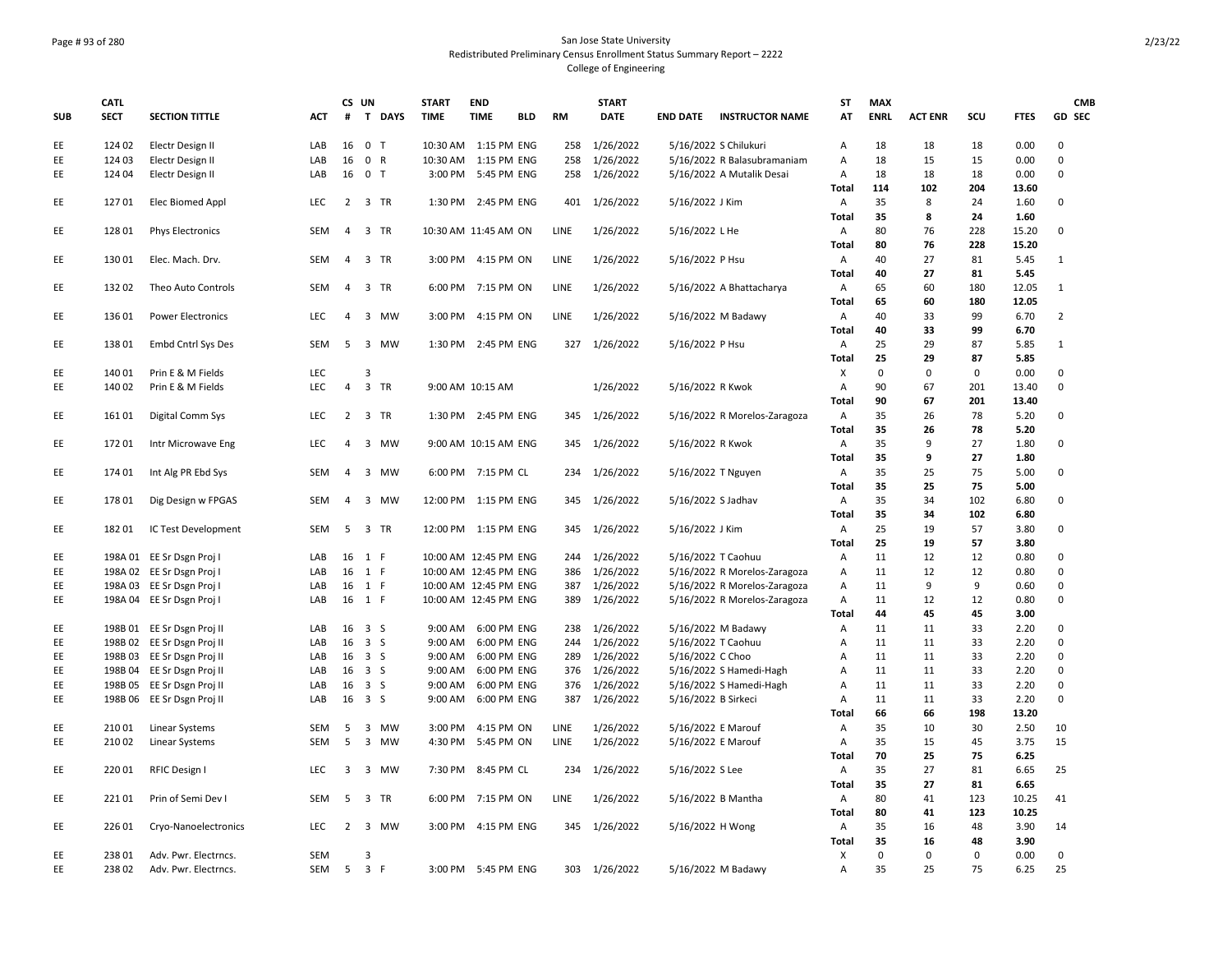## Page # 94 of 280 San Jose State University Redistributed Preliminary Census Enrollment Status Summary Report – 2222 College of Engineering

|            | <b>CATL</b>        |                                                 |            |                | CS UN                                  | <b>START</b>         | <b>END</b>                 |            |             | <b>START</b>           |                                  |                        | <b>ST</b>             | <b>MAX</b>  |                          |           |               | <b>CMB</b>     |
|------------|--------------------|-------------------------------------------------|------------|----------------|----------------------------------------|----------------------|----------------------------|------------|-------------|------------------------|----------------------------------|------------------------|-----------------------|-------------|--------------------------|-----------|---------------|----------------|
| <b>SUB</b> | <b>SECT</b>        | <b>SECTION TITTLE</b>                           | ACT        | #              | T DAYS                                 | <b>TIME</b>          | <b>TIME</b>                | <b>BLD</b> | <b>RM</b>   | <b>DATE</b>            | <b>END DATE</b>                  | <b>INSTRUCTOR NAME</b> | AT                    | <b>ENRL</b> | <b>ACT ENR</b>           | scu       | <b>FTES</b>   | GD SEC         |
| EE         | 25001              | Prob Ran Vari & St Prc                          | <b>SEM</b> | 5              | 3 TR                                   | 3:00 PM              | 4:15 PM ON                 |            | LINE        | 1/26/2022              | 5/16/2022 J Zhao                 |                        | Total<br>A            | 35<br>35    | 25<br>33                 | 75<br>99  | 6.25<br>8.25  | 33             |
|            |                    |                                                 |            |                |                                        |                      |                            |            |             |                        |                                  |                        | <b>Total</b>          | 35          | 33                       | 99        | 8.25          |                |
| EE         | 253 01             | Dig Signal Process                              | SEM        |                | 5 3 TR                                 |                      | 4:30 PM 5:45 PM ENG        |            | 401         | 1/26/2022              | 5/16/2022 E Marouf               |                        | A                     | 35          | 7                        | 21        | 1.75          | $\overline{7}$ |
|            |                    |                                                 |            |                |                                        |                      |                            |            |             |                        |                                  |                        | Total                 | 35          | $\overline{\phantom{a}}$ | 21        | 1.75          |                |
| EE         | 25701              | <b>Machine Learning</b>                         | SEM        | 5              | 3 TR                                   | 3:00 PM              | 4:15 PM ON                 |            | LINE        | 1/26/2022              | 5/16/2022 B Sirkeci              |                        | A                     | 45          | 54                       | 162       | 13.50         | 54             |
|            |                    |                                                 |            |                |                                        |                      |                            |            |             |                        |                                  |                        | Total                 | 45          | 54                       | 162       | 13.50         |                |
| EE         | 25901              | Selct Top in Sig Prc                            | SEM        | 5              | 3 F                                    | 12:00 PM             | 2:45 PM ENG                |            | 403         | 1/26/2022              | 5/16/2022 B Sirkeci              |                        | A                     | 35          | 11                       | 33        | 2.75          | 11             |
|            |                    |                                                 |            |                |                                        |                      |                            |            |             |                        |                                  |                        | Total                 | 35          | 11                       | 33        | 2.75          |                |
| EE         | 26701              | Comp Vision w/Al App                            | <b>SEM</b> |                | 5 3 F                                  |                      | 3:00 PM 5:45 PM ENG        |            | 345         | 1/26/2022              | 5/16/2022 C Choo                 |                        | Α                     | 35          | 30                       | 90        | 7.30          | 26             |
|            |                    |                                                 | <b>SEM</b> |                |                                        |                      | 7:15 PM ENG                |            |             |                        |                                  |                        | Total                 | 35<br>45    | 30<br>41                 | 90<br>123 | 7.30<br>10.25 |                |
| EE         | 27101              | Digital Sys Design                              |            | 5              | 3 MW                                   | 6:00 PM              |                            |            | 345         | 1/26/2022              | 5/16/2022 B Le                   |                        | Α<br><b>Total</b>     | 45          | 41                       | 123       | 10.25         | 41             |
| EE         | 27301              | Log Verif UVM                                   | <b>SEM</b> | 5              | $\overline{3}$<br><b>MW</b>            | 7:30 PM              | 8:45 PM ENG                |            | 345         | 1/26/2022              | 5/16/2022 M Jones                |                        | $\overline{A}$        | 35          | 31                       | 93        | 7.75          | 31             |
|            |                    |                                                 |            |                |                                        |                      |                            |            |             |                        |                                  |                        | <b>Total</b>          | 35          | 31                       | 93        | 7.75          |                |
| EE         | 275 01             | Adv Comp Architect                              | SEM        | 5              | 3 TR                                   | 4:30 PM              | 5:45 PM ENG                |            | 341         | 1/26/2022              | 5/16/2022 C Choo                 |                        | Α                     | 35          | 36                       | 108       | 9.00          | 36             |
| EE         | 275 02             | Adv Comp Architect                              | <b>SEM</b> | 5              | 3 TR                                   | 7:30 PM              | 8:45 PM ENG                |            | 232         | 1/26/2022              | 5/16/2022 C Choo                 |                        | Α                     | 35          | 43                       | 129       | 10.75         | 43             |
|            |                    |                                                 |            |                |                                        |                      |                            |            |             |                        |                                  |                        | Total                 | 70          | 79                       | 237       | 19.75         |                |
| EE         |                    | 277A 01 Embedded SoC Des.                       | SEM        | 5              | 3 MW                                   | 4:30 PM              | 5:45 PM ENG                |            | 345         | 1/26/2022              | 5/16/2022 S Jadhav               |                        | A                     | 35          | 15                       | 45        | 3.75          | 15             |
|            |                    |                                                 |            |                |                                        |                      |                            |            |             |                        |                                  |                        | <b>Total</b>          | 35          | 15                       | 45        | 3.75          |                |
| EE         | 28001              | Adv Netwk Security                              | LEC        | 1              | 3 MW                                   | 4:30 PM              | 5:45 PM ENG                |            | 329         | 1/26/2022              | 5/16/2022 J Zhao                 |                        | A                     | 35          | 8                        | 24        | 2.00          | 8              |
| EE         | 28101              |                                                 | SEM        | $\overline{4}$ | 3 F                                    |                      | 9:00 AM 11:45 AM           |            |             | 1/26/2022              | 5/16/2022 J Zhao                 |                        | Total<br>Α            | 35<br>35    | 8<br>9                   | 24<br>27  | 2.00<br>2.25  | 9              |
|            |                    | Internetworking                                 |            |                |                                        |                      |                            |            |             |                        |                                  |                        | Total                 | 35          | 9                        | 27        | 2.25          |                |
| EE         | 28201              | <b>Internet Security</b>                        | <b>LEC</b> |                | 3                                      |                      |                            |            |             |                        |                                  |                        | X                     | $\mathbf 0$ | 0                        | 0         | 0.00          | $\mathsf{O}$   |
|            |                    |                                                 |            |                |                                        |                      |                            |            |             |                        |                                  |                        | Total                 | 0           | 0                        | 0         | 0.00          |                |
| EE         |                    | 282A 01 RL Multi-Robot Nets                     | <b>SEM</b> |                | 3                                      |                      |                            |            |             |                        |                                  |                        | X                     | $\Omega$    | $\Omega$                 | 0         | 0.00          | $\mathbf 0$    |
|            |                    |                                                 |            |                |                                        |                      |                            |            |             |                        |                                  |                        | Total                 | 0           | 0                        | 0         | 0.00          |                |
| EE         | 28302              | <b>Broadband Comm Ntwk</b>                      | <b>SEM</b> | 5              | 3 MW                                   |                      | 7:30 PM 8:45 PM            |            |             | 1/26/2022              | 5/16/2022 N Mir                  |                        | Α                     | 35          | 16                       | 48        | 4.00          | 16             |
|            |                    |                                                 |            |                |                                        |                      |                            |            |             |                        |                                  |                        | <b>Total</b>          | 35          | 16                       | 48        | 4.00          |                |
| EE         | 28602              | Mob/Wireless Net                                | SEM        | -5             | 3<br>TR                                | 3:00 PM              | 4:15 PM ENG                |            | 345         | 1/26/2022              | 5/16/2022 J Ponniah              |                        | A                     | 35<br>35    | 8                        | 24        | 2.00          | 8              |
| EE         | 28701              | <b>ASIC CMOS Design</b>                         | SEM        | 5              | 3 MW                                   |                      | 3:00 PM 4:15 PM CL         |            | 238         | 1/26/2022              | 5/16/2022 M Jones                |                        | Total<br>Α            | 45          | 8<br>41                  | 24<br>123 | 2.00<br>10.25 | 41             |
| EE         | 28702              | <b>ASIC CMOS Design</b>                         | <b>SEM</b> |                | 3                                      |                      |                            |            |             |                        |                                  |                        | X                     | 0           | 0                        | 0         | 0.00          | $\mathbf 0$    |
|            |                    |                                                 |            |                |                                        |                      |                            |            |             |                        |                                  |                        | Total                 | 45          | 41                       | 123       | 10.25         |                |
| EE         | 28801              | Data Conv for AMS                               | LEC        | $\overline{2}$ | 3 MW                                   | 6:00 PM              | 7:15 PM CL                 |            | 324         | 1/26/2022              | 5/16/2022 S Lee                  |                        | A                     | 35          | 17                       | 51        | 4.25          | 17             |
|            |                    |                                                 |            |                |                                        |                      |                            |            |             |                        |                                  |                        | Total                 | 35          | 17                       | 51        | 4.25          |                |
| EE         | 295 01             | <b>Technical Writing</b>                        | LEC        | 3              | 3 TR                                   | 4:30 PM              | 5:45 PM CL                 |            | 117         | 1/26/2022              |                                  | 5/16/2022 T Wrappe     | A                     | 25          | 24                       | 72        | 6.00          | 24             |
| EE         | 295 02             | <b>Technical Writing</b>                        | <b>LEC</b> | 3              | 3 TR                                   | 7:30 PM              | 8:45 PM CL                 |            | 310         | 1/26/2022              |                                  | 5/16/2022 T Wrappe     | A                     | 25          | 17                       | 51        | 4.25          | 17             |
|            |                    |                                                 |            |                |                                        |                      |                            |            |             |                        |                                  |                        | Total                 | 50          | 41                       | 123       | 10.25         |                |
| EE<br>EE   | 297A 01<br>297A 02 | MSEE Proj Proposal<br><b>MSEE Proj Proposal</b> | LAB<br>LAB | 16             | $16 \quad 3 \quad S$<br>3 <sub>5</sub> | $9:00$ AM<br>9:00 AM | 6:00 PM ENG<br>6:00 PM ENG |            | 317<br>319  | 1/26/2022<br>1/26/2022 | 5/16/2022 L He<br>5/16/2022 B Le |                        | A                     | 11<br>11    | 15<br>13                 | 45<br>39  | 3.75<br>3.25  | 15<br>13       |
| EE         |                    | 297A 03 MSEE Proj Proposal                      | LAB        | 16             | 3 <sub>5</sub>                         | 9:00 AM              | 6:00 PM ENG                |            | 321         | 1/26/2022              | 5/16/2022 E Marouf               |                        | Α<br>Α                | 11          | 13                       | 39        | 3.25          | 13             |
| EE         |                    | 297A 04 MSEE Proj Proposal                      | LAB        |                | 16 3 S                                 | 9:00 AM              | 6:00 PM ENG                |            | 305         | 1/26/2022              | 5/16/2022 N Mir                  |                        | $\overline{A}$        | 11          | 13                       | 39        | 3.25          | 13             |
|            |                    |                                                 |            |                |                                        |                      |                            |            |             |                        |                                  |                        | Total                 | 44          | 54                       | 162       | 13.50         |                |
| EE         |                    | 297B 01 MSEE Project                            | LAB        |                | 16 3 S                                 | 9:00 AM              | 6:00 PM ENG                |            | 386         | 1/26/2022              | 5/16/2022 N Mir                  |                        | Α                     | 11          | 13                       | 39        | 3.25          | 13             |
| EE         |                    | 297B 02 MSEE Project                            | LAB        |                | 16 3 S                                 | 9:00 AM              | 6:00 PM ENG                |            | 389         | 1/26/2022              | 5/16/2022 M Jones                |                        | Α                     | 11          | 13                       | 39        | 3.25          | 13             |
| EE         | 297B 03            | <b>MSEE Project</b>                             | LAB        |                | 16 3 S                                 | 9:00 AM              | 6:00 PM ENG                |            | 291         | 1/26/2022              | 5/16/2022 J Ponniah              |                        | A                     | 11          | 13                       | 39        | 3.25          | 13             |
| EE         |                    | 297B 04 MSEE Project                            | LAB        |                | 3                                      |                      |                            |            |             |                        |                                  |                        | X                     | $\mathbf 0$ | 0                        | 0         | 0.00          | $\mathbf 0$    |
|            |                    |                                                 |            |                |                                        |                      |                            |            |             |                        |                                  |                        | Total                 | 33          | 39                       | 117       | 9.75          |                |
| EE         |                    | 298101 EE Internship Experience                 | <b>SUP</b> |                | 48 1 TBA                               |                      |                            | ON         | <b>LINE</b> | 1/26/2022              | 5/16/2022 T Le                   |                        | $\mathsf{A}$<br>Total | 65<br>65    | 20<br>20                 | 20<br>20  | 1.65<br>1.65  | 19             |
|            |                    |                                                 |            |                |                                        |                      |                            |            |             |                        |                                  |                        |                       |             |                          |           |               |                |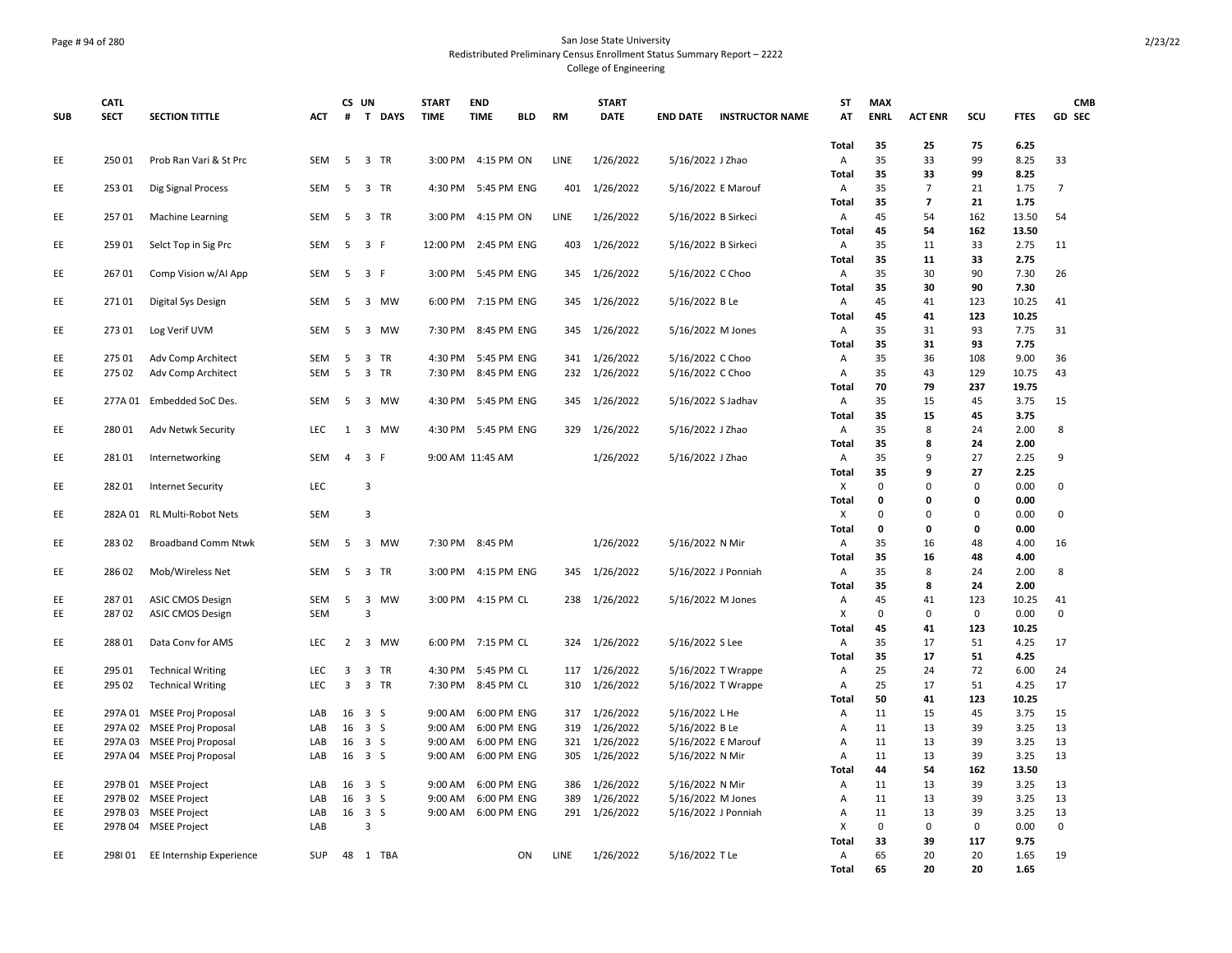# Page # 95 of 280 San Jose State University Redistributed Preliminary Census Enrollment Status Summary Report – 2222 College of Engineering

| <b>SUB</b> | <b>CATL</b><br><b>SECT</b> | <b>SECTION TITTLE</b>        | <b>ACT</b> | CS UN | <b>DAYS</b> | <b>START</b><br><b>TIME</b> | <b>END</b><br><b>TIME</b> | <b>BLD</b> | <b>RM</b> | <b>START</b><br><b>DATE</b> | <b>END DATE</b> | <b>INSTRUCTOR NAME</b>              | ST<br>AT | <b>MAX</b><br><b>ENRL</b> | <b>ACT ENR</b> | <b>SCU</b> | <b>FTES</b> | <b>CMB</b><br><b>GD SEC</b> |
|------------|----------------------------|------------------------------|------------|-------|-------------|-----------------------------|---------------------------|------------|-----------|-----------------------------|-----------------|-------------------------------------|----------|---------------------------|----------------|------------|-------------|-----------------------------|
| EE         |                            | 299A 01 MSEE Thesis Proposal | SUP        |       | 25 3 TBA    |                             |                           |            |           | 1/26/2022                   | 5/16/2022       |                                     |          |                           | $\Omega$       | 0          | 0.00        | 0                           |
|            |                            |                              |            |       |             |                             |                           |            |           |                             |                 |                                     | Total    |                           | 0              | 0          | 0.00        |                             |
| EE         |                            | 299B 01 MSEE Thesis          | SUP        |       | 25 3 TBA    |                             |                           |            |           | 1/26/2022                   | 5/16/2022       |                                     |          |                           |                |            | 0.50        |                             |
|            |                            |                              |            |       |             |                             |                           |            |           |                             |                 |                                     | Total    |                           |                | h          | 0.50        |                             |
|            |                            |                              |            |       |             |                             |                           |            |           |                             |                 | <b>Electrical Engineering Total</b> |          | 3077                      | 2373           | 6133       | 442.93      |                             |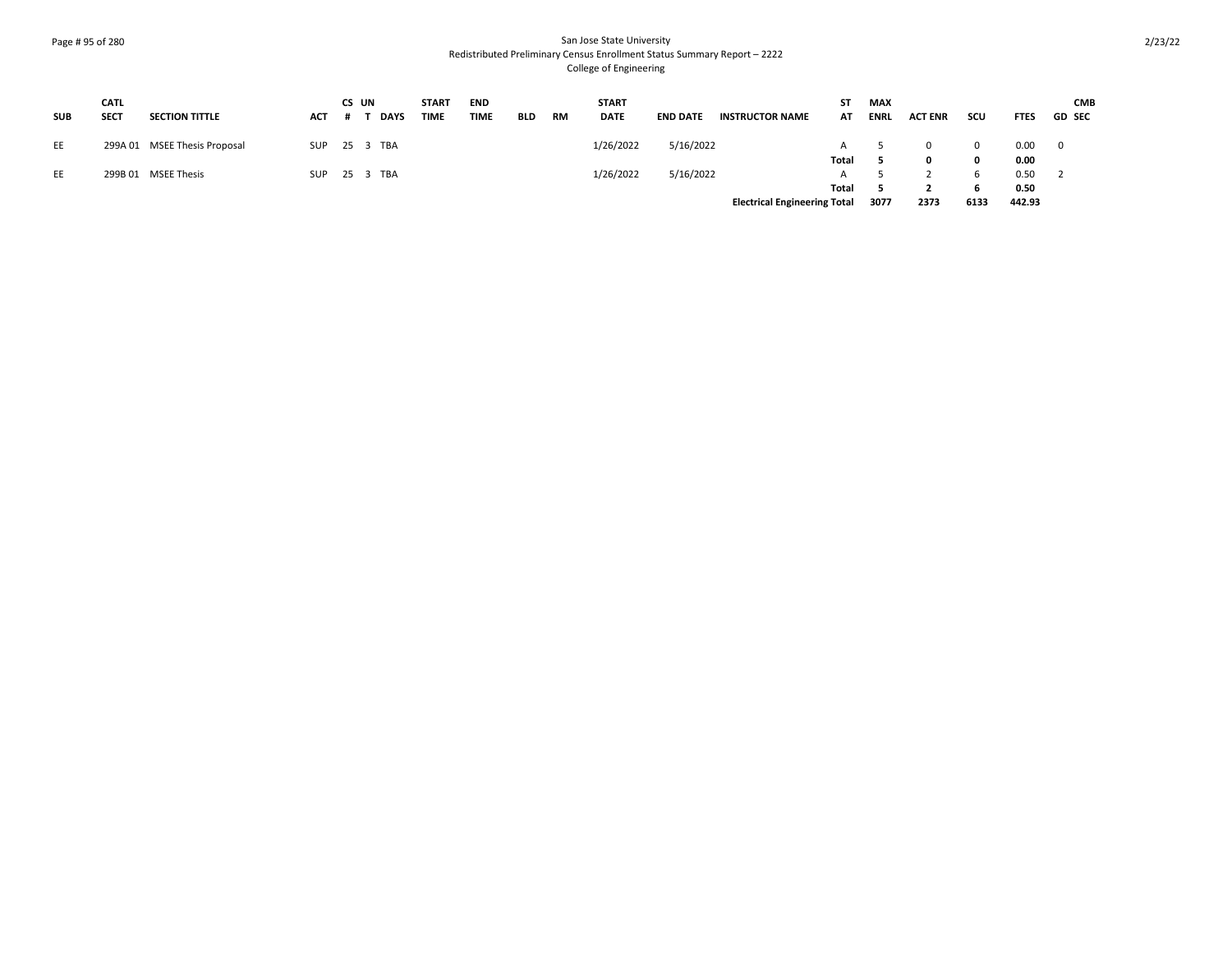## Page # 96 of 280 San Jose State University Redistributed Preliminary Census Enrollment Status Summary Report – 2222 College of Engineering

|            | <b>CATL</b> |                                             |            |                | CS UN                       | <b>START</b> | <b>END</b>            |            |           | <b>START</b>  |                                      |                        | ST                | <b>MAX</b>  |                |              |               | <b>CMB</b>       |
|------------|-------------|---------------------------------------------|------------|----------------|-----------------------------|--------------|-----------------------|------------|-----------|---------------|--------------------------------------|------------------------|-------------------|-------------|----------------|--------------|---------------|------------------|
| <b>SUB</b> | <b>SECT</b> | <b>SECTION TITTLE</b>                       | <b>ACT</b> | #              | $\mathbf{T}$<br><b>DAYS</b> | <b>TIME</b>  | <b>TIME</b>           | <b>BLD</b> | <b>RM</b> | <b>DATE</b>   | <b>END DATE</b>                      | <b>INSTRUCTOR NAME</b> | AT                | <b>ENRL</b> | <b>ACT ENR</b> | SCU          | <b>FTES</b>   | GD SEC           |
|            |             | <b>Industrial &amp; Systems Engineering</b> |            |                |                             |              |                       |            |           |               |                                      |                        |                   |             |                |              |               |                  |
| <b>ISE</b> | 103 01      | Life Cycle Engr                             | LEC        | 2              | 3 TR                        |              | 4:30 PM 5:45 PM ENG   |            | 329       | 1/26/2022     | 5/16/2022 J Flahaux                  |                        | Α                 | 60          | 21             | 63           | 4.20          | $\mathbf 0$      |
|            |             |                                             |            |                |                             |              |                       |            |           |               |                                      |                        | <b>Total</b>      | 60          | 21             | 63           | 4.20          |                  |
| <b>ISE</b> | 105 01      | Intr Syst Engr                              | SEM        | $\overline{4}$ | 3 TR                        | 12:00 PM     | 1:15 PM ON            |            | LINE      | 1/26/2022     |                                      | 5/16/2022 R Srinivasan | Α                 | 60          | 64             | 192          | 12.80         | 0                |
|            |             |                                             |            |                |                             |              |                       |            |           |               |                                      |                        | Total             | 60          | 64             | 192          | 12.80         |                  |
| ISE        | 115 01      | Lean Intgr Mfg                              | SEM        | $\overline{4}$ | $3 \, M$                    | 6:00 PM      | 7:45 PM               |            |           | 1/26/2022     | 5/16/2022 T Pham                     |                        | Α                 | 50          | 24             | 48           | 4.80          | 0                |
| <b>ISE</b> | 115 02      | Lean Intgr Mfg                              | LAB        | 16             | 0 <sub>T</sub><br>0 W       | 6:00 PM      | 9:00 PM<br>9:00 PM    |            |           | 1/26/2022     | 5/16/2022 T Pham<br>5/16/2022 T Pham |                        | Α                 | 25<br>25    | 13<br>11       | 13<br>11     | 0.00<br>0.00  | $\mathbf 0$<br>0 |
| ISE        | 115 03      | Lean Intgr Mfg                              | LAB        | 16             |                             | 6:00 PM      |                       |            |           | 1/26/2022     |                                      |                        | Α<br>Total        | 100         | 48             | 72           | 4.80          |                  |
| <b>ISE</b> | 12001       | <b>Methods Design</b>                       | LEC        | 1              | 3 TR                        | 3:00 PM      | 3:50 PM ENG           |            | 331       | 1/26/2022     | 5/16/2022 S Amin                     |                        | Α                 | 70          | 43             | 86           | 8.60          | 0                |
| <b>ISE</b> | 120 02      | Methods Design                              | LAB        | 16             | 0 <sub>T</sub>              | 6:00 PM      | 8:45 PM ENG           |            | 339       | 1/26/2022     | 5/16/2022 S Amin                     |                        | A                 | 35          | 27             | 27           | 0.00          | 0                |
| <b>ISE</b> | 12003       | Methods Design                              | LAB        |                | 16 0 F                      | 1:00 PM      | 3:45 PM ENG           |            | 339       | 1/26/2022     | 5/16/2022 S Amin                     |                        | A                 | 35          | 16             | 16           | 0.00          | $\mathbf 0$      |
|            |             |                                             |            |                |                             |              |                       |            |           |               |                                      |                        | Total             | 140         | 86             | 129          | 8.60          |                  |
| <b>ISE</b> | 13001       | <b>Engr Statistics</b>                      | LEC        | 4              | 3 TR                        |              | 9:00 AM 10:15 AM ON   |            | LINE      | 1/26/2022     | 5/16/2022 N Patel                    |                        | Α                 | 150         | 131            | 393          | 26.40         | 4                |
|            |             |                                             |            |                |                             |              |                       |            |           |               |                                      |                        | Total             | 150         | 131            | 393          | 26.40         |                  |
| <b>ISE</b> | 13101       | <b>Statistical Proc Control</b>             | <b>SEM</b> | $\overline{4}$ | 3 MW                        | 3:00 PM      | 4:15 PM ENG           |            | 329       | 1/26/2022     | 5/16/2022 Y Wei                      |                        | Α                 | 60          | 42             | 126          | 8.40          | 0                |
|            |             |                                             |            |                |                             |              |                       |            |           |               |                                      |                        | <b>Total</b>      | 60          | 42             | 126          | 8.40          |                  |
| ISE        | 14001       | Oper Plan & Control                         | <b>SEM</b> | $\overline{a}$ | 3 MW                        | 4:30 PM      | 5:45 PM ON            |            | LINE      | 1/26/2022     | 5/16/2022 A Kumar                    |                        | Α                 | 90          | 60             | 180          | 14.65         | 53               |
|            |             |                                             |            |                |                             |              |                       |            |           |               |                                      |                        | Total             | 90          | 60             | 180          | 14.65         |                  |
| ISE        | 155 01      | Supply Chain Engr                           | SEM        | $\overline{a}$ | 3 TR                        |              | 10:30 AM 11:45 AM ENG |            | 329       | 1/26/2022     | 5/16/2022 H Liu                      |                        | Α                 | 60          | 33             | 99           | 6.60          | 0                |
|            |             |                                             |            |                |                             |              |                       |            |           |               |                                      |                        | Total             | 60          | 33             | 99           | 6.60          |                  |
| ISE        | 16001       | Healthcare Del Sys                          | LEC        |                | 3                           |              |                       |            |           |               |                                      |                        | X                 | $\mathbf 0$ | $\mathbf 0$    | $\mathbf 0$  | 0.00          | 0                |
| <b>ISE</b> | 16002       | <b>Healthcare Del Sys</b>                   | LEC        | $\overline{2}$ | 3 <sub>1</sub>              |              | 6:00 PM 8:45 PM ON    |            | LINE      | 1/26/2022     | 5/16/2022 A James                    |                        | Α                 | 20          | $\overline{4}$ | 12           | 0.80          | 0                |
|            |             |                                             |            |                |                             |              |                       |            |           |               |                                      |                        | Total             | 20          | 4              | 12           | 0.80          |                  |
| <b>ISE</b> | 164 01      | Comp & Hum Interact                         | SEM        | $\overline{4}$ | 3 <sub>T</sub>              |              | 6:00 PM 8:45 PM ON    |            | LINE      | 1/26/2022     |                                      | 5/16/2022 A Moallem    | Α                 | 90          | 85             | 255          | 17.00         | 0                |
|            |             |                                             |            |                |                             |              |                       |            |           |               |                                      |                        | Total             | 90          | 85             | 255          | 17.00         |                  |
| ISE        | 16701       | <b>Sys Simulation</b>                       | <b>SEM</b> | $\overline{4}$ | $3 \, M$                    |              | 9:00 AM 10:45 AM ENG  |            | 333       | 1/26/2022     |                                      | 5/16/2022 K Mabrouk    | Α                 | 50          | 16             | 32           | 3.50          | 6                |
| <b>ISE</b> | 16702       | Sys Simulation                              | LAB        | 16             | $0$ M                       | 11:00 AM     | 2:00 PM ENG           |            | 333       | 1/26/2022     |                                      | 5/16/2022 K Mabrouk    | Α                 | 50          | 16             | 16           | 0.00          | 6                |
|            |             |                                             | <b>SEM</b> |                | 3 TR                        |              | 2:45 PM ON            |            | LINE      |               |                                      |                        | Total             | 100<br>60   | 32<br>37       | 48           | 3.50          | 0                |
| ISE        | 17001       | <b>Operation Research</b>                   |            | $\overline{4}$ |                             | 1:30 PM      |                       |            |           | 1/26/2022     | 5/16/2022 S Erdogan                  |                        | Α<br><b>Total</b> | 60          | 37             | 111<br>111   | 7.40<br>7.40  |                  |
| <b>ISE</b> | 18001       | <b>Individ Studies</b>                      | <b>SUP</b> | 36             | 1 TBA                       |              |                       |            |           | 1/26/2022     | 5/16/2022 H Tsao                     |                        | Α                 | 25          | $\mathbf{1}$   | $\mathbf{1}$ | 0.07          | 0                |
| <b>ISE</b> | 18002       | <b>Individ Studies</b>                      | SUP        | 36             | 2 TBA                       |              |                       |            |           | 1/26/2022     | 5/16/2022 H Tsao                     |                        | Α                 | 25          | $\mathbf 0$    | 0            | 0.00          | 0                |
| <b>ISE</b> | 18003       | <b>Individ Studies</b>                      | <b>SUP</b> |                | 36 3 TBA                    |              |                       |            |           | 1/26/2022     | 5/16/2022 H Tsao                     |                        | Α                 | 25          | $\mathbf 0$    | $\Omega$     | 0.00          | 0                |
|            |             |                                             |            |                |                             |              |                       |            |           |               |                                      |                        | Total             | 75          | 1              | 1            | 0.07          |                  |
| <b>ISE</b> | 194 01      | Analytics Workshop                          | LAB        | 16             | 1 W                         |              | 10:30 AM 1:15 PM      |            |           | 1/26/2022     | 5/16/2022 S Gupta                    |                        | Α                 | 50          | 15             | 15           | 1.00          | 0                |
|            |             |                                             |            |                |                             |              |                       |            |           |               |                                      |                        | <b>Total</b>      | 50          | 15             | 15           | 1.00          |                  |
| ISE        |             | 195A 01 Sr ISE Design I                     | LAB        | 16             | 1 F                         |              | 9:30 AM 12:30 PM ON   |            | LINE      | 1/26/2022     | 5/16/2022 P Tam                      |                        | Α                 | 50          | 10             | 10           | 0.67          | 0                |
|            |             |                                             |            |                |                             |              |                       |            |           |               |                                      |                        | Total             | 50          | 10             | 10           | 0.67          |                  |
| ISE        |             | 195B 01 Sr ISE Design II                    | LAB        |                | 16 3 F                      |              | 9:30 AM 12:30 PM ON   |            | LINE      | 1/26/2022     |                                      | 5/16/2022 K Mabrouk    | Α                 | 50          | 18             | 54           | 3.60          | $\mathbf 0$      |
|            |             |                                             |            |                |                             |              |                       |            |           |               |                                      |                        | Total             | 50          | 18             | 54           | 3.60          |                  |
| ISE        | 200 01      | Fincl Mthds Engr                            | <b>SEM</b> | 5              | 3 R                         | 6:00 PM      | 8:45 PM ON            |            | LINE      | 1/26/2022     | 5/16/2022 G Huang                    |                        | Α                 | 80          | 71             | 213          | 17.75         | 71               |
|            |             |                                             |            |                |                             |              |                       |            |           |               |                                      |                        | Total             | 80          | 71             | 213          | 17.75         |                  |
| ISE        | 201 01      | Math Dec. & Data Sci                        | <b>LEC</b> | $\overline{2}$ | 3 W                         |              | 6:00 PM 8:45 PM       |            |           | 1/26/2022     | 5/16/2022 S Gupta                    |                        | Α                 | 70          | 67             | 201          | 16.75         | 67               |
|            |             |                                             |            |                |                             |              |                       |            |           |               |                                      |                        | Total             | 70          | 67             | 201          | 16.75         |                  |
| ISE        | 202 03      | Des Ana Engr Exp                            | <b>SEM</b> | 5              | 3 R                         | 6:00 PM      | 8:45 PM ON            |            | LINE      | 1/26/2022     | 5/16/2022 S Amin                     |                        | Α                 | 70          | 33             | 99           | 8.25          | 33               |
|            |             |                                             |            |                |                             |              |                       |            |           |               |                                      |                        | Total             | 70          | 33             | 99           | 8.25          |                  |
| <b>ISE</b> | 21101       | Exptl Des for HF                            | <b>LEC</b> | 5              | 3 W                         | 6:00 PM      | 8:45 PM ENG           |            | 341       | 1/26/2022     | 5/16/2022 G Huang                    |                        | Α                 | 50          | 35             | 105          | 8.75          | 35               |
| <b>ISE</b> | 21301       | Princip of Engr Mgmt                        | LEC        | $\overline{2}$ | 3 M                         |              | 6:00 PM 8:45 PM ENG   |            |           | 341 1/26/2022 | 5/16/2022 A Kumar                    |                        | Total<br>Α        | 50<br>70    | 35<br>80       | 105<br>240   | 8.75<br>20.00 | 80               |
|            |             |                                             |            |                |                             |              |                       |            |           |               |                                      |                        | <b>Total</b>      | 70          | 80             | 240          | 20.00         |                  |
|            |             |                                             |            |                |                             |              |                       |            |           |               |                                      |                        |                   |             |                |              |               |                  |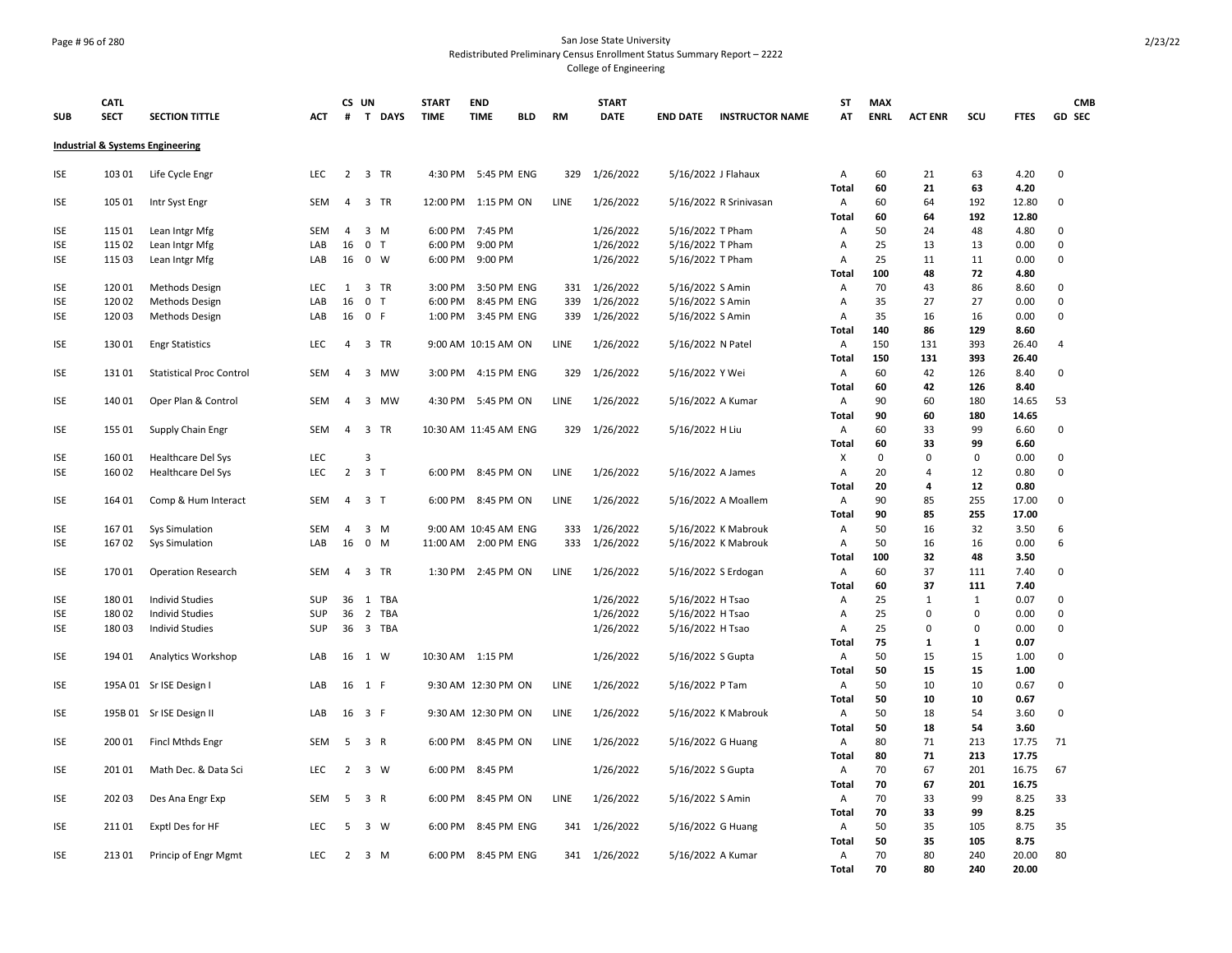## Page # 97 of 280 San Jose State University Redistributed Preliminary Census Enrollment Status Summary Report – 2222 College of Engineering

| <b>SUB</b>  | <b>CATL</b><br><b>SECT</b> | <b>SECTION TITTLE</b>     | ACT        |                | CS UN<br># T DAYS              | <b>START</b><br><b>TIME</b> | <b>END</b><br><b>TIME</b> | <b>BLD</b> | <b>RM</b>   | <b>START</b><br><b>DATE</b> | <b>END DATE</b>   | <b>INSTRUCTOR NAME</b>                 | <b>ST</b><br>AT | <b>MAX</b><br><b>ENRL</b> | <b>ACT ENR</b> | SCU            | <b>FTES</b>  | CMB<br><b>GD SEC</b> |        |
|-------------|----------------------------|---------------------------|------------|----------------|--------------------------------|-----------------------------|---------------------------|------------|-------------|-----------------------------|-------------------|----------------------------------------|-----------------|---------------------------|----------------|----------------|--------------|----------------------|--------|
| ISE         | 215 01                     | <b>Usability Testing</b>  | SEM        | 4              | 3 R                            |                             | 3:00 PM 5:45 PM CL        |            | 222         | 1/26/2022                   | 5/16/2022 A Andre |                                        | A               | 50                        | 27             | 81             | 6.75         | 27                   |        |
|             |                            |                           |            |                |                                |                             |                           |            |             |                             |                   |                                        | <b>Total</b>    | 50                        | 27             | 81             | 6.75         |                      |        |
| <b>ISE</b>  | 21801                      | Int. Design I             | <b>LEC</b> | $\overline{2}$ | 3 M                            |                             | 6:00 PM 8:45 PM ENG       |            |             | 339 1/26/2022               |                   | 5/16/2022 D Rosenberg                  | Α<br>Total      | 30<br>30                  | 30<br>30       | 90<br>90       | 7.50<br>7.50 | 30                   |        |
| <b>ISE</b>  | 21901                      | <b>HCI Security</b>       | <b>SEM</b> | $\overline{4}$ | 3 R                            |                             | 6:00 PM 8:45 PM           |            |             | 1/26/2022                   |                   | 5/16/2022 A Moallem                    | A               | 60                        | 10             | 30             | 2.50         | 10 C                 | $\ast$ |
| <b>CMPE</b> | 21901                      | <b>HCI Security</b>       | <b>SEM</b> | $\overline{4}$ | 3 R                            |                             | 6:00 PM 8:45 PM           |            |             | 1/26/2022                   |                   | 5/16/2022 A Moallem                    | $\overline{A}$  | 0                         | $\overline{0}$ | $\mathbf{0}$   | 0.00         | $0-$                 |        |
| <b>PSYC</b> | 21901                      | <b>HCI Security</b>       | <b>SEM</b> | $\overline{4}$ | 3 R                            |                             | 6:00 PM 8:45 PM           |            |             | 1/26/2022                   |                   | 5/16/2022 A Moallem                    | $\mathsf{A}$    | 0                         | $\mathbf 0$    | $\mathbf{0}$   | 0.00         | $0-$                 | $\ast$ |
|             |                            |                           |            |                |                                |                             |                           |            |             |                             |                   |                                        | <b>Total</b>    | 60                        | 10             | 30             | 2.50         |                      |        |
| <b>ISE</b>  | 23301                      | Op Data Analysis          | <b>LEC</b> | 1              | 3 F                            |                             | 9:00 AM 12:00 PM ON       |            | <b>LINE</b> | 1/26/2022                   | 5/16/2022 Y Wei   |                                        | $\overline{A}$  | 50                        | 34             | 102            | 8.50         | 34                   |        |
|             |                            |                           |            |                |                                |                             |                           |            |             |                             |                   |                                        | Total           | 50                        | 34             | 102            | 8.50         |                      |        |
| <b>ISE</b>  | 24001                      | <b>Analytics Sys Engr</b> | SEM        | -5             | 3 W                            |                             | 3:00 PM 5:45 PM ON        |            | LINE        | 1/26/2022                   |                   | 5/16/2022 S Erdogan                    | $\overline{A}$  | 60                        | 34             | 102            | 8.50         | 34                   |        |
|             |                            |                           |            |                |                                |                             |                           |            |             |                             |                   |                                        | Total           | 60                        | 34             | 102            | 8.50         |                      |        |
| <b>ISE</b>  | 24201                      | Adv Service Sys Engr      | SEM        |                | 3                              |                             |                           |            |             |                             |                   |                                        | X               | 0                         | 0              | 0              | 0.00         | 0                    |        |
|             |                            |                           |            |                |                                |                             |                           |            |             |                             |                   |                                        | Total           | 0                         | 0              | 0              | 0.00         |                      |        |
| <b>ISE</b>  | 244 01                     | AI Tools Systm Eng        | <b>LEC</b> | 1              | 3 R                            |                             | 6:00 PM 8:45 PM ON        |            | LINE        | 1/26/2022                   | 5/16/2022 S Gupta |                                        | $\overline{A}$  | 30                        | 26             | 78             | 6.50         | 26                   |        |
|             |                            |                           |            |                |                                |                             |                           |            |             |                             |                   |                                        | <b>Total</b>    | 30                        | 26             | 78             | 6.50         |                      |        |
| <b>ISE</b>  | 24701                      | Logistics Supl Chn        | SEM        | 4              | 3 W                            |                             | 6:00 PM 8:45 PM ENG       |            | 339         | 1/26/2022                   | 5/16/2022 H Liu   |                                        | A               | 50                        | 35             | 105            | 8.75         | 35                   |        |
|             |                            |                           |            |                |                                |                             |                           |            |             |                             |                   |                                        | <b>Total</b>    | 50                        | 35             | 105            | 8.75         |                      |        |
| <b>ISE</b>  | 25001                      | Leading 6Sigma Improvmt   | SEM        | $\overline{4}$ | 3 <sub>T</sub>                 |                             | 6:00 PM 8:45 PM ON        |            | LINE        | 1/26/2022                   | 5/16/2022 H Tsao  |                                        | A               | 150                       | 103            | 309            | 25.40        | 96                   |        |
|             |                            |                           |            |                |                                |                             |                           |            |             |                             |                   |                                        | Total           | 150                       | 103            | 309            | 25.40        |                      |        |
| <b>ISE</b>  | 26001                      | <b>Healthcare Del Sys</b> | LEC        |                | $\mathbf{a}$                   |                             |                           |            |             |                             |                   |                                        | X               | 0                         | $\mathbf 0$    | 0              | 0.00         | 0                    |        |
| <b>ISE</b>  | 260 02                     | <b>Healthcare Del Sys</b> | <b>LEC</b> | $\overline{2}$ | 3 <sub>T</sub>                 |                             | 6:00 PM 8:45 PM ON        |            | <b>LINE</b> | 1/26/2022                   | 5/16/2022 A James |                                        | $\overline{A}$  | 40                        | 19             | 57             | 4.75         | 19                   |        |
|             |                            |                           |            |                |                                |                             |                           |            |             |                             |                   |                                        | Total           | 40                        | 19             | 57             | 4.75         |                      |        |
| <b>ISE</b>  | 265 01                     | Adv Sys Simul             | SEM        |                | 3                              |                             |                           |            |             |                             |                   |                                        | X               | 0                         | $\mathbf 0$    | 0              | 0.00         | $\mathbf 0$          |        |
|             |                            |                           |            |                |                                |                             |                           |            |             |                             |                   |                                        | <b>Total</b>    | 0                         | 0              | $\mathbf{0}$   | 0.00         |                      |        |
| <b>ISE</b>  | 29701                      | Sp Topics IE              | <b>SEM</b> | -5             | 1<br>TBA                       |                             |                           |            |             | 1/26/2022                   | 5/16/2022 H Liu   |                                        | A               | 15                        | $\mathbf{1}$   | $\mathbf{1}$   | 0.08         | 1                    |        |
| <b>ISE</b>  | 29702                      | Sp Topics IE              | <b>SEM</b> | 5              | 2 TBA                          |                             |                           |            |             | 1/26/2022                   | 5/16/2022 H Liu   |                                        | $\overline{A}$  | 15                        | $\mathbf 0$    | $\Omega$       | 0.00         | $\mathbf 0$          |        |
| <b>ISE</b>  | 29703                      | Sp Topics IE              | SEM        | 5              | 3 TBA                          |                             |                           |            |             | 1/26/2022                   | 5/16/2022         |                                        | $\mathsf{A}$    | 15                        | $\mathbf{1}$   | $\mathbf{1}$   | 0.25         | 1                    |        |
|             |                            |                           |            |                |                                |                             |                           |            |             |                             |                   |                                        | Total           | 45                        | $\overline{2}$ | $\overline{2}$ | 0.33         |                      |        |
| <b>ISE</b>  | 298 01                     | Spec Prob                 | SUP        |                | 25 1 TBA                       |                             |                           |            |             | 1/26/2022                   |                   | 5/16/2022 D Rosenberg                  | Α               | 50                        | 14             | 14             | 1.17         | 14                   |        |
| <b>ISE</b>  | 298 02                     | Spec Prob                 | <b>SUP</b> | 25             | 2 TBA                          |                             |                           |            |             | 1/26/2022                   |                   | 5/16/2022 D Rosenberg                  | $\overline{A}$  | 50                        | $\overline{3}$ | 6              | 0.50         | 3                    |        |
| <b>ISE</b>  | 298 03                     | Spec Prob                 | SUP        | 25             | TBA<br>$\overline{\mathbf{3}}$ |                             |                           |            |             | 1/26/2022                   | 5/16/2022 H Liu   |                                        | $\overline{A}$  | 50                        | 35             | 105            | 8.75         | 35                   |        |
| <b>ISE</b>  | 298 04                     | Spec Prob                 | <b>SUP</b> | 25             | $\overline{4}$<br>TBA          |                             |                           |            |             | 1/26/2022                   | 5/16/2022 A Andre |                                        | A               | 50                        | 10             | 40             | 3.33         | 10                   |        |
|             |                            |                           |            |                |                                |                             |                           |            |             |                             |                   |                                        | Total           | 200                       | 62             | 165            | 13.75        |                      |        |
| <b>ISE</b>  | 299 01                     | <b>Masters Thesis</b>     | SUP        | 25             | 1 TBA                          |                             |                           |            |             | 1/26/2022                   | 5/16/2022         |                                        | Α               | 25                        | 0              | 0              | 0.00         | 0                    |        |
| <b>ISE</b>  | 299 02                     | <b>Masters Thesis</b>     | <b>SUP</b> | 25             | $\overline{2}$<br><b>TBA</b>   |                             |                           |            |             | 1/26/2022                   | 5/16/2022         |                                        | $\overline{A}$  | 25                        | $\mathbf 0$    | $\mathbf 0$    | 0.00         | $\mathbf 0$          |        |
| <b>ISE</b>  | 29903                      | <b>Masters Thesis</b>     | <b>SUP</b> | 25             | $\overline{\mathbf{3}}$<br>TBA |                             |                           |            |             | 1/26/2022                   | 5/16/2022         |                                        | A               | 25                        | $\mathbf 0$    | 0              | 0.00         | $\mathbf 0$          |        |
| <b>ISE</b>  | 299 04                     | <b>Masters Thesis</b>     | <b>SUP</b> | 25             | 4 TBA                          |                             |                           |            |             | 1/26/2022                   | 5/16/2022         |                                        | A               | 25                        | $\Omega$       | $\Omega$       | 0.00         | $\Omega$             |        |
|             |                            |                           |            |                |                                |                             |                           |            |             |                             |                   |                                        | Total           | 100                       | 0              | 0              | 0.00         |                      |        |
|             |                            |                           |            |                |                                |                             |                           |            |             |                             |                   | Industrial & Systems Engineering Total |                 | 2420                      | 1355           | 3739           | 285.22       |                      |        |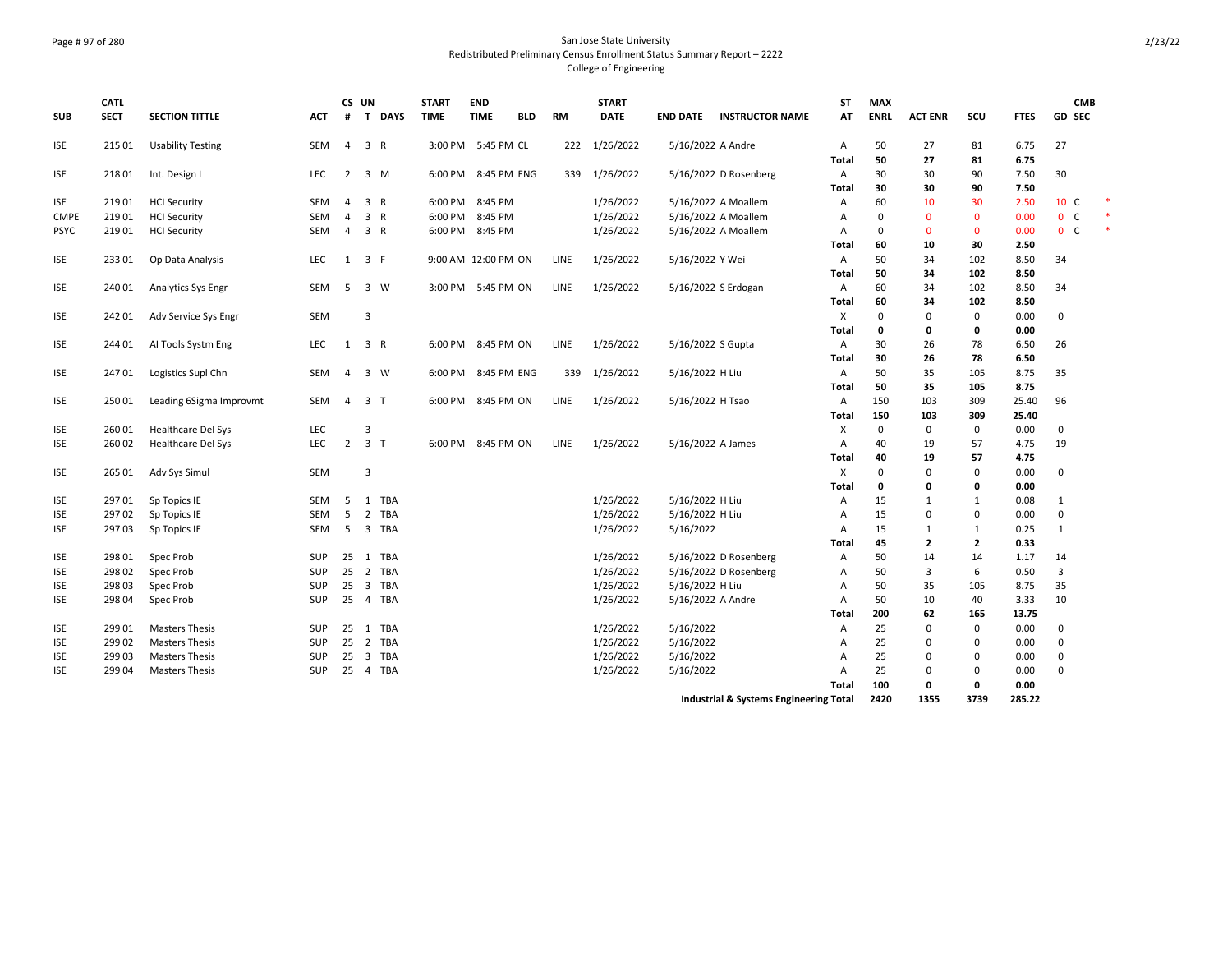## Page # 98 of 280 San Jose State University Redistributed Preliminary Census Enrollment Status Summary Report – 2222 College of Engineering

| <b>SUB</b>          | <b>CATL</b><br><b>SECT</b>           | <b>SECTION TITTLE</b>                        | <b>ACT</b> | CS UN<br>#     | T DAYS                                   | <b>START</b><br><b>TIME</b> | <b>END</b><br><b>TIME</b>                     | <b>BLD</b> | <b>RM</b>   | <b>START</b><br><b>DATE</b>    | <b>END DATE</b>                          | <b>INSTRUCTOR NAME</b>                         | ST<br>AT            | <b>MAX</b><br><b>ENRL</b> | <b>ACT ENR</b> | SCU         | <b>FTES</b>  | <b>CMB</b><br><b>GD SEC</b> |        |
|---------------------|--------------------------------------|----------------------------------------------|------------|----------------|------------------------------------------|-----------------------------|-----------------------------------------------|------------|-------------|--------------------------------|------------------------------------------|------------------------------------------------|---------------------|---------------------------|----------------|-------------|--------------|-----------------------------|--------|
|                     |                                      |                                              |            |                |                                          |                             |                                               |            |             |                                |                                          |                                                |                     |                           |                |             |              |                             |        |
|                     | <b>Interdisciplinary Engineering</b> |                                              |            |                |                                          |                             |                                               |            |             |                                |                                          |                                                |                     |                           |                |             |              |                             |        |
| ENGR                | 501                                  | Science of High Tech                         | LEC        |                | 3                                        |                             |                                               |            |             |                                |                                          |                                                | х<br>Total          | 0<br>0                    | 0<br>0         | 0<br>0      | 0.00<br>0.00 | $\pmb{0}$                   |        |
| ENGR                | 1001                                 | Intro to Engr                                | SEM        | 5              | $\overline{\mathbf{3}}$<br>MW            |                             | 12:00 PM 12:50 PM MD                          |            |             | 101 1/26/2022                  |                                          | 5/16/2022 K Youssefi                           | Α                   | 250                       | 175            | 350         | 35.00        | $\mathbf 0$                 |        |
| <b>ENGR</b>         | 1002                                 | Intro to Engr                                | SEM        | 5              | $\overline{\mathbf{3}}$<br>MW            |                             | 1:30 PM 2:20 PM MD                            |            | 101         | 1/26/2022                      | 5/16/2022 J Warecki                      |                                                | $\overline{A}$      | 250                       | 254            | 508         | 50.80        | $\mathbf 0$                 |        |
| <b>ENGR</b>         | 1003                                 | Intro to Engr                                | LAB        | 16             | $\mathbf{0}$<br>$\mathsf{R}$             |                             | 9:00 AM 11:45 AM ENG                          |            |             | 391 1/26/2022                  | 5/16/2022 S Duorah                       |                                                | A                   | 22                        | 24             | 24          | 0.00         | 0                           |        |
| ENGR                | 1004                                 | Intro to Engr                                | LAB        | 16             | 0 <sub>T</sub>                           |                             | 3:00 PM 5:45 PM ENG                           |            |             | 391 1/26/2022                  | 5/16/2022 A Banafa                       |                                                | A                   | 22                        | 24             | 24          | 0.00         | $\mathbf 0$                 |        |
| ENGR                | 1005                                 | Intro to Engr                                | LAB        | 16             | 0 R                                      |                             | 3:00 PM 5:45 PM ENG                           |            |             | 391 1/26/2022                  | 5/16/2022 V Bhatia                       |                                                | A                   | 22                        | 23             | 23          | 0.00         | $\Omega$                    |        |
| <b>ENGR</b>         | 1006                                 | Intro to Engr                                | LAB        | 16             | $0 \quad W$                              |                             | 9:00 AM 11:45 AM ENG                          |            |             | 391 1/26/2022                  | 5/16/2022 S Duorah                       |                                                | $\overline{A}$<br>A | 22<br>22                  | 24             | 24          | 0.00         | $\mathbf 0$<br>$\Omega$     |        |
| <b>ENGR</b><br>ENGR | 1007<br>1008                         | Intro to Engr                                | LAB<br>LAB | 16<br>16       | 0 W<br>$\mathbf{0}$<br>-F                |                             | 3:00 PM 5:45 PM ENG<br>9:00 AM 11:45 AM ENG   |            |             | 391 1/26/2022<br>391 1/26/2022 | 5/16/2022 S Rafati<br>5/16/2022 S Rafati |                                                | A                   | 22                        | 24<br>23       | 24<br>23    | 0.00<br>0.00 | $\Omega$                    |        |
| <b>ENGR</b>         | 1009                                 | Intro to Engr<br>Intro to Engr               | LAB        | 16             | 0 F                                      |                             | 12:30 PM 3:15 PM ENG                          |            |             | 391 1/26/2022                  |                                          | 5/16/2022 K Youssefi                           | $\overline{A}$      | 22                        | 24             | 24          | 0.00         | $\mathbf 0$                 |        |
| <b>ENGR</b>         | 10 10                                | Intro to Engr                                | LAB        | 16             | 0 <sub>T</sub>                           |                             | 12:00 PM 2:45 PM ENG                          |            |             | 391 1/26/2022                  |                                          | 5/16/2022 G Friedman                           | A                   | 22                        | 23             | 23          | 0.00         | $\mathbf 0$                 |        |
| <b>ENGR</b>         | 10 11                                | Intro to Engr                                | LAB        | 16             | 0 <sub>T</sub>                           | 6:00 PM                     | 8:45 PM ENG                                   |            |             | 391 1/26/2022                  | 5/16/2022 S Sepka                        |                                                | $\overline{A}$      | 22                        | 24             | 24          | 0.00         | $\Omega$                    |        |
| ENGR                | 10 12                                | Intro to Engr                                | LAB        | 16             | 0 R                                      | 12:00 PM                    | 2:45 PM ENG                                   |            |             | 391 1/26/2022                  | 5/16/2022 S Duorah                       |                                                | A                   | 22                        | 24             | 24          | 0.00         | $\mathbf 0$                 |        |
| ENGR                | 10 13                                | Intro to Engr                                | LAB        | 16             | $0 \quad W$                              |                             | 3:00 PM 5:45 PM ENG                           |            | 393         | 1/26/2022                      |                                          | 5/16/2022 G Friedman                           | $\overline{A}$      | 22                        | 24             | 24          | 0.00         | $\mathbf 0$                 |        |
| <b>ENGR</b>         | 10 14                                | Intro to Engr                                | LAB        | 16             | 0 <sub>T</sub>                           |                             | 9:00 AM 11:45 AM ENG                          |            |             | 391 1/26/2022                  | 5/16/2022 J Huynh                        |                                                | Α                   | 22                        | 24             | 24          | 0.00         | $\mathbf 0$                 |        |
| <b>ENGR</b>         | 10 15                                | Intro to Engr                                | LAB        | 16             | 0 W                                      |                             | 9:00 AM 11:45 AM ENG                          |            |             | 393 1/26/2022                  |                                          | 5/16/2022 S Ananthaiah                         | A                   | 22                        | 24             | 24          | 0.00         | $\mathbf 0$                 |        |
| <b>ENGR</b>         | 10 16                                | Intro to Engr                                | LAB        | 16             | 0 R                                      |                             | 6:00 PM 8:45 PM ENG                           |            |             | 391 1/26/2022                  |                                          | 5/16/2022 J Valencia                           | $\overline{A}$      | 22                        | 24             | 24          | 0.00         | $\mathbf 0$                 |        |
| <b>ENGR</b>         | 10 17                                | Intro to Engr                                | LAB        | 16             | 0 F                                      |                             | 9:00 AM 11:45 AM ENG                          |            | 393         | 1/26/2022                      | 5/16/2022 V Bhatia                       |                                                | $\overline{A}$      | 22                        | 24             | 24          | 0.00         | $\mathbf 0$                 |        |
| <b>ENGR</b>         | 10 19                                | Intro to Engr                                | LAB        | 16             | 0 W                                      |                             | 6:00 PM 8:45 PM ENG                           |            |             | 391 1/26/2022                  |                                          | 5/16/2022 J Valencia                           | $\overline{A}$      | 22                        | 24             | 24          | 0.00         | $\Omega$                    |        |
| ENGR                | 10 20                                | Intro to Engr                                | LAB        | 16             | 0 R                                      |                             | 9:00 AM 11:45 AM ENG                          |            | 393         | 1/26/2022                      |                                          | 5/16/2022 S Ananthaiah                         | A                   | 22                        | 24             | 24          | 0.00         | $\mathbf 0$                 |        |
| ENGR                | 10 21                                | Intro to Engr                                | LAB        | 16             | 0 F                                      |                             | 12:30 PM 3:15 PM ENG                          |            | 393         | 1/26/2022                      |                                          | 5/16/2022 F Marbouti                           | A                   | 22                        | 24             | 24          | 0.00         | $\mathbf 0$                 |        |
|                     |                                      |                                              |            |                |                                          |                             |                                               |            |             |                                |                                          |                                                | Total               | 896                       | 858            | 1287        | 85.80        |                             |        |
| <b>ENGR</b>         | 25 01                                | Digital World                                | <b>LEC</b> | $\overline{2}$ | 3 TR                                     |                             | 10:30 AM 11:45 AM ENG                         |            | 232         | 1/26/2022                      |                                          | 5/16/2022 G Courand                            | Α                   | 20                        | 15             | 45          | 3.00         | 0 <sup>o</sup>              | $\ast$ |
| CS                  | 25 01                                | Digital World                                | <b>LEC</b> | $\overline{2}$ | 3 TR                                     |                             | 10:30 AM 11:45 AM ENG                         |            | 232         | 1/26/2022                      |                                          | 5/16/2022 G Courand                            | Α                   | 0                         | $\Omega$       | $\mathbf 0$ | 0.00         | $\mathbf{0}$<br>C           |        |
|                     |                                      |                                              |            |                |                                          |                             |                                               |            |             |                                |                                          |                                                | Total               | 20                        | 15             | 45          | 3.00         |                             |        |
| ENGR                |                                      | 100W 01 Engr Reports                         | <b>SEM</b> | 5              | $\overline{3}$<br><b>MW</b>              |                             | 7:30 AM 8:20 AM ON                            |            | LINE        | 1/26/2022                      | 5/16/2022 B Hsia                         |                                                | A                   | 22                        | 23             | 46          | 4.60         | $\Omega$                    |        |
| <b>ENGR</b>         |                                      | 100W 02 Engr Reports                         | LAB        | 16             | $\mathbf 0$<br><b>MW</b>                 |                             | 8:20 AM 9:20 AM ON                            |            | LINE        | 1/26/2022                      | 5/16/2022 B Hsia                         |                                                | A                   | 22                        | 23             | 23          | 0.00         | $\mathbf 0$                 |        |
| ENGR                |                                      | 100W 05 Engr Reports                         | <b>SEM</b> | 5              | 3 MW                                     |                             | 9:30 AM 10:20 AM ON                           |            | <b>LINE</b> | 1/26/2022                      | 5/16/2022 B Hsia                         |                                                | A                   | 22                        | 24             | 48          | 4.80         | $\mathbf 0$                 |        |
| ENGR                |                                      | 100W 06 Engr Reports                         | LAB        | 16             | 0<br>MW                                  |                             | 10:20 AM 11:20 AM ON                          |            | LINE        | 1/26/2022                      | 5/16/2022 B Hsia                         |                                                | A                   | 22                        | 24             | 24          | 0.00         | 0                           |        |
| <b>ENGR</b>         |                                      | 100W 07 Engr Reports                         | SEM        | 5              | $\overline{\mathbf{3}}$<br>MW            |                             | 9:30 AM 10:20 AM ENG                          |            | 394         | 1/26/2022                      |                                          | 5/16/2022 C Cordero                            | $\overline{A}$      | 22                        | 21             | 42          | 4.20         | $\mathbf 0$                 |        |
| <b>ENGR</b>         |                                      | 100W 08 Engr Reports                         | LAB        | 16             | 0<br>MW                                  |                             | 10:20 AM 11:20 AM ENG                         |            | 394         | 1/26/2022                      |                                          | 5/16/2022 C Cordero                            | $\overline{A}$      | 22                        | 21             | 21          | 0.00         | $\mathbf 0$                 |        |
| ENGR                |                                      | 100W 09 Engr Reports                         | <b>SEM</b> | 5              | MW<br>$\overline{\mathbf{3}}$            |                             | 9:30 AM 10:20 AM ENG                          |            | 388         | 1/26/2022                      | 5/16/2022 J Leih                         |                                                | A                   | 22                        | 23             | 46          | 4.60         | $\Omega$                    |        |
| ENGR                |                                      | 100W 10 Engr Reports                         | LAB        | 16             | 0<br>MW                                  |                             | 10:20 AM 11:20 AM ENG                         |            | 388         | 1/26/2022                      | 5/16/2022 J Leih                         |                                                | A                   | 22                        | 23             | 23          | 0.00         | $\mathbf 0$                 |        |
| ENGR                |                                      | 100W 11 Engr Reports                         | SEM        | 5              | $\overline{3}$<br>MW                     |                             | 1:30 PM 2:20 PM ENG                           |            | 392         | 1/26/2022                      |                                          | 5/16/2022 C Cordero                            | A                   | 22                        | 22             | 44          | 4.40         | $\mathbf 0$                 |        |
| ENGR                |                                      | 100W 12 Engr Reports                         | LAB        | 16             | $\mathbf 0$<br>MW                        |                             | 2:20 PM 3:20 PM ENG                           |            | 392         | 1/26/2022                      |                                          | 5/16/2022 C Cordero                            | $\overline{A}$      | 22                        | 22             | 22          | 0.00         | $\mathbf 0$                 |        |
| ENGR                |                                      | 100W 13 Engr Reports                         | SEM        | 5              | $\overline{\mathbf{3}}$<br>MW            | 1:30 PM                     | 2:20 PM ENG                                   |            | 394         | 1/26/2022                      | 5/16/2022 J Leih                         |                                                | A                   | 22                        | 22             | 44          | 4.40         | $\mathbf 0$                 |        |
| ENGR                |                                      | 100W 14 Engr Reports                         | LAB        | 16             | $\mathbf 0$<br>MW                        | 2:20 PM                     | 3:20 PM ENG                                   |            | 394         | 1/26/2022                      | 5/16/2022 J Leih                         |                                                | A                   | 22                        | 22             | 22          | 0.00         | $\mathbf 0$                 |        |
| <b>ENGR</b>         |                                      | 100W 15 Engr Reports                         | SEM        | 5              | 3<br>MW                                  | 1:30 PM                     | 2:20 PM ON                                    |            | LINE        | 1/26/2022                      | 5/16/2022 B Hsia                         |                                                | $\overline{A}$      | 22                        | 21             | 42          | 4.20         | $\mathbf 0$                 |        |
| <b>ENGR</b>         |                                      | 100W 16 Engr Reports                         | LAB        | 16             | $\mathbf 0$<br>MW                        | 2:20 PM                     | 3:20 PM ON                                    |            | LINE        | 1/26/2022                      | 5/16/2022 B Hsia                         |                                                | $\overline{A}$      | 22                        | 21             | 21          | 0.00         | $\Omega$                    |        |
| <b>ENGR</b>         |                                      | 100W 17 Engr Reports                         | SEM        | 5              | $\overline{3}$<br>MW                     | 3:30 PM                     | 4:20 PM ENG                                   |            | 392         | 1/26/2022                      | 5/16/2022 J Bean                         |                                                | $\overline{A}$      | 22                        | 22             | 44          | 4.40         | $\mathbf 0$                 |        |
| <b>ENGR</b>         |                                      | 100W 18 Engr Reports                         | LAB        | 16             | $\mathbf 0$<br><b>MW</b><br>$\mathbf{a}$ |                             | 4:20 PM 5:20 PM ENG                           |            |             | 392 1/26/2022                  | 5/16/2022 J Bean                         |                                                | $\overline{A}$      | 22                        | 22<br>$\Omega$ | 22          | 0.00         | $\Omega$                    |        |
| ENGR                |                                      | 100W 19 Engr Reports                         | <b>SEM</b> |                | $\Omega$                                 |                             |                                               |            |             |                                |                                          |                                                | x<br>X              | $\mathbf 0$<br>0          | 0              | 0<br>0      | 0.00<br>0.00 | $\mathbf 0$<br>$\mathbf 0$  |        |
| <b>ENGR</b>         |                                      | 100W 20 Engr Reports                         | LAB        |                |                                          |                             |                                               |            |             |                                |                                          |                                                |                     |                           |                |             |              |                             |        |
| <b>ENGR</b>         |                                      | 100W 27 Engr Reports                         | SEM        | 5              | 3 TR<br>0 TR                             |                             | 8:00 AM 8:50 AM ENG                           |            |             | 392 1/26/2022                  | 5/16/2022 C Peters                       |                                                | $\overline{A}$      | 22<br>22                  | 24<br>24       | 48          | 4.80         | $\mathbf 0$<br>$\mathbf 0$  |        |
| <b>ENGR</b><br>ENGR |                                      | 100W 28 Engr Reports                         | LAB<br>SEM | 16<br>5        | 3 <sub>T</sub>                           |                             | 8:50 AM 10:20 AM ENG<br>11:00 AM 12:50 PM ENG |            | 392         | 392 1/26/2022<br>1/26/2022     | 5/16/2022 C Peters                       |                                                | $\overline{A}$<br>A | 22                        | 25             | 24<br>50    | 0.00<br>5.00 | $\mathbf 0$                 |        |
| <b>ENGR</b>         |                                      | 100W 29 Engr Reports<br>100W 30 Engr Reports | LAB        | 16             | 0 R                                      |                             | 11:00 AM  1:50 PM ENG                         |            | 392         | 1/26/2022                      |                                          | 5/16/2022 A Petrosyan<br>5/16/2022 A Petrosyan | $\overline{A}$      | 22                        | 25             | 25          | 0.00         | $\mathbf 0$                 |        |
| ENGR                |                                      | 100W 31 Engr Reports                         | <b>SEM</b> | 5              | 3 R                                      |                             | 11:00 AM 12:50 PM ENG                         |            | 394         | 1/26/2022                      |                                          | 5/16/2022 B Murphy-Wesley                      | A                   | 22                        | 25             | 50          | 5.00         | $\mathbf 0$                 |        |
| <b>ENGR</b>         |                                      | 100W 32 Engr Reports                         | LAB        | 16             | $\mathbf{0}$<br>T                        |                             | 11:00 AM  1:50 PM ENG                         |            | 394         | 1/26/2022                      |                                          | 5/16/2022 B Murphy-Wesley                      | A                   | 22                        | 25             | 25          | 0.00         | $\Omega$                    |        |
|                     |                                      |                                              |            |                |                                          |                             |                                               |            |             |                                |                                          |                                                |                     |                           |                |             |              |                             |        |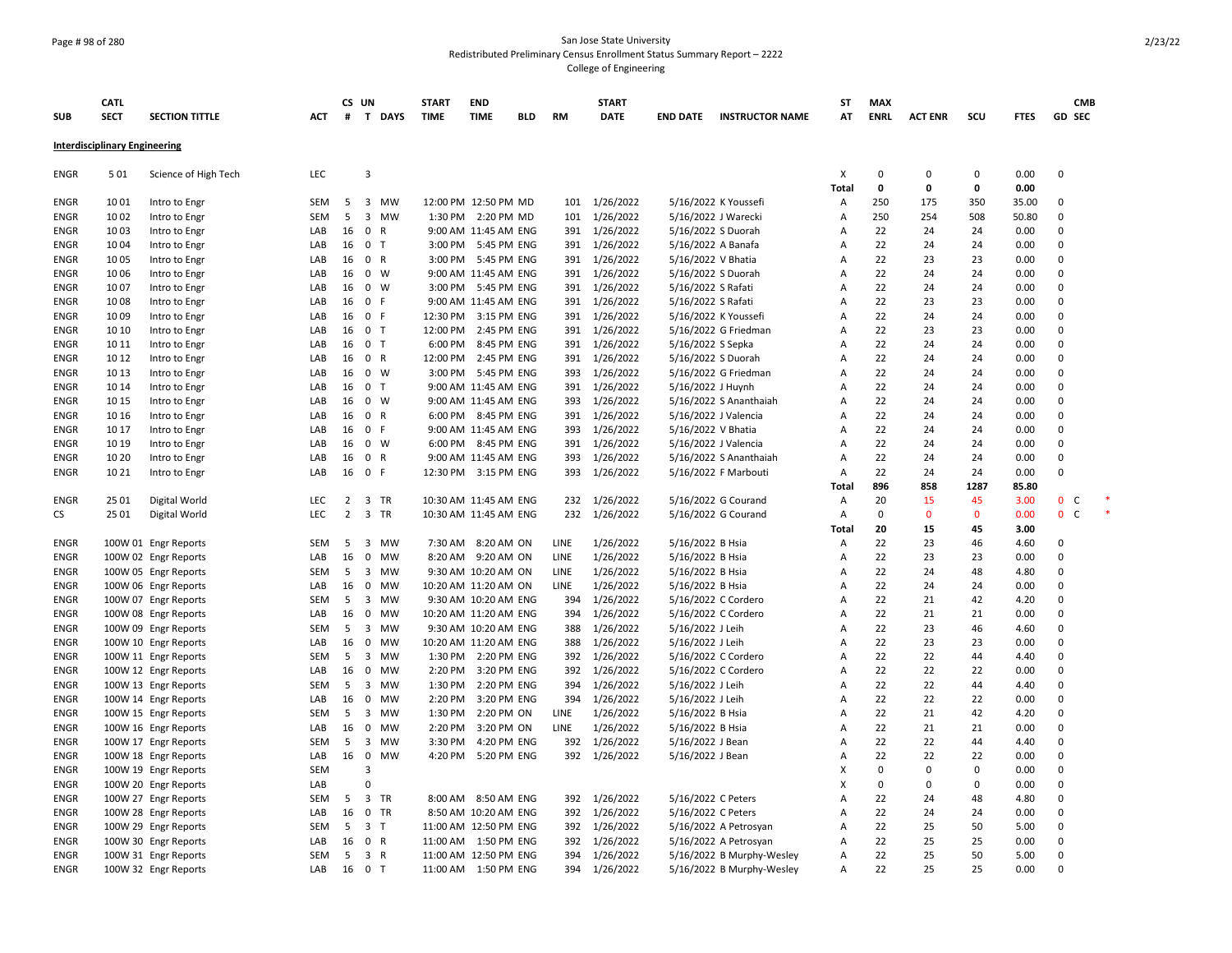## Page # 99 of 280 San Jose State University Redistributed Preliminary Census Enrollment Status Summary Report – 2222 College of Engineering

|             | CATL        |                               |            | CS UN          |                                       | <b>START</b> | <b>END</b>            |     |           | <b>START</b>  |                      |                           | ST             | <b>MAX</b>  |                |             |             | <b>CMB</b>     |
|-------------|-------------|-------------------------------|------------|----------------|---------------------------------------|--------------|-----------------------|-----|-----------|---------------|----------------------|---------------------------|----------------|-------------|----------------|-------------|-------------|----------------|
| <b>SUB</b>  | <b>SECT</b> | <b>SECTION TITTLE</b>         | ACT        | #              | T DAYS                                | <b>TIME</b>  | <b>TIME</b>           | BLD | <b>RM</b> | <b>DATE</b>   | <b>END DATE</b>      | <b>INSTRUCTOR NAME</b>    | AT             | <b>ENRL</b> | <b>ACT ENR</b> | SCU         | <b>FTES</b> | GD SEC         |
| <b>ENGR</b> |             | 100W 33 Engr Reports          | <b>SEM</b> | 5              | 3 <sub>T</sub>                        | 2:00 PM      | 3:50 PM ENG           |     | 392       | 1/26/2022     | 5/16/2022 S Tran     |                           | Α              | 22          | 15             | 30          | 3.00        | 0              |
| <b>ENGR</b> |             | 100W 34 Engr Reports          | LAB        | 16             | 0 R                                   | 2:00 PM      | 4:50 PM ENG           |     | 392       | 1/26/2022     | 5/16/2022 S Tran     |                           | Α              | 22          | 15             | 15          | 0.00        | $\mathbf 0$    |
| <b>ENGR</b> |             | 100W 35 Engr Reports          | SEM        | 5              | 3 R                                   | 2:00 PM      | 3:50 PM ENG           |     | 394       | 1/26/2022     |                      | 5/16/2022 B Murphy-Wesley | Α              | 22          | 27             | 54          | 5.40        | 0              |
| <b>ENGR</b> |             | 100W 36 Engr Reports          | LAB        | 16             | 0 <sub>T</sub>                        | 2:00 PM      | 4:50 PM ENG           |     |           | 394 1/26/2022 |                      | 5/16/2022 B Murphy-Wesley | Α              | 22          | 27             | 27          | 0.00        | $\Omega$       |
| <b>ENGR</b> |             | 100W 37 Engr Reports          | SEM        |                | 3                                     |              |                       |     |           |               |                      |                           | x              | $\mathbf 0$ | $\mathbf 0$    | $\pmb{0}$   | 0.00        | 0              |
| <b>ENGR</b> |             | 100W 38 Engr Reports          | LAB        |                | $\Omega$                              |              |                       |     |           |               |                      |                           | X              | $\mathbf 0$ | $\Omega$       | $\pmb{0}$   | 0.00        | 0              |
| <b>ENGR</b> |             | 100W 39 Engr Reports          | SEM        | 5              | 3 TR                                  |              | 6:00 PM 6:50 PM ENG   |     | 388       | 1/26/2022     |                      | 5/16/2022 S Evans-Wemusa  | А              | 22          | 24             | 48          | 4.80        | 0              |
| <b>ENGR</b> |             | 100W 40 Engr Reports          | LAB        | 16             | 0 TR                                  | 6:50 PM      | 8:20 PM ENG           |     | 388       | 1/26/2022     |                      | 5/16/2022 S Evans-Wemusa  | А              | 22          | 24             | 24          | 0.00        | 0              |
| <b>ENGR</b> |             | 100W 41 Engr Reports          | <b>SEM</b> | 5              | 3 F                                   |              | 9:30 AM 11:20 AM ENG  |     |           | 392 1/26/2022 |                      | 5/16/2022 B Murphy-Wesley | Α              | 22          | 27             | 54          | 5.40        | 0              |
| <b>ENGR</b> |             | 100W 42 Engr Reports          | LAB        | 16             | 0 F                                   |              | 1:00 PM 2:50 PM       |     |           | 1/26/2022     |                      | 5/16/2022 B Murphy-Wesley | Α              | 22          | 27             | 27          | 0.00        | 0              |
| <b>ENGR</b> |             | 100W 43 Engr Reports          | SEM        | 5              | 3 F                                   |              | 9:30 AM 11:20 AM ENG  |     |           | 394 1/26/2022 | 5/16/2022 J Leih     |                           | Α              | 22          | 22             | 44          | 4.40        | 0              |
| ENGR        |             | 100W 44 Engr Reports          | LAB        | 16             | $\mathbf 0$<br>- F                    | 1:00 PM      | 2:50 PM               |     |           | 1/26/2022     | 5/16/2022 J Leih     |                           | Α              | 22          | 22             | 22          | 0.00        | 0              |
| <b>ENGR</b> |             | 100W 45 Engr Reports          | SEM        | 5              | 3 TR                                  | 3:00 PM      | 3:50 PM ENG           |     | 388       | 1/26/2022     | 5/16/2022 H Eisips   |                           | А              | 22          | 24             | 48          | 4.80        | 0              |
| <b>ENGR</b> |             | 100W 46 Engr Reports          | LAB        | 16             | $\mathbf 0$<br><b>TR</b>              |              | 3:50 PM 5:20 PM ENG   |     | 388       | 1/26/2022     | 5/16/2022 H Eisips   |                           | Α              | 22          | 24             | 24          | 0.00        | 0              |
| <b>ENGR</b> |             | 100W 47 Engr Reports          | SEM        |                | 3                                     |              |                       |     |           |               |                      |                           | X              | $\mathbf 0$ | $\Omega$       | $\mathbf 0$ | 0.00        | 0              |
| <b>ENGR</b> |             | 100W 48 Engr Reports          | LAB        |                | $\mathbf 0$                           |              |                       |     |           |               |                      |                           | X              | $\mathbf 0$ | $\Omega$       | $\mathbf 0$ | 0.00        | 0              |
| <b>ENGR</b> |             | 100W 53 Engr Reports          | SEM        | 5              | $\overline{\mathbf{3}}$<br>MW         | 6:00 PM      | 6:50 PM ENG           |     | 392       | 1/26/2022     |                      | 5/16/2022 A Petrosyan     | Α              | 22          | 25             | 50          | 5.00        | 0              |
| <b>ENGR</b> |             | 100W 54 Engr Reports          | LAB        | 16             | $\mathbf 0$<br><b>MW</b>              | 6:50 PM      | 8:20 PM ENG           |     |           | 392 1/26/2022 |                      | 5/16/2022 A Petrosyan     | А              | 22          | 25             | 25          | 0.00        | 0              |
| <b>ENGR</b> |             | 100W 55 Engr Reports          | SEM        |                | 3                                     |              |                       |     |           |               |                      |                           | x              | $\mathbf 0$ | $\mathbf 0$    | $\mathbf 0$ | 0.00        | 0              |
| <b>ENGR</b> |             | 100W 56 Engr Reports          | LAB        |                | $\Omega$                              |              |                       |     |           |               |                      |                           | X              | $\mathbf 0$ | $\Omega$       | $\pmb{0}$   | 0.00        | 0              |
| <b>ENGR</b> |             | 100W 57 Engr Reports          | SEM        | 5              | 3 MW                                  | 6:00 PM      | 6:50 PM ENG           |     | 388       | 1/26/2022     | 5/16/2022 J Bean     |                           | А              | 22          | 22             | 44          | 4.40        | 0              |
| <b>ENGR</b> |             | 100W 58 Engr Reports          | LAB        | 16             | $\mathbf 0$<br>MW                     | 6:50 PM      | 8:20 PM ENG           |     | 388       | 1/26/2022     | 5/16/2022 J Bean     |                           | Α              | 22          | 22             | 22          | 0.00        | 0              |
| <b>ENGR</b> |             | 100W 59 Engr Reports          | <b>SEM</b> | 5              | 3 <sub>7</sub>                        |              | 11:00 AM  1:50 PM ENG |     | 388       | 1/26/2022     | 5/16/2022 L Zou      |                           | A              | 24          | 23             | 46          | 4.60        | 0              |
| <b>ENGR</b> |             | 100W 60 Engr Reports          | LAB        | 16             | 0 R                                   |              | 11:00 AM 12:50 PM ENG |     | 388       | 1/26/2022     | 5/16/2022 L Zou      |                           | А              | 24          | 23             | 23          | 0.00        | 0              |
| <b>ENGR</b> |             | 100W 63 Engr Reports          | SEM        | 5              | 3 F                                   |              | 9:30 AM 11:20 AM ENG  |     | 407       | 1/26/2022     |                      | 5/16/2022 A Petrosyan     | А              | 22          | 24             | 48          | 4.80        | 0              |
| ENGR        |             | 100W 64 Engr Reports          | LAB        | 16             | 0 F                                   |              | 1:00 PM 2:50 PM ENG   |     | 407       | 1/26/2022     |                      | 5/16/2022 A Petrosyan     | Α              | 22          | 24             | 24          | 0.00        | 0              |
| <b>ENGR</b> |             | 100W 65 Engr Reports          | SEM        | 5              | 3 TR                                  | 5:00 PM      | 5:50 PM ON            |     | LINE      | 1/26/2022     |                      | 5/16/2022 C Bankston      | А              | 24          | 22             | 44          | 4.40        | 0              |
| <b>ENGR</b> |             | 100W 66 Engr Reports          | LAB        | 16             | $\mathbf 0$<br>TR                     |              | 5:50 PM 7:20 PM ON    |     | LINE      | 1/26/2022     |                      | 5/16/2022 C Bankston      | Α              | 24          | 22             | 22          | 0.00        | 0              |
| <b>ENGR</b> |             | 100W 67 Engr Reports          | <b>SEM</b> | 5              | 3 MW                                  | 6:00 PM      | 6:50 PM ON            |     | LINE      | 1/26/2022     |                      | 5/16/2022 C Bankston      | А              | 24          | 22             | 44          | 4.40        | 0              |
| <b>ENGR</b> |             | 100W 68 Engr Reports          | LAB        | 16             | $\mathsf{O}$<br>MW                    | 6:50 PM      | 8:20 PM ON            |     | LINE      | 1/26/2022     |                      | 5/16/2022 C Bankston      | А              | 24          | 22             | 22          | 0.00        | $\Omega$       |
|             |             |                               |            |                |                                       |              |                       |     |           |               |                      |                           | <b>Total</b>   | 1024        | 1058           | 1587        | 105.80      |                |
| <b>ENGR</b> | 12001       | Prog for Soc Sci              | <b>LEC</b> | $2^{\circ}$    | 3 TR                                  |              | 12:00 PM 1:15 PM ENG  |     |           | 340 1/26/2022 | 5/16/2022 V Carr     |                           | A              | 40          | 33             | 99          | 6.85        | 5              |
|             |             |                               |            |                |                                       |              |                       |     |           |               |                      |                           | <b>Total</b>   | 40          | 33             | 99          | 6.85        |                |
| <b>ENGR</b> | 12103       | Algo. for Soc Sci             | <b>LEC</b> |                | 3                                     |              |                       |     |           |               |                      |                           | X              | $\mathbf 0$ | $\Omega$       | $\mathbf 0$ | 0.00        | 0              |
|             |             |                               |            |                |                                       |              |                       |     |           |               |                      |                           | Total          | 0           | 0              | 0           | 0.00        |                |
| <b>ENGR</b> | 12201       | R for Soc Sci                 | LEC        |                | 2 3 TR                                |              | 3:00 PM 4:15 PM ENG   |     | 340       | 1/26/2022     | 5/16/2022 M Jones    |                           | Α              | 30          | 21             | 63          | 4.35        | 3              |
|             |             |                               |            |                |                                       |              |                       |     |           |               |                      |                           | <b>Total</b>   | 30          | 21             | 63          | 4.35        |                |
| <b>ENGR</b> | 13001       | Intro to IP for Engr          | LEC        |                | 3                                     |              |                       |     |           |               |                      |                           | $\pmb{\times}$ | $\mathbf 0$ | $\mathbf 0$    | $\pmb{0}$   | 0.00        | 0              |
|             |             |                               |            |                |                                       |              |                       |     |           |               |                      |                           | Total          | 0           | 0              | 0           | 0.00        |                |
| <b>ENGR</b> | 18002       | <b>Indiv Studies</b>          | <b>SUP</b> | 36             | 2 TBA                                 |              |                       |     |           | 1/26/2022     | 5/16/2022            |                           | Α              | 15          | $\Omega$       | $\mathbf 0$ | 0.00        | 0              |
| <b>ENGR</b> | 18003       | <b>Indiv Studies</b>          | SUP        | 36             | $\overline{\mathbf{3}}$<br><b>TBA</b> |              |                       |     |           | 1/26/2022     | 5/16/2022            |                           | А              | 15          | $\mathbf 0$    | $\pmb{0}$   | 0.00        | 0              |
| <b>ENGR</b> | 18004       | <b>Indiv Studies</b>          | <b>SUP</b> | 36             | 1 TBA                                 |              |                       |     |           | 1/26/2022     | 5/16/2022            |                           | Α              | 20          | $\Omega$       | 0           | 0.00        | 0              |
|             |             |                               |            |                |                                       |              |                       |     |           |               |                      |                           | Total          | 50          | 0              | 0           | 0.00        |                |
| <b>ENGR</b> |             | 195A 01 Glob/Soc Iss Engr     | LEC        |                | $1 \quad 1 \quad F$                   |              | 1:30 PM 2:45 PM MD    |     |           | 101 1/26/2022 | 5/16/2022 L Zou      |                           | Α              | 125         | 109            | 109         | 7.27        | 0              |
| <b>ENGR</b> | 195B01      | Glob/Soc Iss Engr             | LEC        | $\mathbf{1}$   | 1 F                                   |              | 10:30 AM 11:45 AM ENG |     | 189       | 1/26/2022     |                      | 5/16/2022 G Courand       | Α              | 175         | 173            | 173         | 11.53       | 0              |
| <b>ENGR</b> | 195B 02     | Glob/Soc Iss Engr             | <b>LEC</b> | 1              | 1 F                                   |              | 12:00 PM 1:15 PM ENG  |     | 189       | 1/26/2022     | 5/16/2022 K Yrigoyen |                           | Α              | 175         | 107            | 107         | 7.13        | $\mathbf 0$    |
| <b>ENGR</b> |             | 195B 03 Glob/Soc Iss Engr     | <b>LEC</b> |                | $1 \quad 1 \quad F$                   |              | 1:30 PM 2:45 PM ENG   |     | 189       | 1/26/2022     |                      | 5/16/2022 K Yrigoyen      | А              | 175         | 163            | 163         | 10.87       | 0              |
|             |             |                               |            |                |                                       |              |                       |     |           |               |                      |                           | Total          | 650         | 552            | 552         | 36.80       |                |
| <b>ENGR</b> |             | 195E 01 Inter. Computing Proj | LEC        | $\overline{2}$ | 3 F                                   |              | 10:00 AM 12:45 PM ENG |     |           | 301 1/26/2022 | 5/16/2022 M Jones    |                           | Α              | 30          | 9              | 27          | 1.80        | 0              |
|             |             |                               |            |                |                                       |              |                       |     |           |               |                      |                           | Total          | 30          | 9              | 27          | 1.80        |                |
| <b>ENGR</b> |             | 202 01 Systems Engr           | <b>LEC</b> |                | 1 3 T                                 |              | 4:00 PM 6:45 PM ENG   |     |           | 327 1/26/2022 |                      | 5/16/2022 M Hambaba       | $\overline{A}$ | 30          | $\overline{7}$ | 21          | 1.75        | $\overline{7}$ |
|             |             |                               |            |                |                                       |              |                       |     |           |               |                      |                           | Total          | 30          | $\overline{7}$ | 21          | 1.75        |                |
|             |             |                               |            |                |                                       |              |                       |     |           |               |                      |                           |                |             |                |             |             |                |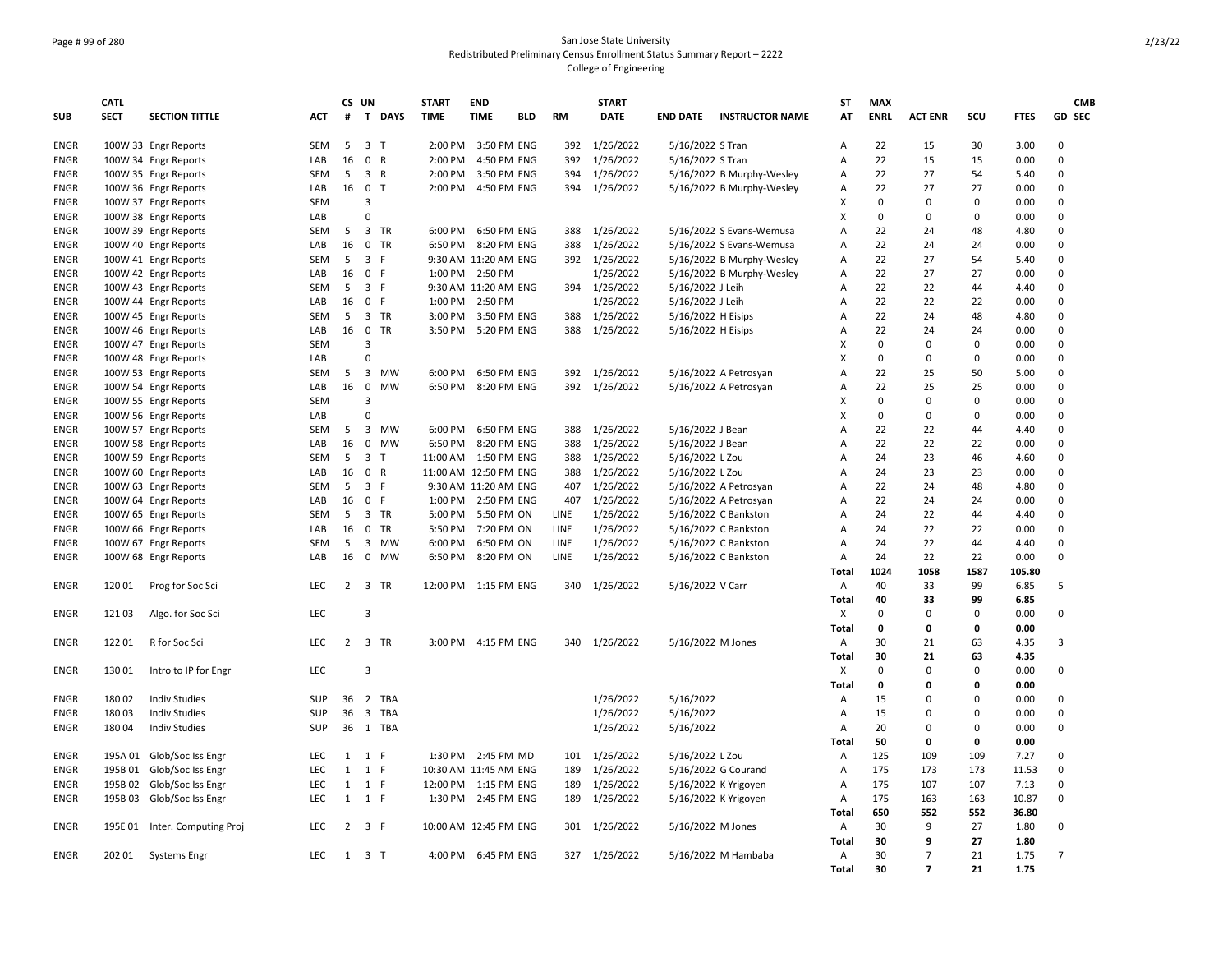## Page # 100 of 280 San Jose State University Redistributed Preliminary Census Enrollment Status Summary Report – 2222 College of Engineering

| <b>SUB</b>  | CATL<br><b>SECT</b> | <b>SECTION TITTLE</b>            | <b>ACT</b> | CS UN        |    | <b>DAYS</b> | <b>START</b><br><b>TIME</b> | <b>END</b><br><b>TIME</b> | <b>BLD</b> | <b>RM</b> | <b>START</b><br><b>DATE</b> | <b>END DATE</b> | <b>INSTRUCTOR NAME</b>                     | <b>ST</b><br>AT | <b>MAX</b><br><b>ENRL</b> | <b>ACT ENR</b> | scu  | <b>FTES</b> | <b>CMB</b><br><b>GD SEC</b> |
|-------------|---------------------|----------------------------------|------------|--------------|----|-------------|-----------------------------|---------------------------|------------|-----------|-----------------------------|-----------------|--------------------------------------------|-----------------|---------------------------|----------------|------|-------------|-----------------------------|
| ENGR        | 295A 01             | Master Project I                 | <b>LEC</b> | 2            |    | 3 R         | 5:00 PM                     | 7:50 PM ENG               |            | 327       | 1/26/2022                   |                 | 5/16/2022 M Hambaba                        | A               | 30                        | 3              | 9    | 0.75        | 3                           |
|             |                     |                                  |            |              |    |             |                             |                           |            |           |                             |                 |                                            | Total           | 30                        | 3              | 9    | 0.75        |                             |
| ENGR        | 295B 01             | Master Project II                | LEC        | 1            |    | 3 F         | 1:00 PM                     | 3:45 PM ENG               |            | 301       | 1/26/2022                   |                 | 5/16/2022 M Hambaba                        | A               | 30                        | $\overline{2}$ | 6    | 0.50        | $\overline{2}$              |
|             |                     |                                  |            |              |    |             |                             |                           |            |           |                             |                 |                                            | Total           | 30                        | $\overline{2}$ | 6    | 0.50        |                             |
| ENGR        | 297D 01             | <b>Topics Emerge Tech</b>        | <b>LEC</b> | $\mathbf{2}$ |    | 3 M         | 4:00 PM                     | 6:45 PM ENG               |            | 333       | 1/26/2022                   |                 | 5/16/2022 M Hambaba                        | A               | 30                        | 7              | 21   | 1.75        |                             |
|             |                     |                                  |            |              |    |             |                             |                           |            |           |                             |                 |                                            | <b>Total</b>    | 30                        | 7              | 21   | 1.75        |                             |
| ENGR        | 298101              | <b>MSE Internship Experience</b> | SUP        | 48           |    | TBA         |                             |                           |            |           | 1/26/2022                   | 5/16/2022       |                                            | A               | 30                        | 0              | 0    | 0.00        | 0                           |
| ENGR        | 298102              | <b>MSE Internship Experience</b> | <b>SUP</b> | 48           | 2  | TBA         |                             |                           |            |           | 1/26/2022                   | 5/16/2022       |                                            | A               | 30                        | 0              | 0    | 0.00        | 0                           |
| <b>ENGR</b> | 298103              | <b>MSE Internship Experience</b> | <b>SUP</b> | 48           | 3  | TBA         |                             |                           |            |           | 1/26/2022                   | 5/16/2022       |                                            | A               | 30                        | 0              | 0    | 0.00        | 0                           |
|             |                     |                                  |            |              |    |             |                             |                           |            |           |                             |                 |                                            | Total           | 90                        | 0              | 0    | 0.00        |                             |
| <b>ENGR</b> | 299 01              | <b>Masters Thesis</b>            | <b>SUP</b> | 25           | -1 | <b>TBA</b>  |                             |                           |            |           | 1/26/2022                   | 5/16/2022       |                                            | A               | 30                        | 0              | 0    | 0.00        | 0                           |
| <b>ENGR</b> | 299 02              | <b>Masters Thesis</b>            | <b>SUP</b> | 25           |    | TBA         |                             |                           |            |           | 1/26/2022                   | 5/16/2022       |                                            | A               | 25                        | 0              | 0    | 0.00        | 0                           |
| ENGR        | 299 03              | <b>Masters Thesis</b>            | <b>SUP</b> | 25           | 3  | TBA         |                             |                           |            |           | 1/26/2022                   | 5/16/2022       |                                            | A               | 25                        | 0              | 0    | 0.00        | 0                           |
| <b>ENGR</b> | 299 04              | <b>Masters Thesis</b>            | <b>SUP</b> | 25           | 4  | TBA         |                             |                           |            |           | 1/26/2022                   | 5/16/2022       |                                            | A               | 25                        | 0              | 0    | 0.00        | 0                           |
| <b>ENGR</b> | 299 05              | <b>Masters Thesis</b>            | <b>SUP</b> | 25           | 5  | <b>TBA</b>  |                             |                           |            |           | 1/26/2022                   | 5/16/2022       |                                            | A               | 25                        | 0              | 0    | 0.00        | 0                           |
|             |                     |                                  |            |              |    |             |                             |                           |            |           |                             |                 |                                            | Total           | 130                       | 0              | 0    | 0.00        |                             |
|             |                     |                                  |            |              |    |             |                             |                           |            |           |                             |                 | <b>Interdisciplinary Engineering Total</b> |                 | 3080                      | 2565           | 3717 | 249.15      |                             |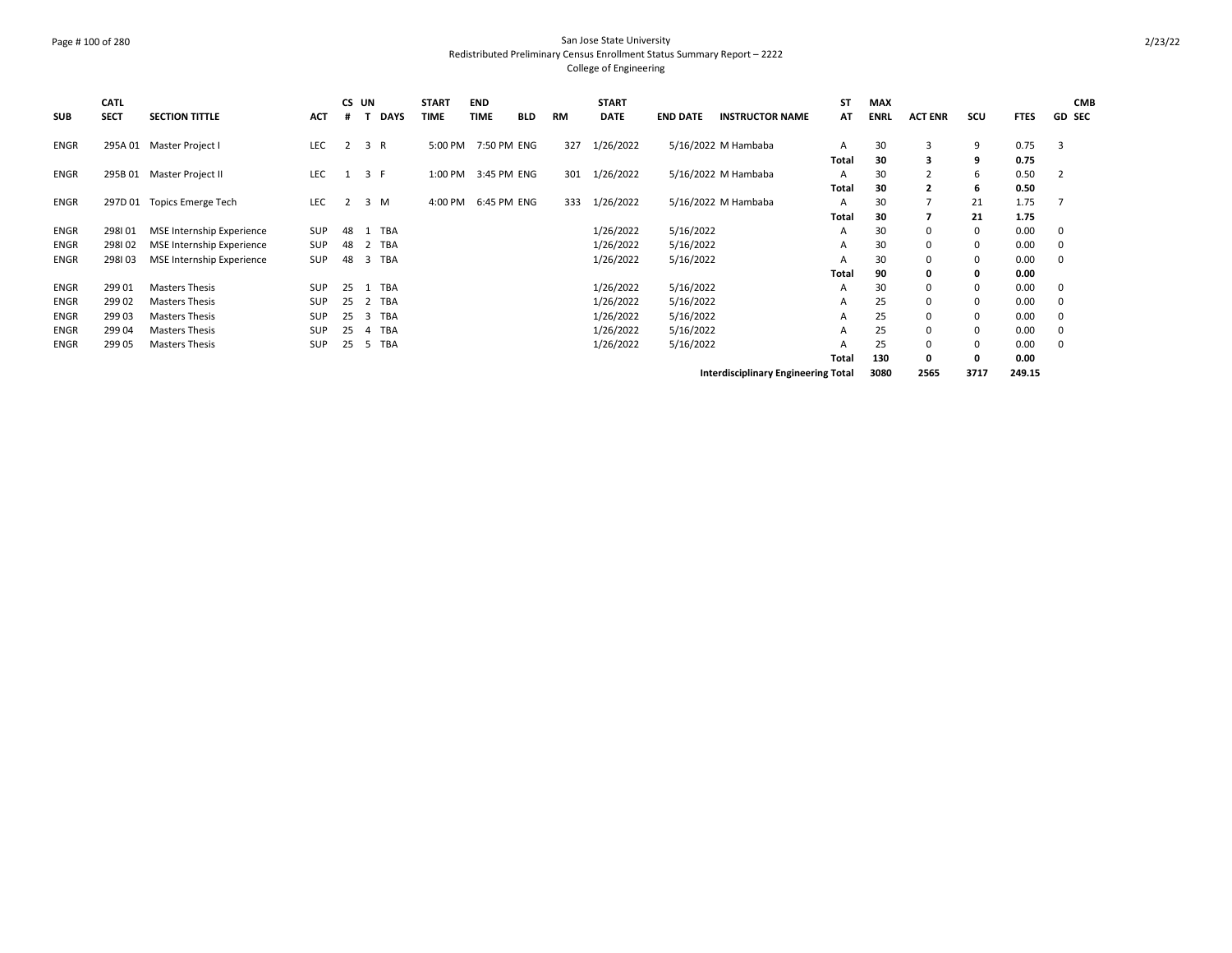## Page # 101 of 280 San Jose State University Redistributed Preliminary Census Enrollment Status Summary Report – 2222 College of Engineering

| <b>SUB</b>  | CATL<br><b>SECT</b>          | <b>SECTION TITTLE</b>        | <b>ACT</b> | CS UN<br>#     | T DAYS            | <b>START</b><br><b>TIME</b> | <b>END</b><br><b>TIME</b><br><b>BLD</b> | <b>RM</b> | <b>START</b><br><b>DATE</b> | <b>END DATE</b>    | <b>INSTRUCTOR NAME</b>     | ST<br>AT       | <b>MAX</b><br><b>ENRL</b> | <b>ACT ENR</b> | SCU         | <b>FTES</b>   | <b>CMB</b><br>GD SEC                    |  |
|-------------|------------------------------|------------------------------|------------|----------------|-------------------|-----------------------------|-----------------------------------------|-----------|-----------------------------|--------------------|----------------------------|----------------|---------------------------|----------------|-------------|---------------|-----------------------------------------|--|
|             |                              |                              |            |                |                   |                             |                                         |           |                             |                    |                            |                |                           |                |             |               |                                         |  |
|             | <b>Materials Engineering</b> |                              |            |                |                   |                             |                                         |           |                             |                    |                            |                |                           |                |             |               |                                         |  |
| MATE        | 25 01                        | Intro to Materials           | LEC        | 1              | 3<br>MW           |                             | 4:30 PM 5:45 PM                         |           | 1/26/2022                   | 5/16/2022 D Oh     |                            | Α              | 62                        | 56             | 168         | 11.20         | 0                                       |  |
| MATE        | 25 02                        | Intro to Materials           | LEC        | 1              | 3<br><b>MW</b>    |                             | 9:00 AM 10:15 AM ENG                    |           | 343 1/26/2022               | 5/16/2022 T Pan    |                            | Α              | 60                        | 55             | 165         | 11.05         | $\mathbf{1}$                            |  |
| MATE        | 2503                         | Intro to Materials           | LEC        | $\mathbf{1}$   | 3<br>TR           | 4:30 PM                     | 5:45 PM BBC                             | 107       | 1/26/2022                   | 5/16/2022 M Oye    |                            | Α              | 50                        | 35             | 105         | 7.00          | $\mathbf 0$                             |  |
| MATE        | 115 01                       | Struc/Prop Solids            | LEC        | $\overline{2}$ | 3 MW              |                             | 4:30 PM 5:45 PM ENG                     |           | 343 1/26/2022               | 5/16/2022 T Pan    |                            | Total<br>Α     | 172<br>40                 | 146<br>34      | 438<br>102  | 29.25<br>6.95 | 3                                       |  |
|             |                              |                              |            |                |                   |                             |                                         |           |                             |                    |                            | Total          | 40                        | 34             | 102         | 6.95          |                                         |  |
| MATE        | 129 01                       | Intro IC Proc Desgn          | SEM        |                | 3                 |                             |                                         |           |                             |                    |                            | х              | 0                         | $\Omega$       | 0           | 0.00          | 0                                       |  |
| EE          | 129 01                       | Intro IC Proc Desgn          | <b>SEM</b> |                | 3                 |                             |                                         |           |                             |                    |                            | X              | 0                         | $\Omega$       | 0           | 0.00          | $\mathbf 0$                             |  |
| MATE        | 129 02                       | Intro IC Proc Desgn          | LAB        |                | $\Omega$          |                             |                                         |           |                             |                    |                            | X              | $\Omega$                  | $\Omega$       | 0           | 0.00          | $\Omega$                                |  |
| EE          | 129 02                       | Intro IC Proc Desgn          | LAB        |                | $\Omega$          |                             |                                         |           |                             |                    |                            | X              | $\Omega$                  | $\Omega$       | $\Omega$    | 0.00          | $\Omega$                                |  |
| <b>MATE</b> | 129 03                       | Intro IC Proc Desgn          | LAB        |                | $\Omega$          |                             |                                         |           |                             |                    |                            | X              | 0                         | $\Omega$       | 0           | 0.00          | $\mathbf 0$                             |  |
| EE          | 12903                        | Intro IC Proc Desgn          | LAB        |                | $\Omega$          |                             |                                         |           |                             |                    |                            | X              | $\Omega$                  | $\Omega$       | $\Omega$    | 0.00          | $\Omega$                                |  |
| MATE        | 129 04                       | Intro IC Proc Desgn          | SEM        | 4              | 3<br>$\mathsf{T}$ |                             | 6:00 PM 7:45 PM ON                      | LINE      | 1/26/2022                   | 5/16/2022 E Ishida |                            | A              | 40                        | 12             | 24          | 2.55          | $\overline{\mathbf{3}}$<br>$\mathsf{C}$ |  |
| EE          | 129 04                       | Intro IC Proc Desgn          | <b>SEM</b> | $\overline{4}$ | 3 <sub>T</sub>    | 6:00 PM                     | 7:45 PM ON                              | LINE      | 1/26/2022                   | 5/16/2022 E Ishida |                            | A              | 0                         | $\mathbf 0$    | $\mathbf 0$ | 0.00          | C<br>$\mathbf 0$                        |  |
| <b>MATE</b> | 129 05                       | Intro IC Proc Desgn          | LAB        | 16             | $\mathbf 0$<br>R  | 6:00 PM                     | 8:45 PM ON                              | LINE      | 1/26/2022                   | 5/16/2022 J Diep   |                            | $\overline{A}$ | 20                        | 12             | 12          | 0.00          | $\mathsf{C}$<br>3                       |  |
| EE          | 129 05                       | Intro IC Proc Desgn          | LAB        | 16 0           | R                 | 6:00 PM                     | 8:45 PM ON                              | LINE      | 1/26/2022                   | 5/16/2022 J Diep   |                            | Α              | 0                         | $\overline{0}$ | $\mathbf 0$ | 0.00          | $\mathbf{0}$<br>$\mathsf{C}$            |  |
|             |                              |                              |            |                |                   |                             |                                         |           |                             |                    |                            | Total          | 60                        | 24             | 36          | 2.55          |                                         |  |
| <b>MATE</b> | 13101                        | AM & 3D Printing             | LEC        |                | 3                 |                             |                                         |           |                             |                    |                            | X              | 0                         | 0              | 0           | 0.00          | 0                                       |  |
|             |                              |                              |            |                |                   |                             |                                         |           |                             |                    |                            | Total          | 0                         | 0              | 0           | 0.00          |                                         |  |
| MATE        | 135 01                       | Intro Composite Matls        | SEM        | 5              | 3<br>TR           | 1:30 PM                     | 2:45 PM ENG                             | 343       | 1/26/2022                   | 5/16/2022 W Chung  |                            | Α              | 60                        | 34             | 102         | 7.00          | $\overline{4}$<br>C                     |  |
| ME          | 135 01                       | Intro Composite Matls        | SEM        | 5              | 3<br>TR           | 1:30 PM                     | 2:45 PM ENG                             | 343       | 1/26/2022                   | 5/16/2022 W Chung  |                            | Α              | 0                         | $\Omega$       | 0           | 0.00          | $\mathsf{C}$<br>$\mathbf{0}$            |  |
|             |                              |                              |            |                |                   |                             |                                         |           |                             |                    |                            | <b>Total</b>   | 60                        | 34             | 102         | 7.00          |                                         |  |
| MATE        | 14101                        | <b>Strctr Analys Matls</b>   | SEM        | 5              | 3<br>MW           | 4:30 PM                     | 5:45 PM CL                              | 117       | 1/26/2022                   |                    | 5/16/2022 C England        | Α              | 30                        | 11             | 33          | 2.25          | $\mathbf{1}$                            |  |
|             |                              |                              |            |                |                   |                             |                                         |           |                             |                    |                            | Total          | 30                        | 11             | 33          | 2.25          |                                         |  |
| MATE        | 143 01                       | Prin Scng Micrscpy           | LAB        |                | $\mathbf{1}$      |                             |                                         |           |                             |                    |                            | X              | $\mathbf 0$               | 0              | 0           | 0.00          | 0                                       |  |
| MATE        | 143 02                       | Prin Scng Micrscpy           | LAB        |                | 16 1 T            | 10:30 AM                    | 1:15 PM ENG                             | 335       | 1/26/2022                   | 5/16/2022 C Peters |                            | Α              | 15                        | 11             | 11          | 0.73          | $\mathbf 0$                             |  |
|             |                              |                              |            |                |                   |                             |                                         |           |                             |                    |                            | <b>Total</b>   | 15                        | 11             | 11          | 0.73          |                                         |  |
| MATE        | 144 01                       | XRD Lab                      | LAB        |                | 16 1 W            |                             | 6:00 PM 8:45 PM ENG                     |           | 327 1/26/2022               | 5/16/2022 C Peters |                            | Α              | 15                        | 9              | 9           | 0.62          | $\mathbf{1}$                            |  |
|             |                              |                              |            |                |                   |                             |                                         |           |                             |                    |                            | <b>Total</b>   | 15                        | q              | 9           | 0.62          |                                         |  |
| MATE        | 145 01                       | <b>Princ Scnng Probes</b>    | LAB        |                | $\mathbf{1}$      |                             |                                         |           |                             |                    |                            | X              | 0                         | $\Omega$       | 0           | 0.00          | 0                                       |  |
|             |                              |                              |            |                |                   |                             |                                         |           |                             |                    |                            | Total          | 0                         | $\mathbf 0$    | 0           | 0.00          |                                         |  |
| MATE        | 15101                        | Solid State Thermo           | <b>LEC</b> | 4              | 3<br>MW           |                             | 10:30 AM 11:45 AM ENG                   |           | 301 1/26/2022               | 5/16/2022 D Oh     |                            | Α              | 30                        | $\overline{7}$ | 21          | 1.40          | 0                                       |  |
|             |                              |                              |            |                |                   |                             |                                         |           |                             |                    |                            | <b>Total</b>   | 30                        | $\overline{7}$ | 21          | 1.40          |                                         |  |
| MATE        | 152 01                       | Solid State Kin              | SEM        | $\overline{4}$ | 3 TR              |                             | 9:00 AM 10:15 AM ENG                    | 329       | 1/26/2022                   |                    | 5/16/2022 S Agarwal        | Α              | 40                        | 20             | 60          | 4.30          | 6                                       |  |
|             |                              |                              |            |                |                   |                             |                                         |           |                             |                    |                            | Total          | 40                        | 20             | 60          | 4.30          |                                         |  |
| <b>MATE</b> | 153 01                       | <b>EO&amp;M Props Solids</b> | LEC        | $\overline{2}$ | 3<br>MW           |                             | 12:00 PM 12:50 PM ENG                   | 403       | 1/26/2022                   | 5/16/2022 T Pan    |                            | Α              | 40                        | 36             | 72          | 7.20          | $\Omega$                                |  |
| MATE        | 153 02                       | <b>EO&amp;M Props Solids</b> | LEC        | $\overline{2}$ | 3<br>TR           | 4:30 PM                     | 5:20 PM DMH                             | 234       | 1/26/2022                   | 5/16/2022 T Pan    |                            | Α              | 40                        | 33             | 66          | 6.60          | $\mathbf 0$                             |  |
| <b>MATE</b> | 153 03                       | <b>EO&amp;M Props Solids</b> | LAB        | 16             | $\mathbf 0$<br>T  | 10:30 AM                    | 1:15 PM ENG                             |           | 105 1/26/2022               | 5/16/2022 S Duorah |                            | A              | 16                        | 13             | 13          | 0.00          | $\Omega$                                |  |
| MATE        | 153 04                       | <b>EO&amp;M Props Solids</b> | LAB        |                | 16 0 T            | 1:30 PM                     | 4:15 PM ENG                             | 105       | 1/26/2022                   |                    | 5/16/2022 B Serrano        | $\overline{A}$ | 16                        | 14             | 14          | 0.00          | $\mathbf 0$                             |  |
| <b>MATE</b> | 153 05                       | <b>EO&amp;M Props Solids</b> | LAB        | 16             | $\mathbf 0$<br>T  | 6:00 PM                     | 8:45 PM ENG                             | 105       | 1/26/2022                   |                    | 5/16/2022 A Termeh Yousefi | A              | 16                        | 16             | 16          | 0.00          | 0                                       |  |
| MATE        | 153 06                       | <b>EO&amp;M Props Solids</b> | LAB        | 16             | $\mathbf 0$<br>W  | 6:00 PM                     | 8:45 PM ENG                             | 105       | 1/26/2022                   |                    | 5/16/2022 A Termeh Yousefi | A              | 16                        | 11             | 11          | 0.00          | $\mathbf 0$                             |  |
| MATE        | 153 07                       | <b>EO&amp;M Props Solids</b> | LAB        | 16             | $\mathbf 0$<br>R  | 10:30 AM                    | 1:15 PM ENG                             | 105       | 1/26/2022                   | 5/16/2022 S KC     |                            | Α              | 16                        | 15             | 15          | 0.00          | 0                                       |  |
| MATE        | 153 08                       | <b>EO&amp;M Props Solids</b> | LAB        | 16             | 0 F               |                             | 9:00 AM 11:45 AM ENG                    | 105       | 1/26/2022                   | 5/16/2022          |                            | Α              | 16                        | 0              | 0           | 0.00          | 0                                       |  |
|             |                              |                              |            |                |                   |                             |                                         |           |                             |                    |                            | <b>Total</b>   | 176                       | 138            | 207         | 13.80         |                                         |  |
| <b>MATE</b> | 154 01                       | <b>Metals and Alloys</b>     | <b>SEM</b> | 4              | 3<br>M            | $2:00$ PM                   | 3:50 PM ENG                             |           | 331 1/26/2022               | 5/16/2022 D Chafey |                            | Α              | 30                        | $\overline{7}$ | 14          | 1.45          | $\mathbf{1}$                            |  |
| MATE        | 154 02                       | <b>Metals and Alloys</b>     | LAB        | 16             | 0<br>W            | 1:30 PM                     | 4:15 PM ENG                             | 105       | 1/26/2022                   | 5/16/2022 D Chafey |                            | Α              | 15                        | $\overline{7}$ | 7           | 0.00          | $\mathbf{1}$                            |  |
| MATE        | 154 03                       | <b>Metals and Alloys</b>     | LAB        |                | 16 0 M            | 6:00 PM                     | 8:45 PM ENG                             |           | 105 1/26/2022               | 5/16/2022          |                            | Α              | 15                        | 0              | 0           | 0.00          | 0                                       |  |
|             |                              |                              |            |                |                   |                             |                                         |           |                             |                    |                            | Total          | 60                        | 14             | 21          | 1.45          |                                         |  |
| MATE        | 155 01                       | Matls Select Desgn           | SEM        | 5              | 3 MW              |                             | 12:00 PM 1:15 PM ENG                    |           | 339 1/26/2022               | 5/16/2022 Y Fu     |                            | Α              | 30                        | $\overline{7}$ | 21          | 1.40          | 0                                       |  |
|             |                              |                              |            |                |                   |                             |                                         |           |                             |                    |                            | <b>Total</b>   | 30                        |                | 21          | 1.40          |                                         |  |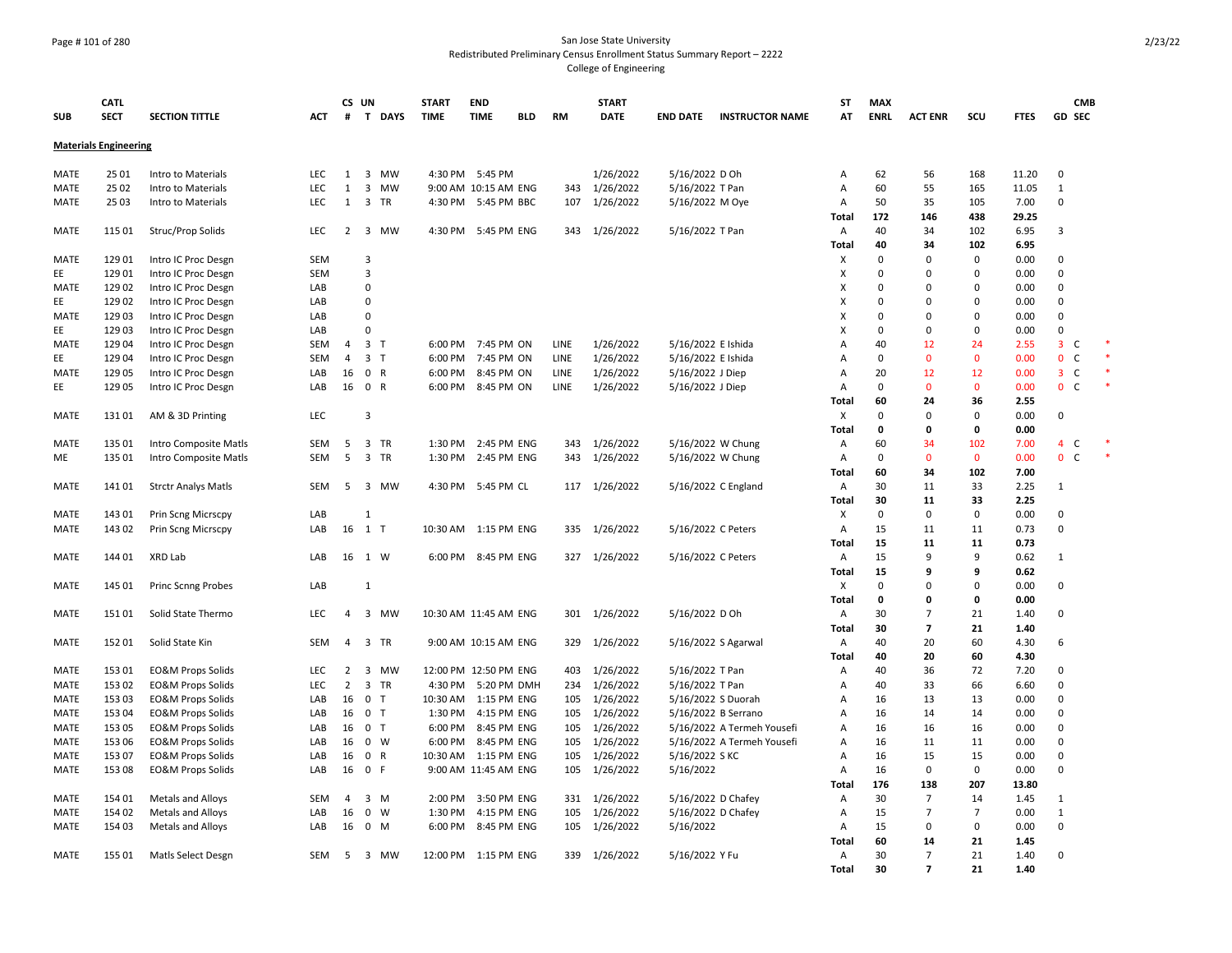## Page # 102 of 280 San Jose State University Redistributed Preliminary Census Enrollment Status Summary Report – 2222 College of Engineering

| <b>SUB</b>          | <b>CATL</b><br><b>SECT</b> | <b>SECTION TITTLE</b>                          | <b>ACT</b>               | CS UN<br>#     | T DAYS                         | <b>START</b><br><b>TIME</b> | <b>END</b><br><b>TIME</b> | <b>BLD</b> | <b>RM</b> | <b>START</b><br><b>DATE</b> | <b>END DATE</b>     | <b>INSTRUCTOR NAME</b>      | <b>ST</b><br>AT | <b>MAX</b><br><b>ENRL</b> | <b>ACT ENR</b>          | scu            | <b>FTES</b>  | <b>CMB</b><br><b>GD SEC</b> |  |
|---------------------|----------------------------|------------------------------------------------|--------------------------|----------------|--------------------------------|-----------------------------|---------------------------|------------|-----------|-----------------------------|---------------------|-----------------------------|-----------------|---------------------------|-------------------------|----------------|--------------|-----------------------------|--|
| <b>MATE</b>         | 18001                      | Ind Studies                                    | SUP                      | 36             | 1<br>TBA                       |                             |                           |            |           | 1/26/2022                   | 5/16/2022 W Chung   |                             | A               | 10                        | 4                       | 4              | 0.27         | 0                           |  |
| MATE                | 18002                      | Ind Studies                                    | <b>SUP</b>               | 36             | $\overline{2}$<br><b>TBA</b>   |                             |                           |            |           | 1/26/2022                   | 5/16/2022 W Chung   |                             | Α               | 10                        | 0                       | $\Omega$       | 0.00         | 0                           |  |
|                     |                            |                                                |                          |                |                                |                             |                           |            |           |                             |                     |                             | Total           | 20                        | 4                       | 4              | 0.27         |                             |  |
| <b>MATE</b>         |                            | 198B 01 Sr Design Proj                         | LEC                      | $\overline{4}$ | 2 F                            |                             | 9:00 AM 9:50 AM ENG       |            | 340       | 1/26/2022                   | 5/16/2022 W Chung   |                             | Α               | 30                        | 12                      | 12             | 1.60         | 0                           |  |
| MATE                |                            | 198B 02 Sr Design Proj                         | LAB                      | 16             | $\mathsf{o}$<br>F.             |                             | 10:00 AM 12:45 PM ENG     |            | 340       | 1/26/2022                   | 5/16/2022 W Chung   |                             | Α               | 30                        | 12                      | 12             | 0.00         | 0                           |  |
|                     |                            |                                                |                          |                |                                |                             |                           |            |           |                             |                     |                             | Total           | 60                        | 24                      | 24             | 1.60         |                             |  |
| MATE                | 205 01                     | Adv Theory Behav                               | <b>SEM</b>               | 5              | 3 M                            |                             | 6:00 PM 8:45 PM CL        |            | 202       | 1/26/2022                   | 5/16/2022 O Keles   |                             | A               | 40                        | 11                      | 33             | 2.75         | 11                          |  |
|                     |                            |                                                |                          |                |                                |                             |                           |            |           |                             |                     |                             | Total           | 40                        | 11                      | 33             | 2.75         |                             |  |
| MATE                | 25001                      | Adv Comp Mat Eng                               | LEC                      | $\overline{2}$ | 3 R                            | 6:00 PM                     | 8:45 PM ON                |            | LINE      | 1/26/2022                   | 5/16/2022 S KC      |                             | Α               | 25                        | 12                      | 36             | 2.90         | 10                          |  |
|                     |                            |                                                |                          |                |                                |                             |                           |            |           |                             |                     |                             | Total           | 25                        | 12                      | 36             | 2.90         |                             |  |
| MATE                | 260 01                     | <b>Theory Semic Matls</b>                      | SEM                      | 5              | 3 <sub>T</sub>                 | 6:00 PM                     | 8:45 PM CL                |            | 202       | 1/26/2022                   | 5/16/2022 C England |                             | Α               | 25                        | 9                       | 27             | 2.25         | 9                           |  |
|                     |                            |                                                |                          |                |                                |                             |                           |            |           |                             |                     |                             | Total           | 25                        | 9                       | 27             | 2.25         |                             |  |
| MATE                | 28001                      | Graduate Research                              | SUP                      |                | $\mathbf{a}$                   |                             |                           |            |           |                             |                     |                             | х               | $\mathbf 0$               | $\Omega$                | $\Omega$       | 0.00         | 0                           |  |
| MATE                | 28002                      | Graduate Research                              | <b>SUP</b>               | 25             | $\overline{\mathbf{3}}$<br>- F | 3:00 PM                     | 5:45 PM                   |            |           | 1/26/2022                   |                     | 5/16/2022 A Ramasubramanian | Α               | 15                        | $\mathbf{1}$            | 3              | 0.25         | $\,1\,$                     |  |
|                     |                            |                                                |                          |                |                                |                             |                           |            |           |                             |                     |                             | Total           | 15                        | $\mathbf{1}$            | 3              | 0.25         |                             |  |
| MATE                | 280101                     | Graduate Research I                            | <b>SUP</b>               |                | $\mathbf{1}$                   |                             |                           |            |           |                             |                     |                             | х               | $\mathbf 0$               | $\Omega$                | $\Omega$       | 0.00         | 0                           |  |
| MATE                | 280102                     | Graduate Research I                            | <b>SUP</b>               |                | $\overline{2}$                 |                             |                           |            |           |                             |                     |                             | X               | 0                         | $\Omega$                | $\Omega$       | 0.00         | 0                           |  |
| <b>MATE</b>         | 280103                     | Graduate Research I                            | <b>SUP</b>               |                | 3                              |                             |                           |            |           |                             |                     |                             | X               | 0                         | $\Omega$                | $\Omega$       | 0.00         | $\Omega$                    |  |
| MATE                | 280104                     | Graduate Research I                            | SUP                      |                | $\overline{2}$                 |                             |                           |            |           |                             |                     |                             | X               | $\mathsf 0$               | $\Omega$                | $\Omega$       | 0.00         | 0                           |  |
| MATE                | 280105                     | Graduate Research I                            | <b>SUP</b>               | $25 \quad 1$   | -F                             | 3:00 PM                     | 5:45 PM                   |            |           | 1/26/2022                   |                     | 5/16/2022 A Ramasubramanian | Α               | 15                        | $\Omega$                | $\Omega$       | 0.00         | 0                           |  |
| MATE                | 280106                     | Graduate Research I                            | <b>SUP</b>               | 25             | 2 F                            | 3:00 PM                     | 5:45 PM                   |            |           | 1/26/2022                   |                     | 5/16/2022 A Ramasubramanian | Α               | 15                        | 4                       | 8              | 0.67         | 4                           |  |
| MATE                | 280107                     | Graduate Research I                            | SUP                      | 25             | $\overline{\mathbf{3}}$<br>- F |                             | 3:00 PM 5:45 PM           |            |           | 1/26/2022                   |                     | 5/16/2022 A Ramasubramanian | Α               | 15                        | $\Omega$                | $\Omega$       | 0.00         | 0                           |  |
| MATE                | 280108                     | Graduate Research I                            | <b>SUP</b>               | 25             | 2 TBA                          |                             |                           |            |           | 1/26/2022                   |                     | 5/16/2022 A Ramasubramanian | А               | 15                        | $\mathbf{1}$            | $\overline{2}$ | 0.17         | $\mathbf{1}$                |  |
| MATE                | 280109                     | Graduate Research I                            | <b>SUP</b>               | 25             | 1<br>TBA                       |                             |                           |            |           | 1/26/2022                   |                     | 5/16/2022 A Ramasubramanian | Α               | 15                        | $\mathbf{1}$            | $\mathbf{1}$   | 0.08         | $\mathbf{1}$                |  |
|                     |                            |                                                |                          |                |                                |                             |                           |            |           |                             |                     |                             | Total           | 75                        | 6                       | 11             | 0.92         |                             |  |
| MATE                | 28101                      | Thesis Prep Sem                                | LAB                      | 16             | -F<br>1                        | 3:00 PM                     | 5:45 PM ENG               |            | 333       | 1/26/2022                   | 5/16/2022 C England |                             | Α               | 45                        | 12                      | 12             | 1.00         | 12 C                        |  |
| <b>CHE</b>          | 28101                      | Thesis Prep Sem                                | LAB                      | 16             | -F<br>1                        |                             | 3:00 PM 5:45 PM ENG       |            |           | 333 1/26/2022               | 5/16/2022 C England |                             | Α               | 0                         | $\mathbf 0$             | $\mathbf 0$    | 0.00         | $\overline{0}$<br>C         |  |
|                     |                            |                                                |                          |                |                                |                             |                           |            |           |                             |                     |                             | Total           | 45                        | 12                      | 12             | 1.00         |                             |  |
| MATE                | 298 01                     | <b>MS Res Project</b>                          | <b>SUP</b>               |                | 1                              |                             |                           |            |           |                             |                     |                             | х               | 0<br>$\mathbf 0$          | $\mathbf 0$<br>$\Omega$ | 0<br>$\Omega$  | 0.00         | 0<br>0                      |  |
| MATE                | 298 02                     | <b>MS Res Project</b>                          | <b>SUP</b>               |                | $\overline{2}$<br>$\mathbf{1}$ |                             |                           |            |           |                             |                     |                             | X               | 0                         | $\Omega$                | $\Omega$       | 0.00         | 0                           |  |
| MATE                | 298 03<br>298 04           | MS Res Project                                 | <b>SUP</b><br><b>SUP</b> |                | $\overline{2}$                 |                             |                           |            |           |                             |                     |                             | X<br>X          | 0                         | $\Omega$                | $\Omega$       | 0.00<br>0.00 | 0                           |  |
| <b>MATE</b><br>MATE | 298 05                     | <b>MS Res Project</b><br><b>MS Res Project</b> | <b>SUP</b>               | $25 \quad 1$   | -F                             |                             | 3:00 PM 5:45 PM           |            |           | 1/26/2022                   | 5/16/2022 D Oh      |                             | A               | 15                        | $\mathbf{1}$            | 1              | 0.08         | 1                           |  |
| MATE                | 298 06                     | <b>MS Res Project</b>                          | <b>SUP</b>               | 25             | 2<br>-F                        | 3:00 PM                     | 5:45 PM                   |            |           | 1/26/2022                   | 5/16/2022 D Oh      |                             | $\overline{A}$  | 15                        | $\overline{2}$          | 4              | 0.33         | $\overline{2}$              |  |
| MATE                | 298 07                     | <b>MS Res Project</b>                          | <b>SUP</b>               | 25             | <b>TBA</b><br>1                |                             |                           |            |           | 1/26/2022                   | 5/16/2022 D Oh      |                             | Α               | 15                        | $\Omega$                | $\Omega$       | 0.00         | 0                           |  |
| MATE                | 298 08                     | <b>MS Res Project</b>                          | SUP                      |                | 25 2 TBA                       |                             |                           |            |           | 1/26/2022                   | 5/16/2022 D Oh      |                             | Α               | 15                        | $\mathbf{1}$            | $\overline{2}$ | 0.17         | $1\,$                       |  |
|                     |                            |                                                |                          |                |                                |                             |                           |            |           |                             |                     |                             | Total           | 60                        | 4                       | $\overline{ }$ | 0.58         |                             |  |
| <b>MATE</b>         | 298101                     | MS Project Intern                              | SUP                      |                | $\mathbf{1}$                   |                             |                           |            |           |                             |                     |                             | X               | 0                         | 0                       | $\Omega$       | 0.00         | 0                           |  |
| MATE                | 298102                     | MS Project Intern                              | <b>SUP</b>               |                | $\overline{2}$                 |                             |                           |            |           |                             |                     |                             | х               | $\mathbf 0$               | $\Omega$                | $\Omega$       | 0.00         | 0                           |  |
| MATE                | 298103                     | MS Project Intern                              | SUP                      |                | 1                              |                             |                           |            |           |                             |                     |                             | X               | 0                         | $\Omega$                | $\Omega$       | 0.00         | $\Omega$                    |  |
| MATE                | 298104                     | MS Project Intern                              | SUP                      |                | $\overline{2}$                 |                             |                           |            |           |                             |                     |                             | X               | $\mathsf 0$               | 0                       | 0              | 0.00         | 0                           |  |
| MATE                | 298105                     | MS Project Intern                              | <b>SUP</b>               | 25             | 1 F                            | 3:00 PM                     | 5:45 PM                   |            |           | 1/26/2022                   | 5/16/2022 D Oh      |                             | $\overline{A}$  | 15                        | $\Omega$                | $\Omega$       | 0.00         | 0                           |  |
| MATE                | 298106                     | MS Project Intern                              | <b>SUP</b>               | 25             | 2<br>-F                        |                             | 3:00 PM 5:45 PM           |            |           | 1/26/2022                   | 5/16/2022 D Oh      |                             | $\overline{A}$  | 15                        | $\Omega$                | $\Omega$       | 0.00         | $\Omega$                    |  |
| MATE                | 298107                     | MS Project Intern                              | SUP                      | 25             | $\mathbf{1}$<br>TBA            |                             |                           |            |           | 1/26/2022                   | 5/16/2022 D Oh      |                             | $\overline{A}$  | 15                        | $\Omega$                | $\Omega$       | 0.00         | 0                           |  |
| MATE                | 298108                     | MS Project Intern                              | SUP                      | 25             | 2 TBA                          |                             |                           |            |           | 1/26/2022                   | 5/16/2022 D Oh      |                             | Α               | 15                        | $\Omega$                | $\Omega$       | 0.00         | 0                           |  |
|                     |                            |                                                |                          |                |                                |                             |                           |            |           |                             |                     |                             | Total           | 60                        | $\Omega$                | O              | 0.00         |                             |  |
| <b>MATE</b>         | 29901                      | Master's Thesis                                | <b>SUP</b>               |                | $\mathbf{1}$                   |                             |                           |            |           |                             |                     |                             | X               | 0                         | $\Omega$                | $\Omega$       | 0.00         | 0                           |  |
| MATE                | 299 02                     | Master's Thesis                                | <b>SUP</b>               |                | 3                              |                             |                           |            |           |                             |                     |                             | X               | 0                         | $\Omega$                | 0              | 0.00         | 0                           |  |
| MATE                | 299 03                     | Master's Thesis                                | <b>SUP</b>               |                | 1                              |                             |                           |            |           |                             |                     |                             | X               | 0                         | $\Omega$                | $\Omega$       | 0.00         | 0                           |  |
| <b>MATE</b>         | 299 04                     | Master's Thesis                                | <b>SUP</b>               |                | $\overline{\mathbf{a}}$        |                             |                           |            |           |                             |                     |                             | x               | $\Omega$                  | $\Omega$                | $\Omega$       | 0.00         | $\Omega$                    |  |
| MATE                | 299 05                     | Master's Thesis                                | SUP                      | 25             | 1<br>- F                       | 3:00 PM                     | 5:45 PM                   |            |           | 1/26/2022                   | 5/16/2022 D Oh      |                             | $\overline{A}$  | 15                        | $\Omega$                | $\Omega$       | 0.00         | 0                           |  |
| MATE                | 299 06                     | Master's Thesis                                | SUP                      |                | 25 3 F                         |                             | 3:00 PM 5:45 PM           |            |           | 1/26/2022                   | 5/16/2022 D Oh      |                             | A               | 15                        | $\Omega$                | $\Omega$       | 0.00         | $\Omega$                    |  |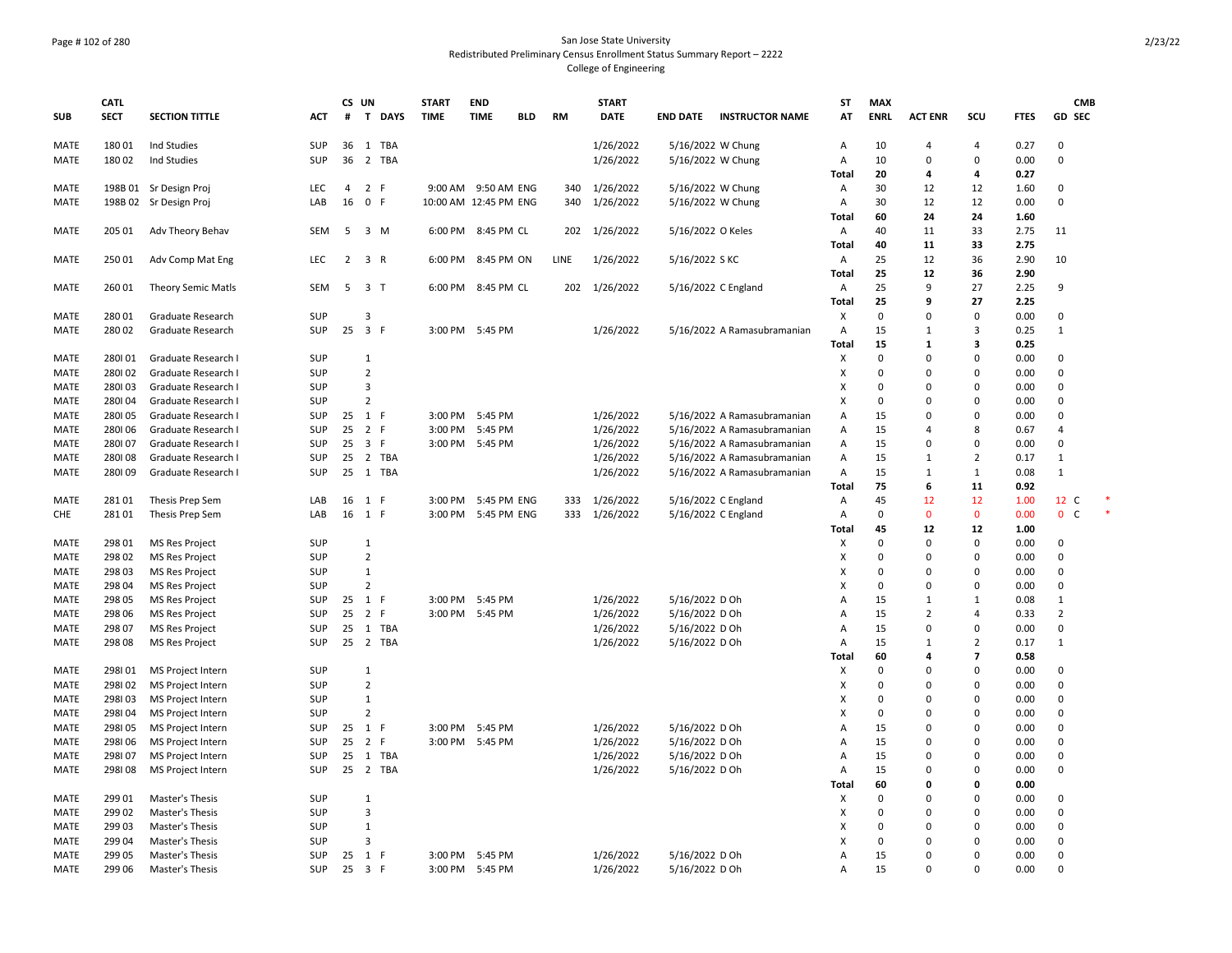## Page # 103 of 280 San Jose State University Redistributed Preliminary Census Enrollment Status Summary Report – 2222 College of Engineering

| <b>SUB</b>  | <b>CATL</b><br><b>SECT</b> | <b>SECTION TITTLE</b> | <b>ACT</b> | CS UN<br># |     | <b>DAYS</b> | <b>START</b><br><b>TIME</b> | <b>END</b><br><b>TIME</b> | <b>BLD</b> | RM | <b>START</b><br><b>DATE</b> | <b>END DATE</b> | <b>INSTRUCTOR NAME</b>             | <b>ST</b><br>AT | <b>MAX</b><br><b>ENRL</b> | <b>ACT ENR</b> | SCU          | <b>FTES</b> | <b>CMB</b><br><b>GD SEC</b> |
|-------------|----------------------------|-----------------------|------------|------------|-----|-------------|-----------------------------|---------------------------|------------|----|-----------------------------|-----------------|------------------------------------|-----------------|---------------------------|----------------|--------------|-------------|-----------------------------|
| MATE        | 299 07                     | Master's Thesis       | SUP        | 25         |     | <b>TBA</b>  |                             |                           |            |    | 1/26/2022                   | 5/16/2022 D Oh  |                                    | Α               | 15                        | 0              | 0            | 0.00        | 0                           |
| <b>MATE</b> | 29908                      | Master's Thesis       | <b>SUP</b> | 25         | 3   | <b>TBA</b>  |                             |                           |            |    | 1/26/2022                   | 5/16/2022 D Oh  |                                    | A               | 15                        | $^{\circ}$     | 0            | 0.00        | 0                           |
|             |                            |                       |            |            |     |             |                             |                           |            |    |                             |                 |                                    | <b>Total</b>    | 60                        | 0              | 0            | 0.00        |                             |
| MATE        | 299101                     | MS Thesis Intern      | SUP        |            |     |             |                             |                           |            |    |                             |                 |                                    | v               | $\Omega$                  | $\Omega$       | 0            | 0.00        | 0                           |
| <b>MATE</b> | 299102                     | MS Thesis Intern      | <b>SUP</b> |            | 3   |             |                             |                           |            |    |                             |                 |                                    | v               | 0                         | 0              | $\mathbf 0$  | 0.00        | 0                           |
| <b>MATE</b> | 299103                     | MS Thesis Intern      | SUP        |            |     |             |                             |                           |            |    |                             |                 |                                    | x               | 0                         | $\Omega$       | $\mathbf 0$  | 0.00        | 0                           |
| <b>MATE</b> | 299104                     | MS Thesis Intern      | <b>SUP</b> |            | 3   |             |                             |                           |            |    |                             |                 |                                    | x               | 0                         | $\Omega$       | $\mathbf 0$  | 0.00        | 0                           |
| <b>MATE</b> | 299105                     | MS Thesis Intern      | <b>SUP</b> | 25         | 1 F |             | 3:00 PM                     | 5:45 PM                   |            |    | 1/26/2022                   | 5/16/2022 D Oh  |                                    | A               | 15                        | 0              | $\mathbf 0$  | 0.00        | 0                           |
| <b>MATE</b> | 299106                     | MS Thesis Intern      | <b>SUP</b> | 25         | 3 F |             | 3:00 PM                     | 5:45 PM                   |            |    | 1/26/2022                   | 5/16/2022 D Oh  |                                    | A               | 15                        | 0              | $\mathbf 0$  | 0.00        | 0                           |
| <b>MATE</b> | 299107                     | MS Thesis Intern      | <b>SUP</b> | 25         |     | <b>TBA</b>  |                             |                           |            |    | 1/26/2022                   | 5/16/2022 D Oh  |                                    | A               | 15                        | 0              | $\mathbf 0$  | 0.00        | 0                           |
| MATE        | 299108                     | MS Thesis Intern      | <b>SUP</b> | 25         | 3   | <b>TBA</b>  |                             |                           |            |    | 1/26/2022                   | 5/16/2022 D Oh  |                                    | A               | 15                        | 0              | 0            | 0.00        | 0                           |
|             |                            |                       |            |            |     |             |                             |                           |            |    |                             |                 |                                    | Total           | 60                        | 0              | $\mathbf{0}$ | 0.00        |                             |
|             |                            |                       |            |            |     |             |                             |                           |            |    |                             |                 | <b>Materials Engineering Total</b> |                 | 1273                      | 538            | 1218         | 84.22       |                             |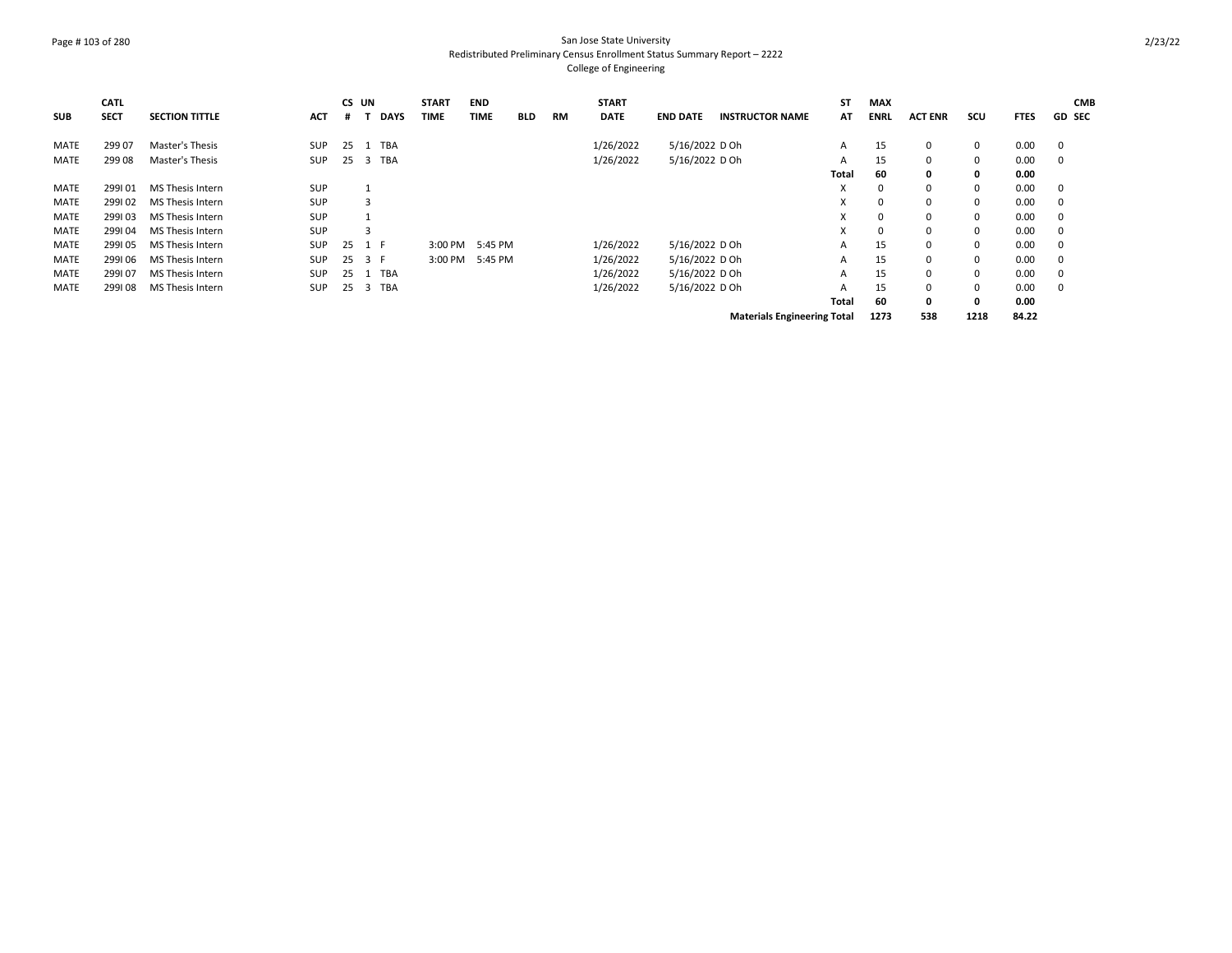## Page # 104 of 280 San Jose State University Redistributed Preliminary Census Enrollment Status Summary Report – 2222 College of Engineering

|            | <b>CATL</b>                   |                           |            | CS UN          |                              | <b>START</b> | <b>END</b>            |            |           | <b>START</b>  |                     |                                   | <b>ST</b>      | <b>MAX</b>  |                |              |             | <b>CMB</b>                   |        |
|------------|-------------------------------|---------------------------|------------|----------------|------------------------------|--------------|-----------------------|------------|-----------|---------------|---------------------|-----------------------------------|----------------|-------------|----------------|--------------|-------------|------------------------------|--------|
| <b>SUB</b> | <b>SECT</b>                   | <b>SECTION TITTLE</b>     | ACT        | #              | T DAYS                       | <b>TIME</b>  | <b>TIME</b>           | <b>BLD</b> | <b>RM</b> | <b>DATE</b>   | <b>END DATE</b>     | <b>INSTRUCTOR NAME</b>            | AT             | <b>ENRL</b> | <b>ACT ENR</b> | scu          | <b>FTES</b> | GD SEC                       |        |
|            | <b>Mechanical Engineering</b> |                           |            |                |                              |              |                       |            |           |               |                     |                                   |                |             |                |              |             |                              |        |
| ME         | 2001                          | Design & Graphics         | <b>SEM</b> | 5              | 2 M                          |              | 9:30 AM 10:20 AM ENG  |            | 189       | 1/26/2022     |                     | 5/16/2022 V Cherickal Viswanathan | $\overline{A}$ | 100         | 97             | 97           | 12.93       | $\mathbf 0$                  |        |
| ME         | 20 02                         | Design & Graphics         | LAB        | 16             | 0 <sub>T</sub>               |              | 9:00 AM 11:45 AM ENG  |            |           | 213 1/26/2022 | 5/16/2022 Y Lim     |                                   | Α              | 25          | 23             | 23           | 0.00        | $\mathbf 0$                  |        |
| ME         | 2003                          | Design & Graphics         | LAB        | 16             | $0 \quad W$                  |              | 9:00 AM 11:45 AM ENG  |            |           | 213 1/26/2022 |                     | 5/16/2022 R Dantkale              | A              | 25          | 27             | 27           | 0.00        | $\mathbf 0$                  |        |
| ME         | 2004                          | Design & Graphics         | LAB        | 16             | $\mathbf{0}$<br>R            |              | 9:00 AM 11:45 AM ENG  |            |           | 213 1/26/2022 | 5/16/2022 Z Fang    |                                   | A              | 25          | 22             | 22           | 0.00        | 0                            |        |
| ME         | 2005                          | Design & Graphics         | LAB        | 16             | 0 R                          |              | 1:30 PM 4:15 PM ENG   |            |           | 213 1/26/2022 | 5/16/2022 S Patil   |                                   | A              | 25          | 25             | 25           | 0.00        | $\Omega$                     |        |
|            |                               |                           |            |                |                              |              |                       |            |           |               |                     |                                   | Total          | 200         | 194            | 194          | 12.93       |                              |        |
| ME         | 3001                          | <b>Comp Applications</b>  | SEM        | 5              | $2^{\circ}$<br>M             |              | 8:00 AM 8:50 AM ENG   |            |           | 189 1/26/2022 | 5/16/2022 S Ahsan   |                                   | Α              | 100         | 78             | 78           | 10.40       | $\Omega$                     |        |
| ME         | 30 02                         | <b>Comp Applications</b>  | LAB        | 16             | $0$ M                        |              | 9:00 AM 11:45 AM ENG  |            |           | 213 1/26/2022 | 5/16/2022 R Shu     |                                   | A              | 25          | 20             | 20           | 0.00        | $\Omega$                     |        |
| ME         | 3003                          | <b>Comp Applications</b>  | LAB        | 16             | $0 \mathsf{M}$               |              | 1:30 PM 4:15 PM ENG   |            |           | 407 1/26/2022 | 5/16/2022 S Mula    |                                   | $\overline{A}$ | 25          | 13             | 13           | 0.00        | $\Omega$                     |        |
| ME         | 3004                          | <b>Comp Applications</b>  | LAB        | 16             | 0 <sub>T</sub>               | 1:30 PM      | 4:15 PM ENG           |            |           | 407 1/26/2022 | 5/16/2022 R Shu     |                                   | A              | 25          | 23             | 23           | 0.00        | $\mathbf 0$                  |        |
| ME         | 3005                          | <b>Comp Applications</b>  | LAB        | 16             | $0 \quad W$                  |              | 1:30 PM 4:15 PM ENG   |            | 407       | 1/26/2022     | 5/16/2022 S Mula    |                                   | $\overline{A}$ | 25          | 22             | 22           | 0.00        | $\mathbf 0$                  |        |
|            |                               |                           |            |                |                              |              |                       |            |           |               |                     |                                   | Total          | 200         | 156            | 156          | 10.40       |                              |        |
| ME         | 100 01                        | ME Career Dev             | LEC        | 4              | 1 M                          |              | 3:00 PM 3:45 PM ON    |            | LINE      | 1/26/2022     | 5/16/2022 D Caires  |                                   | A              | 35          | 13             | 13           | 0.88        | 1                            |        |
|            |                               |                           |            |                |                              |              |                       |            |           |               |                     |                                   | Total          | 35          | 13             | 13           | 0.88        |                              |        |
| ME         | 101 01                        | Dynamics                  | SEM        | 4              | 3 TR                         |              | 10:30 AM 11:45 AM ENG |            | 301       | 1/26/2022     | 5/16/2022 S Zaidi   |                                   | A              | 30          | 34             | 102          | 6.80        | 0                            |        |
| ME         | 101 02                        | Dynamics                  | <b>SEM</b> | $\overline{4}$ | 3 TR                         | 1:30 PM      | 2:45 PM ENG           |            | 301       | 1/26/2022     | 5/16/2022 R Agarwal |                                   | $\overline{A}$ | 30          | 31             | 93           | 6.25        | 1                            |        |
| ME         | 101 03                        | Dynamics                  | SEM        | $\overline{4}$ | 3 MW                         |              | 3:00 PM 4:15 PM ENG   |            |           | 301 1/26/2022 |                     | 5/16/2022 A Ghazanfari            | A              | 30          | 30             | 90           | 6.00        | 0                            |        |
| ME         | 101 04                        | Dynamics                  | SEM        | 4              | 3 TR                         |              | 3:00 PM 4:15 PM ENG   |            |           | 301 1/26/2022 | 5/16/2022 R Agarwal |                                   | A              | 30          | 16             | 48           | 3.20        | $\Omega$                     |        |
|            |                               |                           |            |                |                              |              |                       |            |           |               |                     |                                   | Total          | 120         | 111            | 333          | 22.25       |                              |        |
| ME         | 106 01                        | Fund Mechatro Engr        | SEM        | $\overline{4}$ | 3 TR                         |              | 10:30 AM 11:20 AM ENG |            |           | 189 1/26/2022 | 5/16/2022 B Furman  |                                   | A              | 120         | 132            | 264          | 26.45       | $1\quad C$                   |        |
| EE         | 106 01                        | Fund Mechatro Engr        | SEM        | $\overline{4}$ | 3 TR                         |              | 10:30 AM 11:20 AM ENG |            |           | 189 1/26/2022 | 5/16/2022 B Furman  |                                   | A              | $\mathbf 0$ | $\mathbf 0$    | 0            | 0.00        | $\mathbf 0$<br>$\mathsf{C}$  | $\ast$ |
| ME         | 106 02                        | <b>Fund Mechatro Engr</b> | LAB        | 16             | $0$ M                        |              | 1:30 PM 4:15 PM ENG   |            |           | 125 1/26/2022 |                     | 5/16/2022 J Esquivel Patricio     | A              | 20          | 20             | 20           | 0.00        | $\mathbf{0}$<br>$\mathsf{C}$ | $\ast$ |
| EE         | 106 02                        | Fund Mechatro Engr        | LAB        | 16             | $0$ M                        |              | 1:30 PM 4:15 PM ENG   |            | 125       | 1/26/2022     |                     | 5/16/2022 J Esquivel Patricio     | A              | 0           | $\Omega$       | $\mathbf 0$  | 0.00        | $\mathsf{C}$<br>$\mathbf 0$  |        |
| ME         | 106 03                        | Fund Mechatro Engr        | LAB        | 16             | 0 <sub>T</sub>               | 1:30 PM      | 4:15 PM ENG           |            |           | 125 1/26/2022 |                     | 5/16/2022 J Esquivel Patricio     | A              | 20          | 19             | 19           | 0.00        | $\mathbf{0}$<br>C            |        |
| EE         | 106 03                        | <b>Fund Mechatro Engr</b> | LAB        | 16             | 0 <sub>T</sub>               | 1:30 PM      | 4:15 PM ENG           |            |           | 125 1/26/2022 |                     | 5/16/2022 J Esquivel Patricio     | Α              | $\mathbf 0$ | $\Omega$       | $\mathbf 0$  | 0.00        | $\mathsf{C}$<br>$\mathbf{0}$ |        |
| ME         | 106 04                        | Fund Mechatro Engr        | LAB        | 16             | $0 \quad W$                  | 6:00 PM      | 8:45 PM ENG           |            |           | 125 1/26/2022 |                     | 5/16/2022 A De La Rosa-Moreno     | Α              | 20          | 18             | 18           | 0.00        | $\mathsf{C}$<br>$\mathbf{1}$ |        |
| EE         | 106 04                        | <b>Fund Mechatro Engr</b> | LAB        | 16             | $0 \quad W$                  | 6:00 PM      | 8:45 PM ENG           |            |           | 125 1/26/2022 |                     | 5/16/2022 A De La Rosa-Moreno     | Α              | 0           | $\mathbf{0}$   | $\mathbf{0}$ | 0.00        | $\mathsf{C}$<br>$\mathbf{0}$ |        |
| ME         | 106 05                        | Fund Mechatro Engr        | LAB        | 16             | $\mathbf{0}$<br>$\mathsf{R}$ |              | 1:30 PM 4:15 PM ENG   |            |           | 125 1/26/2022 | 5/16/2022 M Sharifi |                                   | A              | 20          | 20             | 20           | 0.00        | $\mathsf{C}$<br>$\mathbf{0}$ |        |
| EE         | 106 05                        | Fund Mechatro Engr        | LAB        | 16             | 0 R                          | 1:30 PM      | 4:15 PM ENG           |            |           | 125 1/26/2022 | 5/16/2022 M Sharifi |                                   | A              | $\mathbf 0$ | $\Omega$       | $\mathbf{0}$ | 0.00        | C<br>$\mathbf{0}$            | $\ast$ |
| <b>ME</b>  | 106 06                        | Fund Mechatro Engr        | LAB        | 16             | 0 R                          | 6:00 PM      | 8:45 PM ENG           |            |           | 125 1/26/2022 |                     | 5/16/2022 A De La Rosa-Moreno     | A              | 20          | 20             | 20           | 0.00        | $\mathbf{0}$<br>C            |        |
| EE         | 106 06                        | Fund Mechatro Engr        | LAB        | 16             | 0 R                          |              | 6:00 PM 8:45 PM ENG   |            |           | 125 1/26/2022 |                     | 5/16/2022 A De La Rosa-Moreno     | A              | $\Omega$    | $\Omega$       | $\mathbf 0$  | 0.00        | $\mathbf{0}$<br>$\mathsf{C}$ |        |
| ME         | 106 07                        | <b>Fund Mechatro Engr</b> | LAB        | 16             | $\mathbf{0}$<br>-F           |              | 9:00 AM 11:45 AM ENG  |            | 125       | 1/26/2022     | 5/16/2022           |                                   | A              | 20          | 19             | 19           | 0.00        | $\mathsf{C}$<br>$\mathbf{0}$ |        |
| EE         | 106 07                        | Fund Mechatro Engr        | LAB        | 16             | 0 F                          |              | 9:00 AM 11:45 AM ENG  |            |           | 125 1/26/2022 | 5/16/2022           |                                   | A              | $\mathbf 0$ | $\mathbf 0$    | $\mathbf 0$  | 0.00        | $\mathbf{0}$<br>$\mathsf{C}$ |        |
| ME         | 106 08                        | <b>Fund Mechatro Engr</b> | LAB        | 16             | F<br>$\mathbf{0}$            |              | 4:30 PM 7:15 PM ENG   |            | 125       | 1/26/2022     | 5/16/2022 B Furman  |                                   | $\overline{A}$ | 20          | 16             | 16           | 0.00        | $\mathsf{C}$<br>$\mathbf{0}$ |        |
| EE         | 106 08                        | <b>Fund Mechatro Engr</b> | LAB        | 16             | $\mathbf{0}$<br>-F           | 4:30 PM      | 7:15 PM ENG           |            |           | 125 1/26/2022 | 5/16/2022 B Furman  |                                   | A              | $\mathbf 0$ | $\mathbf{0}$   | $\mathbf{0}$ | 0.00        | $\mathbf{0}$<br>C            |        |
|            |                               |                           |            |                |                              |              |                       |            |           |               |                     |                                   | Total          | 260         | 264            | 396          | 26.45       |                              |        |
| ME         | 11001                         | Mfg Processes             | <b>LEC</b> | $\overline{4}$ | 3 MW                         | 7:30 PM      | 8:45 PM               |            |           | 1/26/2022     | 5/16/2022 E Cydzik  |                                   | $\overline{A}$ | 35          | 35             | 105          | 7.00        | $\mathbf{0}$<br>C            |        |
| <b>ISE</b> | 11001                         | <b>Mfg Processes</b>      | LEC        | $\overline{4}$ | 3 MW                         | 7:30 PM      | 8:45 PM               |            |           | 1/26/2022     | 5/16/2022 E Cydzik  |                                   | A              | $\mathbf 0$ | $\mathbf 0$    | $\mathbf 0$  | 0.00        | $0-$                         | $\ast$ |
|            |                               |                           |            |                |                              |              |                       |            |           |               |                     |                                   | Total          | 35          | 35             | 105          | 7.00        |                              |        |
| ME         | 11101                         | <b>Fluid Mech</b>         | SEM        |                | 3                            |              |                       |            |           |               |                     |                                   | X              | 0           | 0              | 0            | 0.00        | 0                            |        |
| ME         | 11103                         | Fluid Mech                | SEM        | $\overline{4}$ | 3 TR                         | 4:30 PM      | 5:45 PM ENG           |            | 340       | 1/26/2022     | 5/16/2022 P Kutler  |                                   | A              | 40          | 40             | 120          | 8.05        | 1                            |        |
| ME         | 11104                         | Fluid Mech                | <b>SEM</b> | $\overline{4}$ | 3 MW                         |              | 6:00 PM 7:15 PM ENG   |            |           | 340 1/26/2022 | 5/16/2022 H Kabbani |                                   | A              | 40          | 39             | 117          | 7.80        | $\Omega$                     |        |
| ME         | 11105                         | Fluid Mech                | SEM        | $\overline{4}$ | 3 TR                         |              | 9:00 AM 10:15 AM ENG  |            |           | 331 1/26/2022 | 5/16/2022 H Kabbani |                                   | A              | 75          | 65             | 195          | 13.05       | 1                            |        |
|            |                               |                           |            |                |                              |              |                       |            |           |               |                     |                                   | Total          | 155         | 144            | 432          | 28.90       |                              |        |
| ME         | 11301                         | Thermodynamics            | SEM        | 4              | 4 MW                         |              | 1:30 PM 3:10 PM CL    |            |           | 117 1/26/2022 |                     | 5/16/2022 F Kazemifar             | Α              | 60          | 41             | 164          | 10.93       | 0                            |        |
| ME         | 113 02                        | Thermodynamics            | SEM        | $\overline{4}$ | 4 TR                         |              | 8:30 AM 10:10 AM ENG  |            | 340       | 1/26/2022     | 5/16/2022 A Tabrizi |                                   | Α              | 40          | 40             | 160          | 10.67       | $\mathbf 0$                  |        |
|            |                               |                           |            |                |                              |              |                       |            |           |               |                     |                                   | Total          | 100         | 81             | 324          | 21.60       |                              |        |
| ME         | 114 01                        | <b>Heat Transfer</b>      | SEM        | 4              | 3 TR                         |              | 10:30 AM 11:45 AM ENG |            |           | 331 1/26/2022 | 5/16/2022 R Tsou    |                                   | Α              | 35          | 37             | 111          | 7.45        | -1                           |        |
| ME         | 114 02                        | <b>Heat Transfer</b>      | SEM        |                | 3                            |              |                       |            |           |               |                     |                                   | Χ              | $\Omega$    | $\Omega$       | $\Omega$     | 0.00        | $\Omega$                     |        |
| ME         | 11403                         | <b>Heat Transfer</b>      | SEM        | $\overline{4}$ | 3 TR                         |              | 12:00 PM 1:15 PM ENG  |            |           | 403 1/26/2022 | 5/16/2022 R Khan    |                                   | $\overline{A}$ | 40          | 40             | 120          | 8.00        | $\Omega$                     |        |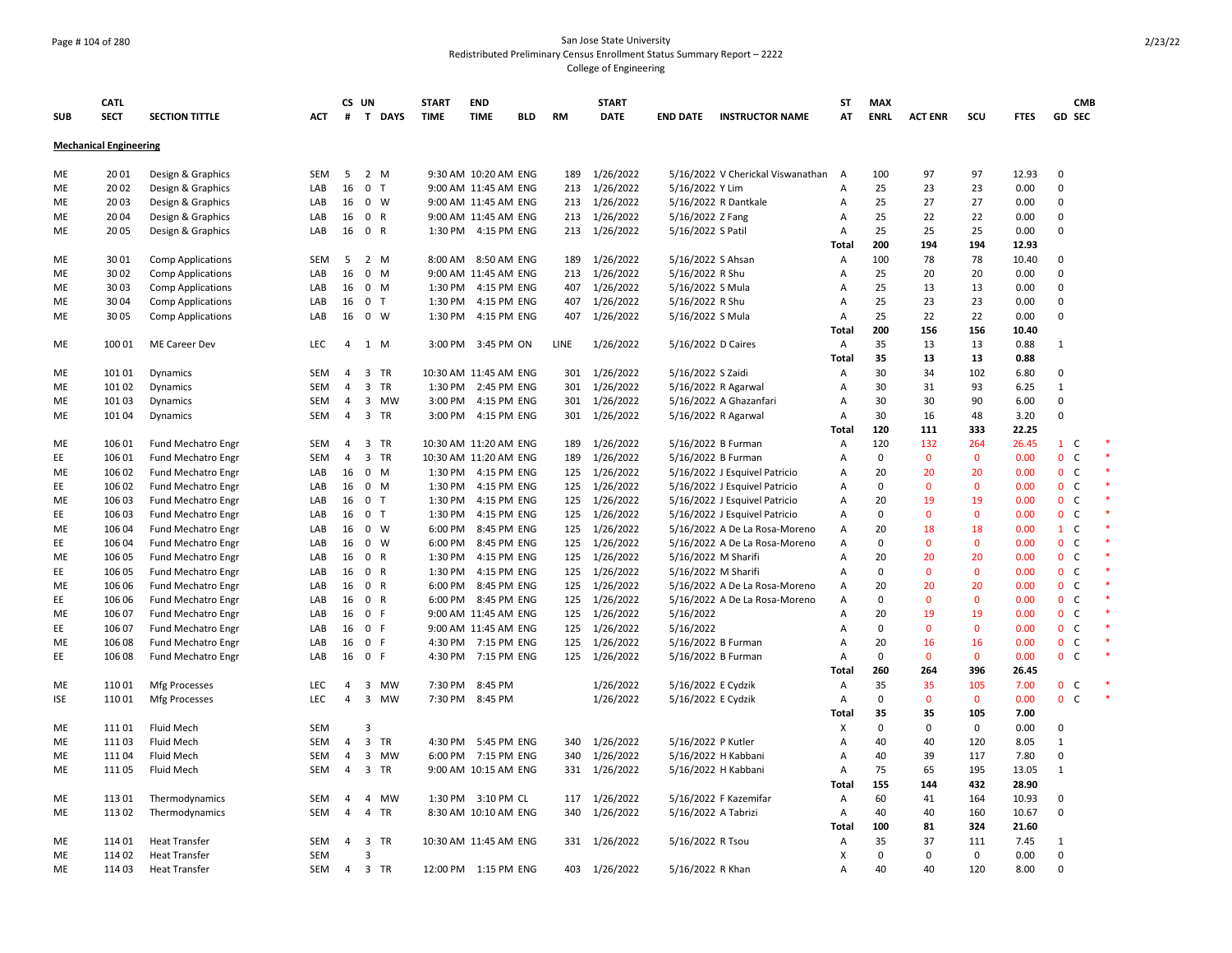## Page # 105 of 280 San Jose State University Redistributed Preliminary Census Enrollment Status Summary Report – 2222 College of Engineering

| <b>SUB</b> | <b>CATL</b><br><b>SECT</b> | <b>SECTION TITTLE</b>         | ACT        | CS UN<br>#     | T DAYS                              | <b>START</b><br><b>TIME</b> | <b>END</b><br><b>TIME</b>                    | <b>BLD</b> | <b>RM</b>   | <b>START</b><br><b>DATE</b>    | <b>END DATE</b>     | <b>INSTRUCTOR NAME</b>              | <b>ST</b><br>AT           | <b>MAX</b><br><b>ENRL</b> | <b>ACT ENR</b> | scu            | <b>FTES</b>  | <b>CMB</b><br><b>GD SEC</b> |  |
|------------|----------------------------|-------------------------------|------------|----------------|-------------------------------------|-----------------------------|----------------------------------------------|------------|-------------|--------------------------------|---------------------|-------------------------------------|---------------------------|---------------------------|----------------|----------------|--------------|-----------------------------|--|
| ME         | 114 04                     | <b>Heat Transfer</b>          | SEM        | $\overline{4}$ | 3 TR                                |                             | 9:00 AM 10:15 AM ENG                         |            |             | 341 1/26/2022                  | 5/16/2022 R Tsou    |                                     | A                         | 35                        | 36             | 108            | 7.20         | 0                           |  |
|            |                            |                               |            |                |                                     |                             |                                              |            |             |                                |                     |                                     | Total                     | 110                       | 113            | 339            | 22.65        |                             |  |
| ME         | 115 01                     | Thermal Eng Lab               | LAB        | 16             | 1 M                                 |                             | 9:00 AM 11:45 AM ENG                         |            |             | 113 1/26/2022                  | 5/16/2022   Tyukhov |                                     | $\mathsf{A}$              | 15                        | 16             | 16             | 1.07         | 0                           |  |
| ME         | 115 02                     | Thermal Eng Lab               | LAB        | 16             | 1<br>M                              |                             | 1:30 PM 4:15 PM ENG                          |            |             | 113 1/26/2022                  | 5/16/2022   Tyukhov |                                     | Α                         | 15                        | 16             | 16             | 1.07         | 0                           |  |
| ME         | 115 03                     | Thermal Eng Lab               | LAB        | 16             | 1 M                                 |                             | 4:30 PM 7:15 PM ENG                          |            |             | 113 1/26/2022                  | 5/16/2022   Tyukhov |                                     | Α                         | 15                        | 15             | 15             | 1.00         | 0                           |  |
| ME         | 115 04                     | Thermal Eng Lab               | LAB        | 16             | 1 T                                 |                             | 9:00 AM 11:45 AM ENG                         |            |             | 113 1/26/2022                  | 5/16/2022 A Tohidi  |                                     | Α                         | 15                        | 6              | 6              | 0.40         | 0                           |  |
| ME         | 115 05                     | Thermal Eng Lab               | LAB        | 16             | 1 T                                 |                             | 1:30 PM 4:15 PM ENG                          |            |             | 113 1/26/2022                  | 5/16/2022 S Zaidi   |                                     | Α                         | 15                        | 20             | 20             | 1.33         | 0                           |  |
| ME         | 115 06                     | Thermal Eng Lab               | LAB        | 16             | 1 R                                 |                             | 9:00 AM 11:45 AM ENG                         |            |             | 113 1/26/2022                  | 5/16/2022   Tyukhov |                                     | Α                         | 15                        | 6              | 6              | 0.40         | 0                           |  |
| ME         | 115 07                     | Thermal Eng Lab               | LAB        | 16             | 1 R                                 |                             | 1:30 PM 4:15 PM ENG                          |            |             | 113 1/26/2022                  | 5/16/2022 S Zaidi   |                                     | Α                         | 15                        | 19             | 19             | 1.27         | 0                           |  |
|            |                            |                               |            |                |                                     |                             |                                              |            |             |                                |                     |                                     | Total                     | 105                       | 98             | 98             | 6.53         |                             |  |
| ME         | 120 01                     | <b>Experimental Meths</b>     | SEM        | $\overline{4}$ | 2 M                                 | 9:00 AM                     | 9:50 AM ENG                                  |            |             | 341 1/26/2022                  | 5/16/2022 A Mysore  |                                     | Α                         | 60                        | 57             | 57             | 7.60         | 0                           |  |
| ME         | 120 02                     | <b>Experimental Meths</b>     | LAB        | 16             | $0$ M                               |                             | 10:30 AM  1:15 PM ENG                        |            |             | 133 1/26/2022                  | 5/16/2022 A Mysore  |                                     | Α                         | 12                        | 13             | 13             | 0.00         | 0                           |  |
| ME         | 12003                      | <b>Experimental Meths</b>     | LAB        | 16             | $0 \t M$                            |                             | 1:30 PM 4:15 PM ENG                          |            |             | 133 1/26/2022                  | 5/16/2022 A Mysore  |                                     | Α                         | 12                        | 12             | 12             | 0.00         | 0<br>$\mathbf 0$            |  |
| ME         | 12004                      | <b>Experimental Meths</b>     | LAB        | 16             | $0 \mathsf{M}$<br>$\mathbf{0}$<br>T | 6:00 PM                     | 8:45 PM ENG                                  |            |             | 133 1/26/2022                  | 5/16/2022 A Mysore  |                                     | $\mathsf{A}$              | 12<br>12                  | 9<br>11        | 9<br>11        | 0.00         | 0                           |  |
| ME<br>ME   | 120 05<br>120 06           | <b>Experimental Meths</b>     | LAB<br>LAB | 16<br>16       | 0 <sub>T</sub>                      |                             | 10:30 AM  1:15 PM ENG<br>1:30 PM 4:15 PM ENG |            |             | 133 1/26/2022<br>133 1/26/2022 | 5/16/2022 A Mysore  |                                     | A<br>Α                    | 12                        | 12             | 12             | 0.00<br>0.00 | 0                           |  |
|            |                            | <b>Experimental Meths</b>     |            |                |                                     |                             |                                              |            |             |                                | 5/16/2022 A Mysore  |                                     | Total                     | 120                       | 114            | 114            | 7.60         |                             |  |
| ME         | 13001                      | Appl Engr Analysis            | LEC        | 4              | 3 MW                                |                             | 6:00 PM 7:15 PM ENG                          |            |             | 331 1/26/2022                  |                     | 5/16/2022 Y Shabany                 | Α                         | 75                        | 75             | 225            | 15.00        | 0                           |  |
| ME         | 130 02                     | <b>Appl Engr Analysis</b>     | LEC        |                | 3                                   |                             |                                              |            |             |                                |                     |                                     | X                         | $\mathbf 0$               | 0              | $\mathsf 0$    | 0.00         | 0                           |  |
| ME         | 13003                      | Appl Engr Analysis            | LEC        | 4              | 3 MW                                |                             | 7:30 PM 8:45 PM ENG                          |            |             | 331 1/26/2022                  | 5/16/2022 Y Shabany |                                     | Α                         | 40                        | 46             | 138            | 9.20         | 0                           |  |
|            |                            |                               |            |                |                                     |                             |                                              |            |             |                                |                     |                                     | Total                     | 115                       | 121            | 363            | 24.20        |                             |  |
| ME         | 13601                      | Des For Manufactur            | <b>SEM</b> | 4              | 3 TR                                |                             | 7:30 PM 8:45 PM                              |            |             | 1/26/2022                      | 5/16/2022 E Cydzik  |                                     | A                         | 40                        | 35             | 105            | 7.20         | 4                           |  |
|            |                            |                               |            |                |                                     |                             |                                              |            |             |                                |                     |                                     | Total                     | 40                        | 35             | 105            | 7.20         |                             |  |
| ME         | 14701                      | Dyn Sys Vibs Cntrl            | SEM        | $\overline{4}$ | $\overline{\mathbf{3}}$<br>MW       |                             | 12:00 PM 1:15 PM ENG                         |            |             | 340 1/26/2022                  |                     | 5/16/2022 F Amirkulova              | Α                         | 40                        | 38             | 114            | 7.60         | 0                           |  |
| ME         | 14702                      | Dyn Sys Vibs Cntrl            | <b>SEM</b> |                | 3                                   |                             |                                              |            |             |                                |                     |                                     | X                         | 0                         | $\Omega$       | 0              | 0.00         | 0                           |  |
| ME         | 14703                      | Dyn Sys Vibs Cntrl            | SEM        | $\overline{4}$ | 3 TR                                |                             | 9:00 AM 10:15 AM                             |            |             | 1/26/2022                      | 5/16/2022 S Zaidi   |                                     | Α                         | 40                        | 42             | 126            | 8.40         | $\mathbf 0$                 |  |
|            |                            |                               |            |                |                                     |                             |                                              |            |             |                                |                     |                                     | Total                     | 80                        | 80             | 240            | 16.00        |                             |  |
| ME         | 154 01                     | Mech Engr Design              | <b>SEM</b> | $\overline{4}$ | 4 MW                                |                             | 3:00 PM 4:40 PM CL                           |            |             | 222 1/26/2022                  |                     | 5/16/2022 K Youssefi                | Α                         | 60                        | 72             | 288            | 19.40        | 3                           |  |
| ME         | 154 02                     | Mech Engr Design              | <b>SEM</b> | $\overline{4}$ | $\overline{4}$<br>MW                |                             | 10:30 AM 12:10 PM ENG                        |            | 329         | 1/26/2022                      | 5/16/2022 S Lee     |                                     | A                         | 40                        | 58             | 232            | 15.53        | $\mathbf{1}$                |  |
|            |                            |                               |            |                |                                     |                             |                                              |            |             |                                |                     |                                     | Total                     | 100                       | 130            | 520            | 34.93        |                             |  |
| ME         | 16001                      | Finite Ele Methods            | <b>SEM</b> |                | $\mathbf{a}$                        |                             |                                              |            |             |                                |                     |                                     | $\boldsymbol{\mathsf{X}}$ | 0                         | 0              | $\mathbf 0$    | 0.00         | 0                           |  |
| ME         | 16002                      | Finite Ele Methods            | <b>SEM</b> | 4              | 3 TR                                |                             | 7:30 PM 8:45 PM ON                           |            | <b>LINE</b> | 1/26/2022                      | 5/16/2022 KYi       |                                     | $\overline{A}$            | 30                        | 20             | 60             | 4.05         | $\mathbf{1}$                |  |
|            |                            |                               |            |                |                                     |                             |                                              |            |             |                                |                     |                                     | Total                     | 30                        | 20             | 60             | 4.05         |                             |  |
| ME         | 165 01                     | Com Aid Des in ME             | SEM        | 4              | $3 \, M$                            | 1:30 PM                     | 4:15 PM ON                                   |            | LINE        | 1/26/2022                      | 5/16/2022 S Bowley  |                                     | Α                         | 30                        | 31             | 93             | 6.25         | $\mathbf{1}$                |  |
| ME         | 165 02                     | Com Aid Des in ME             | SEM        | $\overline{4}$ | 3 <sub>1</sub>                      |                             | 1:30 PM 4:15 PM ON                           |            | LINE        | 1/26/2022                      | 5/16/2022 S Bowley  |                                     | Α                         | 30                        | 32             | 96             | 6.50         | $\overline{2}$              |  |
|            |                            |                               |            |                |                                     |                             |                                              |            |             |                                |                     |                                     | Total                     | 60                        | 63             | 189            | 12.75        |                             |  |
| ME         | 168 01                     | Microfluidics Lab             | LAB        | 16             | 1<br>$\mathsf{R}$                   | 1:30 PM                     | 4:15 PM ENG                                  |            | 115         | 1/26/2022                      | 5/16/2022 S Lee     |                                     | Α                         | 16                        | 11             | 11             | 0.77         | $2^{\circ}$<br>C            |  |
| EE         | 168 01                     | Microfluidics Lab             | LAB        | 16             | 1 R                                 | 1:30 PM                     | 4:15 PM ENG                                  |            | 115         | 1/26/2022                      | 5/16/2022 S Lee     |                                     | Α                         | $\mathbf 0$               | $\mathbf 0$    | $\mathbf 0$    | 0.00         | $\mathbf{0}$<br>C           |  |
| MATE       | 168 01                     | Microfluidics Lab             | LAB        | 16             | 1 R                                 | 1:30 PM                     | 4:15 PM ENG                                  |            |             | 115 1/26/2022                  | 5/16/2022 S Lee     |                                     | $\mathsf{A}$              | $\Omega$                  | $\mathbf{0}$   | $\mathbf{0}$   | 0.00         | $\mathbf{0}$<br>C           |  |
|            |                            |                               |            |                |                                     |                             |                                              |            |             |                                |                     |                                     | Total                     | 16                        | 11             | 11             | 0.77         |                             |  |
| ME         | 17001                      | Solar Energy Eng              | SEM        | $\overline{4}$ | 3 TR                                |                             | 4:30 PM 5:45 PM ENG                          |            |             | 301 1/26/2022                  | 5/16/2022   Tyukhov |                                     | Α                         | 35                        | 15             | 45             | 3.30         | 6                           |  |
|            |                            |                               |            |                |                                     |                             |                                              |            |             |                                |                     |                                     | Total                     | 35                        | 15             | 45             | 3.30         |                             |  |
| ME         | 18001                      | <b>Indiv Studies</b>          | <b>SUP</b> | 36             | TBA<br>1                            |                             |                                              | ON         | LINE        | 1/26/2022                      |                     | 5/16/2022 V Cherickal Viswanathan A |                           | 10                        | $\overline{7}$ | $\overline{7}$ | 0.47         | 0                           |  |
|            |                            |                               |            |                |                                     |                             |                                              |            |             |                                |                     |                                     | Total                     | 10                        | $\overline{7}$ | $\overline{7}$ | 0.47         |                             |  |
| ME         | 18301                      | <b>HVAC Sys Design</b>        | SEM        | $\overline{4}$ | 3 TR                                |                             | 6:00 PM 7:15 PM ENG                          |            |             | 301 1/26/2022                  | 5/16/2022 S Ishaya  |                                     | Α                         | 35                        | 12             | 36             | 2.40         | 0                           |  |
|            |                            |                               |            |                |                                     |                             |                                              |            |             |                                |                     |                                     | Total                     | 35                        | 12             | 36             | 2.40         |                             |  |
| ME         | 185 01                     | <b>HEV&amp;EV Fundamental</b> | <b>LEC</b> |                | 3                                   |                             |                                              |            |             |                                |                     |                                     | $\boldsymbol{\mathsf{x}}$ | 0                         | $\Omega$       | $\mathbf 0$    | 0.00         | 0                           |  |
|            |                            |                               |            |                |                                     |                             |                                              |            |             |                                |                     |                                     | Total                     | 0                         | $\mathbf 0$    | $\mathbf 0$    | 0.00         |                             |  |
| ME         | 18701                      | Auto Control Dsgn             | SEM        | 4              | $\overline{3}$<br>MW                | 10:30 AM 11:45 AM           |                                              |            |             | 1/26/2022                      | 5/16/2022 L Jiang   |                                     | Α                         | 35                        | 32             | 96             | 6.45         | 1                           |  |
|            |                            |                               |            |                |                                     |                             |                                              |            |             |                                |                     |                                     | Total                     | 35                        | 32             | 96             | 6.45         |                             |  |
| ME         |                            | 195B 01 Sr Dsgn Project II    | SEM        | 5              | 3 W                                 |                             | 1:30 PM 4:15 PM                              |            |             | 1/26/2022                      | 5/16/2022 R Agarwal |                                     | Α                         | 30                        | 24             | 72             | 4.80         | 0                           |  |
| ME         |                            | 195B 02 Sr Dsgn Project II    | SEM        | 5              | 3 W                                 |                             | 1:30 PM 4:15 PM                              |            |             | 1/26/2022                      | 5/16/2022 B Furman  |                                     | Α                         | 30                        | 30             | 90             | 6.00         | 0                           |  |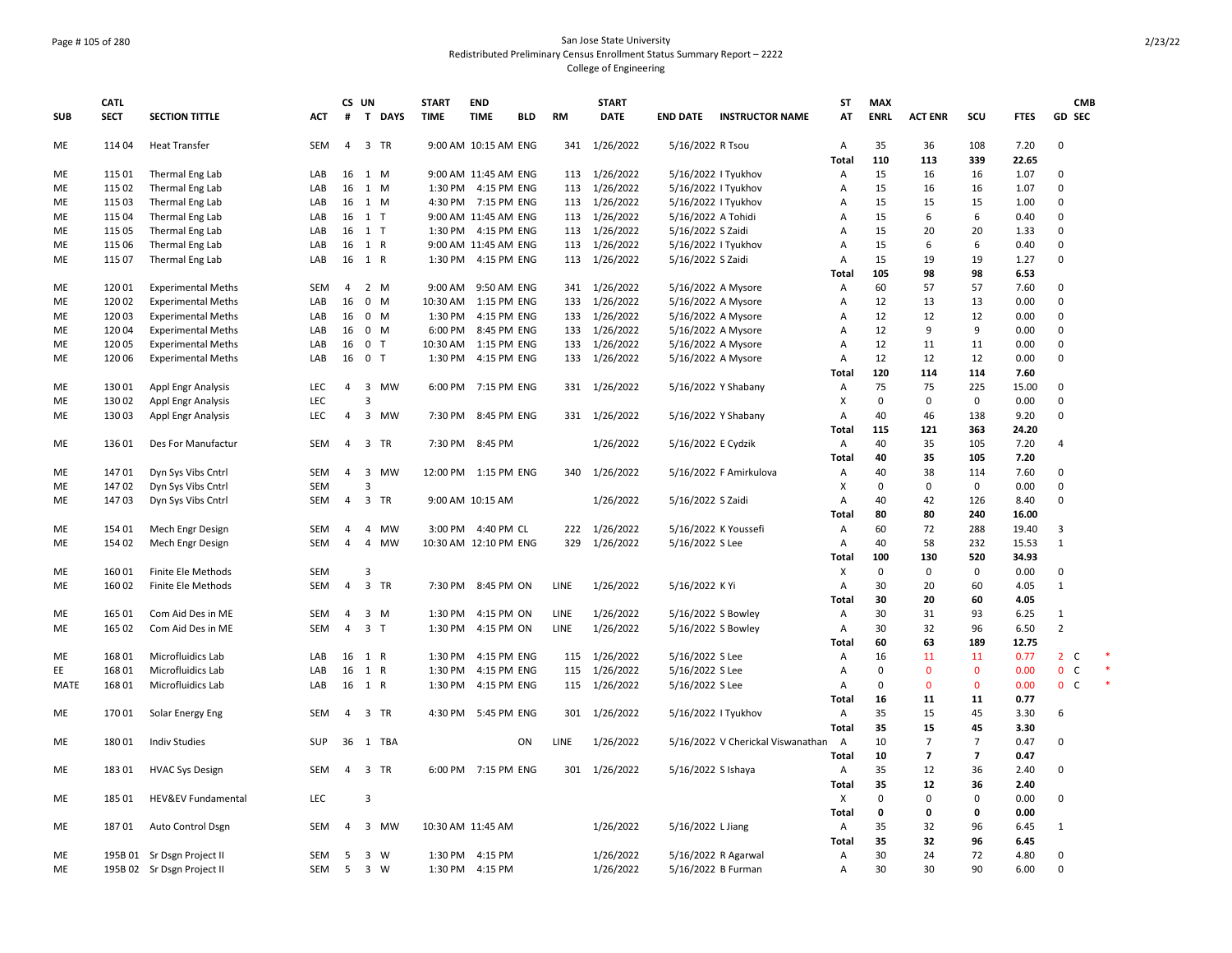## Page # 106 of 280 San Jose State University Redistributed Preliminary Census Enrollment Status Summary Report – 2222 College of Engineering

| <b>ENRL</b><br>GD SEC<br><b>SUB</b><br><b>SECT</b><br><b>SECTION TITTLE</b><br>#<br>T DAYS<br><b>TIME</b><br><b>TIME</b><br><b>BLD</b><br>RM<br><b>DATE</b><br><b>END DATE INSTRUCTOR NAME</b><br>AT<br><b>ACT ENR</b><br>SCU<br><b>FTES</b><br>ACT<br>5<br>3 W<br>1:30 PM 4:15 PM<br>78<br>5.20<br>ME<br>195B 03 Sr Dsgn Project II<br>SEM<br>1/26/2022<br>5/16/2022 R Yee<br>Α<br>30<br>26<br>$\Omega$<br><b>SEM</b><br>5<br>3 W<br>1:30 PM 4:15 PM<br>1/26/2022<br>5/16/2022 J Mokri<br>30<br>32<br>96<br>$\mathbf 0$<br>ME<br>195B 04 Sr Dsgn Project II<br>Α<br>6.40<br>195B 05 Sr Dsgn Project II<br>SEM<br>5<br>3 W<br>1:30 PM<br>4:15 PM<br>1/26/2022<br>5/16/2022 S Zaidi<br>A<br>30<br>20<br>60<br>$\mathbf 0$<br>МE<br>4.00<br>5<br>3 W<br>30<br>20<br>60<br>$\Omega$<br>ME<br>195B 06 Sr Dsgn Project II<br>SEM<br>1:30 PM 4:15 PM<br>1/26/2022<br>5/16/2022 E Cydzik<br>Α<br>4.00<br>180<br>152<br>456<br>30.40<br>Total<br><b>Project Planning</b><br>4:30 PM 5:45 PM ON<br><b>LINE</b><br>1/26/2022<br>5/16/2022 C Han<br>А<br>20<br>20<br>60<br>5.00<br>20<br>ME<br>201 01<br><b>LEC</b><br>2<br>3 MW<br>LEC<br>$\overline{2}$<br>3 MW<br>6:00 PM 7:15 PM ON<br>LINE<br>1/26/2022<br>5/16/2022 C Han<br>Α<br>20<br>20<br>60<br>5.00<br>20<br>ME<br>201 02<br><b>Project Planning</b><br>120<br>Total<br>40<br>40<br>10.00<br>Adv Heat Transfer<br><b>SEM</b><br>5<br>3 MW<br>6:00 PM 7:15 PM<br>1/26/2022<br>5/16/2022 F Kazemifar<br>Α<br>35<br>16<br>48<br>4.00<br>ME<br>21101<br>16<br>35<br>48<br>4.00<br><b>Total</b><br>16<br>35<br>29<br>87<br>ME<br>23001<br>Ad Mech Eng Analys<br><b>SEM</b><br>- 5<br>3 TR<br>4:30 PM 5:45 PM ENG<br>303<br>1/26/2022<br>5/16/2022 A Tohidi<br>Α<br>7.25<br>29<br>35<br>29<br>87<br>7.25<br>Total<br>1/26/2022<br>35<br>30<br>ME<br>24301<br>Vib of Mech System<br>SEM<br>5<br>3 MW<br>6:00 PM 7:15 PM ENG<br>303<br>5/16/2022 A Ghazanfari<br>Α<br>10<br>2.50<br>10<br>35<br>30<br>2.50<br>10<br>Total<br>72<br>7:30 PM 8:45 PM ENG<br>5/16/2022 E Thurlow<br>35<br>24<br>МE<br>27101<br>Comp Fluid Dyn ME<br><b>LEC</b><br>2<br>3 MW<br>213<br>1/26/2022<br>Α<br>6.00<br>24<br>35<br>24<br>72<br><b>Total</b><br>6.00<br>35<br>78<br>27301<br>Finite El Meth Eng<br>SEM<br>3 TR<br>7:15 PM ENG<br>303<br>1/26/2022<br>5/16/2022 E Chan<br>Α<br>26<br>6.50<br>26<br>ME<br>4<br>6:00 PM<br>35<br>Total<br>26<br>78<br>6.50<br>Adv FEM in Engr<br>3 TR<br>7:30 PM 8:45 PM ENG<br>1/26/2022<br>35<br>23<br>69<br>5.75<br>23<br>ME<br>274 01<br>LEC<br>$\overline{4}$<br>303<br>5/16/2022 E Chan<br>Α<br>35<br>23<br>69<br><b>Total</b><br>5.75<br>35<br>28201<br>Nonlin Adapt Cnrtl<br>LEC<br>2<br>3 TR<br>6:00 PM 7:15 PM ENG<br>340<br>1/26/2022<br>5/16/2022 S Bashash<br>Α<br>23<br>69<br>5.65<br>21<br>ME<br>35<br>69<br>23<br>5.65<br><b>Total</b><br>5:00 PM 5:50 PM ENG<br>1/26/2022<br>20<br>32<br>3.95<br>ME<br>285 01<br>Mechatronic Sys En<br><b>SEM</b><br>-5<br>3 TR<br>135<br>5/16/2022 S Bashash<br>A<br>16<br>15<br>16 0 F<br>20<br>0.00<br>15<br>285 02<br>Mechatronic Sys En<br>5:30 PM 8:15 PM ENG<br>135<br>1/26/2022<br>5/16/2022 V Tran<br>Α<br>16<br>16<br>ME<br>LAB<br>40<br>32<br>48<br>Total<br>3.95<br>25<br>3 TBA<br>1/26/2022<br>10<br>$\mathbf 0$<br>$\mathbf 0$<br>0.00<br>$\mathbf 0$<br>ME<br>295A 01 ME Project I<br><b>SUP</b><br>5/16/2022<br>Α<br>3 TBA<br>295A 02 ME Project<br><b>SUP</b><br>25<br>1/26/2022<br>5/16/2022 F Amirkulova<br>A<br>10<br>0<br>0<br>0.00<br>0<br>ME<br>295A 03 ME Project I<br>25 3 TBA<br>1/26/2022<br>10<br>$\overline{2}$<br>6<br>0.50<br>$\overline{2}$<br>ME<br><b>SUP</b><br>5/16/2022 F Barez<br>Α<br>10<br>3<br>9<br>3<br>ME<br>295A 04 ME Project<br><b>SUP</b><br>25 3 TBA<br>1/26/2022<br>5/16/2022 S Bashash<br>Α<br>0.75<br>295A 05 ME Project<br><b>SUP</b><br>25 3 TBA<br>1/26/2022<br>5/16/2022 W Du<br>10<br>0<br>$\Omega$<br>0.00<br>0<br>ME<br>A<br>SUP<br>3<br>Χ<br>0<br>0<br>$\mathbf 0$<br>0.00<br>$\mathbf 0$<br>ME<br>295A 06 ME Project I<br>$\overline{2}$<br>25 3 TBA<br>$\overline{2}$<br>6<br>ME<br>295A 07 ME Project I<br><b>SUP</b><br>1/26/2022<br>5/16/2022 A Ghazanfari<br>$\overline{A}$<br>10<br>0.50<br>295A 08 ME Project<br><b>SUP</b><br>25 3 TBA<br>1/26/2022<br>5/16/2022 C Han<br>A<br>10<br>0<br>$\Omega$<br>0.00<br>0<br>ME<br>1/26/2022<br>5/16/2022 F Kazemifar<br>A<br>10<br>0<br>$\mathbf 0$<br>0.00<br>$\mathbf 0$<br>ME<br>295A 09 ME Project I<br><b>SUP</b><br>25<br>3 TBA<br>25 3 TBA<br>1/26/2022<br>10<br>$\overline{3}$<br>$\mathbf{1}$<br>ME<br>295A 10 ME Project I<br><b>SUP</b><br>5/16/2022 L Jiang<br>Α<br>$\mathbf{1}$<br>0.25<br>3 TBA<br>1/26/2022<br>10<br>$\mathbf 0$<br>$\mathbf 0$<br>$\mathbf 0$<br>ME<br>295A 11 ME Project<br><b>SUP</b><br>25<br>5/16/2022 S Lee<br>A<br>0.00<br>5<br>1/26/2022<br>10<br>5<br>15<br>1.25<br>ME<br>295A 12 ME Project I<br><b>SUP</b><br>25<br>3 TBA<br>5/16/2022 V Cherickal Viswanathan<br>A<br>SUP<br>25 3 TBA<br>1/26/2022<br>5/16/2022 R Yee<br>10<br>12<br>1.00<br>$\overline{4}$<br>295A 13 ME Project I<br>Α<br>$\overline{4}$<br>ME<br>3<br>$\mathbf{1}$<br>25<br>3 TBA<br>1/26/2022<br>5/16/2022 A Tohidi<br>A<br>10<br>$\mathbf{1}$<br>0.25<br>ME<br>295A 14 ME Project<br><b>SUP</b><br>SUP<br>25<br>3 TBA<br>1/26/2022<br>5/16/2022 B Furman<br>A<br>10<br>$\overline{2}$<br>6<br>0.50<br>$\overline{2}$<br>ME<br>295A 15 ME Project I<br>25 3 TBA<br>1/26/2022<br>5/16/2022 M Sharifi<br>A<br>10<br>$\mathbf{1}$<br>3<br>0.25<br>$\mathbf{1}$<br>ME<br>295A 16 ME Project I<br><b>SUP</b><br>63<br>Total<br>150<br>21<br>5.25<br>295B 01 ME Project II<br>25<br>1/26/2022<br>5/16/2022 R Agarwal<br>Α<br>10<br>$\mathbf 0$<br>$\mathbf 0$<br>0.00<br>$\mathbf 0$<br>ME<br><b>SUP</b><br>3 TBA<br>3<br>3 TBA<br>1/26/2022<br>5/16/2022 F Amirkulova<br>10<br>$\mathbf{1}$<br>ME<br>295B 02 ME Project II<br><b>SUP</b><br>25<br>A<br>$\mathbf{1}$<br>0.25<br>12<br>295B 03 ME Project II<br><b>SUP</b><br>25<br>3 TBA<br>1/26/2022<br>5/16/2022 F Barez<br>Α<br>10<br>$\overline{4}$<br>1.00<br>4<br>ME<br>12<br>SUP<br>25 3 TBA<br>1/26/2022<br>A<br>10<br>$\overline{4}$<br>1.00<br>$\overline{4}$<br>ME<br>295B 04 ME Project II<br>5/16/2022 S Bashash<br>25 3 TBA<br>1/26/2022<br>10<br>0<br>$\mathbf 0$<br>0.00<br>$\mathbf 0$<br>ME<br>295B 05 ME Project II<br><b>SUP</b><br>5/16/2022 W Du<br>Α<br>SUP<br>X<br>$\mathbf 0$<br>$\mathbf 0$<br>295B 06 ME Project II<br>3<br>0<br>0<br>0.00<br>ME<br>25 3 TBA<br>5/16/2022 A Ghazanfari<br>$\mathbf{1}$<br>3<br>$\mathbf{1}$<br>ME<br>295B 07 ME Project II<br><b>SUP</b><br>1/26/2022<br>A<br>10<br>0.25<br><b>SUP</b><br>25<br>3 TBA<br>1/26/2022<br>5/16/2022 C Han<br>10<br>$\mathbf{1}$<br>3<br>0.25<br>$\mathbf{1}$<br>ME<br>295B 08 ME Project II<br>A<br>$\Omega$<br>$\mathbf 0$<br>295B 09 ME Project II<br><b>SUP</b><br>25<br>3 TBA<br>1/26/2022<br>5/16/2022 F Kazemifar<br>A<br>10<br>0<br>0.00<br>ME<br>$\Omega$<br><b>ME</b><br><b>SUP</b><br>25 3 TBA<br>1/26/2022<br>5/16/2022 L Jiang<br>$\overline{A}$<br>10<br>$\Omega$<br>$\Omega$<br>0.00<br>295B 10 ME Project II | <b>CATL</b> |  | CS UN | <b>START</b> | <b>END</b> |  | <b>START</b> |  | <b>ST</b> | <b>MAX</b> |  | <b>CMB</b> |
|---------------------------------------------------------------------------------------------------------------------------------------------------------------------------------------------------------------------------------------------------------------------------------------------------------------------------------------------------------------------------------------------------------------------------------------------------------------------------------------------------------------------------------------------------------------------------------------------------------------------------------------------------------------------------------------------------------------------------------------------------------------------------------------------------------------------------------------------------------------------------------------------------------------------------------------------------------------------------------------------------------------------------------------------------------------------------------------------------------------------------------------------------------------------------------------------------------------------------------------------------------------------------------------------------------------------------------------------------------------------------------------------------------------------------------------------------------------------------------------------------------------------------------------------------------------------------------------------------------------------------------------------------------------------------------------------------------------------------------------------------------------------------------------------------------------------------------------------------------------------------------------------------------------------------------------------------------------------------------------------------------------------------------------------------------------------------------------------------------------------------------------------------------------------------------------------------------------------------------------------------------------------------------------------------------------------------------------------------------------------------------------------------------------------------------------------------------------------------------------------------------------------------------------------------------------------------------------------------------------------------------------------------------------------------------------------------------------------------------------------------------------------------------------------------------------------------------------------------------------------------------------------------------------------------------------------------------------------------------------------------------------------------------------------------------------------------------------------------------------------------------------------------------------------------------------------------------------------------------------------------------------------------------------------------------------------------------------------------------------------------------------------------------------------------------------------------------------------------------------------------------------------------------------------------------------------------------------------------------------------------------------------------------------------------------------------------------------------------------------------------------------------------------------------------------------------------------------------------------------------------------------------------------------------------------------------------------------------------------------------------------------------------------------------------------------------------------------------------------------------------------------------------------------------------------------------------------------------------------------------------------------------------------------------------------------------------------------------------------------------------------------------------------------------------------------------------------------------------------------------------------------------------------------------------------------------------------------------------------------------------------------------------------------------------------------------------------------------------------------------------------------------------------------------------------------------------------------------------------------------------------------------------------------------------------------------------------------------------------------------------------------------------------------------------------------------------------------------------------------------------------------------------------------------------------------------------------------------------------------------------------------------------------------------------------------------------------------------------------------------------------------------------------------------------------------------------------------------------------------------------------------------------------------------------------------------------------------------------------------------------------------------------------------------------------------------------------------------------------------------------------------------------------------------------------------------------------------------------------------------------------------------------------------------------------------------------------------------------------------------------------------------------------------------------------------------------------------------------------------------------------------------------------------------------------------------------------------------------------------------------------------------------------------------------------------------------------------------------------------------------------------------------------------------------------------------------------------------------------------------------------------------------------------------------------------------------------------------------------------------------------------------------------------------------------------------------------------------------------------------------------------------------------------------------------------------------------------------------------------------------------------------------------------------------------------------------------------------------------------------------------------------------------------------------------------------------------------------------|-------------|--|-------|--------------|------------|--|--------------|--|-----------|------------|--|------------|
|                                                                                                                                                                                                                                                                                                                                                                                                                                                                                                                                                                                                                                                                                                                                                                                                                                                                                                                                                                                                                                                                                                                                                                                                                                                                                                                                                                                                                                                                                                                                                                                                                                                                                                                                                                                                                                                                                                                                                                                                                                                                                                                                                                                                                                                                                                                                                                                                                                                                                                                                                                                                                                                                                                                                                                                                                                                                                                                                                                                                                                                                                                                                                                                                                                                                                                                                                                                                                                                                                                                                                                                                                                                                                                                                                                                                                                                                                                                                                                                                                                                                                                                                                                                                                                                                                                                                                                                                                                                                                                                                                                                                                                                                                                                                                                                                                                                                                                                                                                                                                                                                                                                                                                                                                                                                                                                                                                                                                                                                                                                                                                                                                                                                                                                                                                                                                                                                                                                                                                                                                                                                                                                                                                                                                                                                                                                                                                                                                                                                                                                                                                                                                                                                                                                                                                                                                                                                                                                                                                                                                                                                                                   |             |  |       |              |            |  |              |  |           |            |  |            |
|                                                                                                                                                                                                                                                                                                                                                                                                                                                                                                                                                                                                                                                                                                                                                                                                                                                                                                                                                                                                                                                                                                                                                                                                                                                                                                                                                                                                                                                                                                                                                                                                                                                                                                                                                                                                                                                                                                                                                                                                                                                                                                                                                                                                                                                                                                                                                                                                                                                                                                                                                                                                                                                                                                                                                                                                                                                                                                                                                                                                                                                                                                                                                                                                                                                                                                                                                                                                                                                                                                                                                                                                                                                                                                                                                                                                                                                                                                                                                                                                                                                                                                                                                                                                                                                                                                                                                                                                                                                                                                                                                                                                                                                                                                                                                                                                                                                                                                                                                                                                                                                                                                                                                                                                                                                                                                                                                                                                                                                                                                                                                                                                                                                                                                                                                                                                                                                                                                                                                                                                                                                                                                                                                                                                                                                                                                                                                                                                                                                                                                                                                                                                                                                                                                                                                                                                                                                                                                                                                                                                                                                                                                   |             |  |       |              |            |  |              |  |           |            |  |            |
|                                                                                                                                                                                                                                                                                                                                                                                                                                                                                                                                                                                                                                                                                                                                                                                                                                                                                                                                                                                                                                                                                                                                                                                                                                                                                                                                                                                                                                                                                                                                                                                                                                                                                                                                                                                                                                                                                                                                                                                                                                                                                                                                                                                                                                                                                                                                                                                                                                                                                                                                                                                                                                                                                                                                                                                                                                                                                                                                                                                                                                                                                                                                                                                                                                                                                                                                                                                                                                                                                                                                                                                                                                                                                                                                                                                                                                                                                                                                                                                                                                                                                                                                                                                                                                                                                                                                                                                                                                                                                                                                                                                                                                                                                                                                                                                                                                                                                                                                                                                                                                                                                                                                                                                                                                                                                                                                                                                                                                                                                                                                                                                                                                                                                                                                                                                                                                                                                                                                                                                                                                                                                                                                                                                                                                                                                                                                                                                                                                                                                                                                                                                                                                                                                                                                                                                                                                                                                                                                                                                                                                                                                                   |             |  |       |              |            |  |              |  |           |            |  |            |
|                                                                                                                                                                                                                                                                                                                                                                                                                                                                                                                                                                                                                                                                                                                                                                                                                                                                                                                                                                                                                                                                                                                                                                                                                                                                                                                                                                                                                                                                                                                                                                                                                                                                                                                                                                                                                                                                                                                                                                                                                                                                                                                                                                                                                                                                                                                                                                                                                                                                                                                                                                                                                                                                                                                                                                                                                                                                                                                                                                                                                                                                                                                                                                                                                                                                                                                                                                                                                                                                                                                                                                                                                                                                                                                                                                                                                                                                                                                                                                                                                                                                                                                                                                                                                                                                                                                                                                                                                                                                                                                                                                                                                                                                                                                                                                                                                                                                                                                                                                                                                                                                                                                                                                                                                                                                                                                                                                                                                                                                                                                                                                                                                                                                                                                                                                                                                                                                                                                                                                                                                                                                                                                                                                                                                                                                                                                                                                                                                                                                                                                                                                                                                                                                                                                                                                                                                                                                                                                                                                                                                                                                                                   |             |  |       |              |            |  |              |  |           |            |  |            |
|                                                                                                                                                                                                                                                                                                                                                                                                                                                                                                                                                                                                                                                                                                                                                                                                                                                                                                                                                                                                                                                                                                                                                                                                                                                                                                                                                                                                                                                                                                                                                                                                                                                                                                                                                                                                                                                                                                                                                                                                                                                                                                                                                                                                                                                                                                                                                                                                                                                                                                                                                                                                                                                                                                                                                                                                                                                                                                                                                                                                                                                                                                                                                                                                                                                                                                                                                                                                                                                                                                                                                                                                                                                                                                                                                                                                                                                                                                                                                                                                                                                                                                                                                                                                                                                                                                                                                                                                                                                                                                                                                                                                                                                                                                                                                                                                                                                                                                                                                                                                                                                                                                                                                                                                                                                                                                                                                                                                                                                                                                                                                                                                                                                                                                                                                                                                                                                                                                                                                                                                                                                                                                                                                                                                                                                                                                                                                                                                                                                                                                                                                                                                                                                                                                                                                                                                                                                                                                                                                                                                                                                                                                   |             |  |       |              |            |  |              |  |           |            |  |            |
|                                                                                                                                                                                                                                                                                                                                                                                                                                                                                                                                                                                                                                                                                                                                                                                                                                                                                                                                                                                                                                                                                                                                                                                                                                                                                                                                                                                                                                                                                                                                                                                                                                                                                                                                                                                                                                                                                                                                                                                                                                                                                                                                                                                                                                                                                                                                                                                                                                                                                                                                                                                                                                                                                                                                                                                                                                                                                                                                                                                                                                                                                                                                                                                                                                                                                                                                                                                                                                                                                                                                                                                                                                                                                                                                                                                                                                                                                                                                                                                                                                                                                                                                                                                                                                                                                                                                                                                                                                                                                                                                                                                                                                                                                                                                                                                                                                                                                                                                                                                                                                                                                                                                                                                                                                                                                                                                                                                                                                                                                                                                                                                                                                                                                                                                                                                                                                                                                                                                                                                                                                                                                                                                                                                                                                                                                                                                                                                                                                                                                                                                                                                                                                                                                                                                                                                                                                                                                                                                                                                                                                                                                                   |             |  |       |              |            |  |              |  |           |            |  |            |
|                                                                                                                                                                                                                                                                                                                                                                                                                                                                                                                                                                                                                                                                                                                                                                                                                                                                                                                                                                                                                                                                                                                                                                                                                                                                                                                                                                                                                                                                                                                                                                                                                                                                                                                                                                                                                                                                                                                                                                                                                                                                                                                                                                                                                                                                                                                                                                                                                                                                                                                                                                                                                                                                                                                                                                                                                                                                                                                                                                                                                                                                                                                                                                                                                                                                                                                                                                                                                                                                                                                                                                                                                                                                                                                                                                                                                                                                                                                                                                                                                                                                                                                                                                                                                                                                                                                                                                                                                                                                                                                                                                                                                                                                                                                                                                                                                                                                                                                                                                                                                                                                                                                                                                                                                                                                                                                                                                                                                                                                                                                                                                                                                                                                                                                                                                                                                                                                                                                                                                                                                                                                                                                                                                                                                                                                                                                                                                                                                                                                                                                                                                                                                                                                                                                                                                                                                                                                                                                                                                                                                                                                                                   |             |  |       |              |            |  |              |  |           |            |  |            |
|                                                                                                                                                                                                                                                                                                                                                                                                                                                                                                                                                                                                                                                                                                                                                                                                                                                                                                                                                                                                                                                                                                                                                                                                                                                                                                                                                                                                                                                                                                                                                                                                                                                                                                                                                                                                                                                                                                                                                                                                                                                                                                                                                                                                                                                                                                                                                                                                                                                                                                                                                                                                                                                                                                                                                                                                                                                                                                                                                                                                                                                                                                                                                                                                                                                                                                                                                                                                                                                                                                                                                                                                                                                                                                                                                                                                                                                                                                                                                                                                                                                                                                                                                                                                                                                                                                                                                                                                                                                                                                                                                                                                                                                                                                                                                                                                                                                                                                                                                                                                                                                                                                                                                                                                                                                                                                                                                                                                                                                                                                                                                                                                                                                                                                                                                                                                                                                                                                                                                                                                                                                                                                                                                                                                                                                                                                                                                                                                                                                                                                                                                                                                                                                                                                                                                                                                                                                                                                                                                                                                                                                                                                   |             |  |       |              |            |  |              |  |           |            |  |            |
|                                                                                                                                                                                                                                                                                                                                                                                                                                                                                                                                                                                                                                                                                                                                                                                                                                                                                                                                                                                                                                                                                                                                                                                                                                                                                                                                                                                                                                                                                                                                                                                                                                                                                                                                                                                                                                                                                                                                                                                                                                                                                                                                                                                                                                                                                                                                                                                                                                                                                                                                                                                                                                                                                                                                                                                                                                                                                                                                                                                                                                                                                                                                                                                                                                                                                                                                                                                                                                                                                                                                                                                                                                                                                                                                                                                                                                                                                                                                                                                                                                                                                                                                                                                                                                                                                                                                                                                                                                                                                                                                                                                                                                                                                                                                                                                                                                                                                                                                                                                                                                                                                                                                                                                                                                                                                                                                                                                                                                                                                                                                                                                                                                                                                                                                                                                                                                                                                                                                                                                                                                                                                                                                                                                                                                                                                                                                                                                                                                                                                                                                                                                                                                                                                                                                                                                                                                                                                                                                                                                                                                                                                                   |             |  |       |              |            |  |              |  |           |            |  |            |
|                                                                                                                                                                                                                                                                                                                                                                                                                                                                                                                                                                                                                                                                                                                                                                                                                                                                                                                                                                                                                                                                                                                                                                                                                                                                                                                                                                                                                                                                                                                                                                                                                                                                                                                                                                                                                                                                                                                                                                                                                                                                                                                                                                                                                                                                                                                                                                                                                                                                                                                                                                                                                                                                                                                                                                                                                                                                                                                                                                                                                                                                                                                                                                                                                                                                                                                                                                                                                                                                                                                                                                                                                                                                                                                                                                                                                                                                                                                                                                                                                                                                                                                                                                                                                                                                                                                                                                                                                                                                                                                                                                                                                                                                                                                                                                                                                                                                                                                                                                                                                                                                                                                                                                                                                                                                                                                                                                                                                                                                                                                                                                                                                                                                                                                                                                                                                                                                                                                                                                                                                                                                                                                                                                                                                                                                                                                                                                                                                                                                                                                                                                                                                                                                                                                                                                                                                                                                                                                                                                                                                                                                                                   |             |  |       |              |            |  |              |  |           |            |  |            |
|                                                                                                                                                                                                                                                                                                                                                                                                                                                                                                                                                                                                                                                                                                                                                                                                                                                                                                                                                                                                                                                                                                                                                                                                                                                                                                                                                                                                                                                                                                                                                                                                                                                                                                                                                                                                                                                                                                                                                                                                                                                                                                                                                                                                                                                                                                                                                                                                                                                                                                                                                                                                                                                                                                                                                                                                                                                                                                                                                                                                                                                                                                                                                                                                                                                                                                                                                                                                                                                                                                                                                                                                                                                                                                                                                                                                                                                                                                                                                                                                                                                                                                                                                                                                                                                                                                                                                                                                                                                                                                                                                                                                                                                                                                                                                                                                                                                                                                                                                                                                                                                                                                                                                                                                                                                                                                                                                                                                                                                                                                                                                                                                                                                                                                                                                                                                                                                                                                                                                                                                                                                                                                                                                                                                                                                                                                                                                                                                                                                                                                                                                                                                                                                                                                                                                                                                                                                                                                                                                                                                                                                                                                   |             |  |       |              |            |  |              |  |           |            |  |            |
|                                                                                                                                                                                                                                                                                                                                                                                                                                                                                                                                                                                                                                                                                                                                                                                                                                                                                                                                                                                                                                                                                                                                                                                                                                                                                                                                                                                                                                                                                                                                                                                                                                                                                                                                                                                                                                                                                                                                                                                                                                                                                                                                                                                                                                                                                                                                                                                                                                                                                                                                                                                                                                                                                                                                                                                                                                                                                                                                                                                                                                                                                                                                                                                                                                                                                                                                                                                                                                                                                                                                                                                                                                                                                                                                                                                                                                                                                                                                                                                                                                                                                                                                                                                                                                                                                                                                                                                                                                                                                                                                                                                                                                                                                                                                                                                                                                                                                                                                                                                                                                                                                                                                                                                                                                                                                                                                                                                                                                                                                                                                                                                                                                                                                                                                                                                                                                                                                                                                                                                                                                                                                                                                                                                                                                                                                                                                                                                                                                                                                                                                                                                                                                                                                                                                                                                                                                                                                                                                                                                                                                                                                                   |             |  |       |              |            |  |              |  |           |            |  |            |
|                                                                                                                                                                                                                                                                                                                                                                                                                                                                                                                                                                                                                                                                                                                                                                                                                                                                                                                                                                                                                                                                                                                                                                                                                                                                                                                                                                                                                                                                                                                                                                                                                                                                                                                                                                                                                                                                                                                                                                                                                                                                                                                                                                                                                                                                                                                                                                                                                                                                                                                                                                                                                                                                                                                                                                                                                                                                                                                                                                                                                                                                                                                                                                                                                                                                                                                                                                                                                                                                                                                                                                                                                                                                                                                                                                                                                                                                                                                                                                                                                                                                                                                                                                                                                                                                                                                                                                                                                                                                                                                                                                                                                                                                                                                                                                                                                                                                                                                                                                                                                                                                                                                                                                                                                                                                                                                                                                                                                                                                                                                                                                                                                                                                                                                                                                                                                                                                                                                                                                                                                                                                                                                                                                                                                                                                                                                                                                                                                                                                                                                                                                                                                                                                                                                                                                                                                                                                                                                                                                                                                                                                                                   |             |  |       |              |            |  |              |  |           |            |  |            |
|                                                                                                                                                                                                                                                                                                                                                                                                                                                                                                                                                                                                                                                                                                                                                                                                                                                                                                                                                                                                                                                                                                                                                                                                                                                                                                                                                                                                                                                                                                                                                                                                                                                                                                                                                                                                                                                                                                                                                                                                                                                                                                                                                                                                                                                                                                                                                                                                                                                                                                                                                                                                                                                                                                                                                                                                                                                                                                                                                                                                                                                                                                                                                                                                                                                                                                                                                                                                                                                                                                                                                                                                                                                                                                                                                                                                                                                                                                                                                                                                                                                                                                                                                                                                                                                                                                                                                                                                                                                                                                                                                                                                                                                                                                                                                                                                                                                                                                                                                                                                                                                                                                                                                                                                                                                                                                                                                                                                                                                                                                                                                                                                                                                                                                                                                                                                                                                                                                                                                                                                                                                                                                                                                                                                                                                                                                                                                                                                                                                                                                                                                                                                                                                                                                                                                                                                                                                                                                                                                                                                                                                                                                   |             |  |       |              |            |  |              |  |           |            |  |            |
|                                                                                                                                                                                                                                                                                                                                                                                                                                                                                                                                                                                                                                                                                                                                                                                                                                                                                                                                                                                                                                                                                                                                                                                                                                                                                                                                                                                                                                                                                                                                                                                                                                                                                                                                                                                                                                                                                                                                                                                                                                                                                                                                                                                                                                                                                                                                                                                                                                                                                                                                                                                                                                                                                                                                                                                                                                                                                                                                                                                                                                                                                                                                                                                                                                                                                                                                                                                                                                                                                                                                                                                                                                                                                                                                                                                                                                                                                                                                                                                                                                                                                                                                                                                                                                                                                                                                                                                                                                                                                                                                                                                                                                                                                                                                                                                                                                                                                                                                                                                                                                                                                                                                                                                                                                                                                                                                                                                                                                                                                                                                                                                                                                                                                                                                                                                                                                                                                                                                                                                                                                                                                                                                                                                                                                                                                                                                                                                                                                                                                                                                                                                                                                                                                                                                                                                                                                                                                                                                                                                                                                                                                                   |             |  |       |              |            |  |              |  |           |            |  |            |
|                                                                                                                                                                                                                                                                                                                                                                                                                                                                                                                                                                                                                                                                                                                                                                                                                                                                                                                                                                                                                                                                                                                                                                                                                                                                                                                                                                                                                                                                                                                                                                                                                                                                                                                                                                                                                                                                                                                                                                                                                                                                                                                                                                                                                                                                                                                                                                                                                                                                                                                                                                                                                                                                                                                                                                                                                                                                                                                                                                                                                                                                                                                                                                                                                                                                                                                                                                                                                                                                                                                                                                                                                                                                                                                                                                                                                                                                                                                                                                                                                                                                                                                                                                                                                                                                                                                                                                                                                                                                                                                                                                                                                                                                                                                                                                                                                                                                                                                                                                                                                                                                                                                                                                                                                                                                                                                                                                                                                                                                                                                                                                                                                                                                                                                                                                                                                                                                                                                                                                                                                                                                                                                                                                                                                                                                                                                                                                                                                                                                                                                                                                                                                                                                                                                                                                                                                                                                                                                                                                                                                                                                                                   |             |  |       |              |            |  |              |  |           |            |  |            |
|                                                                                                                                                                                                                                                                                                                                                                                                                                                                                                                                                                                                                                                                                                                                                                                                                                                                                                                                                                                                                                                                                                                                                                                                                                                                                                                                                                                                                                                                                                                                                                                                                                                                                                                                                                                                                                                                                                                                                                                                                                                                                                                                                                                                                                                                                                                                                                                                                                                                                                                                                                                                                                                                                                                                                                                                                                                                                                                                                                                                                                                                                                                                                                                                                                                                                                                                                                                                                                                                                                                                                                                                                                                                                                                                                                                                                                                                                                                                                                                                                                                                                                                                                                                                                                                                                                                                                                                                                                                                                                                                                                                                                                                                                                                                                                                                                                                                                                                                                                                                                                                                                                                                                                                                                                                                                                                                                                                                                                                                                                                                                                                                                                                                                                                                                                                                                                                                                                                                                                                                                                                                                                                                                                                                                                                                                                                                                                                                                                                                                                                                                                                                                                                                                                                                                                                                                                                                                                                                                                                                                                                                                                   |             |  |       |              |            |  |              |  |           |            |  |            |
|                                                                                                                                                                                                                                                                                                                                                                                                                                                                                                                                                                                                                                                                                                                                                                                                                                                                                                                                                                                                                                                                                                                                                                                                                                                                                                                                                                                                                                                                                                                                                                                                                                                                                                                                                                                                                                                                                                                                                                                                                                                                                                                                                                                                                                                                                                                                                                                                                                                                                                                                                                                                                                                                                                                                                                                                                                                                                                                                                                                                                                                                                                                                                                                                                                                                                                                                                                                                                                                                                                                                                                                                                                                                                                                                                                                                                                                                                                                                                                                                                                                                                                                                                                                                                                                                                                                                                                                                                                                                                                                                                                                                                                                                                                                                                                                                                                                                                                                                                                                                                                                                                                                                                                                                                                                                                                                                                                                                                                                                                                                                                                                                                                                                                                                                                                                                                                                                                                                                                                                                                                                                                                                                                                                                                                                                                                                                                                                                                                                                                                                                                                                                                                                                                                                                                                                                                                                                                                                                                                                                                                                                                                   |             |  |       |              |            |  |              |  |           |            |  |            |
|                                                                                                                                                                                                                                                                                                                                                                                                                                                                                                                                                                                                                                                                                                                                                                                                                                                                                                                                                                                                                                                                                                                                                                                                                                                                                                                                                                                                                                                                                                                                                                                                                                                                                                                                                                                                                                                                                                                                                                                                                                                                                                                                                                                                                                                                                                                                                                                                                                                                                                                                                                                                                                                                                                                                                                                                                                                                                                                                                                                                                                                                                                                                                                                                                                                                                                                                                                                                                                                                                                                                                                                                                                                                                                                                                                                                                                                                                                                                                                                                                                                                                                                                                                                                                                                                                                                                                                                                                                                                                                                                                                                                                                                                                                                                                                                                                                                                                                                                                                                                                                                                                                                                                                                                                                                                                                                                                                                                                                                                                                                                                                                                                                                                                                                                                                                                                                                                                                                                                                                                                                                                                                                                                                                                                                                                                                                                                                                                                                                                                                                                                                                                                                                                                                                                                                                                                                                                                                                                                                                                                                                                                                   |             |  |       |              |            |  |              |  |           |            |  |            |
|                                                                                                                                                                                                                                                                                                                                                                                                                                                                                                                                                                                                                                                                                                                                                                                                                                                                                                                                                                                                                                                                                                                                                                                                                                                                                                                                                                                                                                                                                                                                                                                                                                                                                                                                                                                                                                                                                                                                                                                                                                                                                                                                                                                                                                                                                                                                                                                                                                                                                                                                                                                                                                                                                                                                                                                                                                                                                                                                                                                                                                                                                                                                                                                                                                                                                                                                                                                                                                                                                                                                                                                                                                                                                                                                                                                                                                                                                                                                                                                                                                                                                                                                                                                                                                                                                                                                                                                                                                                                                                                                                                                                                                                                                                                                                                                                                                                                                                                                                                                                                                                                                                                                                                                                                                                                                                                                                                                                                                                                                                                                                                                                                                                                                                                                                                                                                                                                                                                                                                                                                                                                                                                                                                                                                                                                                                                                                                                                                                                                                                                                                                                                                                                                                                                                                                                                                                                                                                                                                                                                                                                                                                   |             |  |       |              |            |  |              |  |           |            |  |            |
|                                                                                                                                                                                                                                                                                                                                                                                                                                                                                                                                                                                                                                                                                                                                                                                                                                                                                                                                                                                                                                                                                                                                                                                                                                                                                                                                                                                                                                                                                                                                                                                                                                                                                                                                                                                                                                                                                                                                                                                                                                                                                                                                                                                                                                                                                                                                                                                                                                                                                                                                                                                                                                                                                                                                                                                                                                                                                                                                                                                                                                                                                                                                                                                                                                                                                                                                                                                                                                                                                                                                                                                                                                                                                                                                                                                                                                                                                                                                                                                                                                                                                                                                                                                                                                                                                                                                                                                                                                                                                                                                                                                                                                                                                                                                                                                                                                                                                                                                                                                                                                                                                                                                                                                                                                                                                                                                                                                                                                                                                                                                                                                                                                                                                                                                                                                                                                                                                                                                                                                                                                                                                                                                                                                                                                                                                                                                                                                                                                                                                                                                                                                                                                                                                                                                                                                                                                                                                                                                                                                                                                                                                                   |             |  |       |              |            |  |              |  |           |            |  |            |
|                                                                                                                                                                                                                                                                                                                                                                                                                                                                                                                                                                                                                                                                                                                                                                                                                                                                                                                                                                                                                                                                                                                                                                                                                                                                                                                                                                                                                                                                                                                                                                                                                                                                                                                                                                                                                                                                                                                                                                                                                                                                                                                                                                                                                                                                                                                                                                                                                                                                                                                                                                                                                                                                                                                                                                                                                                                                                                                                                                                                                                                                                                                                                                                                                                                                                                                                                                                                                                                                                                                                                                                                                                                                                                                                                                                                                                                                                                                                                                                                                                                                                                                                                                                                                                                                                                                                                                                                                                                                                                                                                                                                                                                                                                                                                                                                                                                                                                                                                                                                                                                                                                                                                                                                                                                                                                                                                                                                                                                                                                                                                                                                                                                                                                                                                                                                                                                                                                                                                                                                                                                                                                                                                                                                                                                                                                                                                                                                                                                                                                                                                                                                                                                                                                                                                                                                                                                                                                                                                                                                                                                                                                   |             |  |       |              |            |  |              |  |           |            |  |            |
|                                                                                                                                                                                                                                                                                                                                                                                                                                                                                                                                                                                                                                                                                                                                                                                                                                                                                                                                                                                                                                                                                                                                                                                                                                                                                                                                                                                                                                                                                                                                                                                                                                                                                                                                                                                                                                                                                                                                                                                                                                                                                                                                                                                                                                                                                                                                                                                                                                                                                                                                                                                                                                                                                                                                                                                                                                                                                                                                                                                                                                                                                                                                                                                                                                                                                                                                                                                                                                                                                                                                                                                                                                                                                                                                                                                                                                                                                                                                                                                                                                                                                                                                                                                                                                                                                                                                                                                                                                                                                                                                                                                                                                                                                                                                                                                                                                                                                                                                                                                                                                                                                                                                                                                                                                                                                                                                                                                                                                                                                                                                                                                                                                                                                                                                                                                                                                                                                                                                                                                                                                                                                                                                                                                                                                                                                                                                                                                                                                                                                                                                                                                                                                                                                                                                                                                                                                                                                                                                                                                                                                                                                                   |             |  |       |              |            |  |              |  |           |            |  |            |
|                                                                                                                                                                                                                                                                                                                                                                                                                                                                                                                                                                                                                                                                                                                                                                                                                                                                                                                                                                                                                                                                                                                                                                                                                                                                                                                                                                                                                                                                                                                                                                                                                                                                                                                                                                                                                                                                                                                                                                                                                                                                                                                                                                                                                                                                                                                                                                                                                                                                                                                                                                                                                                                                                                                                                                                                                                                                                                                                                                                                                                                                                                                                                                                                                                                                                                                                                                                                                                                                                                                                                                                                                                                                                                                                                                                                                                                                                                                                                                                                                                                                                                                                                                                                                                                                                                                                                                                                                                                                                                                                                                                                                                                                                                                                                                                                                                                                                                                                                                                                                                                                                                                                                                                                                                                                                                                                                                                                                                                                                                                                                                                                                                                                                                                                                                                                                                                                                                                                                                                                                                                                                                                                                                                                                                                                                                                                                                                                                                                                                                                                                                                                                                                                                                                                                                                                                                                                                                                                                                                                                                                                                                   |             |  |       |              |            |  |              |  |           |            |  |            |
|                                                                                                                                                                                                                                                                                                                                                                                                                                                                                                                                                                                                                                                                                                                                                                                                                                                                                                                                                                                                                                                                                                                                                                                                                                                                                                                                                                                                                                                                                                                                                                                                                                                                                                                                                                                                                                                                                                                                                                                                                                                                                                                                                                                                                                                                                                                                                                                                                                                                                                                                                                                                                                                                                                                                                                                                                                                                                                                                                                                                                                                                                                                                                                                                                                                                                                                                                                                                                                                                                                                                                                                                                                                                                                                                                                                                                                                                                                                                                                                                                                                                                                                                                                                                                                                                                                                                                                                                                                                                                                                                                                                                                                                                                                                                                                                                                                                                                                                                                                                                                                                                                                                                                                                                                                                                                                                                                                                                                                                                                                                                                                                                                                                                                                                                                                                                                                                                                                                                                                                                                                                                                                                                                                                                                                                                                                                                                                                                                                                                                                                                                                                                                                                                                                                                                                                                                                                                                                                                                                                                                                                                                                   |             |  |       |              |            |  |              |  |           |            |  |            |
|                                                                                                                                                                                                                                                                                                                                                                                                                                                                                                                                                                                                                                                                                                                                                                                                                                                                                                                                                                                                                                                                                                                                                                                                                                                                                                                                                                                                                                                                                                                                                                                                                                                                                                                                                                                                                                                                                                                                                                                                                                                                                                                                                                                                                                                                                                                                                                                                                                                                                                                                                                                                                                                                                                                                                                                                                                                                                                                                                                                                                                                                                                                                                                                                                                                                                                                                                                                                                                                                                                                                                                                                                                                                                                                                                                                                                                                                                                                                                                                                                                                                                                                                                                                                                                                                                                                                                                                                                                                                                                                                                                                                                                                                                                                                                                                                                                                                                                                                                                                                                                                                                                                                                                                                                                                                                                                                                                                                                                                                                                                                                                                                                                                                                                                                                                                                                                                                                                                                                                                                                                                                                                                                                                                                                                                                                                                                                                                                                                                                                                                                                                                                                                                                                                                                                                                                                                                                                                                                                                                                                                                                                                   |             |  |       |              |            |  |              |  |           |            |  |            |
|                                                                                                                                                                                                                                                                                                                                                                                                                                                                                                                                                                                                                                                                                                                                                                                                                                                                                                                                                                                                                                                                                                                                                                                                                                                                                                                                                                                                                                                                                                                                                                                                                                                                                                                                                                                                                                                                                                                                                                                                                                                                                                                                                                                                                                                                                                                                                                                                                                                                                                                                                                                                                                                                                                                                                                                                                                                                                                                                                                                                                                                                                                                                                                                                                                                                                                                                                                                                                                                                                                                                                                                                                                                                                                                                                                                                                                                                                                                                                                                                                                                                                                                                                                                                                                                                                                                                                                                                                                                                                                                                                                                                                                                                                                                                                                                                                                                                                                                                                                                                                                                                                                                                                                                                                                                                                                                                                                                                                                                                                                                                                                                                                                                                                                                                                                                                                                                                                                                                                                                                                                                                                                                                                                                                                                                                                                                                                                                                                                                                                                                                                                                                                                                                                                                                                                                                                                                                                                                                                                                                                                                                                                   |             |  |       |              |            |  |              |  |           |            |  |            |
|                                                                                                                                                                                                                                                                                                                                                                                                                                                                                                                                                                                                                                                                                                                                                                                                                                                                                                                                                                                                                                                                                                                                                                                                                                                                                                                                                                                                                                                                                                                                                                                                                                                                                                                                                                                                                                                                                                                                                                                                                                                                                                                                                                                                                                                                                                                                                                                                                                                                                                                                                                                                                                                                                                                                                                                                                                                                                                                                                                                                                                                                                                                                                                                                                                                                                                                                                                                                                                                                                                                                                                                                                                                                                                                                                                                                                                                                                                                                                                                                                                                                                                                                                                                                                                                                                                                                                                                                                                                                                                                                                                                                                                                                                                                                                                                                                                                                                                                                                                                                                                                                                                                                                                                                                                                                                                                                                                                                                                                                                                                                                                                                                                                                                                                                                                                                                                                                                                                                                                                                                                                                                                                                                                                                                                                                                                                                                                                                                                                                                                                                                                                                                                                                                                                                                                                                                                                                                                                                                                                                                                                                                                   |             |  |       |              |            |  |              |  |           |            |  |            |
|                                                                                                                                                                                                                                                                                                                                                                                                                                                                                                                                                                                                                                                                                                                                                                                                                                                                                                                                                                                                                                                                                                                                                                                                                                                                                                                                                                                                                                                                                                                                                                                                                                                                                                                                                                                                                                                                                                                                                                                                                                                                                                                                                                                                                                                                                                                                                                                                                                                                                                                                                                                                                                                                                                                                                                                                                                                                                                                                                                                                                                                                                                                                                                                                                                                                                                                                                                                                                                                                                                                                                                                                                                                                                                                                                                                                                                                                                                                                                                                                                                                                                                                                                                                                                                                                                                                                                                                                                                                                                                                                                                                                                                                                                                                                                                                                                                                                                                                                                                                                                                                                                                                                                                                                                                                                                                                                                                                                                                                                                                                                                                                                                                                                                                                                                                                                                                                                                                                                                                                                                                                                                                                                                                                                                                                                                                                                                                                                                                                                                                                                                                                                                                                                                                                                                                                                                                                                                                                                                                                                                                                                                                   |             |  |       |              |            |  |              |  |           |            |  |            |
|                                                                                                                                                                                                                                                                                                                                                                                                                                                                                                                                                                                                                                                                                                                                                                                                                                                                                                                                                                                                                                                                                                                                                                                                                                                                                                                                                                                                                                                                                                                                                                                                                                                                                                                                                                                                                                                                                                                                                                                                                                                                                                                                                                                                                                                                                                                                                                                                                                                                                                                                                                                                                                                                                                                                                                                                                                                                                                                                                                                                                                                                                                                                                                                                                                                                                                                                                                                                                                                                                                                                                                                                                                                                                                                                                                                                                                                                                                                                                                                                                                                                                                                                                                                                                                                                                                                                                                                                                                                                                                                                                                                                                                                                                                                                                                                                                                                                                                                                                                                                                                                                                                                                                                                                                                                                                                                                                                                                                                                                                                                                                                                                                                                                                                                                                                                                                                                                                                                                                                                                                                                                                                                                                                                                                                                                                                                                                                                                                                                                                                                                                                                                                                                                                                                                                                                                                                                                                                                                                                                                                                                                                                   |             |  |       |              |            |  |              |  |           |            |  |            |
|                                                                                                                                                                                                                                                                                                                                                                                                                                                                                                                                                                                                                                                                                                                                                                                                                                                                                                                                                                                                                                                                                                                                                                                                                                                                                                                                                                                                                                                                                                                                                                                                                                                                                                                                                                                                                                                                                                                                                                                                                                                                                                                                                                                                                                                                                                                                                                                                                                                                                                                                                                                                                                                                                                                                                                                                                                                                                                                                                                                                                                                                                                                                                                                                                                                                                                                                                                                                                                                                                                                                                                                                                                                                                                                                                                                                                                                                                                                                                                                                                                                                                                                                                                                                                                                                                                                                                                                                                                                                                                                                                                                                                                                                                                                                                                                                                                                                                                                                                                                                                                                                                                                                                                                                                                                                                                                                                                                                                                                                                                                                                                                                                                                                                                                                                                                                                                                                                                                                                                                                                                                                                                                                                                                                                                                                                                                                                                                                                                                                                                                                                                                                                                                                                                                                                                                                                                                                                                                                                                                                                                                                                                   |             |  |       |              |            |  |              |  |           |            |  |            |
|                                                                                                                                                                                                                                                                                                                                                                                                                                                                                                                                                                                                                                                                                                                                                                                                                                                                                                                                                                                                                                                                                                                                                                                                                                                                                                                                                                                                                                                                                                                                                                                                                                                                                                                                                                                                                                                                                                                                                                                                                                                                                                                                                                                                                                                                                                                                                                                                                                                                                                                                                                                                                                                                                                                                                                                                                                                                                                                                                                                                                                                                                                                                                                                                                                                                                                                                                                                                                                                                                                                                                                                                                                                                                                                                                                                                                                                                                                                                                                                                                                                                                                                                                                                                                                                                                                                                                                                                                                                                                                                                                                                                                                                                                                                                                                                                                                                                                                                                                                                                                                                                                                                                                                                                                                                                                                                                                                                                                                                                                                                                                                                                                                                                                                                                                                                                                                                                                                                                                                                                                                                                                                                                                                                                                                                                                                                                                                                                                                                                                                                                                                                                                                                                                                                                                                                                                                                                                                                                                                                                                                                                                                   |             |  |       |              |            |  |              |  |           |            |  |            |
|                                                                                                                                                                                                                                                                                                                                                                                                                                                                                                                                                                                                                                                                                                                                                                                                                                                                                                                                                                                                                                                                                                                                                                                                                                                                                                                                                                                                                                                                                                                                                                                                                                                                                                                                                                                                                                                                                                                                                                                                                                                                                                                                                                                                                                                                                                                                                                                                                                                                                                                                                                                                                                                                                                                                                                                                                                                                                                                                                                                                                                                                                                                                                                                                                                                                                                                                                                                                                                                                                                                                                                                                                                                                                                                                                                                                                                                                                                                                                                                                                                                                                                                                                                                                                                                                                                                                                                                                                                                                                                                                                                                                                                                                                                                                                                                                                                                                                                                                                                                                                                                                                                                                                                                                                                                                                                                                                                                                                                                                                                                                                                                                                                                                                                                                                                                                                                                                                                                                                                                                                                                                                                                                                                                                                                                                                                                                                                                                                                                                                                                                                                                                                                                                                                                                                                                                                                                                                                                                                                                                                                                                                                   |             |  |       |              |            |  |              |  |           |            |  |            |
|                                                                                                                                                                                                                                                                                                                                                                                                                                                                                                                                                                                                                                                                                                                                                                                                                                                                                                                                                                                                                                                                                                                                                                                                                                                                                                                                                                                                                                                                                                                                                                                                                                                                                                                                                                                                                                                                                                                                                                                                                                                                                                                                                                                                                                                                                                                                                                                                                                                                                                                                                                                                                                                                                                                                                                                                                                                                                                                                                                                                                                                                                                                                                                                                                                                                                                                                                                                                                                                                                                                                                                                                                                                                                                                                                                                                                                                                                                                                                                                                                                                                                                                                                                                                                                                                                                                                                                                                                                                                                                                                                                                                                                                                                                                                                                                                                                                                                                                                                                                                                                                                                                                                                                                                                                                                                                                                                                                                                                                                                                                                                                                                                                                                                                                                                                                                                                                                                                                                                                                                                                                                                                                                                                                                                                                                                                                                                                                                                                                                                                                                                                                                                                                                                                                                                                                                                                                                                                                                                                                                                                                                                                   |             |  |       |              |            |  |              |  |           |            |  |            |
|                                                                                                                                                                                                                                                                                                                                                                                                                                                                                                                                                                                                                                                                                                                                                                                                                                                                                                                                                                                                                                                                                                                                                                                                                                                                                                                                                                                                                                                                                                                                                                                                                                                                                                                                                                                                                                                                                                                                                                                                                                                                                                                                                                                                                                                                                                                                                                                                                                                                                                                                                                                                                                                                                                                                                                                                                                                                                                                                                                                                                                                                                                                                                                                                                                                                                                                                                                                                                                                                                                                                                                                                                                                                                                                                                                                                                                                                                                                                                                                                                                                                                                                                                                                                                                                                                                                                                                                                                                                                                                                                                                                                                                                                                                                                                                                                                                                                                                                                                                                                                                                                                                                                                                                                                                                                                                                                                                                                                                                                                                                                                                                                                                                                                                                                                                                                                                                                                                                                                                                                                                                                                                                                                                                                                                                                                                                                                                                                                                                                                                                                                                                                                                                                                                                                                                                                                                                                                                                                                                                                                                                                                                   |             |  |       |              |            |  |              |  |           |            |  |            |
|                                                                                                                                                                                                                                                                                                                                                                                                                                                                                                                                                                                                                                                                                                                                                                                                                                                                                                                                                                                                                                                                                                                                                                                                                                                                                                                                                                                                                                                                                                                                                                                                                                                                                                                                                                                                                                                                                                                                                                                                                                                                                                                                                                                                                                                                                                                                                                                                                                                                                                                                                                                                                                                                                                                                                                                                                                                                                                                                                                                                                                                                                                                                                                                                                                                                                                                                                                                                                                                                                                                                                                                                                                                                                                                                                                                                                                                                                                                                                                                                                                                                                                                                                                                                                                                                                                                                                                                                                                                                                                                                                                                                                                                                                                                                                                                                                                                                                                                                                                                                                                                                                                                                                                                                                                                                                                                                                                                                                                                                                                                                                                                                                                                                                                                                                                                                                                                                                                                                                                                                                                                                                                                                                                                                                                                                                                                                                                                                                                                                                                                                                                                                                                                                                                                                                                                                                                                                                                                                                                                                                                                                                                   |             |  |       |              |            |  |              |  |           |            |  |            |
|                                                                                                                                                                                                                                                                                                                                                                                                                                                                                                                                                                                                                                                                                                                                                                                                                                                                                                                                                                                                                                                                                                                                                                                                                                                                                                                                                                                                                                                                                                                                                                                                                                                                                                                                                                                                                                                                                                                                                                                                                                                                                                                                                                                                                                                                                                                                                                                                                                                                                                                                                                                                                                                                                                                                                                                                                                                                                                                                                                                                                                                                                                                                                                                                                                                                                                                                                                                                                                                                                                                                                                                                                                                                                                                                                                                                                                                                                                                                                                                                                                                                                                                                                                                                                                                                                                                                                                                                                                                                                                                                                                                                                                                                                                                                                                                                                                                                                                                                                                                                                                                                                                                                                                                                                                                                                                                                                                                                                                                                                                                                                                                                                                                                                                                                                                                                                                                                                                                                                                                                                                                                                                                                                                                                                                                                                                                                                                                                                                                                                                                                                                                                                                                                                                                                                                                                                                                                                                                                                                                                                                                                                                   |             |  |       |              |            |  |              |  |           |            |  |            |
|                                                                                                                                                                                                                                                                                                                                                                                                                                                                                                                                                                                                                                                                                                                                                                                                                                                                                                                                                                                                                                                                                                                                                                                                                                                                                                                                                                                                                                                                                                                                                                                                                                                                                                                                                                                                                                                                                                                                                                                                                                                                                                                                                                                                                                                                                                                                                                                                                                                                                                                                                                                                                                                                                                                                                                                                                                                                                                                                                                                                                                                                                                                                                                                                                                                                                                                                                                                                                                                                                                                                                                                                                                                                                                                                                                                                                                                                                                                                                                                                                                                                                                                                                                                                                                                                                                                                                                                                                                                                                                                                                                                                                                                                                                                                                                                                                                                                                                                                                                                                                                                                                                                                                                                                                                                                                                                                                                                                                                                                                                                                                                                                                                                                                                                                                                                                                                                                                                                                                                                                                                                                                                                                                                                                                                                                                                                                                                                                                                                                                                                                                                                                                                                                                                                                                                                                                                                                                                                                                                                                                                                                                                   |             |  |       |              |            |  |              |  |           |            |  |            |
|                                                                                                                                                                                                                                                                                                                                                                                                                                                                                                                                                                                                                                                                                                                                                                                                                                                                                                                                                                                                                                                                                                                                                                                                                                                                                                                                                                                                                                                                                                                                                                                                                                                                                                                                                                                                                                                                                                                                                                                                                                                                                                                                                                                                                                                                                                                                                                                                                                                                                                                                                                                                                                                                                                                                                                                                                                                                                                                                                                                                                                                                                                                                                                                                                                                                                                                                                                                                                                                                                                                                                                                                                                                                                                                                                                                                                                                                                                                                                                                                                                                                                                                                                                                                                                                                                                                                                                                                                                                                                                                                                                                                                                                                                                                                                                                                                                                                                                                                                                                                                                                                                                                                                                                                                                                                                                                                                                                                                                                                                                                                                                                                                                                                                                                                                                                                                                                                                                                                                                                                                                                                                                                                                                                                                                                                                                                                                                                                                                                                                                                                                                                                                                                                                                                                                                                                                                                                                                                                                                                                                                                                                                   |             |  |       |              |            |  |              |  |           |            |  |            |
|                                                                                                                                                                                                                                                                                                                                                                                                                                                                                                                                                                                                                                                                                                                                                                                                                                                                                                                                                                                                                                                                                                                                                                                                                                                                                                                                                                                                                                                                                                                                                                                                                                                                                                                                                                                                                                                                                                                                                                                                                                                                                                                                                                                                                                                                                                                                                                                                                                                                                                                                                                                                                                                                                                                                                                                                                                                                                                                                                                                                                                                                                                                                                                                                                                                                                                                                                                                                                                                                                                                                                                                                                                                                                                                                                                                                                                                                                                                                                                                                                                                                                                                                                                                                                                                                                                                                                                                                                                                                                                                                                                                                                                                                                                                                                                                                                                                                                                                                                                                                                                                                                                                                                                                                                                                                                                                                                                                                                                                                                                                                                                                                                                                                                                                                                                                                                                                                                                                                                                                                                                                                                                                                                                                                                                                                                                                                                                                                                                                                                                                                                                                                                                                                                                                                                                                                                                                                                                                                                                                                                                                                                                   |             |  |       |              |            |  |              |  |           |            |  |            |
|                                                                                                                                                                                                                                                                                                                                                                                                                                                                                                                                                                                                                                                                                                                                                                                                                                                                                                                                                                                                                                                                                                                                                                                                                                                                                                                                                                                                                                                                                                                                                                                                                                                                                                                                                                                                                                                                                                                                                                                                                                                                                                                                                                                                                                                                                                                                                                                                                                                                                                                                                                                                                                                                                                                                                                                                                                                                                                                                                                                                                                                                                                                                                                                                                                                                                                                                                                                                                                                                                                                                                                                                                                                                                                                                                                                                                                                                                                                                                                                                                                                                                                                                                                                                                                                                                                                                                                                                                                                                                                                                                                                                                                                                                                                                                                                                                                                                                                                                                                                                                                                                                                                                                                                                                                                                                                                                                                                                                                                                                                                                                                                                                                                                                                                                                                                                                                                                                                                                                                                                                                                                                                                                                                                                                                                                                                                                                                                                                                                                                                                                                                                                                                                                                                                                                                                                                                                                                                                                                                                                                                                                                                   |             |  |       |              |            |  |              |  |           |            |  |            |
|                                                                                                                                                                                                                                                                                                                                                                                                                                                                                                                                                                                                                                                                                                                                                                                                                                                                                                                                                                                                                                                                                                                                                                                                                                                                                                                                                                                                                                                                                                                                                                                                                                                                                                                                                                                                                                                                                                                                                                                                                                                                                                                                                                                                                                                                                                                                                                                                                                                                                                                                                                                                                                                                                                                                                                                                                                                                                                                                                                                                                                                                                                                                                                                                                                                                                                                                                                                                                                                                                                                                                                                                                                                                                                                                                                                                                                                                                                                                                                                                                                                                                                                                                                                                                                                                                                                                                                                                                                                                                                                                                                                                                                                                                                                                                                                                                                                                                                                                                                                                                                                                                                                                                                                                                                                                                                                                                                                                                                                                                                                                                                                                                                                                                                                                                                                                                                                                                                                                                                                                                                                                                                                                                                                                                                                                                                                                                                                                                                                                                                                                                                                                                                                                                                                                                                                                                                                                                                                                                                                                                                                                                                   |             |  |       |              |            |  |              |  |           |            |  |            |
|                                                                                                                                                                                                                                                                                                                                                                                                                                                                                                                                                                                                                                                                                                                                                                                                                                                                                                                                                                                                                                                                                                                                                                                                                                                                                                                                                                                                                                                                                                                                                                                                                                                                                                                                                                                                                                                                                                                                                                                                                                                                                                                                                                                                                                                                                                                                                                                                                                                                                                                                                                                                                                                                                                                                                                                                                                                                                                                                                                                                                                                                                                                                                                                                                                                                                                                                                                                                                                                                                                                                                                                                                                                                                                                                                                                                                                                                                                                                                                                                                                                                                                                                                                                                                                                                                                                                                                                                                                                                                                                                                                                                                                                                                                                                                                                                                                                                                                                                                                                                                                                                                                                                                                                                                                                                                                                                                                                                                                                                                                                                                                                                                                                                                                                                                                                                                                                                                                                                                                                                                                                                                                                                                                                                                                                                                                                                                                                                                                                                                                                                                                                                                                                                                                                                                                                                                                                                                                                                                                                                                                                                                                   |             |  |       |              |            |  |              |  |           |            |  |            |
|                                                                                                                                                                                                                                                                                                                                                                                                                                                                                                                                                                                                                                                                                                                                                                                                                                                                                                                                                                                                                                                                                                                                                                                                                                                                                                                                                                                                                                                                                                                                                                                                                                                                                                                                                                                                                                                                                                                                                                                                                                                                                                                                                                                                                                                                                                                                                                                                                                                                                                                                                                                                                                                                                                                                                                                                                                                                                                                                                                                                                                                                                                                                                                                                                                                                                                                                                                                                                                                                                                                                                                                                                                                                                                                                                                                                                                                                                                                                                                                                                                                                                                                                                                                                                                                                                                                                                                                                                                                                                                                                                                                                                                                                                                                                                                                                                                                                                                                                                                                                                                                                                                                                                                                                                                                                                                                                                                                                                                                                                                                                                                                                                                                                                                                                                                                                                                                                                                                                                                                                                                                                                                                                                                                                                                                                                                                                                                                                                                                                                                                                                                                                                                                                                                                                                                                                                                                                                                                                                                                                                                                                                                   |             |  |       |              |            |  |              |  |           |            |  |            |
|                                                                                                                                                                                                                                                                                                                                                                                                                                                                                                                                                                                                                                                                                                                                                                                                                                                                                                                                                                                                                                                                                                                                                                                                                                                                                                                                                                                                                                                                                                                                                                                                                                                                                                                                                                                                                                                                                                                                                                                                                                                                                                                                                                                                                                                                                                                                                                                                                                                                                                                                                                                                                                                                                                                                                                                                                                                                                                                                                                                                                                                                                                                                                                                                                                                                                                                                                                                                                                                                                                                                                                                                                                                                                                                                                                                                                                                                                                                                                                                                                                                                                                                                                                                                                                                                                                                                                                                                                                                                                                                                                                                                                                                                                                                                                                                                                                                                                                                                                                                                                                                                                                                                                                                                                                                                                                                                                                                                                                                                                                                                                                                                                                                                                                                                                                                                                                                                                                                                                                                                                                                                                                                                                                                                                                                                                                                                                                                                                                                                                                                                                                                                                                                                                                                                                                                                                                                                                                                                                                                                                                                                                                   |             |  |       |              |            |  |              |  |           |            |  |            |
|                                                                                                                                                                                                                                                                                                                                                                                                                                                                                                                                                                                                                                                                                                                                                                                                                                                                                                                                                                                                                                                                                                                                                                                                                                                                                                                                                                                                                                                                                                                                                                                                                                                                                                                                                                                                                                                                                                                                                                                                                                                                                                                                                                                                                                                                                                                                                                                                                                                                                                                                                                                                                                                                                                                                                                                                                                                                                                                                                                                                                                                                                                                                                                                                                                                                                                                                                                                                                                                                                                                                                                                                                                                                                                                                                                                                                                                                                                                                                                                                                                                                                                                                                                                                                                                                                                                                                                                                                                                                                                                                                                                                                                                                                                                                                                                                                                                                                                                                                                                                                                                                                                                                                                                                                                                                                                                                                                                                                                                                                                                                                                                                                                                                                                                                                                                                                                                                                                                                                                                                                                                                                                                                                                                                                                                                                                                                                                                                                                                                                                                                                                                                                                                                                                                                                                                                                                                                                                                                                                                                                                                                                                   |             |  |       |              |            |  |              |  |           |            |  |            |
|                                                                                                                                                                                                                                                                                                                                                                                                                                                                                                                                                                                                                                                                                                                                                                                                                                                                                                                                                                                                                                                                                                                                                                                                                                                                                                                                                                                                                                                                                                                                                                                                                                                                                                                                                                                                                                                                                                                                                                                                                                                                                                                                                                                                                                                                                                                                                                                                                                                                                                                                                                                                                                                                                                                                                                                                                                                                                                                                                                                                                                                                                                                                                                                                                                                                                                                                                                                                                                                                                                                                                                                                                                                                                                                                                                                                                                                                                                                                                                                                                                                                                                                                                                                                                                                                                                                                                                                                                                                                                                                                                                                                                                                                                                                                                                                                                                                                                                                                                                                                                                                                                                                                                                                                                                                                                                                                                                                                                                                                                                                                                                                                                                                                                                                                                                                                                                                                                                                                                                                                                                                                                                                                                                                                                                                                                                                                                                                                                                                                                                                                                                                                                                                                                                                                                                                                                                                                                                                                                                                                                                                                                                   |             |  |       |              |            |  |              |  |           |            |  |            |
|                                                                                                                                                                                                                                                                                                                                                                                                                                                                                                                                                                                                                                                                                                                                                                                                                                                                                                                                                                                                                                                                                                                                                                                                                                                                                                                                                                                                                                                                                                                                                                                                                                                                                                                                                                                                                                                                                                                                                                                                                                                                                                                                                                                                                                                                                                                                                                                                                                                                                                                                                                                                                                                                                                                                                                                                                                                                                                                                                                                                                                                                                                                                                                                                                                                                                                                                                                                                                                                                                                                                                                                                                                                                                                                                                                                                                                                                                                                                                                                                                                                                                                                                                                                                                                                                                                                                                                                                                                                                                                                                                                                                                                                                                                                                                                                                                                                                                                                                                                                                                                                                                                                                                                                                                                                                                                                                                                                                                                                                                                                                                                                                                                                                                                                                                                                                                                                                                                                                                                                                                                                                                                                                                                                                                                                                                                                                                                                                                                                                                                                                                                                                                                                                                                                                                                                                                                                                                                                                                                                                                                                                                                   |             |  |       |              |            |  |              |  |           |            |  |            |
|                                                                                                                                                                                                                                                                                                                                                                                                                                                                                                                                                                                                                                                                                                                                                                                                                                                                                                                                                                                                                                                                                                                                                                                                                                                                                                                                                                                                                                                                                                                                                                                                                                                                                                                                                                                                                                                                                                                                                                                                                                                                                                                                                                                                                                                                                                                                                                                                                                                                                                                                                                                                                                                                                                                                                                                                                                                                                                                                                                                                                                                                                                                                                                                                                                                                                                                                                                                                                                                                                                                                                                                                                                                                                                                                                                                                                                                                                                                                                                                                                                                                                                                                                                                                                                                                                                                                                                                                                                                                                                                                                                                                                                                                                                                                                                                                                                                                                                                                                                                                                                                                                                                                                                                                                                                                                                                                                                                                                                                                                                                                                                                                                                                                                                                                                                                                                                                                                                                                                                                                                                                                                                                                                                                                                                                                                                                                                                                                                                                                                                                                                                                                                                                                                                                                                                                                                                                                                                                                                                                                                                                                                                   |             |  |       |              |            |  |              |  |           |            |  |            |
|                                                                                                                                                                                                                                                                                                                                                                                                                                                                                                                                                                                                                                                                                                                                                                                                                                                                                                                                                                                                                                                                                                                                                                                                                                                                                                                                                                                                                                                                                                                                                                                                                                                                                                                                                                                                                                                                                                                                                                                                                                                                                                                                                                                                                                                                                                                                                                                                                                                                                                                                                                                                                                                                                                                                                                                                                                                                                                                                                                                                                                                                                                                                                                                                                                                                                                                                                                                                                                                                                                                                                                                                                                                                                                                                                                                                                                                                                                                                                                                                                                                                                                                                                                                                                                                                                                                                                                                                                                                                                                                                                                                                                                                                                                                                                                                                                                                                                                                                                                                                                                                                                                                                                                                                                                                                                                                                                                                                                                                                                                                                                                                                                                                                                                                                                                                                                                                                                                                                                                                                                                                                                                                                                                                                                                                                                                                                                                                                                                                                                                                                                                                                                                                                                                                                                                                                                                                                                                                                                                                                                                                                                                   |             |  |       |              |            |  |              |  |           |            |  |            |
|                                                                                                                                                                                                                                                                                                                                                                                                                                                                                                                                                                                                                                                                                                                                                                                                                                                                                                                                                                                                                                                                                                                                                                                                                                                                                                                                                                                                                                                                                                                                                                                                                                                                                                                                                                                                                                                                                                                                                                                                                                                                                                                                                                                                                                                                                                                                                                                                                                                                                                                                                                                                                                                                                                                                                                                                                                                                                                                                                                                                                                                                                                                                                                                                                                                                                                                                                                                                                                                                                                                                                                                                                                                                                                                                                                                                                                                                                                                                                                                                                                                                                                                                                                                                                                                                                                                                                                                                                                                                                                                                                                                                                                                                                                                                                                                                                                                                                                                                                                                                                                                                                                                                                                                                                                                                                                                                                                                                                                                                                                                                                                                                                                                                                                                                                                                                                                                                                                                                                                                                                                                                                                                                                                                                                                                                                                                                                                                                                                                                                                                                                                                                                                                                                                                                                                                                                                                                                                                                                                                                                                                                                                   |             |  |       |              |            |  |              |  |           |            |  |            |
|                                                                                                                                                                                                                                                                                                                                                                                                                                                                                                                                                                                                                                                                                                                                                                                                                                                                                                                                                                                                                                                                                                                                                                                                                                                                                                                                                                                                                                                                                                                                                                                                                                                                                                                                                                                                                                                                                                                                                                                                                                                                                                                                                                                                                                                                                                                                                                                                                                                                                                                                                                                                                                                                                                                                                                                                                                                                                                                                                                                                                                                                                                                                                                                                                                                                                                                                                                                                                                                                                                                                                                                                                                                                                                                                                                                                                                                                                                                                                                                                                                                                                                                                                                                                                                                                                                                                                                                                                                                                                                                                                                                                                                                                                                                                                                                                                                                                                                                                                                                                                                                                                                                                                                                                                                                                                                                                                                                                                                                                                                                                                                                                                                                                                                                                                                                                                                                                                                                                                                                                                                                                                                                                                                                                                                                                                                                                                                                                                                                                                                                                                                                                                                                                                                                                                                                                                                                                                                                                                                                                                                                                                                   |             |  |       |              |            |  |              |  |           |            |  |            |
|                                                                                                                                                                                                                                                                                                                                                                                                                                                                                                                                                                                                                                                                                                                                                                                                                                                                                                                                                                                                                                                                                                                                                                                                                                                                                                                                                                                                                                                                                                                                                                                                                                                                                                                                                                                                                                                                                                                                                                                                                                                                                                                                                                                                                                                                                                                                                                                                                                                                                                                                                                                                                                                                                                                                                                                                                                                                                                                                                                                                                                                                                                                                                                                                                                                                                                                                                                                                                                                                                                                                                                                                                                                                                                                                                                                                                                                                                                                                                                                                                                                                                                                                                                                                                                                                                                                                                                                                                                                                                                                                                                                                                                                                                                                                                                                                                                                                                                                                                                                                                                                                                                                                                                                                                                                                                                                                                                                                                                                                                                                                                                                                                                                                                                                                                                                                                                                                                                                                                                                                                                                                                                                                                                                                                                                                                                                                                                                                                                                                                                                                                                                                                                                                                                                                                                                                                                                                                                                                                                                                                                                                                                   |             |  |       |              |            |  |              |  |           |            |  |            |
|                                                                                                                                                                                                                                                                                                                                                                                                                                                                                                                                                                                                                                                                                                                                                                                                                                                                                                                                                                                                                                                                                                                                                                                                                                                                                                                                                                                                                                                                                                                                                                                                                                                                                                                                                                                                                                                                                                                                                                                                                                                                                                                                                                                                                                                                                                                                                                                                                                                                                                                                                                                                                                                                                                                                                                                                                                                                                                                                                                                                                                                                                                                                                                                                                                                                                                                                                                                                                                                                                                                                                                                                                                                                                                                                                                                                                                                                                                                                                                                                                                                                                                                                                                                                                                                                                                                                                                                                                                                                                                                                                                                                                                                                                                                                                                                                                                                                                                                                                                                                                                                                                                                                                                                                                                                                                                                                                                                                                                                                                                                                                                                                                                                                                                                                                                                                                                                                                                                                                                                                                                                                                                                                                                                                                                                                                                                                                                                                                                                                                                                                                                                                                                                                                                                                                                                                                                                                                                                                                                                                                                                                                                   |             |  |       |              |            |  |              |  |           |            |  |            |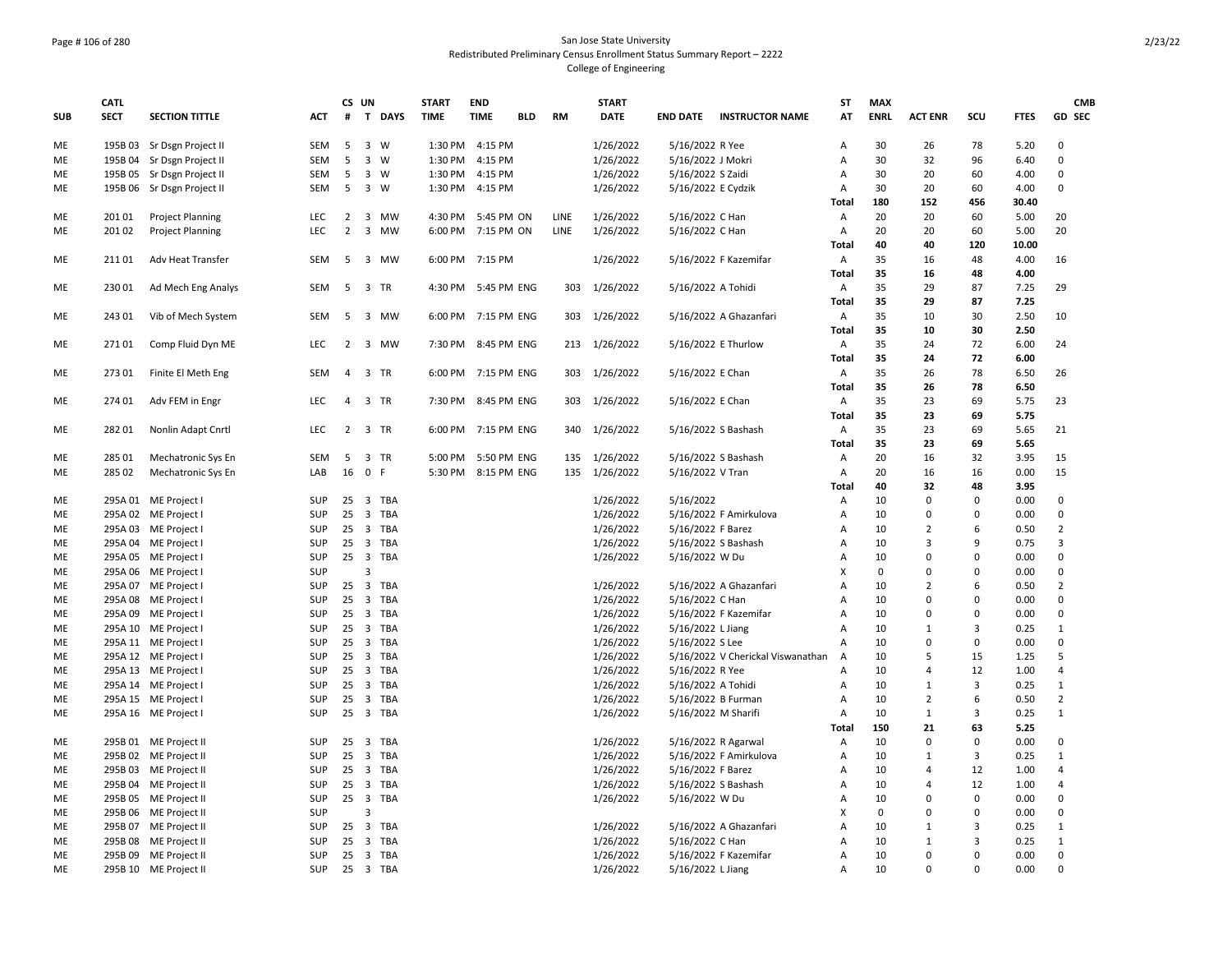## Page # 107 of 280 San Jose State University Redistributed Preliminary Census Enrollment Status Summary Report – 2222 College of Engineering

| <b>SUB</b> | <b>CATL</b><br><b>SECT</b> | <b>SECTION TITTLE</b>   | <b>ACT</b> | CS UN          |    | <b>DAYS</b> | <b>START</b><br><b>TIME</b> | <b>END</b><br><b>TIME</b> | <b>BLD</b> | <b>RM</b>   | <b>START</b><br><b>DATE</b> | <b>END DATE</b>    | <b>INSTRUCTOR NAME</b>              | <b>ST</b><br>AT | <b>MAX</b><br><b>ENRL</b> | <b>ACT ENR</b> | scu         | <b>FTES</b> | <b>CMB</b><br><b>GD SEC</b> |
|------------|----------------------------|-------------------------|------------|----------------|----|-------------|-----------------------------|---------------------------|------------|-------------|-----------------------------|--------------------|-------------------------------------|-----------------|---------------------------|----------------|-------------|-------------|-----------------------------|
| ME         |                            | 295B 11 ME Project II   | <b>SUP</b> | 25             | 3  | <b>TBA</b>  |                             |                           |            |             | 1/26/2022                   | 5/16/2022 S Lee    |                                     | A               | 10                        | 0              | 0           | 0.00        | 0                           |
| <b>ME</b>  |                            | 295B 12 ME Project II   | <b>SUP</b> | 25             | 3  | TBA         |                             |                           |            |             | 1/26/2022                   |                    | 5/16/2022 V Cherickal Viswanathan   | A               | 10                        | 3              | 9           | 0.75        | 3                           |
| <b>ME</b>  |                            | 295B 13 ME Project II   | <b>SUP</b> | 25             | -3 | <b>TBA</b>  |                             |                           |            |             | 1/26/2022                   | 5/16/2022 R Yee    |                                     | A               | 10                        | $\overline{2}$ | 6           | 0.50        |                             |
| ME         |                            | 295B 14 ME Project II   | <b>SUP</b> | 25             | 3  | TBA         |                             |                           |            |             | 1/26/2022                   | 5/16/2022 A Tohidi |                                     | Α               | 10                        | 0              | $\mathbf 0$ | 0.00        | 0                           |
| <b>ME</b>  |                            | 295B 15 ME Project II   | <b>SUP</b> | 25             |    | 3 TBA       |                             |                           |            |             | 1/26/2022                   | 5/16/2022 B Furman |                                     | A               | 10                        | 4              | 12          | 1.00        | 4                           |
|            |                            |                         |            |                |    |             |                             |                           |            |             |                             |                    |                                     | Total           | 140                       | 20             | 60          | 5.00        |                             |
| ME         | 29701                      | Special Topics Mech Eng | SEM        | $\overline{4}$ | 3  | <b>MWF</b>  | 4:30 PM                     | 5:20 PM                   |            |             | 1/26/2022                   |                    | 5/16/2022 F Amirkulova              | A               | 35                        | 27             | 81          | 6.50        | 22                          |
|            |                            |                         |            |                |    |             |                             |                           |            |             |                             |                    |                                     | <b>Total</b>    | 35                        | 27             | 81          | 6.50        |                             |
| ME         | 298 01                     | Special Project ME      | <b>SUP</b> | 25             | 1  | <b>TBA</b>  |                             |                           | ON         | <b>LINE</b> | 1/26/2022                   |                    | 5/16/2022 V Cherickal Viswanathan A |                 | 10                        | 3              | 3           | 0.25        | 3                           |
| <b>ME</b>  | 298 02                     | Special Project ME      | <b>SUP</b> | 25             | 3  | TBA         |                             |                           | ON         | <b>LINE</b> | 1/26/2022                   |                    | 5/16/2022 V Cherickal Viswanathan A |                 | 25                        | $\mathbf{3}$   | 9           | 0.60        | $\Omega$                    |
|            |                            |                         |            |                |    |             |                             |                           |            |             |                             |                    |                                     | Total           | 35                        | 6              | 12          | 0.85        |                             |
| ME         | 299 01                     | Master's Thesis         | <b>SUP</b> | 25             |    | 3 TBA       |                             |                           |            |             | 1/26/2022                   | 5/16/2022 S Lee    |                                     | A               | 10                        | 5              | 15          | 1.25        |                             |
|            |                            |                         |            |                |    |             |                             |                           |            |             |                             |                    |                                     | <b>Total</b>    | 10                        | 5              | 15          | 1.25        |                             |
|            |                            |                         |            |                |    |             |                             |                           |            |             |                             |                    | <b>Mechanical Engineering Total</b> |                 | 2871                      | 2303           | 5484        | 380.57      |                             |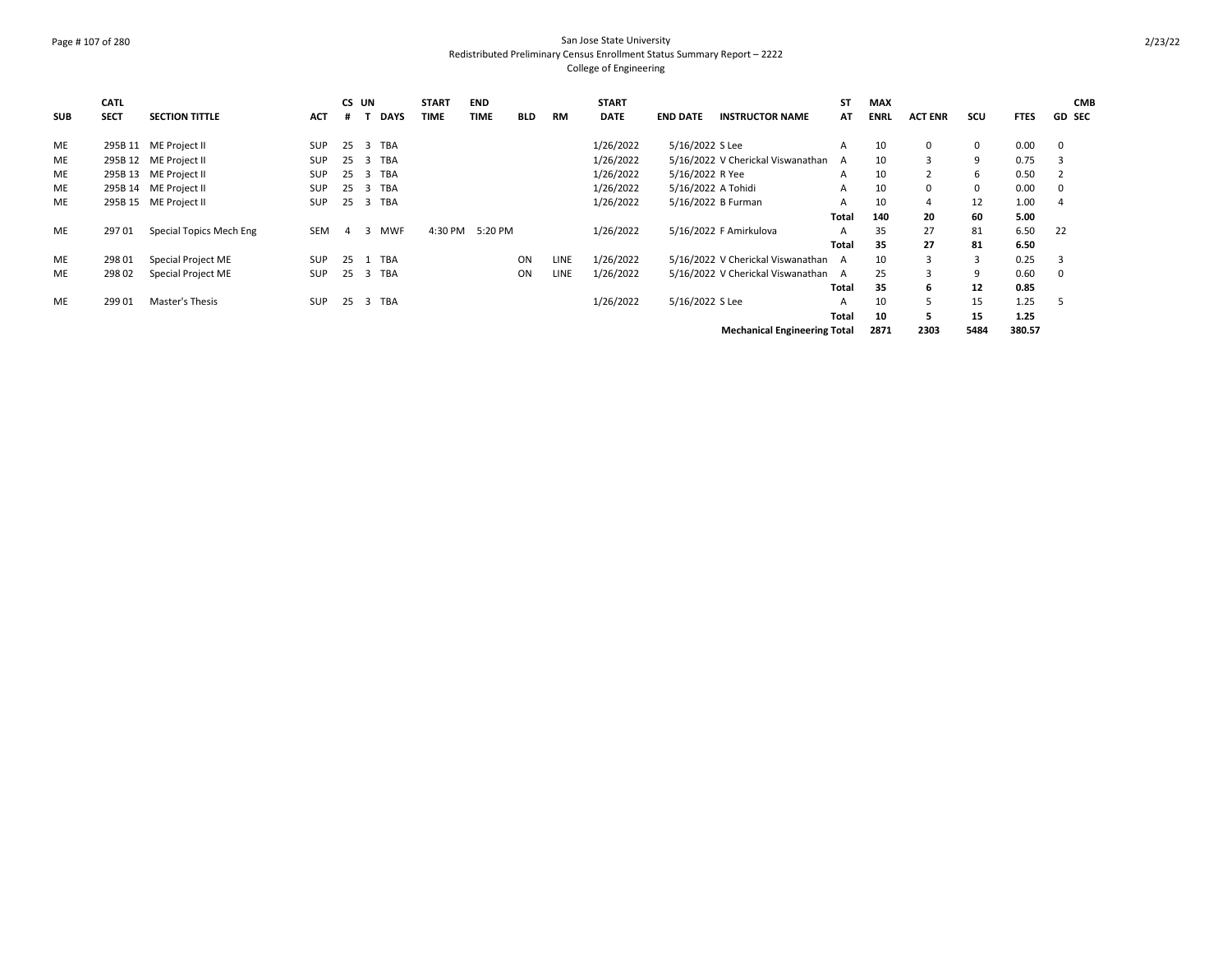# Page # 108 of 280 San Jose State University Redistributed Preliminary Census Enrollment Status Summary Report – 2222

College of Engineering

|                            | CATL           |                                              |            | CS UN                |                                        | <b>START</b> | <b>END</b>                                |            |           | <b>START</b>                   |                                        |                            | ST                  | <b>MAX</b>        |                    |                    |              | <b>CMB</b>                                     |  |
|----------------------------|----------------|----------------------------------------------|------------|----------------------|----------------------------------------|--------------|-------------------------------------------|------------|-----------|--------------------------------|----------------------------------------|----------------------------|---------------------|-------------------|--------------------|--------------------|--------------|------------------------------------------------|--|
| <b>SUB</b>                 | <b>SECT</b>    | <b>SECTION TITTLE</b>                        | ACT        | #                    | T DAYS                                 | <b>TIME</b>  | <b>TIME</b>                               | <b>BLD</b> | <b>RM</b> | <b>DATE</b>                    | <b>END DATE</b>                        | <b>INSTRUCTOR NAME</b>     | AT                  | <b>ENRL</b>       | <b>ACT ENR</b>     | SCU                | <b>FTES</b>  | <b>GD SEC</b>                                  |  |
| <b>Technology</b>          |                |                                              |            |                      |                                        |              |                                           |            |           |                                |                                        |                            |                     |                   |                    |                    |              |                                                |  |
| <b>TECH</b>                | 20A 01         | Comp Aid Graphics                            | LEC        |                      | $\overline{2}$                         |              |                                           |            |           |                                |                                        |                            | X                   | 0                 | $\mathbf 0$        | 0                  | 0.00         | 0                                              |  |
| <b>TECH</b>                | 20A 11         | Comp Aid Graphics                            | LAB        |                      | 0                                      |              |                                           |            |           |                                |                                        |                            | X                   | $\mathbf 0$       | $\Omega$           | 0                  | 0.00         | 0                                              |  |
|                            |                |                                              |            |                      |                                        |              |                                           |            |           |                                |                                        |                            | Total               | 0                 | 0                  | 0                  | 0.00         |                                                |  |
| <b>TECH</b>                | 25 01          | Intro Matls Sci Tech                         | LEC        | $\overline{2}$       | $\overline{3}$<br>- W                  |              | 9:00 AM 10:45 AM ENG                      |            |           | 103 1/26/2022                  | 5/16/2022 D Yan                        |                            | Α                   | 30                | 26                 | 52                 | 5.20         | $\mathbf 0$                                    |  |
| <b>TECH</b>                | 25 11          | Intro Matls Sci Tech                         | LAB        | 16                   | $\mathsf{O}$<br>$\mathsf{R}$           |              | 1:30 PM 4:15 PM ENG                       |            | 105       | 1/26/2022                      | 5/16/2022 D Yan                        |                            | Α                   | 15                | 15                 | 15                 | 0.00         | 0                                              |  |
| <b>TECH</b>                | 25 12          | Intro Matls Sci Tech                         | LAB        | 16                   | 0 R                                    |              | 4:30 PM 7:15 PM ENG                       |            |           | 105 1/26/2022                  | 5/16/2022 D Yan                        |                            | Α                   | 15                | 11                 | 11                 | 0.00         | $\Omega$                                       |  |
|                            |                |                                              |            |                      |                                        |              |                                           |            |           |                                |                                        |                            | Total               | 60                | 52                 | 78                 | 5.20         |                                                |  |
| <b>TECH</b>                | 3001           | Intro Python Prog                            | LEC        |                      | 3                                      |              |                                           |            |           |                                |                                        |                            | х                   | $\mathbf 0$       | $\Omega$           | $\Omega$           | 0.00         | $\Omega$                                       |  |
| <b>TECH</b>                | 30 02          | Intro Python Prog                            | LEC        |                      | 3                                      |              |                                           |            |           |                                |                                        |                            | X                   | $\mathbf 0$       | $\Omega$           | $\mathbf 0$        | 0.00         | $\mathbf 0$                                    |  |
| <b>TECH</b>                | 30 03          | Intro Python Prog                            | LEC        | $\overline{2}$       | $\overline{\mathbf{3}}$<br>MW          |              | 10:30 AM 11:45 AM BBC                     |            |           | 125 1/26/2022                  | 5/16/2022 H Sun                        |                            | A                   | 30                | 22                 | 66                 | 4.45         | $\mathbf{1}$                                   |  |
| <b>TECH</b>                | 3004           | Intro Python Prog                            | <b>LEC</b> | 2                    | $\overline{\mathbf{3}}$<br>MW          |              | 12:00 PM 1:15 PM BBC                      |            |           | 123 1/26/2022                  | 5/16/2022 H Sun                        |                            | A                   | 30                | 25                 | 75                 | 5.05         | $\mathbf{1}$                                   |  |
|                            |                |                                              |            |                      |                                        |              |                                           |            |           |                                |                                        |                            | Total               | 60                | 47                 | 141                | 9.50         |                                                |  |
| <b>TECH</b>                | 3101           | Qual Assur & Control                         | <b>LEC</b> |                      | 3                                      |              |                                           |            |           |                                |                                        |                            | X                   | 0                 | $\Omega$           | 0                  | 0.00         | $\Omega$                                       |  |
| <b>TECH</b>                | 3102           | Qual Assur & Control                         | LEC        | 1                    | 3 TR                                   |              | 1:30 PM 2:45 PM ENG                       |            |           | 490 1/26/2022                  |                                        | 5/16/2022 F Davoudi Kakhki | Α                   | 30                | 10                 | 30                 | 2.00         | 0                                              |  |
|                            |                |                                              |            |                      |                                        |              |                                           |            |           |                                |                                        |                            | Total               | 30                | 10                 | 30                 | 2.00         |                                                |  |
| <b>TECH</b>                | 41 11          | MachShp Ops & Safety                         | LAB        | 16                   | $1$ T                                  |              | 9:00 AM 11:45 AM IS                       |            |           | 119 1/26/2022                  | 5/16/2022 C March                      |                            | Α                   | 15<br>$\mathbf 0$ | 14<br>$\mathbf{0}$ | 14<br>$\mathbf{0}$ | 0.93         | 0 <sup>o</sup><br>$\mathsf{C}$<br>$\mathbf{0}$ |  |
| ME                         | 41 11          | MachShp Ops & Safety                         | LAB        | 16                   | $1$ T<br>1 T                           |              | 9:00 AM 11:45 AM IS                       |            | 119       | 1/26/2022                      | 5/16/2022 C March                      |                            | A<br>$\overline{A}$ |                   |                    | 15                 | 0.00         |                                                |  |
| <b>TECH</b><br>ME          | 41 12<br>41 12 | MachShp Ops & Safety                         | LAB<br>LAB | 16<br>16             | 1 T                                    |              | 1:30 PM 4:15 PM IS<br>1:30 PM 4:15 PM IS  |            |           | 119 1/26/2022<br>119 1/26/2022 | 5/16/2022 C March<br>5/16/2022 C March |                            | $\overline{A}$      | 15<br>0           | 15<br>$\mathbf 0$  | $\mathbf 0$        | 1.00<br>0.00 | $\mathbf 0$<br>C<br>0 <sup>o</sup>             |  |
| <b>TECH</b>                | 41 13          | MachShp Ops & Safety<br>MachShp Ops & Safety | LAB        | 16                   | 1 T                                    |              | 6:00 PM 8:45 PM IS                        |            | 119       | 1/26/2022                      | 5/16/2022 C March                      |                            | $\overline{A}$      | 15                | 18                 | 18                 | 1.20         | C<br>$\mathbf 0$                               |  |
| ME                         | 41 13          | MachShp Ops & Safety                         | LAB        | 16                   | 1 T                                    |              | 6:00 PM 8:45 PM IS                        |            |           | 119 1/26/2022                  | 5/16/2022 C March                      |                            | A                   | $\Omega$          | $\Omega$           | $\mathbf 0$        | 0.00         | $\mathbf{0}$<br>C.                             |  |
| <b>TECH</b>                | 41 14          | MachShp Ops & Safety                         | LAB        | 16                   | 1 W                                    | 2:15 PM      | 5:00 PM IS                                |            | 119       | 1/26/2022                      | 5/16/2022 M Appio                      |                            | A                   | 15                | 17                 | 17                 | 1.13         | 0 <sup>o</sup>                                 |  |
| ME                         | 41 14          | MachShp Ops & Safety                         | LAB        | 16                   | 1 W                                    |              | 2:15 PM 5:00 PM IS                        |            | 119       | 1/26/2022                      | 5/16/2022 M Appio                      |                            | $\overline{A}$      | 0                 | $\Omega$           | $\mathbf{0}$       | 0.00         | $\mathbf{0}$<br>C                              |  |
| <b>TECH</b>                | 41 15          | MachShp Ops & Safety                         | LAB        | 16                   | 1 R                                    | 1:30 PM      | 4:15 PM IS                                |            | 119       | 1/26/2022                      |                                        | 5/16/2022 A Rossetti       | A                   | 15                | 18                 | 18                 | 1.20         | $\mathbf{0}$<br>C                              |  |
| ME                         | 41 15          | MachShp Ops & Safety                         | LAB        | 16                   | 1 R                                    |              | 1:30 PM 4:15 PM IS                        |            |           | 119 1/26/2022                  |                                        | 5/16/2022 A Rossetti       | A                   | 0                 | $\Omega$           | $\mathbf{0}$       | 0.00         | 0 <sup>o</sup>                                 |  |
| <b>TECH</b>                | 41 16          | MachShp Ops & Safety                         | LAB        | 16                   | 1 R                                    | 5:45 PM      | 8:30 PM IS                                |            | 119       | 1/26/2022                      |                                        | 5/16/2022 A Rossetti       | A                   | 15                | 18                 | 18                 | 1.20         | $\mathbf 0$<br>$\mathsf{C}$                    |  |
| ME                         | 41 16          | MachShp Ops & Safety                         | LAB        | 16                   | 1 R                                    |              | 5:45 PM 8:30 PM IS                        |            | 119       | 1/26/2022                      |                                        | 5/16/2022 A Rossetti       | A                   | 0                 | $\Omega$           | $\mathbf{0}$       | 0.00         | $\mathbf{0}$<br><sub>c</sub>                   |  |
| <b>TECH</b>                | 41 17          | MachShp Ops & Safety                         | LAB        | 16                   | 1 M                                    |              | 9:00 AM 11:45 AM IS                       |            |           | 119 1/26/2022                  | 5/16/2022 D Muntz                      |                            | $\overline{A}$      | 15                | 16                 | 16                 | 1.07         | $\mathbf{0}$<br>C                              |  |
| ME                         | 41 17          | MachShp Ops & Safety                         | LAB        | 16                   | 1 M                                    |              | 9:00 AM 11:45 AM IS                       |            | 119       | 1/26/2022                      | 5/16/2022 D Muntz                      |                            | Α                   | $\mathbf 0$       | $\mathbf{0}$       | $\mathbf 0$        | 0.00         | $\mathbf 0$<br>C                               |  |
| <b>TECH</b>                | 41 18          | MachShp Ops & Safety                         | LAB        |                      | $\mathbf{1}$                           |              |                                           |            |           |                                |                                        |                            | X                   | $\mathbf 0$       | $\Omega$           | 0                  | 0.00         | 0                                              |  |
| ME                         | 41 18          | MachShp Ops & Safety                         | LAB        |                      | $\mathbf{1}$                           |              |                                           |            |           |                                |                                        |                            | X                   | $\mathbf 0$       | $\Omega$           | 0                  | 0.00         | 0                                              |  |
| <b>TECH</b>                | 41 19          | MachShp Ops & Safety                         | LAB        | 16                   | 1 R                                    |              | 9:00 AM 11:45 AM IS                       |            | 119       | 1/26/2022                      |                                        | 5/16/2022 A Rossetti       | $\overline{A}$      | 15                | 15                 | 15                 | 1.00         | $\mathbf 0$<br>$\epsilon$                      |  |
| ME                         | 41 19          | MachShp Ops & Safety                         | LAB        | 16                   | 1 R                                    |              | 9:00 AM 11:45 AM IS                       |            | 119       | 1/26/2022                      |                                        | 5/16/2022 A Rossetti       | $\overline{A}$      | $\mathbf 0$       | $\Omega$           | $\mathbf 0$        | 0.00         | $\mathbf{0}$<br>C                              |  |
| <b>TECH</b>                | 41 20          | MachShp Ops & Safety                         | LAB        | 16                   | 1 M                                    |              | 6:00 PM 8:45 PM IS                        |            | 119       | 1/26/2022                      | 5/16/2022 D Muntz                      |                            | $\overline{A}$      | 15                | 16                 | 16                 | 1.08         | $\mathsf{C}$<br>$\mathbf{1}$                   |  |
| ME                         | 41 20          | MachShp Ops & Safety                         | LAB        | 16                   | 1 M                                    |              | 6:00 PM 8:45 PM IS                        |            |           | 119 1/26/2022                  | 5/16/2022 D Muntz                      |                            | $\overline{A}$      | 0                 | $\Omega$           | $\mathbf{0}$       | 0.00         | $\mathbf{0}$<br>C                              |  |
| <b>TECH</b>                | 41 21          | MachShp Ops & Safety                         | LAB        | 16                   | 1 W                                    | 6:00 PM      | 8:45 PM IS                                |            | 119       | 1/26/2022                      | 5/16/2022 D Muntz                      |                            | A                   | 15                | 14                 | 14                 | 0.93         | C<br>$\mathbf{0}$                              |  |
| ME                         | 41 21          | MachShp Ops & Safety                         | LAB        | 16                   | 1 W                                    |              | 6:00 PM 8:45 PM IS                        |            |           | 119 1/26/2022                  | 5/16/2022 D Muntz                      |                            | Α                   | $\mathbf 0$       | $\mathbf{0}$       | $\mathbf{0}$       | 0.00         | $\mathbf{0}$<br>C                              |  |
|                            |                |                                              |            |                      |                                        |              |                                           |            |           |                                |                                        |                            | Total               | 150               | 161                | 161                | 10.75        |                                                |  |
| <b>TECH</b>                | 45 01          | Facilities Dsgn/Plan                         | LEC        |                      | 3                                      |              |                                           |            |           |                                |                                        |                            | Х                   | $\mathbf 0$       | $\Omega$           | 0                  | 0.00         | $\Omega$                                       |  |
| <b>TECH</b>                | 45 02          | Facilities Dsgn/Plan                         | LEC        | $\overline{2}$       | $\overline{\mathbf{3}}$<br>TR          |              | 6:00 PM 7:15 PM ON                        |            | LINE      | 1/26/2022                      |                                        | 5/16/2022 M Tehrani        | Α                   | 30                | 28                 | 84                 | 5.60         | 0                                              |  |
|                            |                |                                              |            |                      |                                        |              |                                           |            |           |                                |                                        |                            | Total               | 30                | 28                 | 84                 | 5.60         |                                                |  |
| <b>TECH</b>                | 46 01          | <b>Manufacturing Proc I</b>                  | LEC        | $\overline{2}$       | $\overline{\mathbf{3}}$<br>MW          |              | 12:30 PM 1:20 PM IS                       |            |           | 121 1/26/2022                  | 5/16/2022 M Appio                      |                            | Α                   | 15                | 17                 | 34                 | 3.40         | $\Omega$                                       |  |
| <b>TECH</b>                | 46 11          | Manufacturing Proc I                         | LAB        | 16                   | $\mathbf 0$<br>M                       | 1:30 PM      | 4:15 PM IS                                |            | 121       | 1/26/2022                      | 5/16/2022 M Appio                      |                            | Α                   | 15                | 17                 | 17                 | 0.00         | 0                                              |  |
|                            |                |                                              |            |                      |                                        |              |                                           |            |           |                                |                                        |                            | Total               | 30                | 34                 | 51                 | 3.40         |                                                |  |
| <b>TECH</b>                | 6001           | Intro Electronics                            | LEC        | $\overline{2}$       | 3 TR                                   |              | 10:30 AM 11:20 AM IS                      |            |           | 117 1/26/2022                  |                                        | 5/16/2022 M Mortezaie      | Α                   | 30                | 33                 | 66                 | 6.60         | 0                                              |  |
| <b>TECH</b><br><b>TECH</b> | 60 02          | Intro Electronics                            | LEC        | $\overline{2}$<br>16 | $\overline{3}$<br>TR<br>0 <sub>T</sub> |              | 1:30 PM 2:20 PM ON<br>12:00 PM 2:45 PM IS |            | LINE      | 1/26/2022                      |                                        | 5/16/2022 F Mahzabeen      | Α<br>A              | 30                | 30                 | 60<br>28           | 6.00         | $\Omega$<br>$\Omega$                           |  |
| <b>TECH</b>                | 60 11<br>60 12 | Intro Electronics<br>Intro Electronics       | LAB<br>LAB |                      | 0                                      |              |                                           |            |           | 117 1/26/2022                  |                                        | 5/16/2022 M Mortezaie      | X                   | 30<br>0           | 28<br>$\Omega$     | 0                  | 0.00<br>0.00 | $\Omega$                                       |  |
| <b>TECH</b>                | 60 13          | Intro Electronics                            | LAB        | 16                   | 0 F                                    |              | 12:00 PM 2:45 PM IS                       |            |           | 117 1/26/2022                  |                                        | 5/16/2022 M Mortezaie      | A                   | 30                | 30                 | 30                 | 0.00         | $\Omega$                                       |  |
| <b>TECH</b>                | 60 14          | Intro Electronics                            | LAB        | 16                   | 0 F                                    |              | 9:00 AM 11:45 AM IS                       |            |           | 117 1/26/2022                  |                                        | 5/16/2022 M Mortezaie      | A                   | 30                | 5                  | 5                  | 0.00         | $\Omega$                                       |  |
|                            |                |                                              |            |                      |                                        |              |                                           |            |           |                                |                                        |                            |                     |                   |                    |                    |              |                                                |  |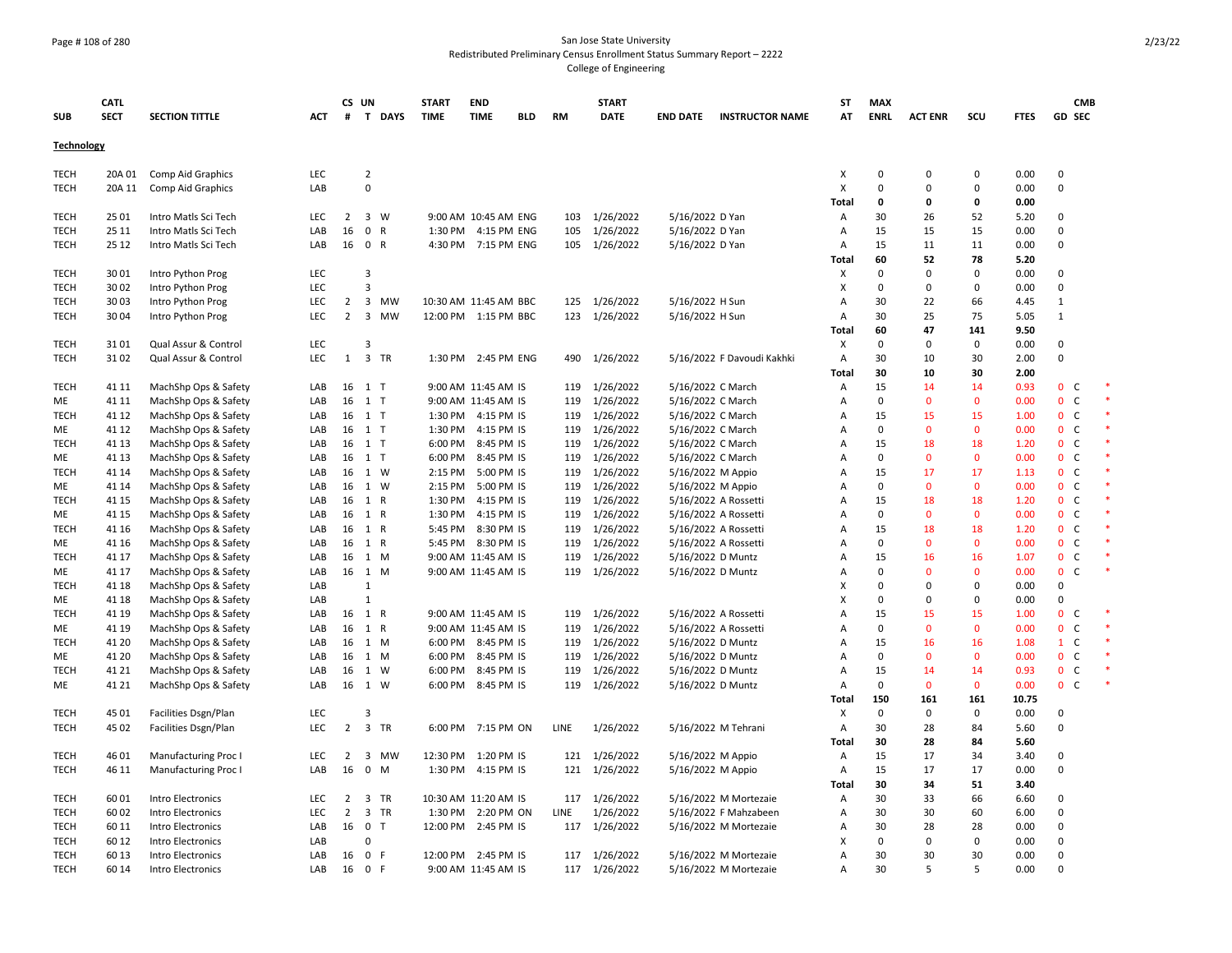## Page # 109 of 280 San Jose State University Redistributed Preliminary Census Enrollment Status Summary Report – 2222 College of Engineering

|             | <b>CATL</b> |                            |            |                | CS UN                          | <b>START</b> |           | <b>END</b>            |            |           | <b>START</b>  |                    |                               | <b>ST</b>      | <b>MAX</b>  |                |             |              | <b>CMB</b>  |
|-------------|-------------|----------------------------|------------|----------------|--------------------------------|--------------|-----------|-----------------------|------------|-----------|---------------|--------------------|-------------------------------|----------------|-------------|----------------|-------------|--------------|-------------|
| <b>SUB</b>  | <b>SECT</b> | <b>SECTION TITTLE</b>      | ACT        | #              | T DAYS                         | <b>TIME</b>  |           | <b>TIME</b>           | <b>BLD</b> | <b>RM</b> | <b>DATE</b>   | <b>END DATE</b>    | <b>INSTRUCTOR NAME</b>        | AT             | <b>ENRL</b> | <b>ACT ENR</b> | SCU         | <b>FTES</b>  | GD SEC      |
|             |             |                            |            |                |                                |              |           |                       |            |           |               |                    |                               | Total          | 150         | 126            | 189         | 12.60        |             |
| <b>TECH</b> | 6301        | Analog Digital Circ        | LEC        | $\overline{2}$ | 3 TR                           |              | 7:30 AM   | 8:20 AM IS            |            | 216       | 1/26/2022     |                    | 5/16/2022 M Mortezaie         | A              | 25          | 35             | 70          | 7.00         | 0           |
| <b>TECH</b> | 63 11       | Analog Digital Circ        | LAB        | 16             | 0 R                            |              | 12:00 PM  | 2:45 PM IS            |            | 117       | 1/26/2022     |                    | 5/16/2022 M Mortezaie         | A              | 25          | 35             | 35          | 0.00         | $\Omega$    |
|             |             |                            |            |                |                                |              |           |                       |            |           |               |                    |                               | Total          | 50          | 70             | 105         | 7.00         |             |
| <b>TECH</b> | 6501        | Intro to Networks          | <b>LEC</b> | 1              | 3 TR                           |              | $9:00$ AM | 9:50 AM ENG           |            | 490       | 1/26/2022     |                    | 5/16/2022 R Grotegut          | Α              | 30          | 33             | 66          | 6.60         | $\Omega$    |
| <b>TECH</b> | 65 02       | Intro to Networks          | LEC        | 1              | 3 MW                           |              | 9:00 AM   | 9:50 AM ENG           |            | 490       | 1/26/2022     |                    | 5/16/2022 R Grotegut          | A              | 30          | 32             | 64          | 6.40         | $\mathbf 0$ |
| <b>TECH</b> | 65 11       | Intro to Networks          | LAB        | 15             | $\mathbf 0$<br>W               |              | 10:30 AM  | 1:15 PM ENG           |            | 490       | 1/26/2022     |                    | 5/16/2022 R Grotegut          | A              | 30          | 33             | 33          | 0.00         | $\mathbf 0$ |
| <b>TECH</b> | 65 12       | Intro to Networks          | LAB        | 15             | $\overline{\mathbf{0}}$<br>M   |              |           | 10:30 AM  1:15 PM ENG |            | 490       | 1/26/2022     |                    | 5/16/2022 R Grotegut          | $\overline{A}$ | 30          | 32             | 32          | 0.00         | $\mathbf 0$ |
|             |             |                            |            |                |                                |              |           |                       |            |           |               |                    |                               | Total          | 120         | 130            | 195         | 13.00        |             |
| <b>TECH</b> | 6601        | Network Admin              | LEC        | 2              | 3 TR                           |              |           | 10:30 AM 11:20 AM ENG |            | 490       | 1/26/2022     |                    | 5/16/2022 W Abdeljabbar       | A              | 30          | 30             | 60          | 6.00         | 0           |
| <b>TECH</b> | 66 11       | Network Admin              | LAB        | 16             | $\mathbf 0$<br>-F              |              |           | 9:00 AM 11:45 AM ENG  |            | 490       | 1/26/2022     |                    | 5/16/2022 W Abdeljabbar       | Α              | 30          | 30             | 30          | 0.00         | $\mathsf 0$ |
|             |             |                            |            |                |                                |              |           |                       |            |           |               |                    |                               | Total          | 60          | 60             | 90          | 6.00         |             |
| <b>TECH</b> | 6701        | Intro to IoT               | LEC        | $\overline{2}$ | 3 M                            |              |           | 6:00 PM 7:45 PM ON    |            | LINE      | 1/26/2022     |                    | 5/16/2022 W Saichek           | A              | 30          | 35             | 70          | 7.00         | $\mathbf 0$ |
| <b>TECH</b> | 67 11       | Intro to IoT               | LAB        |                | 0                              |              |           |                       |            |           |               |                    |                               | X              | 0           | 0              | $\mathbf 0$ | 0.00         | $\mathbf 0$ |
| <b>TECH</b> | 6712        | Intro to IoT               | LAB        | 16             | $\overline{0}$<br>W            |              | 6:00 PM   | 8:45 PM               |            |           | 1/26/2022     |                    | 5/16/2022 W Saichek           | A              | 30          | 35             | 35          | 0.00         | $\mathbf 0$ |
|             |             |                            |            |                |                                |              |           |                       |            |           |               |                    |                               | Total          | 60          | 70             | 105         | 7.00         |             |
| <b>TECH</b> | 6801        | <b>IoT Systems</b>         | LEC        | 2              | 3 TR                           |              |           | 12:00 PM 12:50 PM ENG |            | 490       | 1/26/2022     |                    | 5/16/2022 W Abdeljabbar       | Α              | 30          | 29             | 58          | 5.80         | 0           |
| <b>TECH</b> | 68 11       | <b>IoT Systems</b>         | LAB        | 16             | 0 F                            |              |           | 3:00 PM 5:45 PM ENG   |            | 490       | 1/26/2022     |                    | 5/16/2022 W Abdeljabbar       | Α              | 30          | 29             | 29          | 0.00         | $\mathbf 0$ |
|             |             |                            |            |                |                                |              |           |                       |            |           |               |                    |                               | Total          | 60          | 58             | 87          | 5.80         |             |
| <b>TECH</b> | 115 01      | Automation/Robotics        | <b>LEC</b> | $\overline{2}$ | 3 TR                           |              |           | 10:30 AM 11:20 AM IS  |            | 216       | 1/26/2022     |                    | 5/16/2022 A Maraghehmoghaddam | A              | 25          | 16             | 32          | 3.20         | $\Omega$    |
| <b>TECH</b> | 115 11      | Automation/Robotics        | LAB        | 16             | 0 <sub>T</sub>                 |              |           | 7:30 AM 10:15 AM IS   |            | 117       | 1/26/2022     |                    | 5/16/2022 R Werkman           | A              | 25          | 16             | 16          | 0.00         | $\mathbf 0$ |
|             |             |                            |            |                |                                |              |           |                       |            |           |               |                    |                               | Total          | 50          | 32             | 48          | 3.20         |             |
| <b>TECH</b> | 136 01      | Software Qual Mgmt         | <b>LEC</b> |                | 3                              |              |           |                       |            |           |               |                    |                               | X              | 0           | 0              | $\mathbf 0$ | 0.00         | 0           |
| TECH        | 136 02      | Software Qual Mgmt         | LEC        | 1              | 3 <sub>5</sub>                 |              |           | 8:00 AM 9:45 AM IS    |            | 216       | 1/26/2022     |                    | 5/16/2022 R Venkatraman       | A              | 25          | 28             | 56          | 5.60         | $\mathbf 0$ |
| <b>TECH</b> | 13603       | Software Qual Mgmt         | LEC        | $\mathbf{1}$   | 3 <sub>5</sub>                 |              |           | 10:00 AM 11:45 AM IS  |            | 117       | 1/26/2022     |                    | 5/16/2022 R Venkatraman       | A              | 25          | 27             | 54          | 5.40         | $\mathbf 0$ |
| <b>TECH</b> | 136 11      | Software Qual Mgmt         | LAB        |                | $\Omega$                       |              |           |                       |            |           |               |                    |                               | X              | $\Omega$    | 0              | $\mathbf 0$ | 0.00         | $\mathbf 0$ |
| TECH        | 136 12      | Software Qual Mgmt         | LAB        | 15             | $\mathbf 0$<br>TBA             |              |           |                       |            |           | 1/26/2022     |                    | 5/16/2022 R Venkatraman       | A              | 25          | 28             | 28          | 0.00         | 0           |
| <b>TECH</b> | 136 13      | Software Qual Mgmt         | LAB        | 15             | $\overline{0}$<br><b>TBA</b>   |              |           |                       |            |           | 1/26/2022     |                    | 5/16/2022 R Venkatraman       | A              | 25          | 27             | 27          | 0.00         | $\mathbf 0$ |
|             |             |                            |            |                |                                |              |           |                       |            |           |               |                    |                               | Total          | 100         | 110            | 165         | 11.00        |             |
| <b>TECH</b> | 14301       | Poly & Comp Fab Tech       | <b>ACT</b> |                | 3                              |              |           |                       |            |           |               |                    |                               | X              | $\mathbf 0$ | $\mathbf 0$    | $\mathbf 0$ | 0.00         | $\mathbf 0$ |
| <b>TECH</b> | 14302       | Poly & Comp Fab Tech       | ACT        | 13             | $\overline{\mathbf{3}}$<br>TR  |              |           | 1:30 PM 2:45 PM ON    |            | LINE      | 1/26/2022     |                    | 5/16/2022 Y Schneider         | A              | 30          | 26             | 78          | 5.20         | 0           |
| TECH        | 143 12      | Poly & Comp Fab Tech       | ACT        | 13             | 3 TBA                          |              |           |                       |            |           | 1/26/2022     | 5/16/2022 F Barez  |                               | Α              | 30          | $\mathbf{1}$   | 3           | 0.20         | $\mathbf 0$ |
|             |             |                            |            |                |                                |              |           |                       |            |           |               |                    |                               | Total          | 60<br>35    | 27<br>43       | 81<br>129   | 5.40         | 0           |
| <b>TECH</b> | 145 01      | Lean Manufacturing         | LEC        | 3              | 3 MW                           |              | 6:00 PM   | 7:15 PM IS            |            | 216       | 1/26/2022     |                    | 5/16/2022 K Suleman           | Α<br>Total     | 35          | 43             | 129         | 8.60<br>8.60 |             |
| <b>TECH</b> | 146 01      | 3D Printing & App          | LEC        | $\overline{4}$ | $3 \, M$                       |              |           | 6:00 PM 8:45 PM ENG   |            |           | 101 1/26/2022 |                    | 5/16/2022 T Langston          | Α              | 30          | 13             | 39          | 2.60         | 0           |
|             |             |                            |            |                |                                |              |           |                       |            |           |               |                    |                               | Total          | 30          | 13             | 39          | 2.60         |             |
| <b>TECH</b> | 149 01      | <b>Smart Manufacturing</b> | <b>LEC</b> |                | 3                              |              |           |                       |            |           |               |                    |                               | X              | 0           | 0              | $\mathbf 0$ | 0.00         | 0           |
| TECH        | 149 02      | <b>Smart Manufacturing</b> | LEC        | $\overline{2}$ | $\overline{\mathbf{3}}$<br>M   |              |           | 1:00 PM 2:45 PM       |            |           | 1/26/2022     |                    | 5/16/2022 V Ionescu           | Α              | 30          | 27             | 54          | 5.40         | $\mathbf 0$ |
| <b>TECH</b> | 149 11      | <b>Smart Manufacturing</b> | LAB        |                | 0                              |              |           |                       |            |           |               |                    |                               | X              | $\Omega$    | 0              | $\mathbf 0$ | 0.00         | 0           |
| <b>TECH</b> | 149 12      | <b>Smart Manufacturing</b> | LAB        | 16             | 0 W                            |              |           | 4:30 PM 7:15 PM       |            |           | 1/26/2022     |                    | 5/16/2022 V Ionescu           | A              | 30          | 27             | 27          | 0.00         | $\mathbf 0$ |
|             |             |                            |            |                |                                |              |           |                       |            |           |               |                    |                               | Total          | 60          | 54             | 81          | 5.40         |             |
| TECH        | 165 01      | Wireless Comm Tech         | <b>LEC</b> | $\overline{2}$ | $\overline{\mathbf{3}}$<br>TR  |              |           | 10:30 AM 11:20 AM ENG |            | 103       | 1/26/2022     | 5/16/2022 O Rashel |                               | Α              | 30          | 14             | 28          | 2.80         | $\mathbf 0$ |
| <b>TECH</b> | 165 02      | Wireless Comm Tech         | LEC        | $\overline{2}$ | 3 TR                           |              | 3:00 PM   | 3:50 PM ON            |            | LINE      | 1/26/2022     |                    | 5/16/2022 F Mahzabeen         | A              | 30          | 32             | 64          | 6.40         | 0           |
| <b>TECH</b> | 165 11      | Wireless Comm Tech         | LAB        | 16             | $\mathbf 0$<br>$\mathsf{T}$    |              | 1:30 PM   | 4:15 PM ENG           |            | 103       | 1/26/2022     | 5/16/2022 O Rashel |                               | A              | 30          | 14             | 14          | 0.00         | $\mathbf 0$ |
| <b>TECH</b> | 165 12      | Wireless Comm Tech         | LAB        | 16             | $\mathbf 0$<br>M               |              | 1:30 PM   | 4:15 PM ON            |            | LINE      | 1/26/2022     |                    | 5/16/2022 F Mahzabeen         | A              | 30          | 32             | 32          | 0.00         | $\mathbf 0$ |
|             |             |                            |            |                |                                |              |           |                       |            |           |               |                    |                               | Total          | 120         | 92             | 138         | 9.20         |             |
| <b>TECH</b> | 17001       | <b>Conn Products Apps</b>  | LEC        | $\overline{2}$ | $\overline{\mathbf{3}}$<br>TBA |              |           |                       | ON         | LINE      | 1/26/2022     | 5/16/2022 D Frezzo |                               | A              | 35          | 40             | 80          | 8.00         | 0           |
| <b>TECH</b> | 170 11      | <b>Conn Products Apps</b>  | LAB        | 16             | $\mathbf 0$<br>TBA             |              |           |                       | ON         | LINE      | 1/26/2022     | 5/16/2022 D Frezzo |                               | A              | 35          | 40             | 40          | 0.00         | $\mathbf 0$ |
|             |             |                            |            |                |                                |              |           |                       |            |           |               |                    |                               | Total          | 70          | 80             | 120         | 8.00         |             |
| <b>TECH</b> | 17101       | Netwk Sec & Prev           | LEC        |                | 3                              |              |           |                       |            |           |               |                    |                               | X              | $\Omega$    | $\mathbf 0$    | $\mathbf 0$ | 0.00         | $\mathbf 0$ |
| <b>TECH</b> | 17102       | Netwk Sec & Prev           | LEC        |                | 3                              |              |           |                       |            |           |               |                    |                               | X              | $\Omega$    | $\Omega$       | $\Omega$    | 0.00         | $\Omega$    |
|             |             |                            |            |                |                                |              |           |                       |            |           |               |                    |                               |                |             |                |             |              |             |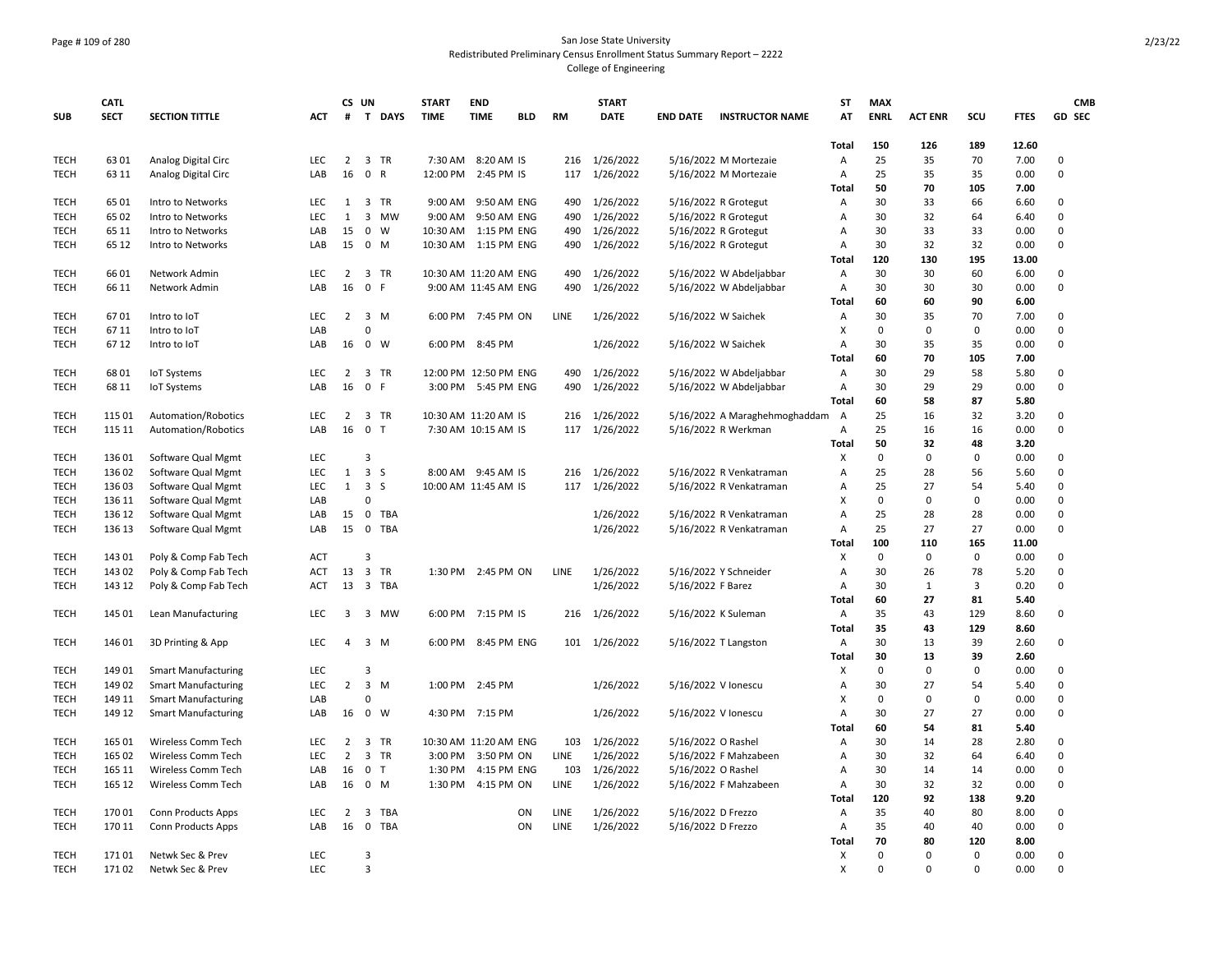## Page # 110 of 280 San Jose State University Redistributed Preliminary Census Enrollment Status Summary Report – 2222 College of Engineering

|                     | <b>CATL</b> |                            |            | CS UN                            |                                              | <b>START</b> | <b>END</b>            |            |             | <b>START</b>  |                     |                                 | ST                        | <b>MAX</b>        |                |                   |              | <b>CMB</b>                   |        |
|---------------------|-------------|----------------------------|------------|----------------------------------|----------------------------------------------|--------------|-----------------------|------------|-------------|---------------|---------------------|---------------------------------|---------------------------|-------------------|----------------|-------------------|--------------|------------------------------|--------|
| <b>SUB</b>          | <b>SECT</b> | <b>SECTION TITTLE</b>      | ACT        | #                                | T DAYS                                       | <b>TIME</b>  | <b>TIME</b>           | <b>BLD</b> | <b>RM</b>   | <b>DATE</b>   | <b>END DATE</b>     | <b>INSTRUCTOR NAME</b>          | AT                        | <b>ENRL</b>       | <b>ACT ENR</b> | SCU               | <b>FTES</b>  | <b>GD SEC</b>                |        |
| <b>TECH</b>         | 17103       | Netwk Sec & Prev           | <b>LEC</b> | $\overline{2}$                   | 3 F                                          |              | 5:00 PM 6:45 PM IS    |            | 216         | 1/26/2022     |                     | 5/16/2022 B Venkatraman         | А                         | 30                | 31             | 62                | 6.20         | $\Omega$                     |        |
| <b>TECH</b>         | 17104       | Netwk Sec & Prev           | <b>LEC</b> | $\overline{2}$                   | 3S                                           |              | 10:00 AM 11:45 AM IS  |            | 216         | 1/26/2022     |                     | 5/16/2022 B Venkatraman         | А                         | 30                | 30             | 60                | 6.00         | $\Omega$                     |        |
| <b>TECH</b>         | 171 11      | Netwk Sec & Prev           | LAB        |                                  | $\Omega$                                     |              |                       |            |             |               |                     |                                 | X                         | $\mathbf 0$       | 0              | 0                 | 0.00         | $\mathbf 0$                  |        |
| <b>TECH</b>         | 171 12      | Netwk Sec & Prev           | LAB        |                                  | $\Omega$                                     |              |                       |            |             |               |                     |                                 | x                         | $\mathbf 0$       | $\Omega$       | $\Omega$          | 0.00         | $\Omega$                     |        |
| <b>TECH</b>         | 171 13      | Netwk Sec & Prev           | LAB        | 16                               | $\mathbf 0$<br>TBA                           |              |                       |            |             | 1/26/2022     |                     | 5/16/2022 B Venkatraman         | A                         | 30                | 31             | 93                | 0.00         | $\mathbf 0$                  |        |
| <b>TECH</b>         | 171 14      | Netwk Sec & Prev           | LAB        | 16                               | $\mathbf 0$<br><b>TBA</b>                    |              |                       |            |             | 1/26/2022     |                     | 5/16/2022 B Venkatraman         | Α                         | 30                | 30             | 90                | 0.00         | $\mathbf 0$                  |        |
|                     |             |                            |            |                                  |                                              |              |                       |            |             |               |                     |                                 | Total                     | 120               | 122            | 305               | 12.20        |                              |        |
| <b>TECH</b>         | 17301       | <b>Cloud Computing</b>     | <b>LEC</b> |                                  | 3                                            |              |                       |            |             |               |                     |                                 | X                         | $\mathbf 0$       | $\mathbf 0$    | $\mathbf 0$       | 0.00         | $\mathbf 0$                  |        |
| TECH                | 17302       | <b>Cloud Computing</b>     | LEC        |                                  | $\overline{3}$                               |              |                       |            |             |               |                     |                                 | X                         | $\mathbf 0$       | 0              | 0                 | 0.00         | $\mathbf 0$                  |        |
| <b>TECH</b>         | 17303       | <b>Cloud Computing</b>     | <b>LEC</b> | $\overline{2}$                   | 3 TR                                         |              | 10:30 AM 11:45 AM BBC |            |             | 120 1/26/2022 |                     | 5/16/2022 R Grotegut            | $\overline{A}$            | 30                | 33             | 99                | 6.60         | $\mathbf 0$                  |        |
|                     |             |                            |            |                                  |                                              |              |                       |            |             |               |                     |                                 | Total                     | 30                | 33             | 99                | 6.60         |                              |        |
| <b>TECH</b>         | 174 01      | <b>Blockchain Tech</b>     | <b>LEC</b> |                                  | 3                                            |              |                       |            |             |               |                     |                                 | $\boldsymbol{\mathsf{X}}$ | 0                 | $\Omega$       | 0                 | 0.00         | $\mathbf 0$                  |        |
|                     |             |                            |            |                                  |                                              |              |                       |            |             |               |                     |                                 | Total                     | 0                 | $\Omega$       | $\mathbf 0$       | 0.00         |                              |        |
| <b>TECH</b>         | 175 01      | Industrial IoT             | LEC        |                                  | $\overline{3}$                               |              |                       |            |             |               |                     |                                 | X                         | 0                 | $\Omega$       | 0                 | 0.00         | $\overline{0}$               |        |
| <b>TECH</b>         | 175 02      | Industrial IoT             | LEC        | $\overline{2}$                   | $\overline{\mathbf{3}}$<br>TR                |              | 12:00 PM 1:15 PM ENG  |            | 103         | 1/26/2022     | 5/16/2022 A Banafa  |                                 | Α                         | 30                | $\overline{7}$ | 21                | 1.45         | $\mathbf{1}$                 |        |
|                     |             |                            |            |                                  |                                              |              |                       |            |             |               |                     |                                 | Total                     | 30                | $\overline{7}$ | 21                | 1.45         |                              |        |
| <b>TECH</b>         | 176 01      | <b>Machine Learning</b>    | LEC        | $\overline{2}$                   | $\overline{3}$<br><b>MW</b>                  |              | 4:30 PM 5:45 PM IS    |            |             | 216 1/26/2022 |                     | 5/16/2022 A Maraghehmoghaddam A |                           | 35                | 15             | 45                | 3.10         | $\overline{2}$               |        |
|                     |             |                            |            |                                  |                                              |              |                       |            |             |               |                     |                                 | Total                     | 35                | 15             | 45                | 3.10         |                              |        |
| <b>TECH</b>         | 17701       | Data Sci Ind Tech          | <b>LEC</b> |                                  | 3                                            |              |                       |            |             |               |                     |                                 | X                         | $\mathbf 0$       | $\Omega$       | $\mathbf 0$       | 0.00         | $\mathbf 0$                  |        |
|                     |             |                            |            |                                  |                                              |              |                       |            |             |               |                     |                                 | Total                     | 0                 | $\Omega$       | 0                 | 0.00         |                              |        |
| <b>TECH</b>         | 17901       | <b>Cyber Security</b>      | LEC        |                                  | $\overline{3}$                               |              |                       |            |             |               |                     |                                 | X                         | 0                 | $\Omega$       | $\Omega$          | 0.00         | $\mathbf 0$                  |        |
| <b>TECH</b>         | 179 02      |                            | LEC        |                                  | 3                                            |              |                       |            |             |               |                     |                                 | X                         | $\mathbf 0$       | $\Omega$       | 0                 | 0.00         | $\mathsf 0$                  |        |
|                     | 17903       | <b>Cyber Security</b>      | <b>LEC</b> |                                  | $\overline{\mathbf{3}}$<br>$\mathsf{F}$      |              | 7:00 PM 9:45 PM IS    |            |             | 1/26/2022     |                     | 5/16/2022 B Venkatraman         | $\overline{A}$            | 30                | 28             | 84                |              | $\mathbf 0$                  |        |
| <b>TECH</b><br>TECH | 179 04      | <b>Cyber Security</b>      | <b>LEC</b> | $\overline{2}$<br>$\overline{2}$ | 3 <sub>5</sub>                               |              | 12:00 PM 2:45 PM IS   |            | 216<br>216  | 1/26/2022     |                     | 5/16/2022 B Venkatraman         | Α                         | 30                | 31             | 93                | 5.60<br>6.20 | $\mathbf 0$                  |        |
|                     |             | <b>Cyber Security</b>      |            |                                  |                                              |              |                       |            |             |               |                     |                                 | Total                     | 60                | 59             | 177               | 11.80        |                              |        |
| <b>TECH</b>         |             | 180A 01 Indiv St El Comtec | <b>SUP</b> | 36                               | 3 TBA                                        |              |                       | ON         | LINE        | 1/26/2022     | 5/16/2022 F Barez   |                                 | Α                         | 20                | $\Omega$       | 0                 | 0.00         | $\mathbf 0$                  |        |
|                     |             |                            |            |                                  |                                              |              |                       |            |             |               |                     |                                 | Total                     | 20                | 0              | 0                 | 0.00         |                              |        |
| <b>TECH</b>         |             | 180B 01 Indiv St Manufactg | SUP        | 36                               | <b>TBA</b><br>1                              |              |                       | ON         | LINE        | 1/26/2022     | 5/16/2022 F Barez   |                                 | Α                         | 20                | $\Omega$       | $\Omega$          | 0.00         | $\mathbf 0$                  |        |
| <b>TECH</b>         |             |                            | SUP        | 36                               | 3 TBA                                        |              |                       | ON         | LINE        | 1/26/2022     |                     |                                 | Α                         | 20                | $\Omega$       | $\Omega$          | 0.00         | $\mathsf 0$                  |        |
|                     |             | 180B 02 Indiv St Manufactg |            |                                  |                                              |              |                       |            |             |               | 5/16/2022 F Barez   |                                 | Total                     | 40                | $\Omega$       | $\Omega$          | 0.00         |                              |        |
| <b>TECH</b>         | 180J01      | Indiv St Tech Issu         | <b>SUP</b> | 36                               | TBA<br>1                                     |              |                       | ON         | LINE        | 1/26/2022     | 5/16/2022 F Barez   |                                 | Α                         | 10                | $\Omega$       | $\Omega$          | 0.00         | $\mathbf 0$                  |        |
|                     |             |                            |            |                                  |                                              |              |                       |            |             |               |                     |                                 | Total                     | 10                | 0              | $\mathbf 0$       | 0.00         |                              |        |
| <b>TECH</b>         |             |                            | SEM        | 5                                | 3 W                                          | 1:30 PM      | 4:15 PM ENG           |            | 490         | 1/26/2022     |                     | 5/16/2022 M Tehrani             |                           | 30                | 33             | 99                |              | $\mathbf 0$                  |        |
|                     |             | 190B 01 Senior Project II  | <b>SEM</b> |                                  | <b>W</b>                                     | 1:30 PM      |                       |            |             |               |                     |                                 | Α<br>A                    | 30                |                | 84                | 6.60         | $\mathbf 0$                  |        |
| <b>TECH</b>         | 190B 02     | Senior Project II          |            | 5                                | $\overline{\mathbf{3}}$                      |              | 4:15 PM ENG           |            | 103         | 1/26/2022     | 5/16/2022 D Yan     |                                 |                           |                   | 28             |                   | 5.60         |                              |        |
| <b>TECH</b>         | 190B 03     | Senior Project II          | <b>SEM</b> | 5                                | $\overline{3}$<br><b>W</b><br>$\overline{3}$ |              | 1:30 PM 4:15 PM IS    |            |             | 117 1/26/2022 | 5/16/2022 A Zargar  |                                 | A                         | 30<br>$\mathbf 0$ | 28<br>$\Omega$ | 84<br>$\mathbf 0$ | 5.60         | $\mathbf 0$<br>$\mathbf 0$   |        |
| TECH                | 190B 04     | Senior Project II          | <b>SEM</b> |                                  | з                                            |              |                       |            |             |               |                     |                                 | X<br>X                    |                   | $\Omega$       |                   | 0.00         | $\mathsf 0$                  |        |
| <b>TECH</b>         | 190B 05     | Senior Project II          | SEM        |                                  |                                              |              |                       |            |             |               |                     |                                 |                           | 0                 |                | 0                 | 0.00         |                              |        |
| <b>TECH</b>         |             | 190B 06 Senior Project II  | <b>SEM</b> | 5                                | 3 W                                          |              | 1:30 PM 4:15 PM IS    |            | 216         | 1/26/2022     | 5/16/2022 V Ionescu |                                 | Α                         | 30                | 31             | 93                | 6.20         | $\mathbf 0$                  |        |
|                     | 195 01      |                            |            |                                  | $\overline{3}$                               |              |                       |            |             |               |                     |                                 | Total                     | 120               | 120            | 360<br>3          | 24.00        | $\mathbf 0$                  |        |
| <b>TECH</b>         |             | Cooperative Intern         | <b>SUP</b> | 36                               | TBA                                          |              |                       | ON         | LINE        | 1/26/2022     | 5/16/2022 F Barez   |                                 | A                         | 36                | $\mathbf{1}$   |                   | 0.20         |                              |        |
|                     |             |                            |            |                                  |                                              |              |                       |            |             |               |                     |                                 | Total                     | 36                | 1              | 3                 | 0.20         |                              |        |
| <b>TECH</b>         | 198 01      | Technology & Civil         | <b>LEC</b> | $\overline{2}$                   | 3<br>TBA                                     |              |                       | ON         | <b>LINE</b> | 1/26/2022     | 5/16/2022 L Zou     |                                 | Α                         | 40                | 41             | 123               | 8.20         | $\mathbf{0}$<br>C            | $\ast$ |
| <b>CMPE</b>         | 198 01      | Technology & Civil         | <b>LEC</b> | $\overline{2}$                   | 3<br>TBA                                     |              |                       | ON         | LINE        | 1/26/2022     | 5/16/2022 L Zou     |                                 | A                         | $\Omega$          | $\Omega$       | $\mathbf{0}$      | 0.00         | $\mathbf{0}$<br>C            |        |
| <b>ENGR</b>         | 198 01      | Technology & Civil         | <b>LEC</b> | $\overline{2}$                   | 3<br>TBA                                     |              |                       | ON         | LINE        | 1/26/2022     | 5/16/2022 L Zou     |                                 | A                         | 0                 | $\Omega$       | $\mathbf 0$       | 0.00         | $\mathbf{0}$<br>$\mathsf{C}$ |        |
| ME                  | 198 01      | Technology & Civil         | LEC        | $\overline{2}$                   | $\overline{3}$<br>TBA                        |              |                       | ON         | LINE        | 1/26/2022     | 5/16/2022 L Zou     |                                 | Α                         | $\Omega$          | $\Omega$       | $\Omega$          | 0.00         | $\mathbf{0}$<br>$\mathsf{C}$ |        |
| <b>TECH</b>         | 198 02      | Technology & Civil         | <b>LEC</b> | $\overline{2}$                   | 3<br>TBA                                     |              |                       | ON         | LINE        | 1/26/2022     | 5/16/2022 L Zou     |                                 | A                         | 40                | 40             | 120               | 8.00         | 0 <sub>c</sub>               |        |
| <b>CMPE</b>         | 198 02      | Technology & Civil         | <b>LEC</b> | $\overline{2}$                   | 3<br>TBA                                     |              |                       | ON         | LINE        | 1/26/2022     | 5/16/2022 L Zou     |                                 | A                         | $\mathbf 0$       | $\Omega$       | $\mathbf{0}$      | 0.00         | $0\quad C$                   |        |
| <b>ENGR</b>         | 198 02      | Technology & Civil         | LEC        | $\overline{2}$                   | 3<br>TBA                                     |              |                       | ON         | LINE        | 1/26/2022     | 5/16/2022 L Zou     |                                 | A                         | $\mathbf 0$       | $\Omega$       | $\mathbf{0}$      | 0.00         | $\mathbf{0}$<br>$\mathsf{C}$ |        |
| ME                  | 198 02      | Technology & Civil         | LEC        | $\overline{2}$                   | 3<br>TBA                                     |              |                       | ON         | LINE        | 1/26/2022     | 5/16/2022 L Zou     |                                 | А                         | 0                 | 0              | $\mathbf 0$       | 0.00         | $\mathbf{0}$<br>$\mathsf{C}$ |        |
|                     |             |                            |            |                                  |                                              |              |                       |            |             |               |                     |                                 | Total                     | 80                | 81             | 243               | 16.20        |                              |        |
| <b>TECH</b>         |             | 199A 01 SpecialTopics CNSM | SEM        | 5                                | 3 R                                          |              | 3:00 PM 5:45 PM ENG   |            |             | 103 1/26/2022 | 5/16/2022 V Ionescu |                                 | Α                         | 40                | 17             | 51                | 3.40         | $\mathbf 0$                  |        |
|                     |             |                            |            |                                  |                                              |              |                       |            |             |               |                     |                                 | Total                     | 40                | 17             | 51                | 3.40         |                              |        |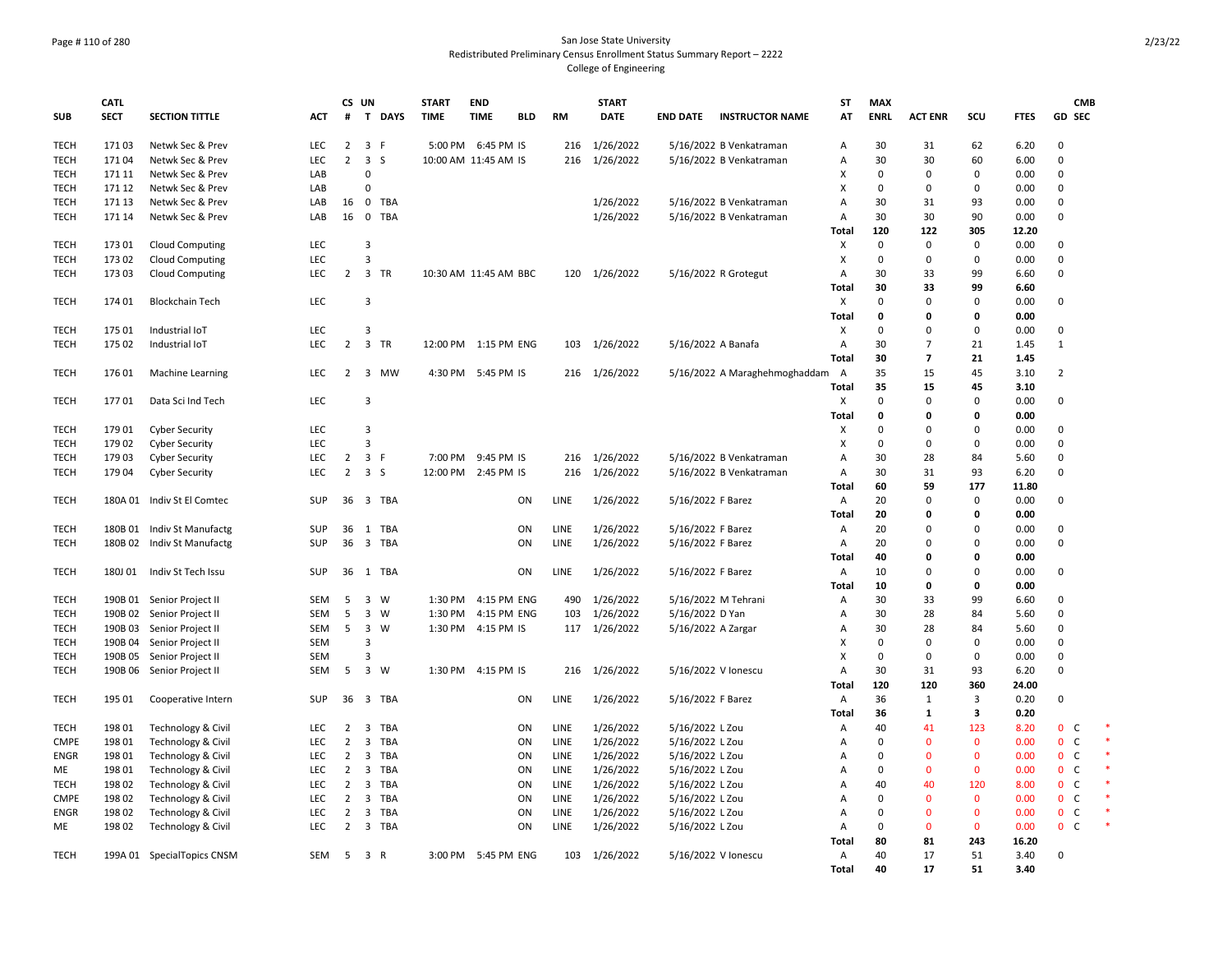## Page # 111 of 280 San Jose State University Redistributed Preliminary Census Enrollment Status Summary Report – 2222 College of Engineering

| <b>SUB</b>  | CATL<br><b>SECT</b> | <b>SECTION TITTLE</b>            | <b>ACT</b> | #  | CS UN<br><b>DAYS</b><br>т | <b>START</b><br><b>TIME</b> | <b>END</b><br><b>TIME</b> | <b>BLD</b> | RM   | <b>START</b><br><b>DATE</b> | <b>END DATE</b>   | <b>INSTRUCTOR NAME</b>     | <b>ST</b><br>AT         | <b>MAX</b><br><b>ENRL</b> | <b>ACT ENR</b> | scu  | <b>FTES</b> | <b>CMB</b><br><b>GD SEC</b> |
|-------------|---------------------|----------------------------------|------------|----|---------------------------|-----------------------------|---------------------------|------------|------|-----------------------------|-------------------|----------------------------|-------------------------|---------------------------|----------------|------|-------------|-----------------------------|
| TECH        |                     | 199B 01 Special Topics Mfg Systm | SEM        |    | 3                         |                             |                           |            |      |                             |                   |                            | X                       | 0                         | 0              | 0    | 0.00        | 0                           |
|             |                     |                                  |            |    |                           |                             |                           |            |      |                             |                   |                            | Total                   |                           | 0              | 0    | 0.00        |                             |
| TECH        | 23001               | Cont Impr Syst Mgt               | SEM        | 5  | 3 TR                      |                             | 6:00 PM 7:15 PM IS        |            | 216  | 1/26/2022                   |                   | 5/16/2022 F Davoudi Kakhki | $\mathsf{A}$            | 15                        | 4              | 12   | 1.00        | 4                           |
|             |                     |                                  |            |    |                           |                             |                           |            |      |                             |                   |                            | Total                   | 15                        | 4              | 12   | 1.00        |                             |
| <b>TECH</b> | 23101               | Syst Rel & Maint                 | <b>SEM</b> |    | 3                         |                             |                           |            |      |                             |                   |                            | X                       | 0                         | 0              | 0    | 0.00        | 0                           |
| TECH        | 23102               | Syst Rel & Maint                 | SEM        | -5 | 3<br><b>MW</b>            | 6:00 PM                     | 7:15 PM ON                |            | LINE | 1/26/2022                   | 5/16/2022 Y Lee   |                            | A                       | 30                        | 3              | 9    | 0.75        | 3                           |
|             |                     |                                  |            |    |                           |                             |                           |            |      |                             |                   |                            | Total                   | 30                        | 3              | 9    | 0.75        |                             |
| TECH        | 23201               | Adv Stat Proc Cont               | <b>SEM</b> |    | 3                         |                             |                           |            |      |                             |                   |                            | X                       | 0                         | 0              | 0    | 0.00        | 0                           |
|             |                     |                                  |            |    |                           |                             |                           |            |      |                             |                   |                            | Total                   |                           | 0              | 0    | 0.00        |                             |
| TECH        | 23301               | Des & Anal of Exp                | SEM        |    | 3                         |                             |                           |            |      |                             |                   |                            | X                       |                           | 0              | 0    | 0.00        | 0                           |
|             |                     |                                  |            |    |                           |                             |                           |            |      |                             |                   |                            | Total                   | O                         | 0              | 0    | 0.00        |                             |
| TECH        | 234 01              | ISO Qual Syst Mgt                | SEM        | 5  | 3 TR                      | 7:30 PM                     | 8:45 PM IS                |            | 216  | 1/26/2022                   |                   | 5/16/2022 K Suleman        | $\mathsf{A}$            | 25                        | 5              | 15   | 1.25        | -5                          |
|             |                     |                                  |            |    |                           |                             |                           |            |      |                             |                   |                            | Total                   | 25                        | 5              | 15   | 1.25        |                             |
| TECH        | 235 01              | Meas Syst & Analys               | SEM        |    | 3                         |                             |                           |            |      |                             |                   |                            | $\mathsf{x}$            | 0                         | 0              | 0    | 0.00        | 0                           |
|             |                     |                                  |            |    |                           |                             |                           |            |      |                             |                   |                            | Total                   | 0                         | 0              | 0    | 0.00        |                             |
| TECH        | 298 01              | Grad Spec Study                  | <b>SUP</b> | 25 | 3 TBA                     |                             |                           |            |      | 1/26/2022                   | 5/16/2022 F Barez |                            | A                       | 25                        | 4              | 12   | 1.00        | 4                           |
| TECH        | 298 02              | Grad Spec Study                  | SUP        |    | 3                         |                             |                           |            |      |                             |                   |                            | X                       | $\Omega$                  | 0              | 0    | 0.00        | 0                           |
|             |                     |                                  |            |    |                           |                             |                           |            |      |                             |                   |                            | Total                   | 25                        | 4              | 12   | 1.00        |                             |
|             |                     |                                  |            |    |                           |                             |                           |            |      |                             |                   |                            | <b>Technology Total</b> | 2101                      | 1768           | 3469 | 224.20      |                             |